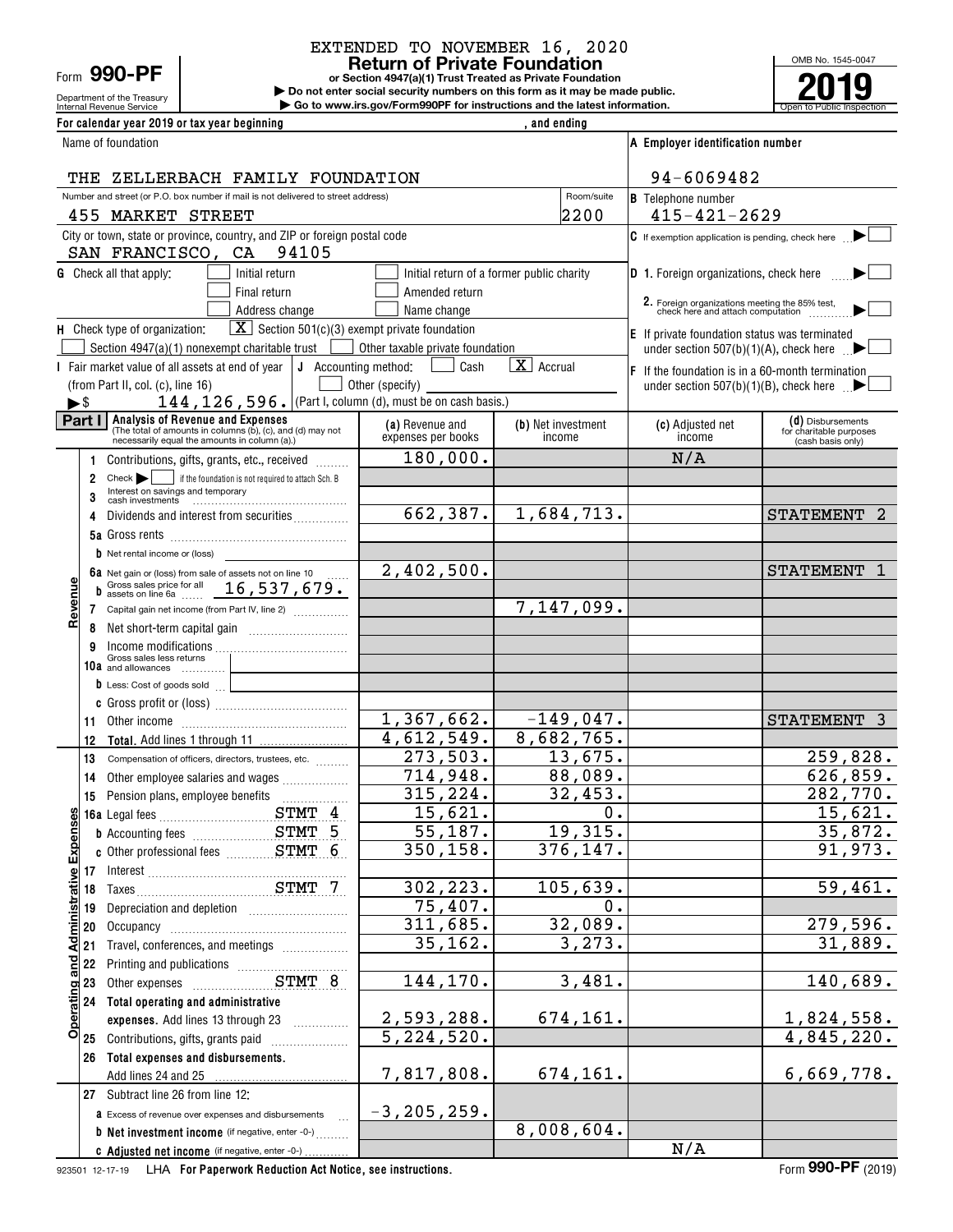| 94-6069482<br>ZELLERBACH FAMILY FOUNDATION<br>Form 990-PF (2019)<br>THE<br>Page 2 |          |                                                                                                                                                                                                                                |                    |                                        |                              |  |  |
|-----------------------------------------------------------------------------------|----------|--------------------------------------------------------------------------------------------------------------------------------------------------------------------------------------------------------------------------------|--------------------|----------------------------------------|------------------------------|--|--|
|                                                                                   | Part II  | Attached schedules and amounts in the description<br><b>Balance Sheets</b>                                                                                                                                                     | End of year        |                                        |                              |  |  |
|                                                                                   |          | column should be for end-of-year amounts only.                                                                                                                                                                                 | (a) Book Value     | (b) Book Value                         | (c) Fair Market Value        |  |  |
|                                                                                   |          | 1 Cash - non-interest-bearing                                                                                                                                                                                                  |                    |                                        |                              |  |  |
|                                                                                   |          | 2 Savings and temporary cash investments                                                                                                                                                                                       | 578, 105.          | 1,016,487.                             | 1,016,487.                   |  |  |
|                                                                                   |          | 12,609.<br>3 Accounts receivable                                                                                                                                                                                               |                    |                                        |                              |  |  |
|                                                                                   |          | Less: allowance for doubtful accounts                                                                                                                                                                                          | 15,442.            | 12,609.                                | 12,609.                      |  |  |
|                                                                                   |          | 4 Pledges receivable                                                                                                                                                                                                           |                    |                                        |                              |  |  |
|                                                                                   |          | Less: allowance for doubtful accounts                                                                                                                                                                                          |                    |                                        |                              |  |  |
|                                                                                   | 5        |                                                                                                                                                                                                                                |                    |                                        |                              |  |  |
|                                                                                   | 6        | Receivables due from officers, directors, trustees, and other                                                                                                                                                                  |                    |                                        |                              |  |  |
|                                                                                   |          |                                                                                                                                                                                                                                |                    |                                        |                              |  |  |
|                                                                                   |          |                                                                                                                                                                                                                                |                    |                                        |                              |  |  |
|                                                                                   |          | Less: allowance for doubtful accounts                                                                                                                                                                                          |                    |                                        |                              |  |  |
|                                                                                   |          |                                                                                                                                                                                                                                |                    |                                        |                              |  |  |
| Assets                                                                            |          |                                                                                                                                                                                                                                | 17,900.            | 17,900.                                | 17,900.                      |  |  |
|                                                                                   |          | 10a Investments - U.S. and state government obligations STMT 9                                                                                                                                                                 | 8,635,689.         | 13,416,350.                            | 13,416,350.                  |  |  |
|                                                                                   |          |                                                                                                                                                                                                                                | <u>55,704,463.</u> | 63,039,018.                            | 63,039,018.                  |  |  |
|                                                                                   |          |                                                                                                                                                                                                                                | 4, 163, 529.       | 3,856,224.                             | 3,856,224.                   |  |  |
|                                                                                   |          |                                                                                                                                                                                                                                |                    |                                        |                              |  |  |
|                                                                                   |          | 11 Investments - land, buildings, and equipment: basis  > _______________                                                                                                                                                      |                    |                                        |                              |  |  |
|                                                                                   |          |                                                                                                                                                                                                                                |                    |                                        |                              |  |  |
|                                                                                   | 12       |                                                                                                                                                                                                                                | 60,647,389.        | 61, 133, 258.                          |                              |  |  |
|                                                                                   | 13       |                                                                                                                                                                                                                                |                    |                                        | 61, 133, 258.                |  |  |
|                                                                                   | 14       |                                                                                                                                                                                                                                |                    |                                        |                              |  |  |
|                                                                                   |          | 227,749.                                                                                                                                                                                                                       | <u>1,902,570.</u>  | $\frac{1,603,016.}{31,734.}$           | $\frac{1,603,016.}{31,734.}$ |  |  |
|                                                                                   | 15       | Other assets (describe > SECURITY DEPOSIT                                                                                                                                                                                      | 31,734.            |                                        |                              |  |  |
|                                                                                   | 16       | Total assets (to be completed by all filers - see the                                                                                                                                                                          |                    |                                        |                              |  |  |
|                                                                                   |          |                                                                                                                                                                                                                                |                    | 131,696,821. 144,126,596. 144,126,596. |                              |  |  |
|                                                                                   |          |                                                                                                                                                                                                                                | 298,556.           | 239,292.                               |                              |  |  |
|                                                                                   | 18       |                                                                                                                                                                                                                                | 185,700.           | 565,000.                               |                              |  |  |
|                                                                                   | 19       | Deferred revenue imminimum contracts and the contracts of the contracts of the contracts of the contracts of the contracts of the contracts of the contracts of the contracts of the contracts of the contracts of the contrac |                    |                                        |                              |  |  |
| Liabilities                                                                       | 20       | Loans from officers, directors, trustees, and other disqualified persons [                                                                                                                                                     |                    |                                        |                              |  |  |
|                                                                                   | 21       |                                                                                                                                                                                                                                |                    |                                        |                              |  |  |
|                                                                                   |          | 22 Other liabilities (describe $\triangleright$ STATEMENT 13)                                                                                                                                                                  | 2, 163, 335.       | 1,960,335.                             |                              |  |  |
|                                                                                   |          |                                                                                                                                                                                                                                |                    |                                        |                              |  |  |
|                                                                                   | 23       | <b>Total liabilities</b> (add lines 17 through 22)                                                                                                                                                                             | 2,647,591.         | 2,764,627.                             |                              |  |  |
|                                                                                   |          | Foundations that follow FASB ASC 958, check here $\Box$                                                                                                                                                                        |                    |                                        |                              |  |  |
|                                                                                   |          | and complete lines 24, 25, 29, and 30.                                                                                                                                                                                         |                    |                                        |                              |  |  |
|                                                                                   | 24       | Net assets without donor restrictions                                                                                                                                                                                          | 129,049,230.       | 141,361,969.                           |                              |  |  |
| Net Assets or Fund Balances                                                       | 25       | Net assets with donor restrictions                                                                                                                                                                                             |                    |                                        |                              |  |  |
|                                                                                   |          | Foundations that do not follow FASB ASC 958, check here                                                                                                                                                                        |                    |                                        |                              |  |  |
|                                                                                   |          | and complete lines 26 through 30.                                                                                                                                                                                              |                    |                                        |                              |  |  |
|                                                                                   | 26       | Capital stock, trust principal, or current funds                                                                                                                                                                               |                    |                                        |                              |  |  |
|                                                                                   | 27       | Paid-in or capital surplus, or land, bldg., and equipment fund <i>[[[[[[[[[[[[[[[]]]]</i>                                                                                                                                      |                    |                                        |                              |  |  |
|                                                                                   | 28       | Retained earnings, accumulated income, endowment, or other funds                                                                                                                                                               |                    |                                        |                              |  |  |
|                                                                                   | 29       |                                                                                                                                                                                                                                | 129,049,230.       | 141, 361, 969.                         |                              |  |  |
|                                                                                   |          |                                                                                                                                                                                                                                |                    |                                        |                              |  |  |
|                                                                                   | 30       | Total liabilities and net assets/fund balances                                                                                                                                                                                 | 131,696,821.       | 144, 126, 596.                         |                              |  |  |
|                                                                                   | Part III | Analysis of Changes in Net Assets or Fund Balances                                                                                                                                                                             |                    |                                        |                              |  |  |
|                                                                                   |          | 1 Total net assets or fund balances at beginning of year - Part II, column (a), line 29                                                                                                                                        |                    |                                        |                              |  |  |
|                                                                                   |          | (must agree with end-of-year figure reported on prior year's return) with an accommutation and agree with end-of-year figure reported on prior year's return)                                                                  |                    | 1                                      | 129,049,230.                 |  |  |
|                                                                                   |          | 2 Enter amount from Part I, line 27a                                                                                                                                                                                           |                    | $\overline{\mathbf{2}}$                | $-3, 205, 259.$              |  |  |
|                                                                                   |          | 3 Other increases not included in line 2 (itemize) > UNREALIZED GAINS ON INVESTMENTS                                                                                                                                           |                    | 3                                      | 15, 517, 998.                |  |  |
|                                                                                   |          | 4 Add lines 1, 2, and 3                                                                                                                                                                                                        |                    | 4                                      | 141, 361, 969.               |  |  |
|                                                                                   |          | 5 Decreases not included in line 2 (itemize) >                                                                                                                                                                                 |                    | 5                                      | υ.                           |  |  |
|                                                                                   |          |                                                                                                                                                                                                                                |                    | $6\phantom{a}$                         | 141, 361, 969.               |  |  |

| 5 Decreases not included in line 2 (itemize) $\blacktriangleright$ |  |
|--------------------------------------------------------------------|--|
|                                                                    |  |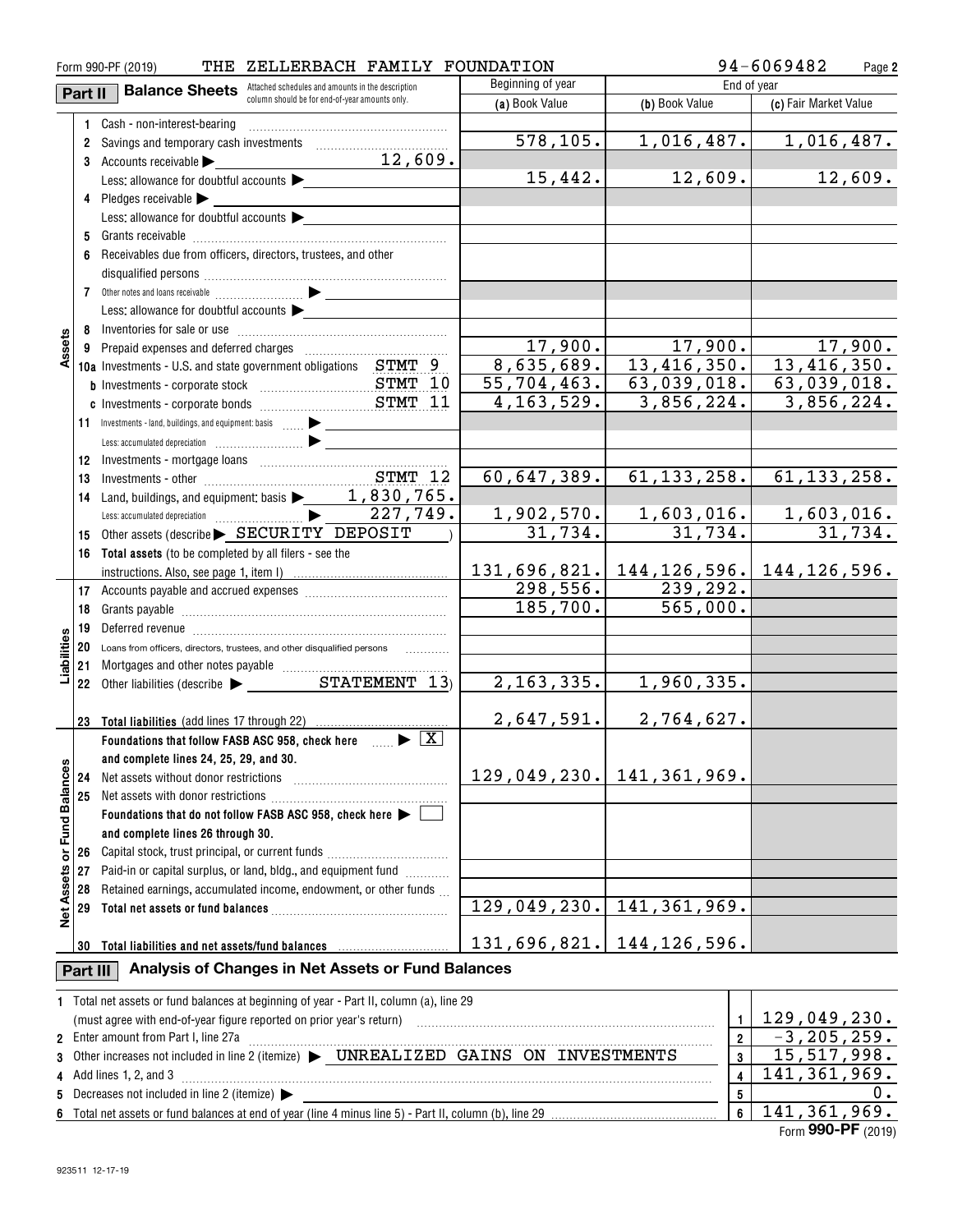|        | Form 990-PF (2019)                                      | THE ZELLERBACH FAMILY FOUNDATION                                                                                                                                                                                           |              |                                                   |     |              |                                  |                | 94-6069482                                                                                     |                           | Page 3                   |
|--------|---------------------------------------------------------|----------------------------------------------------------------------------------------------------------------------------------------------------------------------------------------------------------------------------|--------------|---------------------------------------------------|-----|--------------|----------------------------------|----------------|------------------------------------------------------------------------------------------------|---------------------------|--------------------------|
|        | Part IV                                                 | <b>Capital Gains and Losses for Tax on Investment Income</b>                                                                                                                                                               |              |                                                   |     |              | SEE ATTACHED                     |                | <b>STATEMENT</b>                                                                               |                           |                          |
|        |                                                         | (a) List and describe the kind(s) of property sold (for example, real estate,                                                                                                                                              |              |                                                   |     |              | (b) How acquired<br>P - Purchase |                | (c) Date acquired                                                                              |                           | (d) Date sold            |
|        |                                                         | 2-story brick warehouse; or common stock, 200 shs. MLC Co.)                                                                                                                                                                |              |                                                   |     | D - Donation |                                  |                | (mo., day, yr.)                                                                                |                           | (mo., day, yr.)          |
| 1a     |                                                         |                                                                                                                                                                                                                            |              |                                                   |     |              |                                  |                |                                                                                                |                           |                          |
| b      |                                                         |                                                                                                                                                                                                                            |              |                                                   |     |              |                                  |                |                                                                                                |                           |                          |
| C      |                                                         |                                                                                                                                                                                                                            |              |                                                   |     |              |                                  |                |                                                                                                |                           |                          |
| d<br>e |                                                         |                                                                                                                                                                                                                            |              |                                                   |     |              |                                  |                |                                                                                                |                           |                          |
|        |                                                         | (f) Depreciation allowed                                                                                                                                                                                                   |              | (g) Cost or other basis                           |     |              |                                  |                | (h) Gain or (loss)                                                                             |                           |                          |
|        | (e) Gross sales price                                   | (or allowable)                                                                                                                                                                                                             |              | plus expense of sale                              |     |              |                                  |                | $((e)$ plus $(f)$ minus $(g)$ )                                                                |                           |                          |
| a      |                                                         |                                                                                                                                                                                                                            |              |                                                   |     |              |                                  |                |                                                                                                |                           |                          |
| b      |                                                         |                                                                                                                                                                                                                            |              |                                                   |     |              |                                  |                |                                                                                                |                           |                          |
| C      |                                                         |                                                                                                                                                                                                                            |              |                                                   |     |              |                                  |                |                                                                                                |                           |                          |
| d      |                                                         |                                                                                                                                                                                                                            |              |                                                   |     |              |                                  |                |                                                                                                |                           |                          |
| e      | 16,537,679.                                             |                                                                                                                                                                                                                            |              | 14,768,689.                                       |     |              |                                  |                |                                                                                                |                           | $\overline{7,147,099}$ . |
|        |                                                         | Complete only for assets showing gain in column (h) and owned by the foundation on 12/31/69.                                                                                                                               |              |                                                   |     |              |                                  |                | (I) Gains (Col. (h) gain minus<br>col. (k), but not less than -0-) or                          |                           |                          |
|        | (i) FMV as of 12/31/69                                  | (j) Adjusted basis<br>as of 12/31/69                                                                                                                                                                                       |              | $(k)$ Excess of col. (i)<br>over col. (j), if any |     |              |                                  |                | Losses (from col. (h))                                                                         |                           |                          |
|        |                                                         |                                                                                                                                                                                                                            |              |                                                   |     |              |                                  |                |                                                                                                |                           |                          |
| a<br>b |                                                         |                                                                                                                                                                                                                            |              |                                                   |     |              |                                  |                |                                                                                                |                           |                          |
| C      |                                                         |                                                                                                                                                                                                                            |              |                                                   |     |              |                                  |                |                                                                                                |                           |                          |
| d      |                                                         |                                                                                                                                                                                                                            |              |                                                   |     |              |                                  |                |                                                                                                |                           |                          |
| e      |                                                         |                                                                                                                                                                                                                            |              |                                                   |     |              |                                  |                |                                                                                                |                           | $\overline{7,}147,099.$  |
|        |                                                         |                                                                                                                                                                                                                            |              |                                                   |     |              |                                  |                |                                                                                                |                           |                          |
|        | 2 Capital gain net income or (net capital loss)         | If gain, also enter in Part I, line 7<br>If (loss), enter -0- in Part I, line 7                                                                                                                                            |              |                                                   |     | 2            |                                  |                |                                                                                                |                           | 7,147,099.               |
|        |                                                         | 3 Net short-term capital gain or (loss) as defined in sections 1222(5) and (6):                                                                                                                                            |              |                                                   |     |              |                                  |                |                                                                                                |                           |                          |
|        | If gain, also enter in Part I, line 8, column (c).      |                                                                                                                                                                                                                            |              |                                                   |     |              |                                  |                |                                                                                                |                           |                          |
|        | If (loss), enter -0- in Part I, line 8                  |                                                                                                                                                                                                                            |              |                                                   |     |              |                                  |                | N/A                                                                                            |                           |                          |
|        | <b>Part V</b>                                           | Qualification Under Section 4940(e) for Reduced Tax on Net Investment Income                                                                                                                                               |              |                                                   |     |              |                                  |                |                                                                                                |                           |                          |
|        |                                                         | (For optional use by domestic private foundations subject to the section 4940(a) tax on net investment income.)                                                                                                            |              |                                                   |     |              |                                  |                |                                                                                                |                           |                          |
|        | If section $4940(d)(2)$ applies, leave this part blank. |                                                                                                                                                                                                                            |              |                                                   |     |              |                                  |                |                                                                                                |                           |                          |
|        |                                                         | Was the foundation liable for the section 4942 tax on the distributable amount of any year in the base period?                                                                                                             |              |                                                   |     |              |                                  |                |                                                                                                |                           | Yes $\boxed{X}$ No       |
|        |                                                         | If "Yes," the foundation doesn't qualify under section 4940(e). Do not complete this part.                                                                                                                                 |              |                                                   |     |              |                                  |                |                                                                                                |                           |                          |
|        |                                                         | Enter the appropriate amount in each column for each year; see the instructions before making any entries.                                                                                                                 |              |                                                   |     |              |                                  |                |                                                                                                |                           |                          |
|        | (a)<br>Base period years                                | (b)                                                                                                                                                                                                                        |              |                                                   | (c) |              |                                  |                |                                                                                                | (d)<br>Distribution ratio |                          |
|        | Calendar year (or tax year beginning in)                | Adjusted qualifying distributions                                                                                                                                                                                          |              | Net value of noncharitable-use assets             |     |              |                                  |                | $\left(\text{col.} \left(\text{b}\right) \text{ divided by col.} \left(\text{c}\right)\right)$ |                           |                          |
|        | 2018                                                    |                                                                                                                                                                                                                            | 6,635,022.   |                                                   |     |              | 136,964,035.                     |                |                                                                                                |                           | .048444                  |
|        | 2017                                                    |                                                                                                                                                                                                                            | 6,550,422.   |                                                   |     |              | 132,496,218.                     |                |                                                                                                |                           | .049439                  |
|        | 2016                                                    |                                                                                                                                                                                                                            | 6, 722, 103. |                                                   |     |              | $\overline{124}$ , 127, 464.     |                |                                                                                                |                           | .054155                  |
|        | 2015                                                    |                                                                                                                                                                                                                            | 6,435,571.   |                                                   |     |              | 130, 422, 176.                   |                |                                                                                                |                           | .049344                  |
|        | 2014                                                    |                                                                                                                                                                                                                            | 6,046,587.   |                                                   |     |              | 133,672,010.                     |                |                                                                                                |                           | .045235                  |
|        |                                                         |                                                                                                                                                                                                                            |              |                                                   |     |              |                                  |                |                                                                                                |                           |                          |
|        |                                                         | 3 Average distribution ratio for the 5-year base period - divide the total on line 2 by 5.0, or by the number of years                                                                                                     |              |                                                   |     |              |                                  | $\overline{2}$ |                                                                                                |                           | .246617                  |
|        |                                                         |                                                                                                                                                                                                                            |              |                                                   |     |              |                                  |                |                                                                                                |                           | .049323                  |
|        |                                                         | the foundation has been in existence if less than 5 years [11] matter content to the foundation has been in existence if less than 5 years [11] matter content content to the foundation has been in existence if $\alpha$ |              |                                                   |     |              |                                  | 3              |                                                                                                |                           |                          |
|        |                                                         | 4 Enter the net value of noncharitable-use assets for 2019 from Part X, line 5 [2019] [2010] The net value of noncharitable-use assets for 2019 from Part X, line 5                                                        |              |                                                   |     |              |                                  | $\overline{4}$ |                                                                                                |                           | 135,893,751.             |
|        |                                                         |                                                                                                                                                                                                                            |              |                                                   |     |              |                                  |                |                                                                                                |                           |                          |
|        |                                                         |                                                                                                                                                                                                                            |              |                                                   |     |              |                                  | 5              |                                                                                                |                           | 6,702,687.               |
|        |                                                         |                                                                                                                                                                                                                            |              |                                                   |     |              |                                  |                |                                                                                                |                           |                          |
|        |                                                         |                                                                                                                                                                                                                            |              |                                                   |     |              |                                  | 6              |                                                                                                |                           | 80,086.                  |
|        |                                                         |                                                                                                                                                                                                                            |              |                                                   |     |              |                                  |                |                                                                                                |                           |                          |
|        | 7 Add lines 5 and 6                                     |                                                                                                                                                                                                                            |              |                                                   |     |              |                                  | 7              |                                                                                                |                           | 6,782,773.               |
|        |                                                         |                                                                                                                                                                                                                            |              |                                                   |     |              |                                  |                |                                                                                                |                           |                          |
|        |                                                         |                                                                                                                                                                                                                            |              |                                                   |     |              |                                  | 8              |                                                                                                |                           | 6,669,778.               |
|        | See the Part VI instructions.                           | If line 8 is equal to or greater than line 7, check the box in Part VI, line 1b, and complete that part using a 1% tax rate.                                                                                               |              |                                                   |     |              |                                  |                |                                                                                                |                           |                          |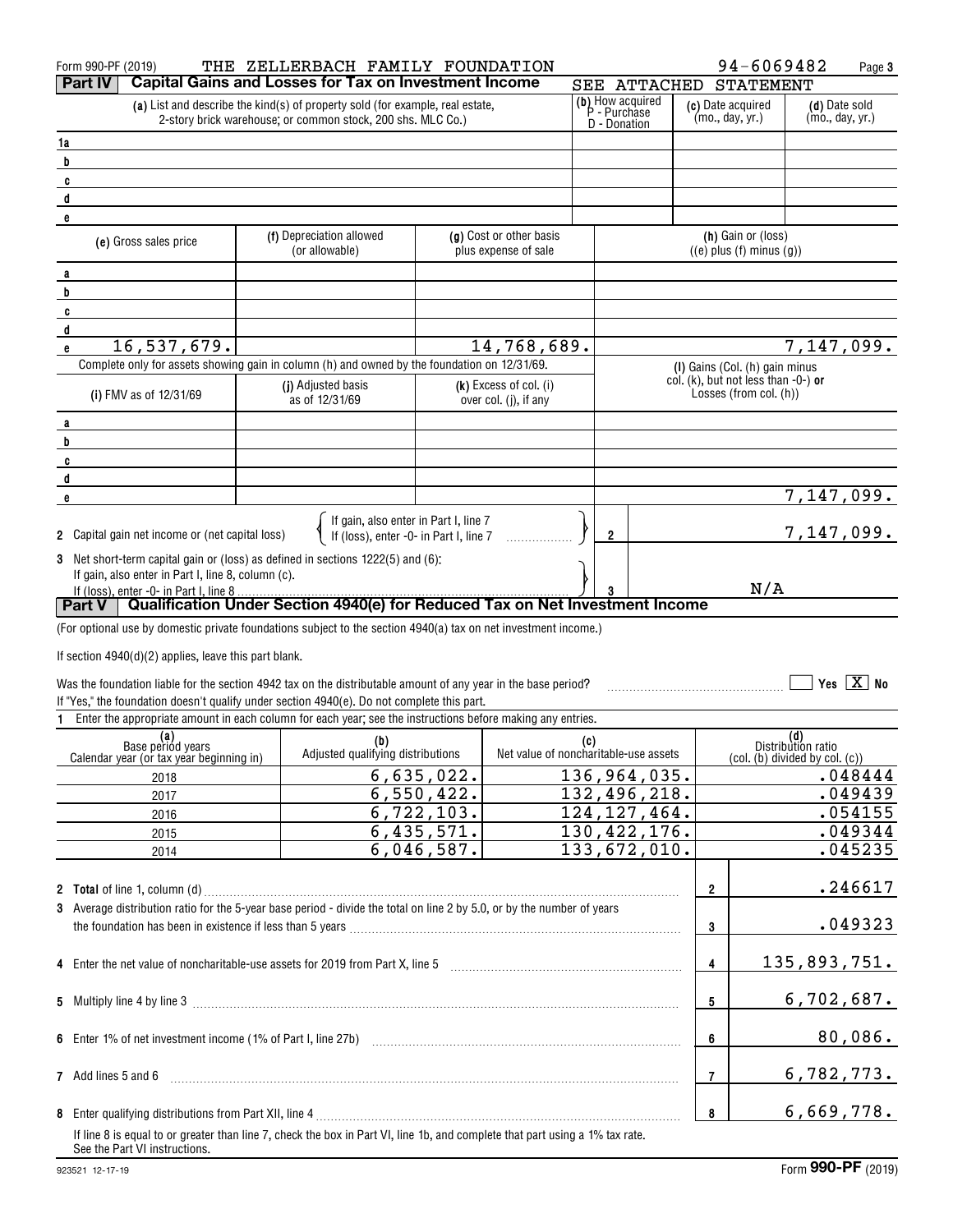|    | THE ZELLERBACH FAMILY FOUNDATION<br>Form 990-PF (2019)                                                                                          |                | 94-6069482     |    |                         | Page 4    |
|----|-------------------------------------------------------------------------------------------------------------------------------------------------|----------------|----------------|----|-------------------------|-----------|
|    | Excise Tax Based on Investment Income (Section 4940(a), 4940(b), 4940(e), or 4948 - see instructions)<br>Part VI                                |                |                |    |                         |           |
|    | <b>1a</b> Exempt operating foundations described in section $4940(d)(2)$ , check here $\Box$ and enter "N/A" on line 1.                         |                |                |    |                         |           |
|    |                                                                                                                                                 |                |                |    |                         |           |
|    | <b>b</b> Domestic foundations that meet the section 4940(e) requirements in Part V, check here $\bullet$ $\Box$ and enter 1%                    | $\mathbf{1}$   |                |    |                         | 160,172.  |
|    | of Part I, line 27b $\ldots$                                                                                                                    |                |                |    |                         |           |
|    | c All other domestic foundations enter 2% of line 27b. Exempt foreign organizations, enter 4% of Part I, line 12, col. (b)                      |                |                |    |                         |           |
|    | 2 Tax under section 511 (domestic section $4947(a)(1)$ trusts and taxable foundations only; others, enter -0-) $\ldots$                         | $\overline{2}$ |                |    |                         | $0$ .     |
|    |                                                                                                                                                 | $\mathbf{3}$   |                |    |                         | 160,172.  |
|    |                                                                                                                                                 | $\overline{4}$ |                |    |                         | 0.        |
|    |                                                                                                                                                 | 5              |                |    |                         | 160, 172. |
|    | Credits/Payments:                                                                                                                               |                |                |    |                         |           |
|    | 175,000.<br>6а                                                                                                                                  |                |                |    |                         |           |
|    | 0.<br>6b                                                                                                                                        |                |                |    |                         |           |
|    | 0.<br>6c                                                                                                                                        |                |                |    |                         |           |
|    | 0.<br>6d                                                                                                                                        |                |                |    |                         |           |
|    | 7 Total credits and payments. Add lines 6a through 6d [11] [11] Total Conservation material credits and payments. Add lines 6a through 6d       | 7              |                |    |                         | 175,000.  |
|    |                                                                                                                                                 | 8              |                |    |                         | 271.      |
|    |                                                                                                                                                 | 9              |                |    |                         |           |
| 10 |                                                                                                                                                 | 10             |                |    |                         | 14,557.   |
|    | $14$ , $557$ . $\vert$ Refunded $\blacktriangleright$<br>11 Enter the amount of line 10 to be: Credited to 2020 estimated tax >                 | 11             |                |    |                         | 0.        |
|    | <b>Part VII-A   Statements Regarding Activities</b>                                                                                             |                |                |    |                         |           |
|    | 1a During the tax year, did the foundation attempt to influence any national, state, or local legislation or did it participate or intervene in |                |                |    | Yes No                  |           |
|    | any political campaign?                                                                                                                         |                |                | 1a |                         | X         |
|    | b Did it spend more than \$100 during the year (either directly or indirectly) for political purposes? See the instructions for the definition  |                | 1b             |    |                         | X         |
|    | If the answer is "Yes" to 1a or 1b, attach a detailed description of the activities and copies of any materials published or                    |                |                |    |                         |           |
|    | distributed by the foundation in connection with the activities.                                                                                |                |                |    |                         |           |
|    |                                                                                                                                                 |                | 1c             |    |                         | x         |
|    | d Enter the amount (if any) of tax on political expenditures (section 4955) imposed during the year:                                            |                |                |    |                         |           |
|    | $0$ .                                                                                                                                           |                |                |    |                         |           |
|    | e Enter the reimbursement (if any) paid by the foundation during the year for political expenditure tax imposed on foundation                   |                |                |    |                         |           |
|    | managers. $\triangleright$ \$ $\_\_\_\_\_\_\_\_\_\_\_\_\_\_\_\_\_\_\_\_\_\_\_\_\_\_\_\_\_$<br>$0$ .                                             |                |                |    |                         |           |
|    | 2 Has the foundation engaged in any activities that have not previously been reported to the IRS?                                               |                | $\overline{2}$ |    |                         | x         |
|    | If "Yes," attach a detailed description of the activities.                                                                                      |                |                |    |                         |           |
|    | 3 Has the foundation made any changes, not previously reported to the IRS, in its governing instrument, articles of incorporation, or           |                |                |    |                         |           |
|    | bylaws, or other similar instruments? If "Yes," attach a conformed copy of the changes                                                          |                | 3              |    |                         | x         |
|    |                                                                                                                                                 |                | 4a             |    | X                       |           |
|    |                                                                                                                                                 |                | 4b             |    | $\overline{\mathbf{x}}$ |           |
|    |                                                                                                                                                 |                | 5              |    |                         | х         |
|    | If "Yes," attach the statement required by General Instruction T.                                                                               |                |                |    |                         |           |
| 6  | Are the requirements of section 508(e) (relating to sections 4941 through 4945) satisfied either:                                               |                |                |    |                         |           |
|    | • By language in the governing instrument, or                                                                                                   |                |                |    |                         |           |
|    | • By state legislation that effectively amends the governing instrument so that no mandatory directions that conflict with the state law        |                |                |    |                         |           |
|    |                                                                                                                                                 |                |                | 6  | х                       |           |
| 7  |                                                                                                                                                 |                | $\overline{7}$ |    | х                       |           |
|    |                                                                                                                                                 |                |                |    |                         |           |
|    | 8a Enter the states to which the foundation reports or with which it is registered. See instructions.                                           |                |                |    |                         |           |
|    | CA                                                                                                                                              |                |                |    |                         |           |
|    | <b>b</b> If the answer is "Yes" to line 7, has the foundation furnished a copy of Form 990-PF to the Attorney General (or designate)            |                |                |    |                         |           |
|    |                                                                                                                                                 |                | 8b             |    | х                       |           |
|    | 9 Is the foundation claiming status as a private operating foundation within the meaning of section $4942(j)(3)$ or $4942(j)(5)$ for calendar   |                |                |    |                         |           |
|    |                                                                                                                                                 |                | 9              |    |                         | X         |
| 10 |                                                                                                                                                 |                | 10             |    |                         | X         |
|    |                                                                                                                                                 |                |                |    |                         |           |

Form (2019) **990-PF**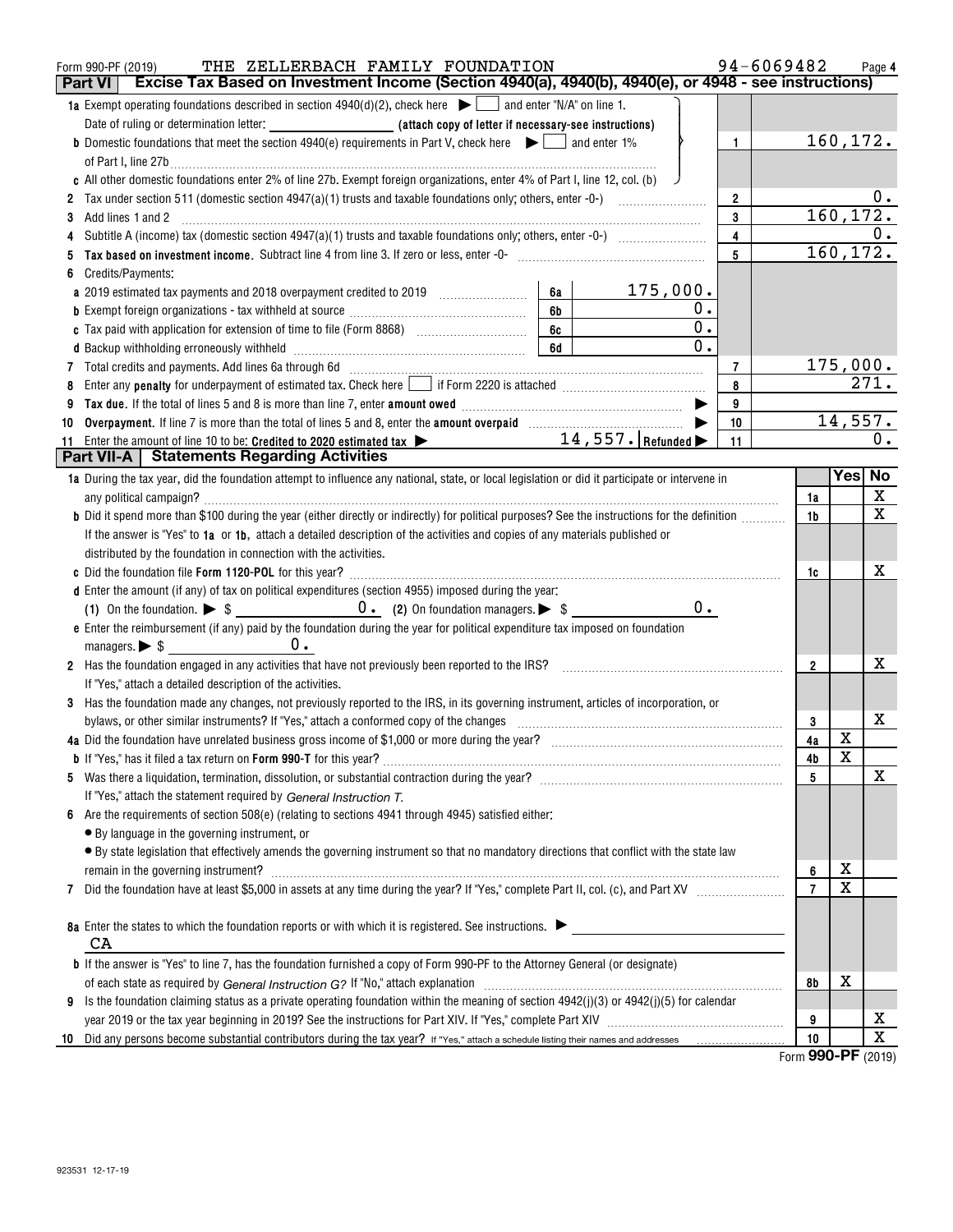|    | 94-6069482<br>THE ZELLERBACH FAMILY FOUNDATION<br>Form 990-PF (2019)                                                                                                                                                                                                                                                                                                        |    |            | Page 5 |
|----|-----------------------------------------------------------------------------------------------------------------------------------------------------------------------------------------------------------------------------------------------------------------------------------------------------------------------------------------------------------------------------|----|------------|--------|
|    | <b>Part VII-A   Statements Regarding Activities (continued)</b>                                                                                                                                                                                                                                                                                                             |    |            |        |
|    |                                                                                                                                                                                                                                                                                                                                                                             |    | Yes        | No     |
|    | 11 At any time during the year, did the foundation, directly or indirectly, own a controlled entity within the meaning of                                                                                                                                                                                                                                                   | 11 |            | x      |
| 12 | Did the foundation make a distribution to a donor advised fund over which the foundation or a disqualified person had advisory privileges?                                                                                                                                                                                                                                  |    |            |        |
|    | If "Yes," attach statement. See instructions                                                                                                                                                                                                                                                                                                                                | 12 |            | X      |
| 13 | Did the foundation comply with the public inspection requirements for its annual returns and exemption application?                                                                                                                                                                                                                                                         | 13 | X          |        |
|    | Website address $\blacktriangleright$ $\mathbb{Z}FF \cdot \mathbb{OR}G$                                                                                                                                                                                                                                                                                                     |    |            |        |
|    | 14 The books are in care of > THE ZELLERBACH FAMILY FOUNDATION Telephone no. > 415-421-2629                                                                                                                                                                                                                                                                                 |    |            |        |
|    | Located at > 455 MARKET STREET, SUITE 2200, SAN FRANCISCO, CA ZIP+4 > 94105                                                                                                                                                                                                                                                                                                 |    |            |        |
|    |                                                                                                                                                                                                                                                                                                                                                                             |    |            |        |
|    | and enter the amount of tax-exempt interest received or accrued during the year $\Box$ $\Box$ $\Box$                                                                                                                                                                                                                                                                        |    | N/A        |        |
|    | 16 At any time during calendar year 2019, did the foundation have an interest in or a signature or other authority over a bank,                                                                                                                                                                                                                                             |    | <b>Yes</b> | No     |
|    | securities, or other financial account in a foreign country?                                                                                                                                                                                                                                                                                                                | 16 |            | X      |
|    | See the instructions for exceptions and filing requirements for FinCEN Form 114. If "Yes," enter the name of the                                                                                                                                                                                                                                                            |    |            |        |
|    | foreign country                                                                                                                                                                                                                                                                                                                                                             |    |            |        |
|    | Part VII-B   Statements Regarding Activities for Which Form 4720 May Be Required                                                                                                                                                                                                                                                                                            |    |            |        |
|    | File Form 4720 if any item is checked in the "Yes" column, unless an exception applies.                                                                                                                                                                                                                                                                                     |    | Yes No     |        |
|    | <b>1a</b> During the year, did the foundation (either directly or indirectly):                                                                                                                                                                                                                                                                                              |    |            |        |
|    | Yes $\boxed{X}$ No<br>(1) Engage in the sale or exchange, or leasing of property with a disqualified person?                                                                                                                                                                                                                                                                |    |            |        |
|    | (2) Borrow money from, lend money to, or otherwise extend credit to (or accept it from)                                                                                                                                                                                                                                                                                     |    |            |        |
|    | Yes $\boxed{X}$ No<br>a disqualified person?                                                                                                                                                                                                                                                                                                                                |    |            |        |
|    | Yes $\boxed{X}$ No<br>(3) Furnish goods, services, or facilities to (or accept them from) a disqualified person?                                                                                                                                                                                                                                                            |    |            |        |
|    | <u>x</u> Yes  <br>No<br>(4) Pay compensation to, or pay or reimburse the expenses of, a disqualified person?                                                                                                                                                                                                                                                                |    |            |        |
|    | (5) Transfer any income or assets to a disqualified person (or make any of either available                                                                                                                                                                                                                                                                                 |    |            |        |
|    | $\boxed{\phantom{1}}$ Yes $\boxed{\text{X}}$ No                                                                                                                                                                                                                                                                                                                             |    |            |        |
|    | (6) Agree to pay money or property to a government official? (Exception. Check "No"                                                                                                                                                                                                                                                                                         |    |            |        |
|    | if the foundation agreed to make a grant to or to employ the official for a period after                                                                                                                                                                                                                                                                                    |    |            |        |
|    | termination of government service, if terminating within 90 days.)                                                                                                                                                                                                                                                                                                          |    |            |        |
|    | <b>b</b> If any answer is "Yes" to $1a(1)$ -(6), did <b>any</b> of the acts fail to qualify under the exceptions described in Regulations<br>section 53.4941(d)-3 or in a current notice regarding disaster assistance? See instructions [100] and the section 53.4941(d)-3 or in a current notice regarding disaster assistance? See instructions [100] and the section 53 | 1b |            | х      |
|    | Organizations relying on a current notice regarding disaster assistance, check here <i>manufficumal containmances</i>                                                                                                                                                                                                                                                       |    |            |        |
|    | c Did the foundation engage in a prior year in any of the acts described in 1a, other than excepted acts, that were not corrected                                                                                                                                                                                                                                           |    |            |        |
|    |                                                                                                                                                                                                                                                                                                                                                                             | 1c |            | x      |
|    | 2 Taxes on failure to distribute income (section 4942) (does not apply for years the foundation was a private operating foundation                                                                                                                                                                                                                                          |    |            |        |
|    | defined in section $4942(j)(3)$ or $4942(j)(5)$ :                                                                                                                                                                                                                                                                                                                           |    |            |        |
|    | a At the end of tax year 2019, did the foundation have any undistributed income (Part XIII, lines                                                                                                                                                                                                                                                                           |    |            |        |
|    | Yes $X$ No<br>6d and 6e) for tax year(s) beginning before 2019? [1] manufactured manufactured in the set of the set of the set of the set of the set of the set of the set of the set of the set of the set of the set of the set of the set                                                                                                                                |    |            |        |
|    | If "Yes," list the years $\blacktriangleright$<br><u>2006 - Paris Parameter (b. 1989)</u><br>19 de desember - Antonio II (b. 1908)<br>19 de desember - Antonio II (b. 1910)                                                                                                                                                                                                 |    |            |        |
|    | <b>b</b> Are there any years listed in 2a for which the foundation is <b>not</b> applying the provisions of section $4942(a)(2)$ (relating to incorrect                                                                                                                                                                                                                     |    |            |        |
|    | valuation of assets) to the year's undistributed income? (If applying section $4942(a)(2)$ to all years listed, answer "No" and attach                                                                                                                                                                                                                                      |    |            |        |
|    | N/A                                                                                                                                                                                                                                                                                                                                                                         | 2b |            |        |
|    | c If the provisions of section $4942(a)(2)$ are being applied to any of the years listed in 2a, list the years here.                                                                                                                                                                                                                                                        |    |            |        |
|    |                                                                                                                                                                                                                                                                                                                                                                             |    |            |        |
|    | 3a Did the foundation hold more than a 2% direct or indirect interest in any business enterprise at any time                                                                                                                                                                                                                                                                |    |            |        |
|    | Yes $\boxed{X}$ No<br>during the year?                                                                                                                                                                                                                                                                                                                                      |    |            |        |
|    | <b>b</b> If "Yes," did it have excess business holdings in 2019 as a result of (1) any purchase by the foundation or disqualified persons after                                                                                                                                                                                                                             |    |            |        |
|    | May 26, 1969; (2) the lapse of the 5-year period (or longer period approved by the Commissioner under section $4943(c)(7)$ ) to dispose                                                                                                                                                                                                                                     |    |            |        |
|    | of holdings acquired by gift or bequest; or (3) the lapse of the 10-, 15-, or 20-year first phase holding period? (Use Form 4720,                                                                                                                                                                                                                                           |    |            |        |
|    |                                                                                                                                                                                                                                                                                                                                                                             | 3b |            |        |
|    |                                                                                                                                                                                                                                                                                                                                                                             | 4a |            | X      |
|    | <b>b</b> Did the foundation make any investment in a prior year (but after December 31, 1969) that could jeopardize its charitable purpose that                                                                                                                                                                                                                             | 4b |            | х      |
|    |                                                                                                                                                                                                                                                                                                                                                                             |    |            |        |

<u>Form</u> 990-PF <sub>(2019)</sub>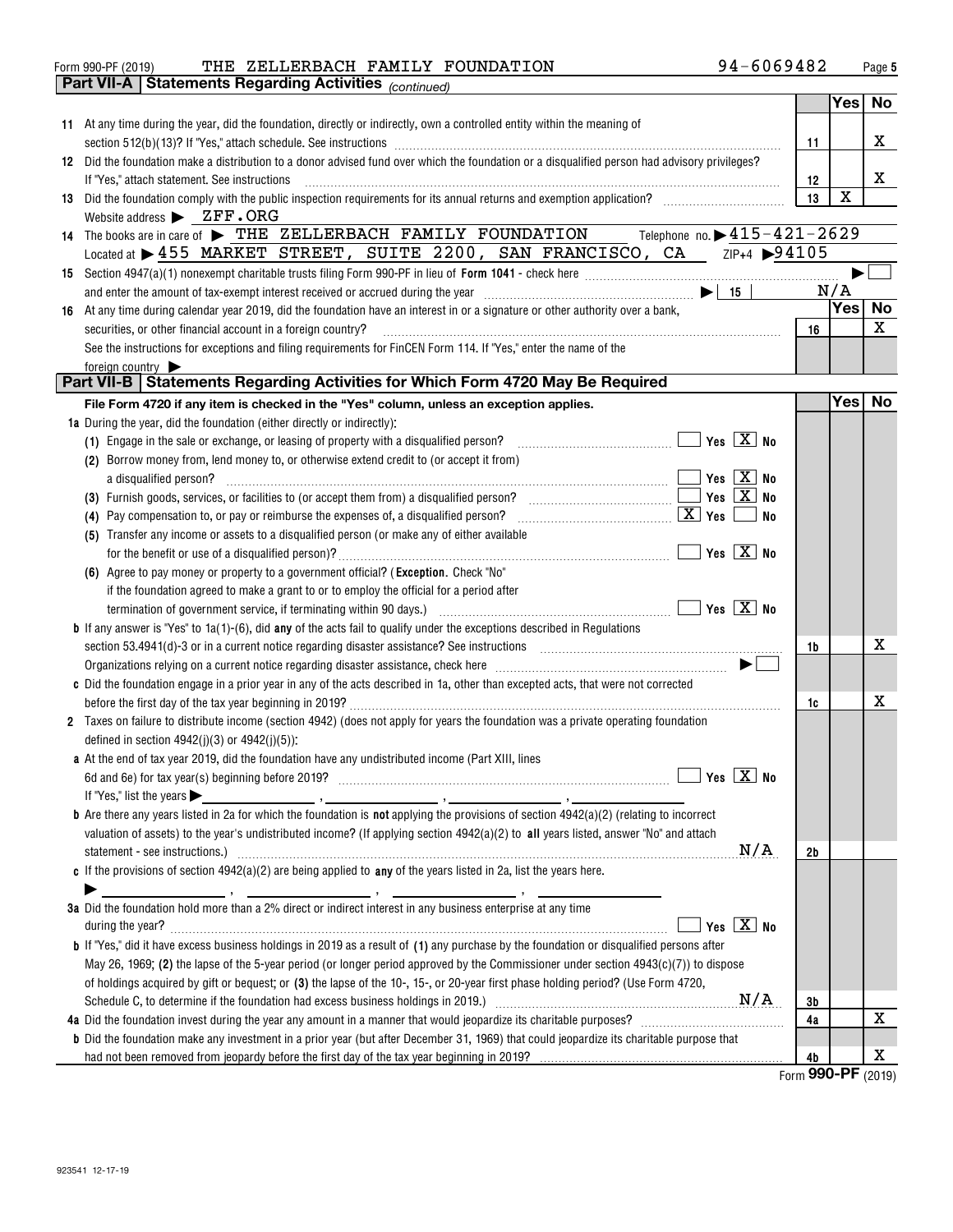| THE ZELLERBACH FAMILY FOUNDATION<br>Form 990-PF (2019)                                                                                  |                   | 94-6069482                     |    |     | Page 6    |
|-----------------------------------------------------------------------------------------------------------------------------------------|-------------------|--------------------------------|----|-----|-----------|
| <b>Part VII-B   Statements Regarding Activities for Which Form 4720 May Be Required</b>                                                 | (continued)       |                                |    |     |           |
| 5a During the year, did the foundation pay or incur any amount to:                                                                      |                   |                                |    | Yes | <b>No</b> |
|                                                                                                                                         |                   | Yes $\boxed{\text{X}}$ No      |    |     |           |
| Influence the outcome of any specific public election (see section 4955); or to carry on, directly or indirectly,<br>(2)                |                   |                                |    |     |           |
|                                                                                                                                         |                   | Yes $\boxed{\mathbf{X}}$ No    |    |     |           |
|                                                                                                                                         |                   | Yes $\boxed{\mathbf{X}}$ No    |    |     |           |
| Provide a grant to an organization other than a charitable, etc., organization described in section<br>(4)                              |                   |                                |    |     |           |
|                                                                                                                                         |                   | Yes $X$ No                     |    |     |           |
| (5) Provide for any purpose other than religious, charitable, scientific, literary, or educational purposes, or for                     |                   |                                |    |     |           |
|                                                                                                                                         |                   | Yes $\boxed{\text{X}}$ No      |    |     |           |
| <b>b</b> If any answer is "Yes" to 5a(1)-(5), did any of the transactions fail to qualify under the exceptions described in Regulations |                   |                                |    |     |           |
| N/A<br>section 53.4945 or in a current notice regarding disaster assistance? See instructions                                           |                   |                                | 5b |     |           |
|                                                                                                                                         |                   | $\blacktriangleright$ $\vdash$ |    |     |           |
| c If the answer is "Yes" to question 5a(4), does the foundation claim exemption from the tax because it maintained                      |                   |                                |    |     |           |
|                                                                                                                                         | Yes l             | No                             |    |     |           |
| If "Yes," attach the statement required by Regulations section 53.4945-5(d).                                                            |                   |                                |    |     |           |
| 6a Did the foundation, during the year, receive any funds, directly or indirectly, to pay premiums on                                   |                   |                                |    |     |           |
|                                                                                                                                         |                   | Yes $\boxed{\text{X}}$ No      |    |     |           |
| <b>b</b> Did the foundation, during the year, pay premiums, directly or indirectly, on a personal benefit contract?                     |                   |                                | 6b |     | х         |
| If "Yes" to 6b, file Form 8870.                                                                                                         |                   |                                |    |     |           |
|                                                                                                                                         |                   | Yes $X$ No                     |    |     |           |
|                                                                                                                                         |                   |                                | 7b |     |           |
| Is the foundation subject to the section 4960 tax on payment(s) of more than \$1,000,000 in remuneration or<br>8                        |                   |                                |    |     |           |
| excess parachute payment(s) during the year?                                                                                            | $Yes \ \boxed{X}$ | <b>No</b>                      |    |     |           |
| Part VIII<br>Information About Officers, Directors, Trustees, Foundation Managers, Highly                                               |                   |                                |    |     |           |

# **Paid Employees, and Contractors**

|  |  | 1 List all officers, directors, trustees, and foundation managers and their compensation. |  |
|--|--|-------------------------------------------------------------------------------------------|--|
|  |  |                                                                                           |  |

| (a) Name and address | (b) Title, and average<br>hours per week devoted<br>to position | (c) Compensation<br>(If not paid,<br>enter -0-) | (d) Contributions to<br>employee benefit plans<br>and deferred<br>compensation | (e) Expense<br>account, other<br>allowances |
|----------------------|-----------------------------------------------------------------|-------------------------------------------------|--------------------------------------------------------------------------------|---------------------------------------------|
| SEE STATEMENT 14     |                                                                 | $273,503.$ 46,747.                              |                                                                                | $0$ .                                       |
|                      |                                                                 |                                                 |                                                                                |                                             |
|                      |                                                                 |                                                 |                                                                                |                                             |
|                      |                                                                 |                                                 |                                                                                |                                             |

## **2 Compensation of five highest-paid employees (other than those included on line 1). If none, enter "NONE."**

| (a) Name and address of each employee paid more than \$50,000              | (b) Title, and average<br>`hours per week<br>devoted to position | <b>(c)</b> Compensation | (d) Contributions to<br>employee benefit plans<br>and deferred<br>compensation | (e) Expense<br>account, other<br>allowances |
|----------------------------------------------------------------------------|------------------------------------------------------------------|-------------------------|--------------------------------------------------------------------------------|---------------------------------------------|
| 455<br>MARKET<br>STREET,<br>SUITE<br>AMY PRICE<br>$\overline{\phantom{m}}$ | PROGRAM EXECUTIVE                                                |                         |                                                                                |                                             |
| 2200, SAN FRANCISCO, CA 94105                                              | 40.00                                                            | 146,642.                | 59,211.                                                                        | 0.                                          |
| HONEGGER<br>455 MARKET<br>HEATHER<br>$-$                                   | FINANCE DIRECTOR                                                 |                         |                                                                                |                                             |
| STREET, SUITE 2200,<br>SAN FRANCISCO,                                      | 32.00                                                            | 139,808.                | 60,539.                                                                        | 0.                                          |
| NAVIN MOUL - 455 MARKET STREET,                                            | PROGRAM EXECUTIVE                                                |                         |                                                                                |                                             |
| SUITE 2200, SAN FRANCISCO, CA 94105                                        | 40.00                                                            | 129,747.                | 31,010.                                                                        | 0.                                          |
| 455 MARKET<br>STREET.<br>MARGOT MELCON<br>$\overline{\phantom{m}}$         | PROGRAM EXECUTIVE                                                |                         |                                                                                |                                             |
| SUITE 2200, SAN FRANCISCO, CA 94105                                        | 40.00                                                            | 118, 284.               | 31,667.                                                                        | 0.                                          |
| PATRICK TAYLOR - 455 MARKET<br>STREET.                                     | <b>GRANTS MANAGER</b>                                            |                         |                                                                                |                                             |
| SUITE 2200, SAN FRANCISCO, CA 94105                                        | 40.00                                                            | 96, 382.                | 36,307.                                                                        | 0.                                          |
| <b>Total</b> number of other employees paid over \$50,000                  |                                                                  |                         |                                                                                |                                             |

Form (2019) **990-PF**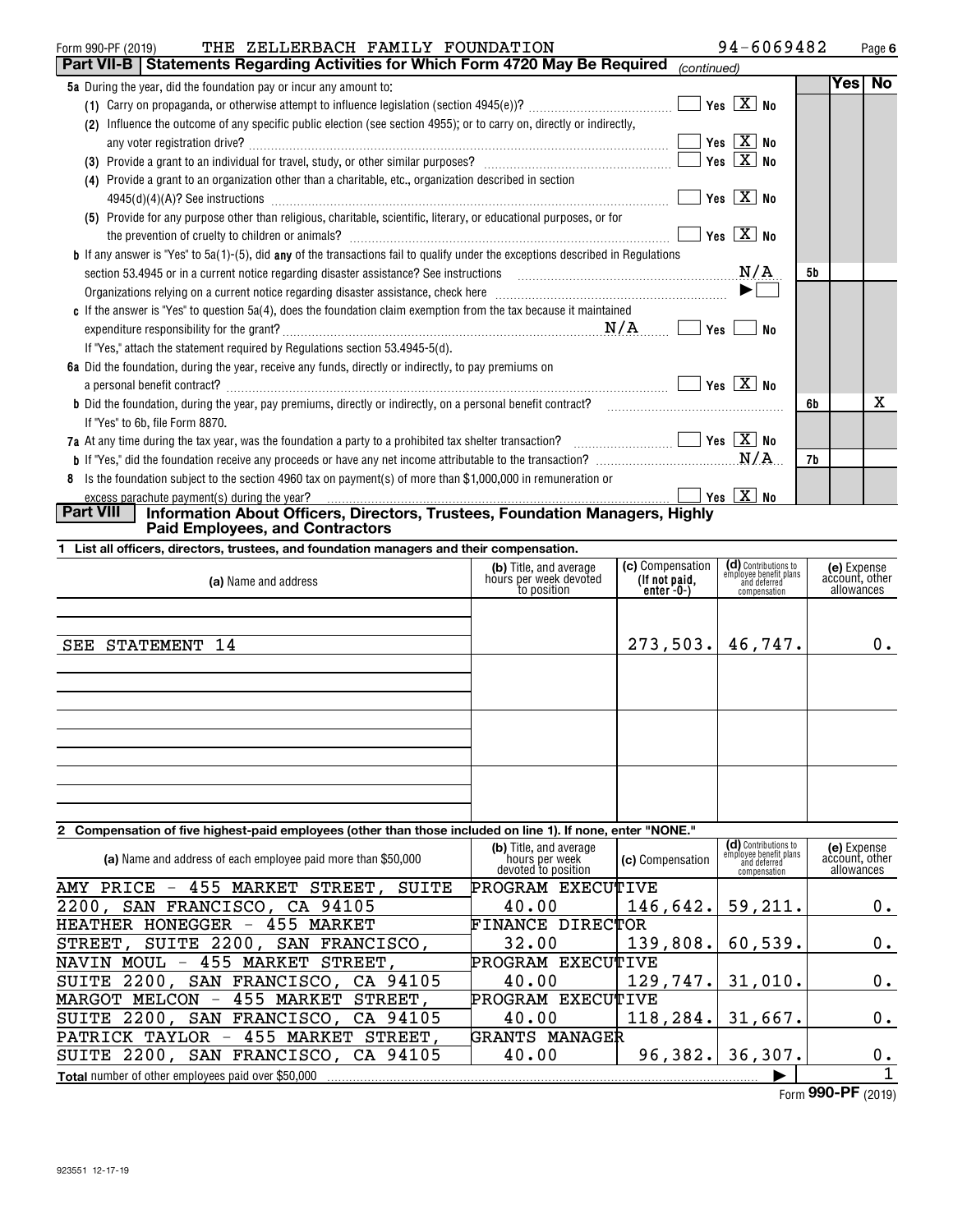| THE ZELLERBACH FAMILY FOUNDATION<br>Form 990-PF (2019)                                                                                                                                                                                                    | 94-6069482                | Page 7                           |
|-----------------------------------------------------------------------------------------------------------------------------------------------------------------------------------------------------------------------------------------------------------|---------------------------|----------------------------------|
| <b>Part VIII</b><br>Information About Officers, Directors, Trustees, Foundation Managers, Highly<br>Paid Employees, and Contractors (continued)                                                                                                           |                           |                                  |
| 3 Five highest-paid independent contractors for professional services. If none, enter "NONE."                                                                                                                                                             |                           |                                  |
| (a) Name and address of each person paid more than \$50,000                                                                                                                                                                                               | (b) Type of service       | (c) Compensation                 |
| CAMBRIDGE ASSOCIATES                                                                                                                                                                                                                                      |                           |                                  |
| 125 HIGH ST, BOSTON, MA 02110                                                                                                                                                                                                                             | <b>INVESTMENT ADVISOR</b> | 202,045.                         |
| SILCHESTER INTERNATIONAL INVESTORS - 780                                                                                                                                                                                                                  |                           |                                  |
| THIRD AVENUE, 42ND FLOOR, NEW YORK, NY 10017                                                                                                                                                                                                              | INVESTMENT ADVISOR        | 116,726.                         |
| BPM LLP - 600 CALIFORNIA STREET, SUITE 600,                                                                                                                                                                                                               |                           |                                  |
| SAN FRANCISCO, CA 94108                                                                                                                                                                                                                                   | TAX AND ACCOUNTING        | 55,187.                          |
|                                                                                                                                                                                                                                                           |                           |                                  |
|                                                                                                                                                                                                                                                           |                           | $\mathbf 0$<br>▶                 |
| <b>Part IX-A</b>   Summary of Direct Charitable Activities                                                                                                                                                                                                |                           |                                  |
| List the foundation's four largest direct charitable activities during the tax year. Include relevant statistical information such as the<br>number of organizations and other beneficiaries served, conferences convened, research papers produced, etc. |                           | Expenses                         |
| N/A<br>$1 \qquad \qquad$                                                                                                                                                                                                                                  |                           |                                  |
|                                                                                                                                                                                                                                                           |                           |                                  |
|                                                                                                                                                                                                                                                           |                           |                                  |
| <u> 1989 - John Stein, Amerikaansk politiker (</u>                                                                                                                                                                                                        |                           |                                  |
|                                                                                                                                                                                                                                                           |                           |                                  |
|                                                                                                                                                                                                                                                           |                           |                                  |
| 3<br><u> 1980 - Andrea Andrew Maria (h. 1980).</u>                                                                                                                                                                                                        |                           |                                  |
|                                                                                                                                                                                                                                                           |                           |                                  |
|                                                                                                                                                                                                                                                           |                           |                                  |
|                                                                                                                                                                                                                                                           |                           |                                  |
|                                                                                                                                                                                                                                                           |                           |                                  |
|                                                                                                                                                                                                                                                           |                           |                                  |
| Part IX-B Summary of Program-Related Investments                                                                                                                                                                                                          |                           |                                  |
| Describe the two largest program-related investments made by the foundation during the tax year on lines 1 and 2.                                                                                                                                         |                           | Amount                           |
| N/A<br>$\mathbf 1$                                                                                                                                                                                                                                        |                           |                                  |
|                                                                                                                                                                                                                                                           |                           |                                  |
|                                                                                                                                                                                                                                                           |                           |                                  |
| 2                                                                                                                                                                                                                                                         |                           |                                  |
|                                                                                                                                                                                                                                                           |                           |                                  |
|                                                                                                                                                                                                                                                           |                           |                                  |
| All other program-related investments. See instructions.                                                                                                                                                                                                  |                           |                                  |
| $3^{\circ}$                                                                                                                                                                                                                                               |                           |                                  |
|                                                                                                                                                                                                                                                           |                           |                                  |
|                                                                                                                                                                                                                                                           |                           |                                  |
|                                                                                                                                                                                                                                                           |                           |                                  |
|                                                                                                                                                                                                                                                           |                           |                                  |
| <b>Total.</b> Add lines 1 through 3                                                                                                                                                                                                                       |                           | 0.                               |
|                                                                                                                                                                                                                                                           |                           | $T_{\text{arm}}$ QQO_DF $(0010)$ |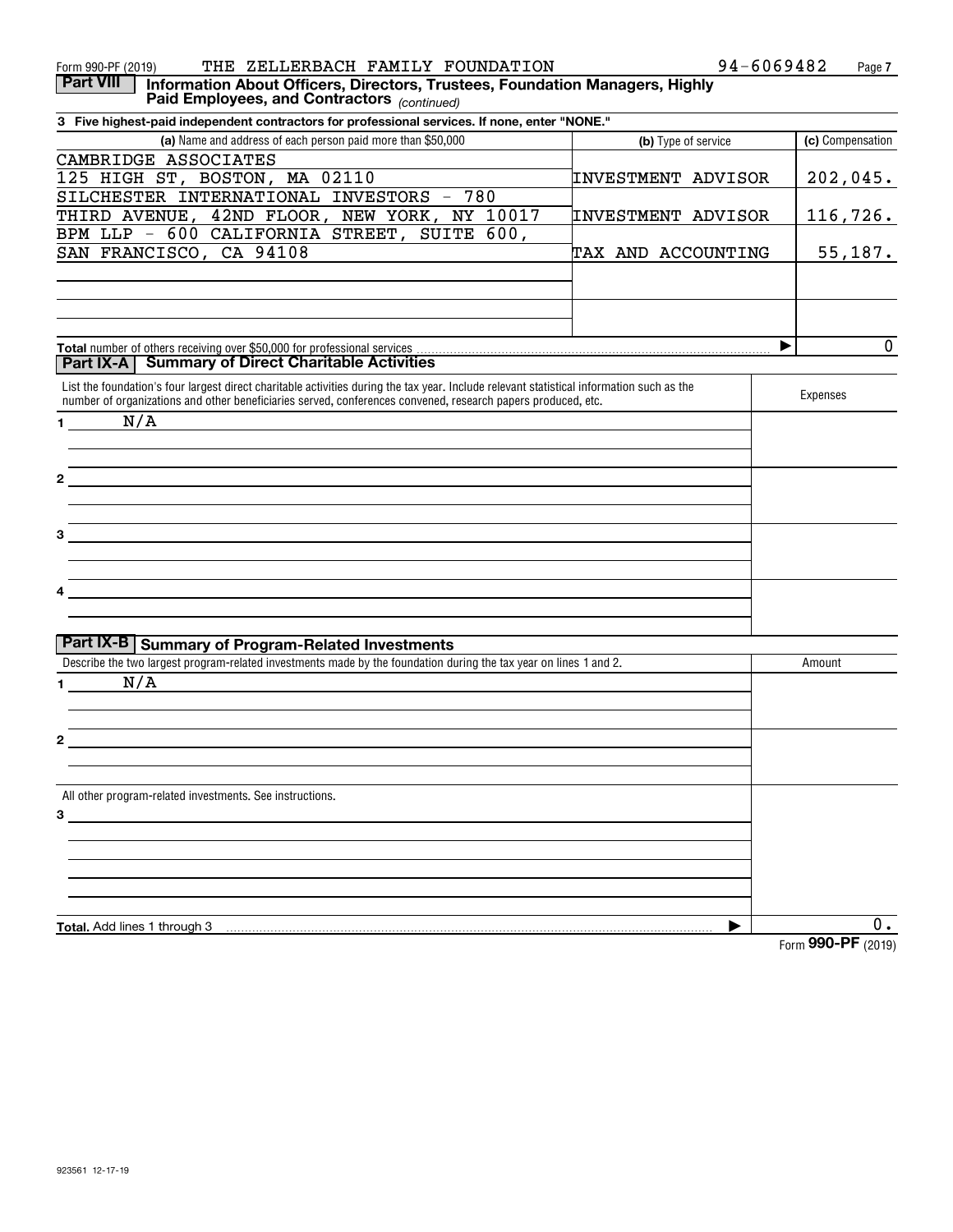**ab**

**23**

**45**

**ab**

**6**

| 94-6069482<br>THE ZELLERBACH FAMILY FOUNDATION<br>Form 990-PF (2019)<br>Minimum Investment Return (All domestic foundations must complete this part. Foreign foundations, see instructions.)<br>Part X<br>Fair market value of assets not used (or held for use) directly in carrying out charitable, etc., purposes:<br>1.<br>a Average monthly fair market value of securities [11] match match match match of the control match of a securities [11] match match match match match match match match match match match match match match match match match<br>1a<br><b>b</b> Average of monthly cash balances<br>1b<br>1c<br>137,963,199.<br>d Total (add lines 1a, b, and c) manufactured and control of the control of the control of the control of the control of the control of the control of the control of the control of the control of the control of the control<br>1 <sub>d</sub><br>e Reduction claimed for blockage or other factors reported on lines 1a and<br>0.<br>$\overline{2}$<br>$\overline{2}$<br>3<br>3<br>Subtract line 2 from line 1d <b>Machinese and Contract Line 2</b> from line 1d <b>machinese and contract line 2</b> from line 1d<br>2,069,448.<br>$\overline{4}$<br>4<br>5<br>5<br>Net value of noncharitable-use assets. Subtract line 4 from line 3. Enter here and on Part V, line 4 [11, 1110] Net value of noncharitable-use assets. Subtract line 4 [11] $\alpha$<br>6<br>Minimum investment return. Enter 5% of line 5<br>6<br><b>Part XI</b><br><b>Distributable Amount</b> (see instructions) (Section 4942(j)(3) and (j)(5) private operating foundations and certain<br>foreign organizations, check here $\blacktriangleright \Box$ and do not complete this part.)<br>Minimum investment return from Part X, line 6 [11] Minimum materials and the material of the Minimum investment return from Part X, line 6<br>$\mathbf{1}$<br>1<br>160,172.<br>b<br>160, 172.<br>2c<br>3<br>3<br>4<br>4<br>5<br>5<br>6<br>6<br>6,634,516.<br>$\overline{7}$<br>7<br><b>Part XII Qualifying Distributions</b> (see instructions)<br>Amounts paid (including administrative expenses) to accomplish charitable, etc., purposes:<br>1<br>a Expenses, contributions, gifts, etc. - total from Part I, column (d), line 26 |  |    |                                          |
|----------------------------------------------------------------------------------------------------------------------------------------------------------------------------------------------------------------------------------------------------------------------------------------------------------------------------------------------------------------------------------------------------------------------------------------------------------------------------------------------------------------------------------------------------------------------------------------------------------------------------------------------------------------------------------------------------------------------------------------------------------------------------------------------------------------------------------------------------------------------------------------------------------------------------------------------------------------------------------------------------------------------------------------------------------------------------------------------------------------------------------------------------------------------------------------------------------------------------------------------------------------------------------------------------------------------------------------------------------------------------------------------------------------------------------------------------------------------------------------------------------------------------------------------------------------------------------------------------------------------------------------------------------------------------------------------------------------------------------------------------------------------------------------------------------------------------------------------------------------------------------------------------------------------------------------------------------------------------------------------------------------------------------------------------------------------------------------------------------------------------------------------------------------------------------------------------------------------------------------------------------------|--|----|------------------------------------------|
|                                                                                                                                                                                                                                                                                                                                                                                                                                                                                                                                                                                                                                                                                                                                                                                                                                                                                                                                                                                                                                                                                                                                                                                                                                                                                                                                                                                                                                                                                                                                                                                                                                                                                                                                                                                                                                                                                                                                                                                                                                                                                                                                                                                                                                                                |  |    | Page 8                                   |
|                                                                                                                                                                                                                                                                                                                                                                                                                                                                                                                                                                                                                                                                                                                                                                                                                                                                                                                                                                                                                                                                                                                                                                                                                                                                                                                                                                                                                                                                                                                                                                                                                                                                                                                                                                                                                                                                                                                                                                                                                                                                                                                                                                                                                                                                |  |    | 72,965,810.<br>1,014,590.<br>63,982,799. |
|                                                                                                                                                                                                                                                                                                                                                                                                                                                                                                                                                                                                                                                                                                                                                                                                                                                                                                                                                                                                                                                                                                                                                                                                                                                                                                                                                                                                                                                                                                                                                                                                                                                                                                                                                                                                                                                                                                                                                                                                                                                                                                                                                                                                                                                                |  |    | $0$ .<br>137,963,199.                    |
|                                                                                                                                                                                                                                                                                                                                                                                                                                                                                                                                                                                                                                                                                                                                                                                                                                                                                                                                                                                                                                                                                                                                                                                                                                                                                                                                                                                                                                                                                                                                                                                                                                                                                                                                                                                                                                                                                                                                                                                                                                                                                                                                                                                                                                                                |  |    | 135,893,751.<br>6,794,688.               |
|                                                                                                                                                                                                                                                                                                                                                                                                                                                                                                                                                                                                                                                                                                                                                                                                                                                                                                                                                                                                                                                                                                                                                                                                                                                                                                                                                                                                                                                                                                                                                                                                                                                                                                                                                                                                                                                                                                                                                                                                                                                                                                                                                                                                                                                                |  |    | 6,794,688.                               |
|                                                                                                                                                                                                                                                                                                                                                                                                                                                                                                                                                                                                                                                                                                                                                                                                                                                                                                                                                                                                                                                                                                                                                                                                                                                                                                                                                                                                                                                                                                                                                                                                                                                                                                                                                                                                                                                                                                                                                                                                                                                                                                                                                                                                                                                                |  |    | 6,634,516.<br>0.<br>6,634,516.<br>$0$ .  |
|                                                                                                                                                                                                                                                                                                                                                                                                                                                                                                                                                                                                                                                                                                                                                                                                                                                                                                                                                                                                                                                                                                                                                                                                                                                                                                                                                                                                                                                                                                                                                                                                                                                                                                                                                                                                                                                                                                                                                                                                                                                                                                                                                                                                                                                                |  | 1a | 6,669,778.                               |

**Qualifying distributions.** Add lines 1a through 3b. Enter here and on Part V, line 8; and Part XIII, line 4  $\ldots\ldots\ldots\ldots\ldots\ldots$ 

Suitability test (prior IRS approval required)………………………………………………………………………………………… Cash distribution test (attach the required schedule)  $\hspace*{1.5mm}$   $\hspace*{1.5mm}$   $\hspace*{1.5mm}$   $\hspace*{1.5mm}$   $\hspace*{1.5mm}$   $\hspace*{1.5mm}$   $\hspace*{1.5mm}$   $\hspace*{1.5mm}$   $\hspace*{1.5mm}$   $\hspace*{1.5mm}$   $\hspace*{1.5mm}$   $\hspace*{1.5mm}$   $\hspace*{1.5mm}$ 

Program-related investments - total from Part IX-B ~~~~~~~~~~~~~~~~~~~~~~~~~~~~~~~ Amounts paid to acquire assets used (or held for use) directly in carrying out charitable, etc., purposes  $\ldots\ldots\ldots\ldots\ldots\ldots\ldots$ 

Amounts set aside for specific charitable projects that satisfy the:

4940(e) reduction of tax in those years.

Foundations that qualify under section 4940(e) for the reduced rate of tax on net investment

**Adjusted qualifying distributions.** Subtract line 5 from line 4 ~~~~~~~~~~~~~~~~~~~~~~~~~~~

 $income.$  Enter 1% of Part I, line 27b  $\ldots$   $\ldots$   $\ldots$   $\ldots$   $\ldots$   $\ldots$   $\ldots$   $\ldots$   $\ldots$   $\ldots$   $\ldots$   $\ldots$   $\ldots$   $\ldots$   $\ldots$   $\ldots$   $\ldots$   $\ldots$ 

**Note:**The amount on line 6 will be used in Part V, column (b), in subsequent years when calculating whether the foundation qualifies for the section

Form (2019) **990-PF**

6,669,778.

6,669,778.

**1b2**

**3a 3b4**

> **56**

0.

0.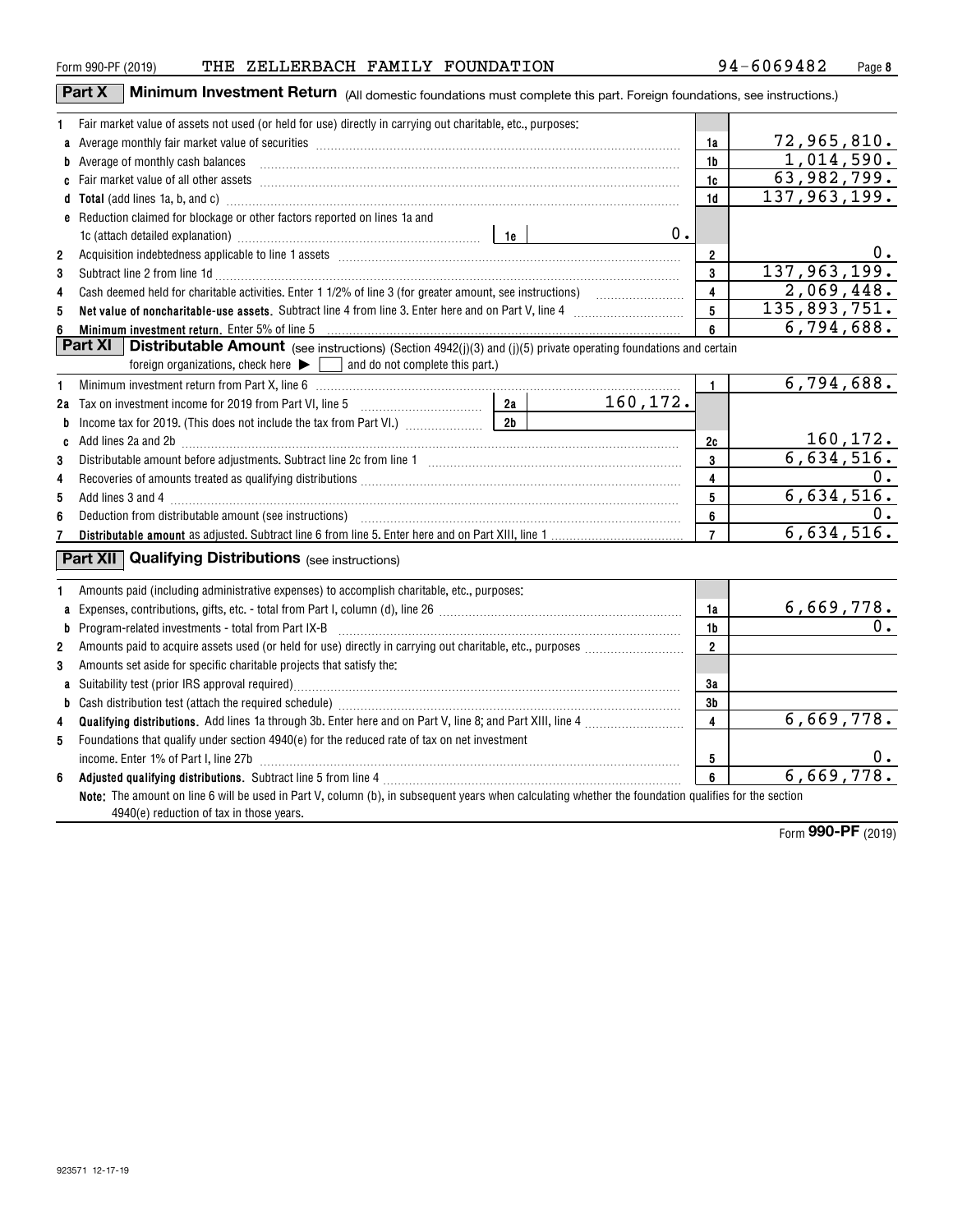### **Part XIII** Undistributed Income (see instructions)

|                                                                                         | (a)<br>Corpus | (b)<br>Years prior to 2018 | (c)<br>2018 | (d)<br>2019 |
|-----------------------------------------------------------------------------------------|---------------|----------------------------|-------------|-------------|
| 1 Distributable amount for 2019 from Part XI,                                           |               |                            |             |             |
|                                                                                         |               |                            |             | 6,634,516.  |
| 2 Undistributed income, if any, as of the end of 2019:                                  |               |                            |             |             |
| a Enter amount for 2018 only                                                            |               |                            | 2,015,509.  |             |
| <b>b</b> Total for prior years:                                                         |               |                            |             |             |
| 3 Excess distributions carryover, if any, to 2019:                                      |               | 0.                         |             |             |
|                                                                                         |               |                            |             |             |
| a From 2014<br>1.1.1.1.1.1                                                              |               |                            |             |             |
| <b>b</b> From 2015<br>.                                                                 |               |                            |             |             |
| c From 2016<br>1.1.1.1.1.1.1<br><b>d</b> From 2017                                      |               |                            |             |             |
| .<br>e From 2018                                                                        |               |                            |             |             |
| .                                                                                       | 0.            |                            |             |             |
| 4 Qualifying distributions for 2019 from                                                |               |                            |             |             |
| Part XII, line 4: ▶ \$ 6, 669, 778.                                                     |               |                            |             |             |
| a Applied to 2018, but not more than line 2a                                            |               |                            | 2,015,509.  |             |
| <b>b</b> Applied to undistributed income of prior                                       |               |                            |             |             |
| years (Election required - see instructions)                                            |               | 0.                         |             |             |
| c Treated as distributions out of corpus                                                |               |                            |             |             |
| **<br>(Election required - see instructions)                                            | 150,000.      |                            |             |             |
| d Applied to 2019 distributable amount<br>.                                             |               |                            |             | 4,504,269.  |
| e Remaining amount distributed out of corpus                                            | 0.            |                            |             |             |
| Excess distributions carryover applied to 2019<br>5                                     |               |                            |             |             |
| (If an amount appears in column (d), the same amount                                    | 0.            |                            |             | 0.          |
| 6<br>Enter the net total of each column as<br>indicated below;                          |               |                            |             |             |
| <b>a</b> Corpus. Add lines 3f, 4c, and 4e. Subtract line 5                              | 150,000.      |                            |             |             |
| <b>b</b> Prior years' undistributed income. Subtract                                    |               |                            |             |             |
|                                                                                         |               | Ο.                         |             |             |
| <b>c</b> Enter the amount of prior years'<br>undistributed income for which a notice of |               |                            |             |             |
| deficiency has been issued, or on which                                                 |               |                            |             |             |
| the section 4942(a) tax has been previously                                             |               | 0.                         |             |             |
| assessed<br>d Subtract line 6c from line 6b. Taxable                                    |               |                            |             |             |
|                                                                                         |               | $\mathbf 0$ .              |             |             |
| e Undistributed income for 2018. Subtract line                                          |               |                            |             |             |
| 4a from line 2a. Taxable amount - see instr.                                            |               |                            | 0.          |             |
| f Undistributed income for 2019. Subtract                                               |               |                            |             |             |
| lines 4d and 5 from line 1. This amount must                                            |               |                            |             |             |
|                                                                                         |               |                            |             | 2,130,247.  |
| 7 Amounts treated as distributions out of                                               |               |                            |             |             |
| corpus to satisfy requirements imposed by                                               |               |                            |             |             |
| section 170(b)(1)(F) or 4942(g)(3) (Election                                            |               |                            |             |             |
| may be required - see instructions)                                                     | 150,000.      |                            |             |             |
| 8 Excess distributions carryover from 2014                                              |               |                            |             |             |
| not applied on line 5 or line 7                                                         | 0.            |                            |             |             |
| 9 Excess distributions carryover to 2020.                                               |               |                            |             |             |
| Subtract lines 7 and 8 from line 6a                                                     | $0$ .         |                            |             |             |
| 10 Analysis of line 9:                                                                  |               |                            |             |             |
| <b>a</b> Excess from 2015 $\ldots$                                                      |               |                            |             |             |
| <b>b</b> Excess from 2016 $\ldots$                                                      |               |                            |             |             |
| c Excess from 2017 $\ldots$                                                             |               |                            |             |             |
| <b>d</b> Excess from 2018                                                               |               |                            |             |             |
| e Excess from 2019                                                                      |               |                            |             |             |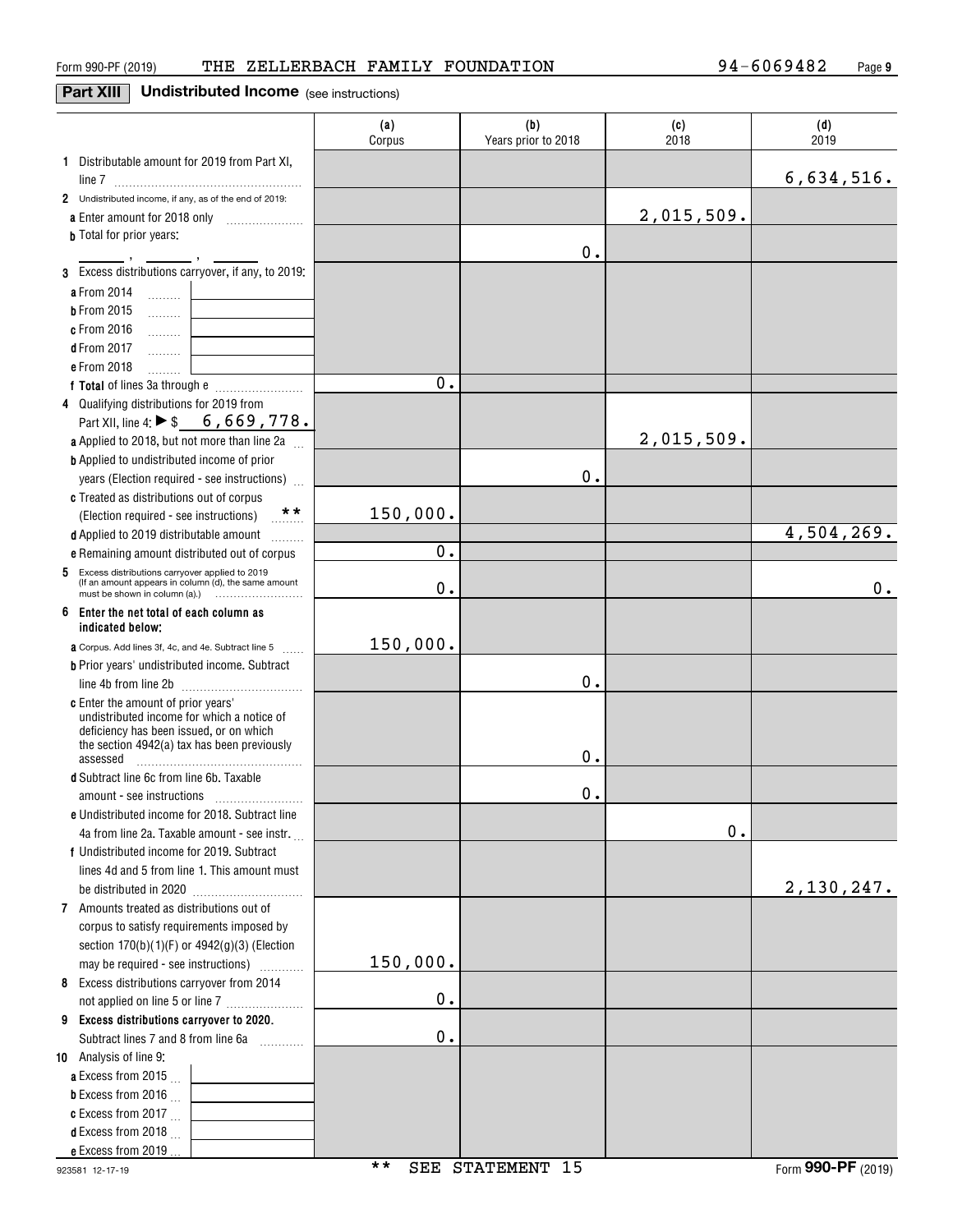| Form 990-PF (2019)                                                                                                                                  |          | THE ZELLERBACH FAMILY FOUNDATION |               | 94-6069482                  | Page 10    |
|-----------------------------------------------------------------------------------------------------------------------------------------------------|----------|----------------------------------|---------------|-----------------------------|------------|
| Part XIV<br>Private Operating Foundations (see instructions and Part VII-A, question 9)                                                             |          |                                  |               | N/A                         |            |
| <b>1 a</b> If the foundation has received a ruling or determination letter that it is a private operating                                           |          |                                  |               |                             |            |
| foundation, and the ruling is effective for 2019, enter the date of the ruling                                                                      |          |                                  |               |                             |            |
| <b>b</b> Check box to indicate whether the foundation is a private operating foundation described in section                                        |          |                                  |               | 4942(j)(3)<br><sub>or</sub> | 4942(j)(5) |
| 2 a Enter the lesser of the adjusted net                                                                                                            | Tax year |                                  | Prior 3 years |                             |            |
| income from Part I or the minimum                                                                                                                   | (a) 2019 | $(b)$ 2018                       | (c) 2017      | $(d)$ 2016                  | (e) Total  |
| investment return from Part X for                                                                                                                   |          |                                  |               |                             |            |
|                                                                                                                                                     |          |                                  |               |                             |            |
|                                                                                                                                                     |          |                                  |               |                             |            |
| c Qualifying distributions from Part XII,                                                                                                           |          |                                  |               |                             |            |
| line 4, for each year listed                                                                                                                        |          |                                  |               |                             |            |
| <b>d</b> Amounts included in line 2c not                                                                                                            |          |                                  |               |                             |            |
| used directly for active conduct of                                                                                                                 |          |                                  |               |                             |            |
| exempt activities                                                                                                                                   |          |                                  |               |                             |            |
| e Qualifying distributions made directly                                                                                                            |          |                                  |               |                             |            |
| for active conduct of exempt activities.                                                                                                            |          |                                  |               |                             |            |
| Subtract line 2d from line 2c                                                                                                                       |          |                                  |               |                             |            |
| Complete 3a, b, or c for the<br>3<br>alternative test relied upon:                                                                                  |          |                                  |               |                             |            |
| <b>a</b> "Assets" alternative test - enter:                                                                                                         |          |                                  |               |                             |            |
| (1) Value of all assets                                                                                                                             |          |                                  |               |                             |            |
| (2) Value of assets qualifying                                                                                                                      |          |                                  |               |                             |            |
| under section $4942(j)(3)(B)(i)$                                                                                                                    |          |                                  |               |                             |            |
| <b>b</b> "Endowment" alternative test - enter<br>2/3 of minimum investment return                                                                   |          |                                  |               |                             |            |
| shown in Part X, line 6, for each year                                                                                                              |          |                                  |               |                             |            |
|                                                                                                                                                     |          |                                  |               |                             |            |
| c "Support" alternative test - enter:                                                                                                               |          |                                  |               |                             |            |
| (1) Total support other than gross                                                                                                                  |          |                                  |               |                             |            |
| investment income (interest,<br>dividends, rents, payments on                                                                                       |          |                                  |               |                             |            |
| securities loans (section                                                                                                                           |          |                                  |               |                             |            |
| $512(a)(5)$ , or royalties)                                                                                                                         |          |                                  |               |                             |            |
| (2) Support from general public<br>and 5 or more exempt                                                                                             |          |                                  |               |                             |            |
| organizations as provided in                                                                                                                        |          |                                  |               |                             |            |
| section $4942(j)(3)(B)(iii)$<br>.                                                                                                                   |          |                                  |               |                             |            |
| (3) Largest amount of support from                                                                                                                  |          |                                  |               |                             |            |
| an exempt organization                                                                                                                              |          |                                  |               |                             |            |
| (4) Gross investment income<br>Supplementary Information (Complete this part only if the foundation had \$5,000 or more in assets<br><b>Part XV</b> |          |                                  |               |                             |            |
| at any time during the year-see instructions.)                                                                                                      |          |                                  |               |                             |            |
|                                                                                                                                                     |          |                                  |               |                             |            |

#### **1Information Regarding Foundation Managers:**

**a**List any managers of the foundation who have contributed more than 2% of the total contributions received by the foundation before the close of any tax year (but only if they have contributed more than \$5,000). (See section 507(d)(2).)

#### NONE

**b**List any managers of the foundation who own 10% or more of the stock of a corporation (or an equally large portion of the ownership of a partnership or other entity) of which the foundation has a 10% or greater interest.

#### NONE

#### **2Information Regarding Contribution, Grant, Gift, Loan, Scholarship, etc., Programs:**

Check here  $\blacktriangleright\Box$  if the foundation only makes contributions to preselected charitable organizations and does not accept unsolicited requests for funds. If the foundation makes gifts, grants, etc., to individuals or organizations under other conditions, complete items 2a, b, c, and d. Check here  $\blacktriangleright$  |

**a**The name, address, and telephone number or email address of the person to whom applications should be addressed:

#### SEE STATEMENT 16

**b**The form in which applications should be submitted and information and materials they should include:

**c**Any submission deadlines:

**d** Any restrictions or limitations on awards, such as by geographical areas, charitable fields, kinds of institutions, or other factors: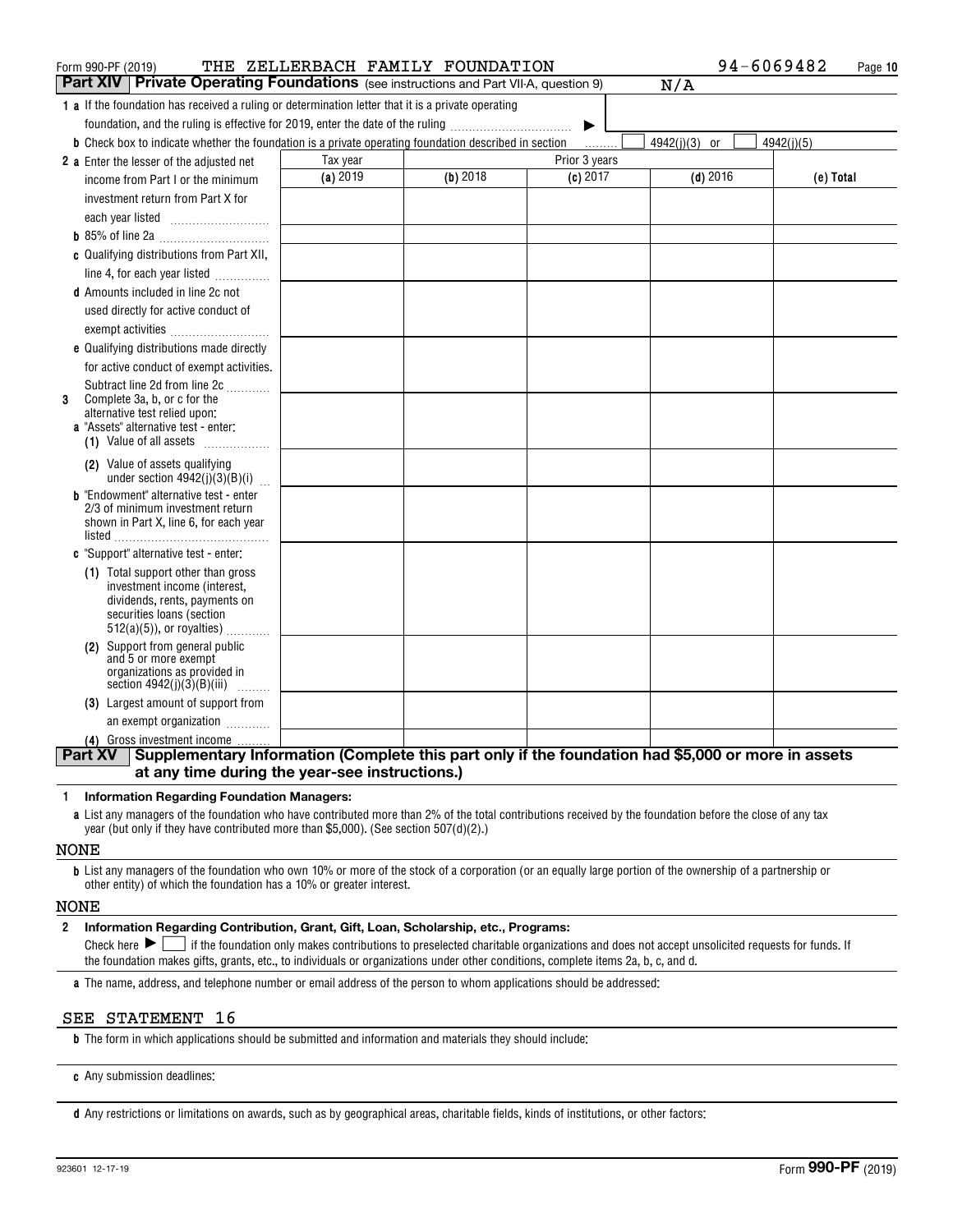| 3 Grants and Contributions Paid During the Year or Approved for Future Payment<br>If recipient is an individual,<br>show any relationship to<br>any foundation manager<br>or substantial contributor<br>Recipient<br>Foundation<br>Purpose of grant or<br>contribution<br>Amount<br>status of<br>Name and address (home or business)<br>recipient<br>a Paid during the year<br>SEE ATTACHMENT A<br>4,845,220.<br>4,845,220.<br>$\blacktriangleright$ 3a<br><b>Total</b><br><b>b</b> Approved for future payment<br>SEE ATTACHMENT B<br>SEE ATTACHMENT B<br>455 MARKET STREET, SUITE 2200<br>565,000.<br>565,000.<br>$\blacktriangleright$ 3b<br>Total | Part XV<br>Supplementary Information (continued) |  |  |
|-------------------------------------------------------------------------------------------------------------------------------------------------------------------------------------------------------------------------------------------------------------------------------------------------------------------------------------------------------------------------------------------------------------------------------------------------------------------------------------------------------------------------------------------------------------------------------------------------------------------------------------------------------|--------------------------------------------------|--|--|
|                                                                                                                                                                                                                                                                                                                                                                                                                                                                                                                                                                                                                                                       |                                                  |  |  |
|                                                                                                                                                                                                                                                                                                                                                                                                                                                                                                                                                                                                                                                       |                                                  |  |  |
|                                                                                                                                                                                                                                                                                                                                                                                                                                                                                                                                                                                                                                                       |                                                  |  |  |
|                                                                                                                                                                                                                                                                                                                                                                                                                                                                                                                                                                                                                                                       |                                                  |  |  |
|                                                                                                                                                                                                                                                                                                                                                                                                                                                                                                                                                                                                                                                       |                                                  |  |  |
|                                                                                                                                                                                                                                                                                                                                                                                                                                                                                                                                                                                                                                                       |                                                  |  |  |
|                                                                                                                                                                                                                                                                                                                                                                                                                                                                                                                                                                                                                                                       | SEE ATTACHMENT A                                 |  |  |
|                                                                                                                                                                                                                                                                                                                                                                                                                                                                                                                                                                                                                                                       | 455 MARKET STREET, SUITE 2200                    |  |  |
|                                                                                                                                                                                                                                                                                                                                                                                                                                                                                                                                                                                                                                                       | SAN FRANCISCO, CA 94105                          |  |  |
|                                                                                                                                                                                                                                                                                                                                                                                                                                                                                                                                                                                                                                                       |                                                  |  |  |
|                                                                                                                                                                                                                                                                                                                                                                                                                                                                                                                                                                                                                                                       |                                                  |  |  |
|                                                                                                                                                                                                                                                                                                                                                                                                                                                                                                                                                                                                                                                       |                                                  |  |  |
|                                                                                                                                                                                                                                                                                                                                                                                                                                                                                                                                                                                                                                                       |                                                  |  |  |
|                                                                                                                                                                                                                                                                                                                                                                                                                                                                                                                                                                                                                                                       |                                                  |  |  |
|                                                                                                                                                                                                                                                                                                                                                                                                                                                                                                                                                                                                                                                       |                                                  |  |  |
|                                                                                                                                                                                                                                                                                                                                                                                                                                                                                                                                                                                                                                                       |                                                  |  |  |
|                                                                                                                                                                                                                                                                                                                                                                                                                                                                                                                                                                                                                                                       |                                                  |  |  |
|                                                                                                                                                                                                                                                                                                                                                                                                                                                                                                                                                                                                                                                       |                                                  |  |  |
|                                                                                                                                                                                                                                                                                                                                                                                                                                                                                                                                                                                                                                                       |                                                  |  |  |
|                                                                                                                                                                                                                                                                                                                                                                                                                                                                                                                                                                                                                                                       |                                                  |  |  |
|                                                                                                                                                                                                                                                                                                                                                                                                                                                                                                                                                                                                                                                       |                                                  |  |  |
|                                                                                                                                                                                                                                                                                                                                                                                                                                                                                                                                                                                                                                                       |                                                  |  |  |
|                                                                                                                                                                                                                                                                                                                                                                                                                                                                                                                                                                                                                                                       |                                                  |  |  |
|                                                                                                                                                                                                                                                                                                                                                                                                                                                                                                                                                                                                                                                       |                                                  |  |  |
|                                                                                                                                                                                                                                                                                                                                                                                                                                                                                                                                                                                                                                                       |                                                  |  |  |
|                                                                                                                                                                                                                                                                                                                                                                                                                                                                                                                                                                                                                                                       |                                                  |  |  |
|                                                                                                                                                                                                                                                                                                                                                                                                                                                                                                                                                                                                                                                       |                                                  |  |  |
|                                                                                                                                                                                                                                                                                                                                                                                                                                                                                                                                                                                                                                                       |                                                  |  |  |
|                                                                                                                                                                                                                                                                                                                                                                                                                                                                                                                                                                                                                                                       |                                                  |  |  |
|                                                                                                                                                                                                                                                                                                                                                                                                                                                                                                                                                                                                                                                       |                                                  |  |  |
|                                                                                                                                                                                                                                                                                                                                                                                                                                                                                                                                                                                                                                                       |                                                  |  |  |
|                                                                                                                                                                                                                                                                                                                                                                                                                                                                                                                                                                                                                                                       |                                                  |  |  |
|                                                                                                                                                                                                                                                                                                                                                                                                                                                                                                                                                                                                                                                       |                                                  |  |  |
|                                                                                                                                                                                                                                                                                                                                                                                                                                                                                                                                                                                                                                                       |                                                  |  |  |
|                                                                                                                                                                                                                                                                                                                                                                                                                                                                                                                                                                                                                                                       |                                                  |  |  |
|                                                                                                                                                                                                                                                                                                                                                                                                                                                                                                                                                                                                                                                       | SAN FRANCISCO 94105                              |  |  |
|                                                                                                                                                                                                                                                                                                                                                                                                                                                                                                                                                                                                                                                       |                                                  |  |  |
|                                                                                                                                                                                                                                                                                                                                                                                                                                                                                                                                                                                                                                                       |                                                  |  |  |
|                                                                                                                                                                                                                                                                                                                                                                                                                                                                                                                                                                                                                                                       |                                                  |  |  |
|                                                                                                                                                                                                                                                                                                                                                                                                                                                                                                                                                                                                                                                       |                                                  |  |  |
|                                                                                                                                                                                                                                                                                                                                                                                                                                                                                                                                                                                                                                                       |                                                  |  |  |
|                                                                                                                                                                                                                                                                                                                                                                                                                                                                                                                                                                                                                                                       |                                                  |  |  |
|                                                                                                                                                                                                                                                                                                                                                                                                                                                                                                                                                                                                                                                       |                                                  |  |  |
|                                                                                                                                                                                                                                                                                                                                                                                                                                                                                                                                                                                                                                                       |                                                  |  |  |
|                                                                                                                                                                                                                                                                                                                                                                                                                                                                                                                                                                                                                                                       |                                                  |  |  |
|                                                                                                                                                                                                                                                                                                                                                                                                                                                                                                                                                                                                                                                       |                                                  |  |  |
|                                                                                                                                                                                                                                                                                                                                                                                                                                                                                                                                                                                                                                                       |                                                  |  |  |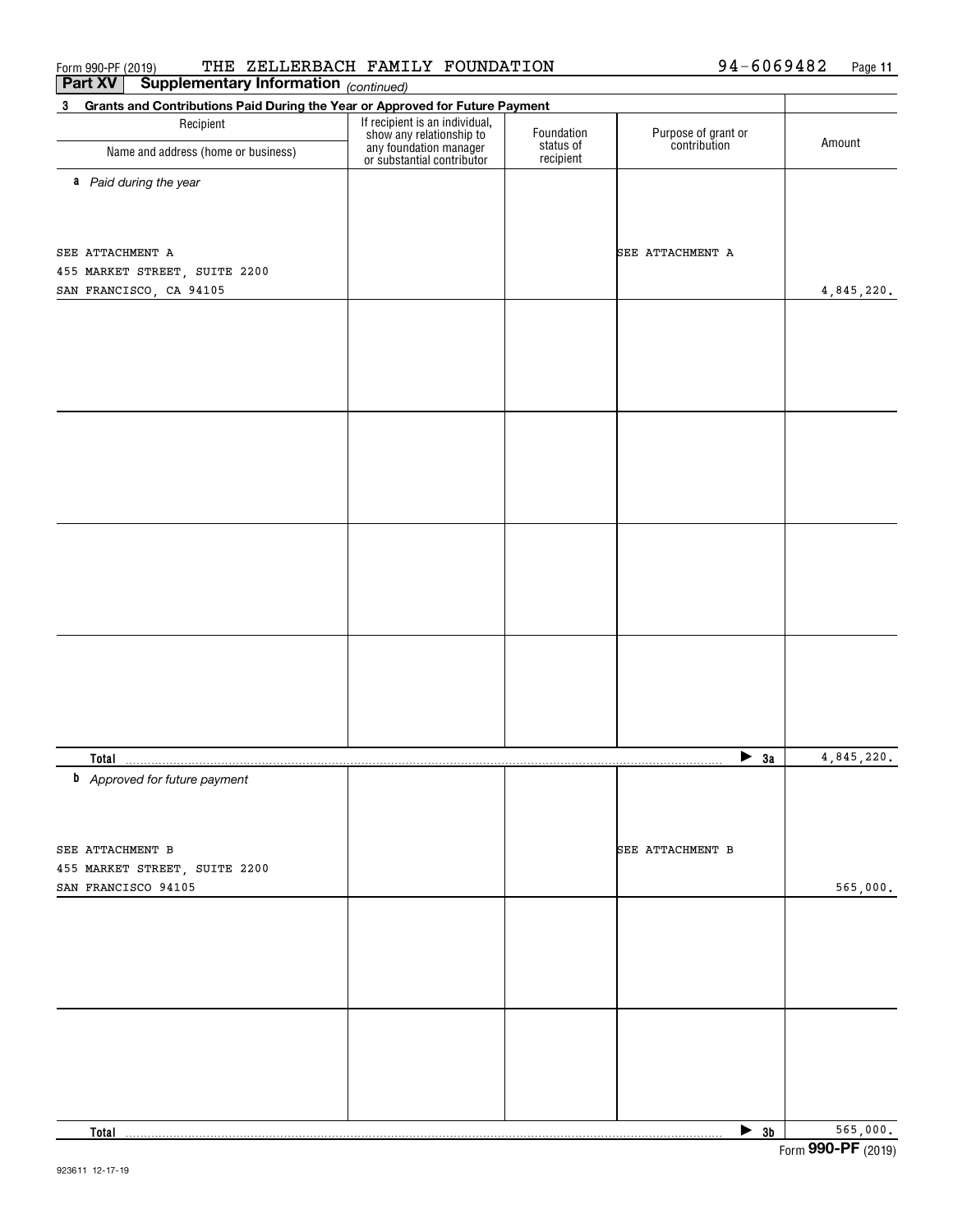## **Part XVI**

| I-A I |  |  | <b>Analysis of Income-Producing Activities</b> |  |
|-------|--|--|------------------------------------------------|--|
|-------|--|--|------------------------------------------------|--|

| Enter gross amounts unless otherwise indicated.                                                                                                       |                 | Unrelated business income |              | Excluded by section 512, 513, or 514 | (e)               |
|-------------------------------------------------------------------------------------------------------------------------------------------------------|-----------------|---------------------------|--------------|--------------------------------------|-------------------|
|                                                                                                                                                       | (a)<br>Business | (b)                       | Exclu-       | (d)                                  | Related or exempt |
| 1 Program service revenue:                                                                                                                            | code            | Amount                    | sion<br>code | Amount                               | function income   |
| a<br>the control of the control of the control of the control of the control of                                                                       |                 |                           |              |                                      |                   |
| b                                                                                                                                                     |                 |                           |              |                                      |                   |
| <u> 1989 - Johann Stoff, deutscher Stoffen und der Stoffen und der Stoffen und der Stoffen und der Stoffen und der</u>                                |                 |                           |              |                                      |                   |
| the control of the control of the control of the control of the control of the control of                                                             |                 |                           |              |                                      |                   |
| d<br><u> 1989 - Johann Barn, amerikansk politiker (d. 1989)</u>                                                                                       |                 |                           |              |                                      |                   |
| <u> 1989 - Johann Barbara, martxa eta idazlea (h. 1989).</u>                                                                                          |                 |                           |              |                                      |                   |
|                                                                                                                                                       |                 |                           |              |                                      |                   |
| Fees and contracts from government agencies<br>a                                                                                                      |                 |                           |              |                                      |                   |
| 2 Membership dues and assessments [111] Membership dues and assessments                                                                               |                 |                           |              |                                      |                   |
| 3 Interest on savings and temporary cash                                                                                                              |                 |                           |              |                                      |                   |
|                                                                                                                                                       |                 |                           |              |                                      |                   |
|                                                                                                                                                       |                 | 6,480.                    | 14           | 655,907.                             |                   |
| 5 Net rental income or (loss) from real estate:                                                                                                       |                 |                           |              |                                      |                   |
| a Debt-financed property [11] [11] Debt-financed property                                                                                             |                 |                           |              |                                      |                   |
|                                                                                                                                                       |                 |                           |              |                                      |                   |
| 6 Net rental income or (loss) from personal                                                                                                           |                 |                           |              |                                      |                   |
|                                                                                                                                                       |                 |                           |              |                                      |                   |
|                                                                                                                                                       |                 | $-130, 779.$              | 14           | 1,498,441.                           |                   |
| 8 Gain or (loss) from sales of assets other                                                                                                           |                 |                           |              |                                      |                   |
|                                                                                                                                                       |                 | 38,062.                   | 18           | 2,364,438.                           | 623,375.          |
|                                                                                                                                                       |                 |                           |              |                                      |                   |
| 10 Gross profit or (loss) from sales of inventory                                                                                                     |                 |                           |              |                                      |                   |
| 11 Other revenue:                                                                                                                                     |                 |                           |              |                                      |                   |
| a                                                                                                                                                     |                 |                           |              |                                      |                   |
| <u> 1989 - Johann Barn, amerikansk politiker (d. 1989)</u><br>b                                                                                       |                 |                           |              |                                      |                   |
| <u> 1989 - Johann Stoff, deutscher Stoff, der Stoff, der Stoff, der Stoff, der Stoff, der Stoff, der Stoff, der S</u>                                 |                 |                           |              |                                      |                   |
| <u> 1989 - Johann John Stone, markin fizikar (h. 1982).</u>                                                                                           |                 |                           |              |                                      |                   |
| <u> 1989 - Johann Stoff, deutscher Stoffen und der Stoffen und der Stoffen und der Stoffen und der Stoffen und der</u>                                |                 |                           |              |                                      |                   |
| е                                                                                                                                                     |                 | $-86, 237.$               |              | 4,518,786.                           | 623, 375.         |
| <b>12</b> Subtotal. Add columns (b), (d), and (e) $\ldots$ [                                                                                          |                 |                           |              |                                      | 5,055,924.        |
|                                                                                                                                                       |                 |                           |              |                                      |                   |
| (See worksheet in line 13 instructions to verify calculations.)                                                                                       |                 |                           |              |                                      |                   |
| <b>Part XVI-B</b><br>Relationship of Activities to the Accomplishment of Exempt Purposes                                                              |                 |                           |              |                                      |                   |
|                                                                                                                                                       |                 |                           |              |                                      |                   |
| Explain below how each activity for which income is reported in column (e) of Part XVI-A contributed importantly to the accomplishment of<br>Line No. |                 |                           |              |                                      |                   |
| the foundation's exempt purposes (other than by providing funds for such purposes).<br>$\blacktriangledown$                                           |                 |                           |              |                                      |                   |
|                                                                                                                                                       |                 |                           |              |                                      |                   |
|                                                                                                                                                       |                 |                           |              |                                      |                   |
|                                                                                                                                                       |                 |                           |              |                                      |                   |
|                                                                                                                                                       |                 |                           |              |                                      |                   |
|                                                                                                                                                       |                 |                           |              |                                      |                   |
|                                                                                                                                                       |                 |                           |              |                                      |                   |
|                                                                                                                                                       |                 |                           |              |                                      |                   |
|                                                                                                                                                       |                 |                           |              |                                      |                   |
|                                                                                                                                                       |                 |                           |              |                                      |                   |
|                                                                                                                                                       |                 |                           |              |                                      |                   |
|                                                                                                                                                       |                 |                           |              |                                      |                   |
|                                                                                                                                                       |                 |                           |              |                                      |                   |
|                                                                                                                                                       |                 |                           |              |                                      |                   |
|                                                                                                                                                       |                 |                           |              |                                      |                   |
|                                                                                                                                                       |                 |                           |              |                                      |                   |
|                                                                                                                                                       |                 |                           |              |                                      |                   |
|                                                                                                                                                       |                 |                           |              |                                      |                   |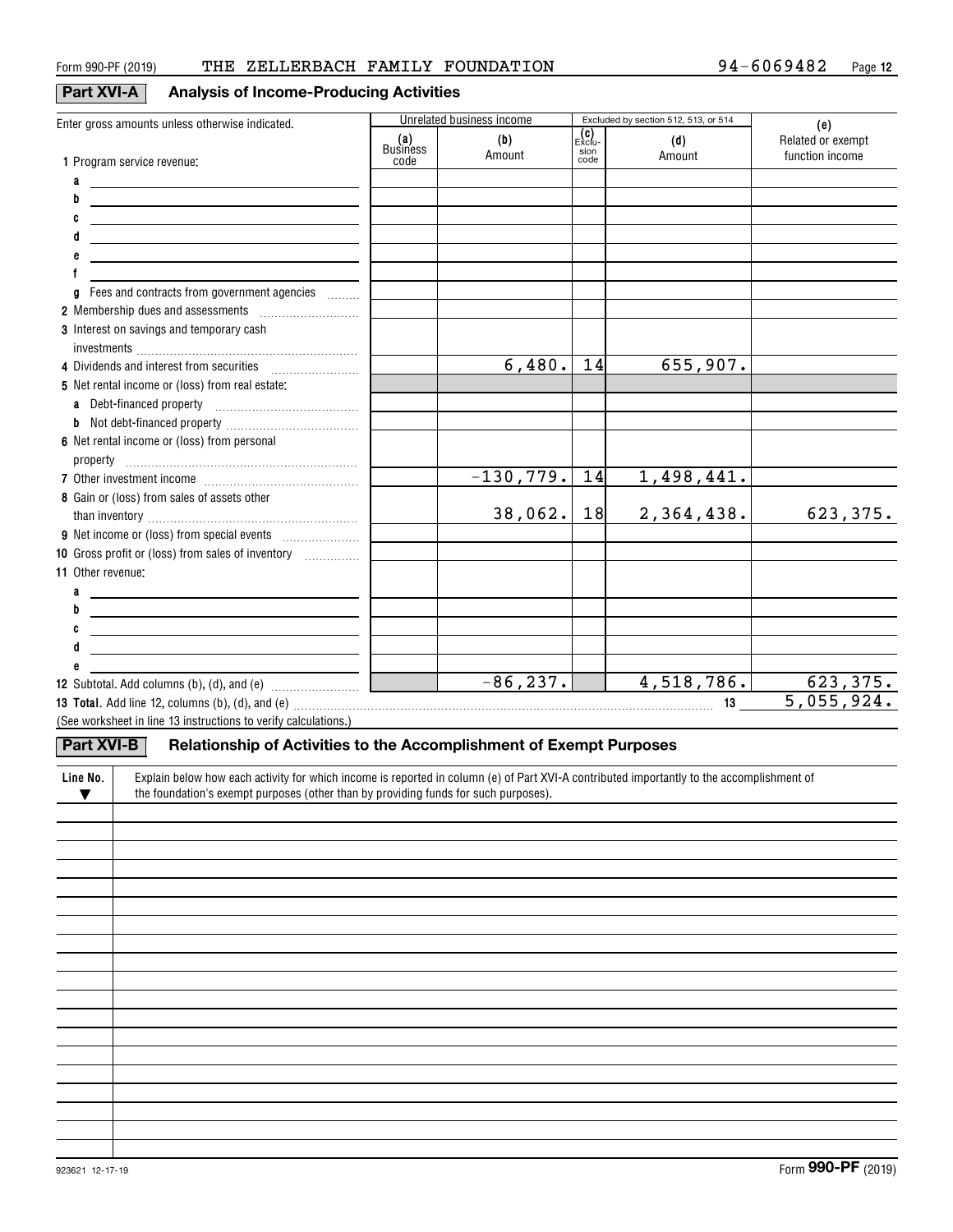| 94-6069482<br>THE ZELLERBACH FAMILY FOUNDATION<br>Form 990-PF (2019)                                                                                                                                                                        |       |      | Page 13 |
|---------------------------------------------------------------------------------------------------------------------------------------------------------------------------------------------------------------------------------------------|-------|------|---------|
| <b>Part XVII</b><br>Information Regarding Transfers to and Transactions and Relationships With Noncharitable                                                                                                                                |       |      |         |
| <b>Exempt Organizations</b>                                                                                                                                                                                                                 |       |      |         |
| Did the organization directly or indirectly engage in any of the following with any other organization described in section 501(c)                                                                                                          |       | Yes⊺ | No.     |
| (other than section $501(c)(3)$ organizations) or in section 527, relating to political organizations?                                                                                                                                      |       |      |         |
| <b>a</b> Transfers from the reporting foundation to a noncharitable exempt organization of:                                                                                                                                                 |       |      |         |
| $(1)$ Cash $\ldots$                                                                                                                                                                                                                         | 1a(1) |      | x       |
|                                                                                                                                                                                                                                             | 1a(2) |      | x       |
| <b>b</b> Other transactions:                                                                                                                                                                                                                |       |      |         |
|                                                                                                                                                                                                                                             | 1b(1) |      | х       |
| (2)                                                                                                                                                                                                                                         | 1b(2) |      | х       |
| (3)                                                                                                                                                                                                                                         | 1b(3) |      | X       |
| Reimbursement arrangements [111] March 2016 (2016) and the contract of the contract of the contract of the contract of the contract of the contract of the contract of the contract of the contract of the contract of the con<br>(4)       | 1b(4) |      | х       |
| Loans or loan guarantees <b>contract the contract of the contract of the contract of the contract of the contract of the contract of the contract of the contract of the contract of the contract of the contract of the contrac</b><br>(5) | 1b(5) |      | х       |
| (6) Performance of services or membership or fundraising solicitations [11] content to content the performance of services or membership or fundraising solicitations [11] [12] content to Performance of services or membersh              | 1b(6) |      | х       |
| Sharing of facilities, equipment, mailing lists, other assets, or paid employees [11] manufactures manufactures and the state in the state of the state of the state of the state of the state of the state of the state of th              | 1c    |      | х       |
| d If the answer to any of the above is "Yes," complete the following schedule. Column (b) should always show the fair market value of the goods, other assets,                                                                              |       |      |         |

column **(d)** the value of the goods, other assets, or services received. or services given by the reporting foundation. If the foundation received less than fair market value in any transaction or sharing arrangement, show in

| $(a)$ Line no.      | (b) Amount involved                                                                                                                                                                                                                                                                                                       |                      | (c) Name of noncharitable exempt organization |                 | (d) Description of transfers, transactions, and sharing arrangements |    |                                                      |                   |
|---------------------|---------------------------------------------------------------------------------------------------------------------------------------------------------------------------------------------------------------------------------------------------------------------------------------------------------------------------|----------------------|-----------------------------------------------|-----------------|----------------------------------------------------------------------|----|------------------------------------------------------|-------------------|
|                     |                                                                                                                                                                                                                                                                                                                           | N/A                  |                                               |                 |                                                                      |    |                                                      |                   |
|                     |                                                                                                                                                                                                                                                                                                                           |                      |                                               |                 |                                                                      |    |                                                      |                   |
|                     |                                                                                                                                                                                                                                                                                                                           |                      |                                               |                 |                                                                      |    |                                                      |                   |
|                     |                                                                                                                                                                                                                                                                                                                           |                      |                                               |                 |                                                                      |    |                                                      |                   |
|                     |                                                                                                                                                                                                                                                                                                                           |                      |                                               |                 |                                                                      |    |                                                      |                   |
|                     |                                                                                                                                                                                                                                                                                                                           |                      |                                               |                 |                                                                      |    |                                                      |                   |
|                     |                                                                                                                                                                                                                                                                                                                           |                      |                                               |                 |                                                                      |    |                                                      |                   |
|                     |                                                                                                                                                                                                                                                                                                                           |                      |                                               |                 |                                                                      |    |                                                      |                   |
|                     |                                                                                                                                                                                                                                                                                                                           |                      |                                               |                 |                                                                      |    |                                                      |                   |
|                     |                                                                                                                                                                                                                                                                                                                           |                      |                                               |                 |                                                                      |    |                                                      |                   |
|                     |                                                                                                                                                                                                                                                                                                                           |                      |                                               |                 |                                                                      |    |                                                      |                   |
|                     |                                                                                                                                                                                                                                                                                                                           |                      |                                               |                 |                                                                      |    |                                                      |                   |
|                     |                                                                                                                                                                                                                                                                                                                           |                      |                                               |                 |                                                                      |    |                                                      |                   |
|                     |                                                                                                                                                                                                                                                                                                                           |                      |                                               |                 |                                                                      |    |                                                      |                   |
|                     |                                                                                                                                                                                                                                                                                                                           |                      |                                               |                 |                                                                      |    |                                                      |                   |
|                     |                                                                                                                                                                                                                                                                                                                           |                      |                                               |                 |                                                                      |    |                                                      |                   |
|                     | 2a Is the foundation directly or indirectly affiliated with, or related to, one or more tax-exempt organizations described                                                                                                                                                                                                |                      |                                               |                 |                                                                      |    |                                                      |                   |
|                     | in section 501(c) (other than section $501(c)(3)$ ) or in section 527?                                                                                                                                                                                                                                                    |                      |                                               |                 |                                                                      |    | Yes                                                  | $\overline{X}$ No |
|                     | <b>b</b> If "Yes," complete the following schedule.                                                                                                                                                                                                                                                                       |                      |                                               |                 |                                                                      |    |                                                      |                   |
|                     | (a) Name of organization                                                                                                                                                                                                                                                                                                  |                      | (b) Type of organization                      |                 | (c) Description of relationship                                      |    |                                                      |                   |
|                     | N/A                                                                                                                                                                                                                                                                                                                       |                      |                                               |                 |                                                                      |    |                                                      |                   |
|                     |                                                                                                                                                                                                                                                                                                                           |                      |                                               |                 |                                                                      |    |                                                      |                   |
|                     |                                                                                                                                                                                                                                                                                                                           |                      |                                               |                 |                                                                      |    |                                                      |                   |
|                     |                                                                                                                                                                                                                                                                                                                           |                      |                                               |                 |                                                                      |    |                                                      |                   |
|                     |                                                                                                                                                                                                                                                                                                                           |                      |                                               |                 |                                                                      |    |                                                      |                   |
|                     | Under penalties of perjury, I declare that I have examined this return, including accompanying schedules and statements, and to the best of my knowledge<br>and belief, it is true, correct, and complete. Declaration of preparer (other than taxpayer) is based on all information of which preparer has any knowledge. |                      |                                               |                 |                                                                      |    | May the IRS discuss this<br>return with the preparer |                   |
| <b>Sign</b><br>Here |                                                                                                                                                                                                                                                                                                                           |                      |                                               |                 |                                                                      |    | shown below? See instr.                              |                   |
|                     |                                                                                                                                                                                                                                                                                                                           |                      |                                               | <b>DIRECTOR</b> |                                                                      |    | $\overline{X}$ Yes                                   | No                |
|                     | Signature of officer or trustee                                                                                                                                                                                                                                                                                           |                      | Date                                          | Title           |                                                                      |    |                                                      |                   |
|                     | Print/Type preparer's name                                                                                                                                                                                                                                                                                                | Preparer's signature |                                               | Date            | Check                                                                | if | PTIN                                                 |                   |

|                 | Print/Type preparer's name                      | Preparer's signature      | Date     | Check<br>if I  | PTIN                         |  |  |
|-----------------|-------------------------------------------------|---------------------------|----------|----------------|------------------------------|--|--|
|                 |                                                 |                           |          | self- employed |                              |  |  |
| Paid            | TAMARA L. MCINERNEY TAMARA L. MCINERN           |                           | 11/11/20 |                | P00011797                    |  |  |
| Preparer        | Firm's name $\blacktriangleright$ BPM LLP       |                           |          |                |                              |  |  |
| <b>Use Only</b> |                                                 |                           |          |                |                              |  |  |
|                 | Firm's address > 4200 BOHANNON DRIVE, SUITE 250 |                           |          |                |                              |  |  |
|                 |                                                 | MENLO PARK, CA 94025-1021 |          |                | Phone no. $650 - 855 - 6800$ |  |  |

Form (2019) **990-PF**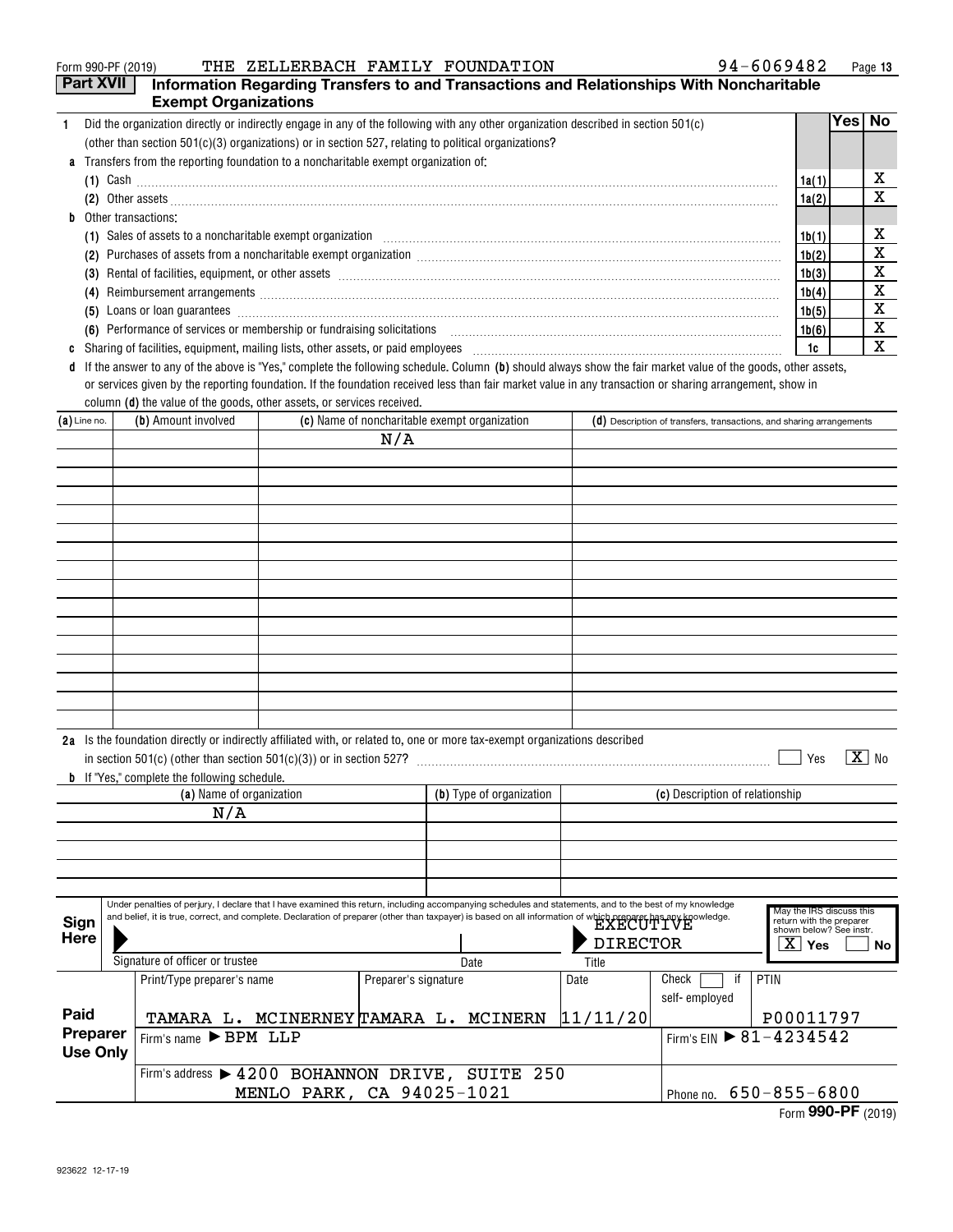| THE     | <b><i>LELLERBAC</i></b><br>10. | FAMILY<br>п.   | <b>TION</b><br>־Am) ה<br>īΝ           | $\overline{ }$ | PAGE | ∩ஈ<br>ັ |  |
|---------|--------------------------------|----------------|---------------------------------------|----------------|------|---------|--|
| Part iv | Capital Gains<br>and           | . Losses for 1 | <sup>.</sup> Tax on Investment Income |                |      |         |  |

| (a) List and describe the kind(s) of property sold, e.g., real estate,<br>2-story brick warehouse; or common stock, 200 shs. MLC Co. | D - Donation | $\begin{bmatrix} \textbf{(b)} \text{ How acquired} \\ \text{P} \text{ - Purchase} \end{bmatrix}$ (c) Date acquired<br>(mo., day, yr.) | (d) Date sold<br>(mo., day, yr.) |
|--------------------------------------------------------------------------------------------------------------------------------------|--------------|---------------------------------------------------------------------------------------------------------------------------------------|----------------------------------|
| 1a SEE ATTACHMENT C                                                                                                                  | Ρ            |                                                                                                                                       |                                  |
| b PASSTHROUGH INVESTMENT<br>GAINS                                                                                                    | Ρ            |                                                                                                                                       |                                  |
| EMERGING MARKETS<br>GLOBAL<br><b>LEADERS FU</b><br>c SALE OF<br>MAHOUT                                                               | P            |                                                                                                                                       |                                  |
| OPPORTUNITIES FUND K-1<br>OF<br>TARP<br>d SALE                                                                                       | Ρ            |                                                                                                                                       |                                  |
| e WELLINGTON<br>GLOBAL<br>REDEEMED<br><b>SHARES</b><br>$\overline{\phantom{m}}$                                                      | P            |                                                                                                                                       |                                  |
| REDEEMED<br>CITY<br>OF<br>LONDON<br>SHARES<br>$\qquad \qquad -$                                                                      | P            |                                                                                                                                       |                                  |
|                                                                                                                                      |              |                                                                                                                                       |                                  |
|                                                                                                                                      |              |                                                                                                                                       |                                  |
|                                                                                                                                      |              |                                                                                                                                       |                                  |
|                                                                                                                                      |              |                                                                                                                                       |                                  |
|                                                                                                                                      |              |                                                                                                                                       |                                  |
|                                                                                                                                      |              |                                                                                                                                       |                                  |
| m                                                                                                                                    |              |                                                                                                                                       |                                  |
|                                                                                                                                      |              |                                                                                                                                       |                                  |
| 0                                                                                                                                    |              |                                                                                                                                       |                                  |

| (e) Gross sales price                                                                                                                                                                                                               | (f) Depreciation allowed<br>(or allowable)                                                  | (g) Cost or other basis<br>plus expense of sale   | (h) Gain or (loss)<br>$(e)$ plus $(f)$ minus $(g)$                        |
|-------------------------------------------------------------------------------------------------------------------------------------------------------------------------------------------------------------------------------------|---------------------------------------------------------------------------------------------|---------------------------------------------------|---------------------------------------------------------------------------|
| 12,467,949.<br>$\overline{a}$                                                                                                                                                                                                       |                                                                                             | 10,688,824.                                       | 1,779,125.                                                                |
| $\underline{b}$                                                                                                                                                                                                                     |                                                                                             |                                                   | 5,378,109.                                                                |
| 1, 515, 555.<br>$\overline{c}$                                                                                                                                                                                                      |                                                                                             | 1,525,690.                                        | $-10, 135.$                                                               |
| 1, 254, 175.<br>$\sf d$                                                                                                                                                                                                             |                                                                                             | 1, 254, 175.                                      | 0.                                                                        |
| 1,000,000.<br>$\mathbf{e}$                                                                                                                                                                                                          |                                                                                             | 1,000,000.                                        | $\overline{0}$ .                                                          |
| 300,000.<br>$\mathsf{f}$                                                                                                                                                                                                            |                                                                                             | 300,000.                                          | $\overline{0}$ .                                                          |
| g                                                                                                                                                                                                                                   |                                                                                             |                                                   |                                                                           |
| h                                                                                                                                                                                                                                   |                                                                                             |                                                   |                                                                           |
|                                                                                                                                                                                                                                     |                                                                                             |                                                   |                                                                           |
|                                                                                                                                                                                                                                     |                                                                                             |                                                   |                                                                           |
|                                                                                                                                                                                                                                     |                                                                                             |                                                   |                                                                           |
| $\overline{\phantom{a}}$                                                                                                                                                                                                            |                                                                                             |                                                   |                                                                           |
| m                                                                                                                                                                                                                                   |                                                                                             |                                                   |                                                                           |
| $\sf n$                                                                                                                                                                                                                             |                                                                                             |                                                   |                                                                           |
| $\overline{0}$                                                                                                                                                                                                                      |                                                                                             |                                                   |                                                                           |
|                                                                                                                                                                                                                                     | Complete only for assets showing gain in column (h) and owned by the foundation on 12/31/69 |                                                   | $(I)$ Losses (from col. $(h)$ )                                           |
| (i) F.M.V. as of 12/31/69                                                                                                                                                                                                           | (j) Adjusted basis<br>as of 12/31/69                                                        | $(k)$ Excess of col. (i)<br>over col. (j), if any | Gains (excess of col. (h) gain over col. (k),<br>but not less than "-0-") |
| a                                                                                                                                                                                                                                   |                                                                                             |                                                   | 1,779,125.                                                                |
| b                                                                                                                                                                                                                                   |                                                                                             |                                                   | $\overline{5,378,109.}$                                                   |
| C                                                                                                                                                                                                                                   |                                                                                             |                                                   | $-10, 135.$                                                               |
| $\sf d$                                                                                                                                                                                                                             |                                                                                             |                                                   | 0.                                                                        |
| e                                                                                                                                                                                                                                   |                                                                                             |                                                   | $\overline{0}$ .                                                          |
| $\mathsf{f}$                                                                                                                                                                                                                        |                                                                                             |                                                   | $\overline{0}$ .                                                          |
| g                                                                                                                                                                                                                                   |                                                                                             |                                                   |                                                                           |
| $\mathsf{h}$                                                                                                                                                                                                                        |                                                                                             |                                                   |                                                                           |
|                                                                                                                                                                                                                                     |                                                                                             |                                                   |                                                                           |
|                                                                                                                                                                                                                                     |                                                                                             |                                                   |                                                                           |
| k                                                                                                                                                                                                                                   |                                                                                             |                                                   |                                                                           |
| $\overline{1}$                                                                                                                                                                                                                      |                                                                                             |                                                   |                                                                           |
| m                                                                                                                                                                                                                                   |                                                                                             |                                                   |                                                                           |
| n                                                                                                                                                                                                                                   |                                                                                             |                                                   |                                                                           |
| 0                                                                                                                                                                                                                                   |                                                                                             |                                                   |                                                                           |
| 2 Capital gain net income or (net capital loss) $\ldots$ $\left\{ \begin{array}{l}$ If gain, also enter in Part I, line 7 $\end{array} \right\}$<br>3 Net short-term capital gain or (loss) as defined in sections 1222(5) and (6): |                                                                                             | .                                                 | 7,147,099.<br>$\overline{2}$                                              |
| If gain, also enter in Part I, line 8, column (c).<br>If (loss), enter "-0-" in Part I, line 8                                                                                                                                      |                                                                                             |                                                   | N/A<br>3                                                                  |

923591 04-01-19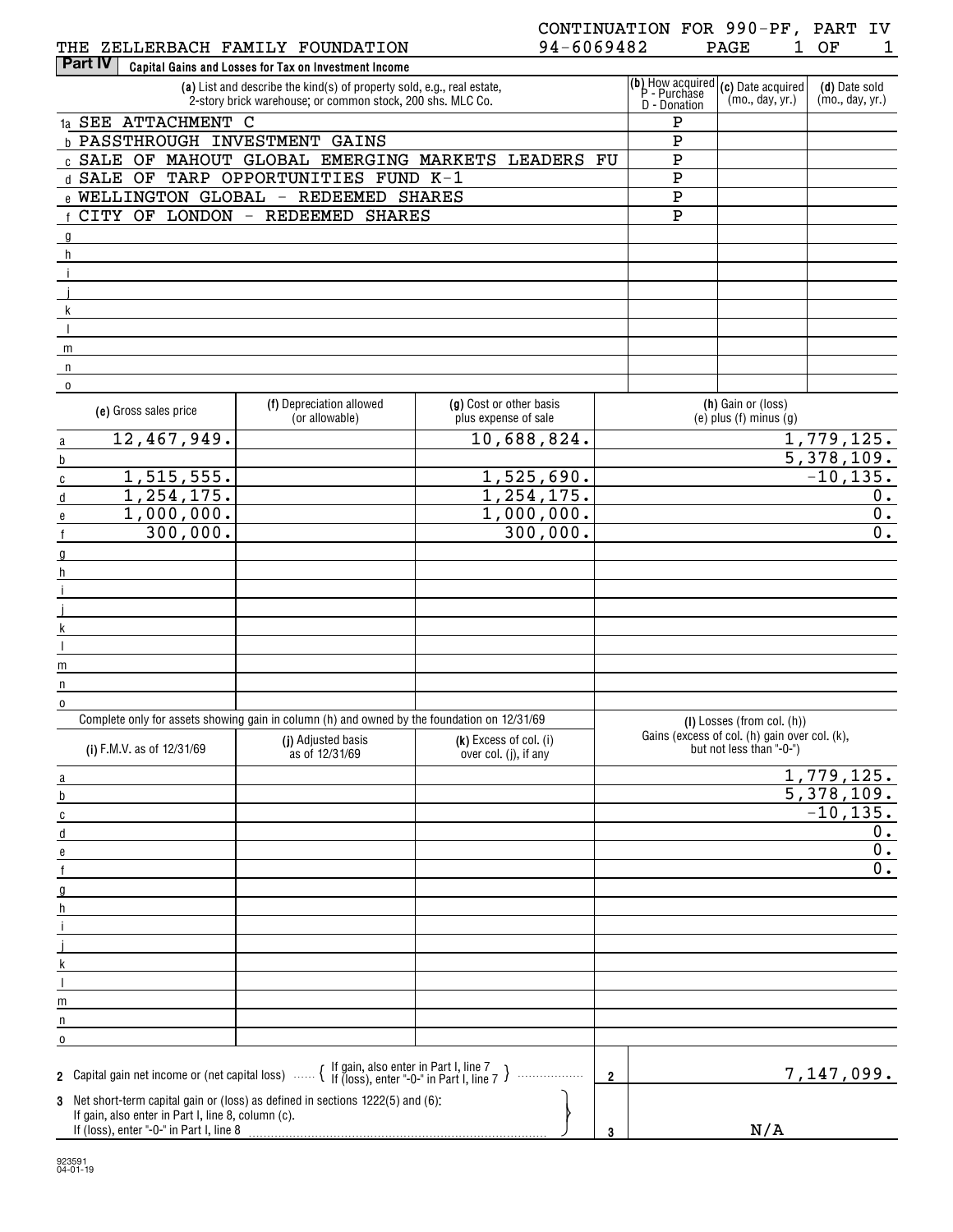Department of the Treasury Internal Revenue Service **(Form 990, 990-EZ, or 990-PF)**

## **Schedule B Schedule of Contributors**

**| Attach to Form 990, Form 990-EZ, or Form 990-PF. | Go to www.irs.gov/Form990 for the latest information.** OMB No. 1545-0047

**2019**

**Employer identification number**

|  |  |  | 94-6069482 |  |  |
|--|--|--|------------|--|--|
|  |  |  |            |  |  |

|  | Name of the organization |
|--|--------------------------|
|  |                          |

## **Organization type** (check one): **Filers of: Section:** 4947(a)(1) nonexempt charitable trust not treated as a private foundation Form 990 or 990-EZ  $\qquad \qquad$  501(c)( ) (enter number) organization 527 political organization Form 990-PF  $\overline{\mathbf{X}}$  501(c)(3) exempt private foundation 4947(a)(1) nonexempt charitable trust treated as a private foundation  $\mathcal{L}^{\text{max}}$  $\mathcal{L}^{\text{max}}$  $\mathcal{L}^{\text{max}}$  $\mathcal{L}^{\text{max}}$ THE ZELLERBACH FAMILY FOUNDATION

501(c)(3) taxable private foundation  $\mathcal{L}^{\text{max}}$ 

Check if your organization is covered by the **General Rule** or a **Special Rule. Note:**  Only a section 501(c)(7), (8), or (10) organization can check boxes for both the General Rule and a Special Rule. See instructions.

#### **General Rule**

 $\boxed{\textbf{X}}$  For an organization filing Form 990, 990-EZ, or 990-PF that received, during the year, contributions totaling \$5,000 or more (in money or property) from any one contributor. Complete Parts I and II. See instructions for determining a contributor's total contributions.

#### **Special Rules**

any one contributor, during the year, total contributions of the greater of  $\,$  (1) \$5,000; or **(2)** 2% of the amount on (i) Form 990, Part VIII, line 1h; For an organization described in section 501(c)(3) filing Form 990 or 990-EZ that met the 33 1/3% support test of the regulations under sections 509(a)(1) and 170(b)(1)(A)(vi), that checked Schedule A (Form 990 or 990-EZ), Part II, line 13, 16a, or 16b, and that received from or (ii) Form 990-EZ, line 1. Complete Parts I and II.  $\mathcal{L}^{\text{max}}$ 

year, total contributions of more than \$1,000 *exclusively* for religious, charitable, scientific, literary, or educational purposes, or for the For an organization described in section 501(c)(7), (8), or (10) filing Form 990 or 990-EZ that received from any one contributor, during the prevention of cruelty to children or animals. Complete Parts I, II, and III.  $\mathcal{L}^{\text{max}}$ 

purpose. Don't complete any of the parts unless the **General Rule** applies to this organization because it received *nonexclusively* year, contributions <sub>exclusively</sub> for religious, charitable, etc., purposes, but no such contributions totaled more than \$1,000. If this box is checked, enter here the total contributions that were received during the year for an  $\;$ exclusively religious, charitable, etc., For an organization described in section 501(c)(7), (8), or (10) filing Form 990 or 990-EZ that received from any one contributor, during the religious, charitable, etc., contributions totaling \$5,000 or more during the year  $\Box$ — $\Box$  =  $\Box$  $\mathcal{L}^{\text{max}}$ 

**Caution:**  An organization that isn't covered by the General Rule and/or the Special Rules doesn't file Schedule B (Form 990, 990-EZ, or 990-PF),  **must** but it answer "No" on Part IV, line 2, of its Form 990; or check the box on line H of its Form 990-EZ or on its Form 990-PF, Part I, line 2, to certify that it doesn't meet the filing requirements of Schedule B (Form 990, 990-EZ, or 990-PF).

**For Paperwork Reduction Act Notice, see the instructions for Form 990, 990-EZ, or 990-PF. Schedule B (Form 990, 990-EZ, or 990-PF) (2019)** LHA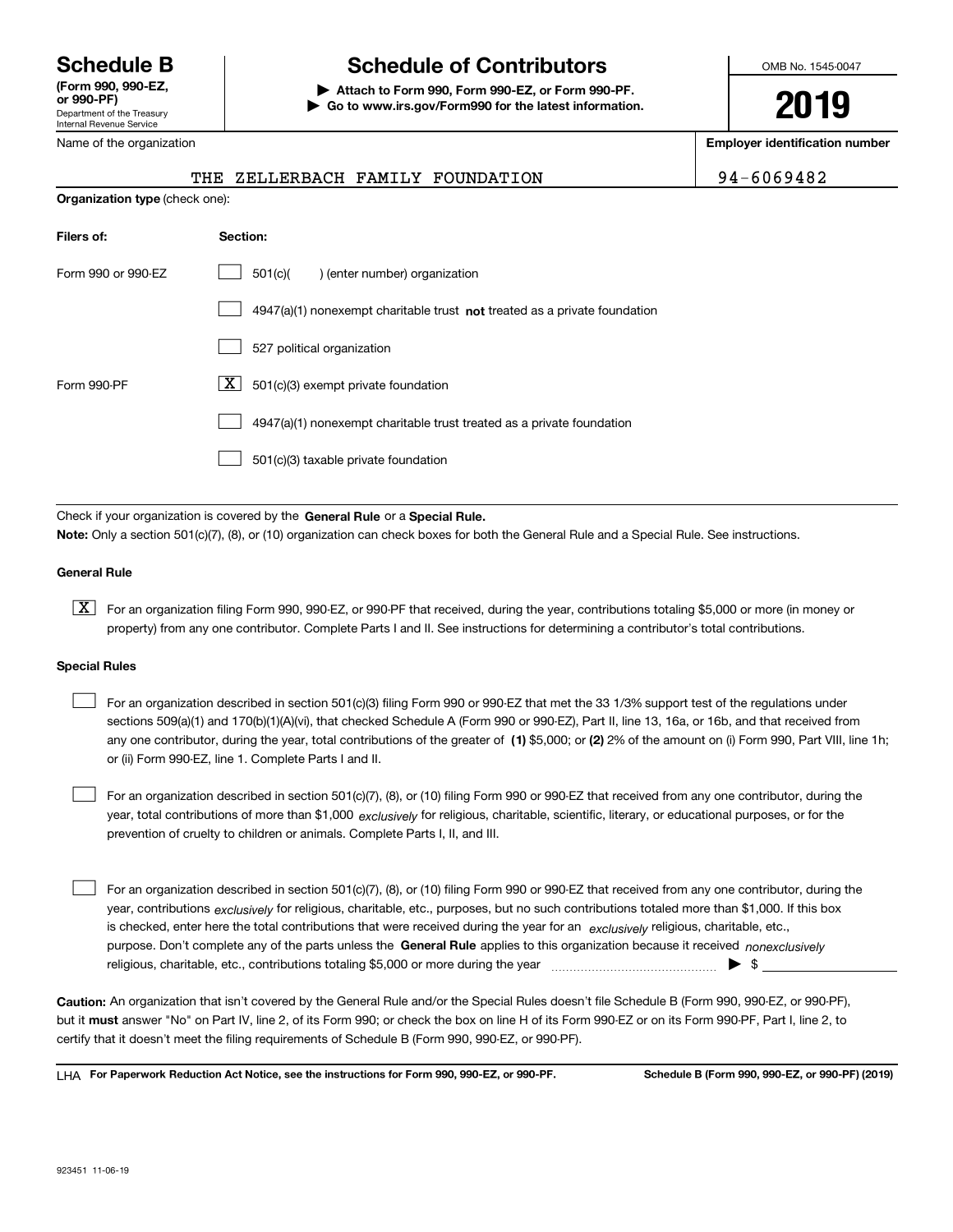Name of organization

**Employer identification number**

### THE ZELLERBACH FAMILY FOUNDATION 94-6069482

Chedule B (Form 990, 990-EZ, or 990-PF) (2019)<br>
lame of organization<br> **2PART I 2PALERBACH FAMILY FOUNDATION**<br> **2Part I Contributors** (see instructions). Use duplicate copies of Part I if additional space is needed.

| (a)<br>No. | (b)<br>Name, address, and ZIP + 4                                                          | (c)<br><b>Total contributions</b> | (d)<br>Type of contribution                                                                               |
|------------|--------------------------------------------------------------------------------------------|-----------------------------------|-----------------------------------------------------------------------------------------------------------|
| 1          | THE WILLIAM AND FLORA HEWLETT<br>FOUNDATION<br>2121 SAND HILL ROAD<br>MENLO PARK, CA 94025 | 150,000.<br>$\mathsf{\$}$         | $\overline{\text{X}}$<br>Person<br>Payroll<br>Noncash<br>(Complete Part II for<br>noncash contributions.) |
| (a)<br>No. | (b)<br>Name, address, and ZIP + 4                                                          | (c)<br><b>Total contributions</b> | (d)<br>Type of contribution                                                                               |
| 2          | SAN FRANCISCO FOUNDATION<br>ONE EMBARCADERO CENTER, SUITE 1400<br>SAN FRANCISCO, CA 94111  | 30,000.<br>$\frac{1}{2}$          | $\overline{\text{X}}$<br>Person<br>Payroll<br>Noncash<br>(Complete Part II for<br>noncash contributions.) |
| (a)<br>No. | (b)<br>Name, address, and ZIP + 4                                                          | (c)<br><b>Total contributions</b> | (d)<br>Type of contribution                                                                               |
|            |                                                                                            | \$                                | Person<br>Payroll<br><b>Noncash</b><br>(Complete Part II for<br>noncash contributions.)                   |
| (a)<br>No. | (b)<br>Name, address, and ZIP + 4                                                          | (c)<br><b>Total contributions</b> | (d)<br>Type of contribution                                                                               |
|            |                                                                                            | \$                                | Person<br>Payroll<br><b>Noncash</b><br>(Complete Part II for<br>noncash contributions.)                   |
| (a)<br>No. | (b)<br>Name, address, and ZIP + 4                                                          | (c)<br><b>Total contributions</b> | (d)<br>Type of contribution                                                                               |
|            |                                                                                            | \$                                | Person<br>Payroll<br>Noncash<br>(Complete Part II for<br>noncash contributions.)                          |
| (a)<br>No. | (b)<br>Name, address, and ZIP + 4                                                          | (c)<br><b>Total contributions</b> | (d)<br>Type of contribution                                                                               |
|            |                                                                                            | \$                                | Person<br>Payroll<br>Noncash<br>(Complete Part II for<br>noncash contributions.)                          |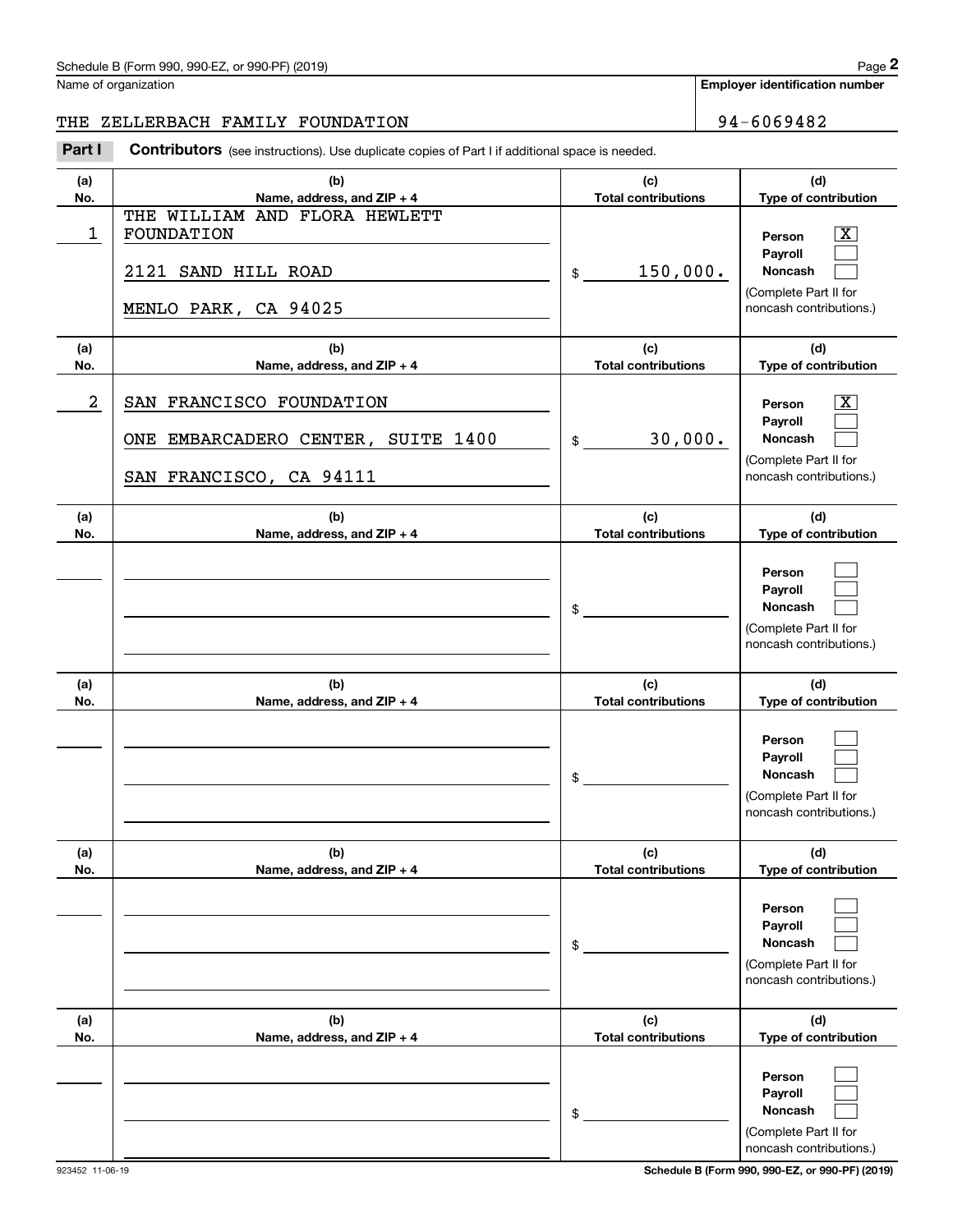Name of organization

**Employer identification number**

## THE ZELLERBACH FAMILY FOUNDATION | 94-6069482

Chedule B (Form 990, 990-EZ, or 990-PF) (2019)<br>
lame of organization<br> **34 – 6069482**<br> **2Part II if additional space is needed.**<br> **Part II Noncash Property** (see instructions). Use duplicate copies of Part II if additional

| (a)<br>No.<br>from<br>Part I | (b)<br>Description of noncash property given | (c)<br>FMV (or estimate)<br>(See instructions.) | (d)<br>Date received |
|------------------------------|----------------------------------------------|-------------------------------------------------|----------------------|
|                              |                                              |                                                 |                      |
|                              |                                              |                                                 |                      |
|                              |                                              | $\frac{1}{2}$                                   |                      |
| (a)<br>No.<br>from<br>Part I | (b)<br>Description of noncash property given | (c)<br>FMV (or estimate)<br>(See instructions.) | (d)<br>Date received |
|                              |                                              |                                                 |                      |
|                              |                                              |                                                 |                      |
|                              |                                              | $$\overbrace{\hspace{2.5cm}}$                   |                      |
| (a)<br>No.<br>from<br>Part I | (b)<br>Description of noncash property given | (c)<br>FMV (or estimate)<br>(See instructions.) | (d)<br>Date received |
|                              |                                              |                                                 |                      |
|                              |                                              |                                                 |                      |
|                              |                                              | $\mathsf{\$}$                                   |                      |
| (a)<br>No.<br>from<br>Part I | (b)<br>Description of noncash property given | (c)<br>FMV (or estimate)<br>(See instructions.) | (d)<br>Date received |
|                              |                                              |                                                 |                      |
|                              |                                              |                                                 |                      |
|                              |                                              | \$                                              |                      |
| (a)<br>No.<br>from<br>Part I | (b)<br>Description of noncash property given | (c)<br>FMV (or estimate)<br>(See instructions.) | (d)<br>Date received |
|                              |                                              |                                                 |                      |
|                              |                                              |                                                 |                      |
|                              |                                              | \$                                              |                      |
| (a)<br>No.<br>from<br>Part I | (b)<br>Description of noncash property given | (c)<br>FMV (or estimate)<br>(See instructions.) | (d)<br>Date received |
|                              |                                              |                                                 |                      |
|                              |                                              |                                                 |                      |
|                              |                                              | \$                                              |                      |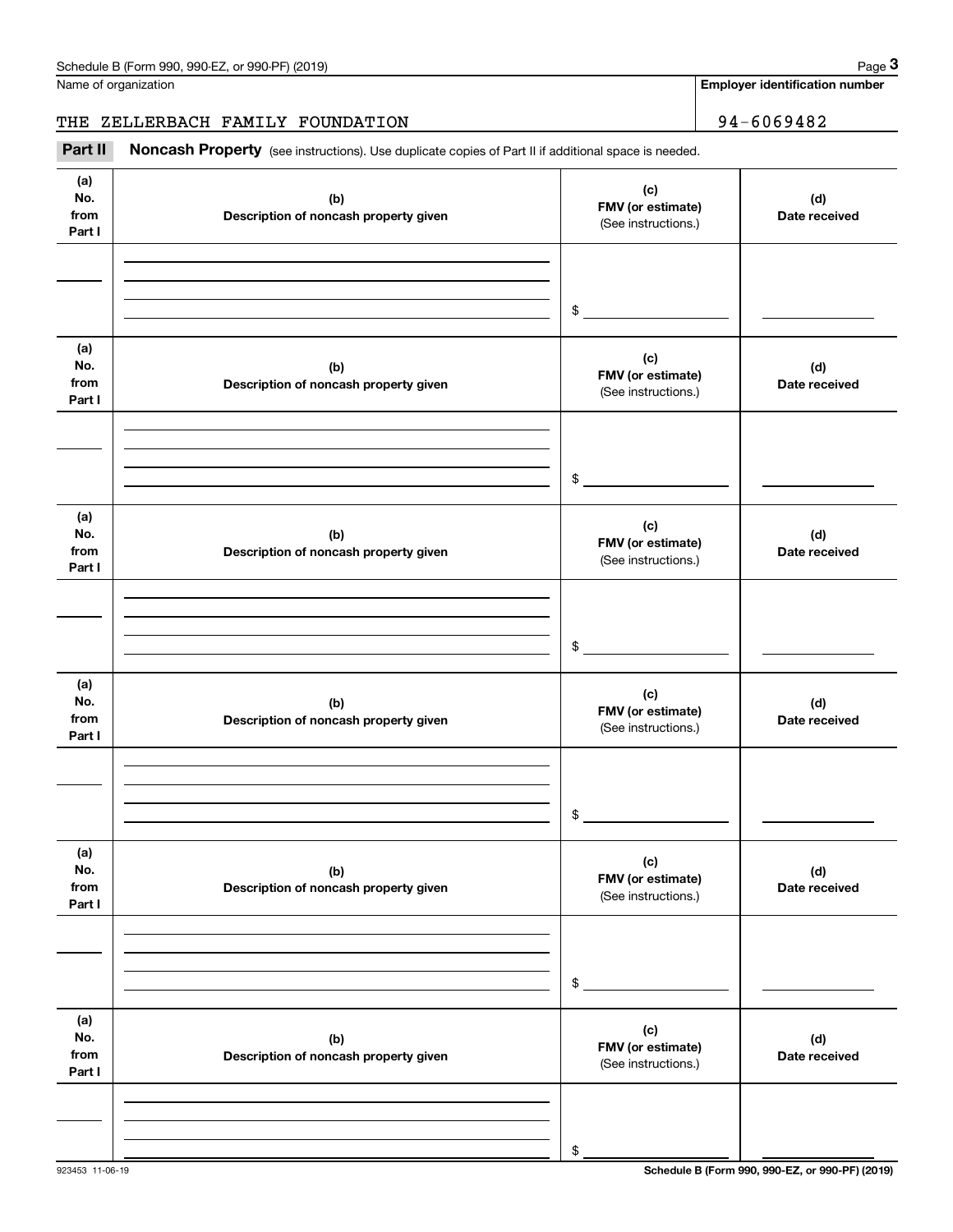|                           | Schedule B (Form 990, 990-EZ, or 990-PF) (2019)                                                                                                                                                                                                                                                                                                 |                      | Page 4                                                                                                                                                         |  |  |  |  |
|---------------------------|-------------------------------------------------------------------------------------------------------------------------------------------------------------------------------------------------------------------------------------------------------------------------------------------------------------------------------------------------|----------------------|----------------------------------------------------------------------------------------------------------------------------------------------------------------|--|--|--|--|
|                           | Name of organization                                                                                                                                                                                                                                                                                                                            |                      | <b>Employer identification number</b>                                                                                                                          |  |  |  |  |
|                           | THE ZELLERBACH FAMILY FOUNDATION                                                                                                                                                                                                                                                                                                                |                      | 94-6069482                                                                                                                                                     |  |  |  |  |
| Part III                  | from any one contributor. Complete columns (a) through (e) and the following line entry. For organizations<br>completing Part III, enter the total of exclusively religious, charitable, etc., contributions of $$1,000$ or less for the year. (Enter this info. once.) $$9$<br>Use duplicate copies of Part III if additional space is needed. |                      | Exclusively religious, charitable, etc., contributions to organizations described in section 501(c)(7), (8), or (10) that total more than \$1,000 for the year |  |  |  |  |
| (a) No.                   |                                                                                                                                                                                                                                                                                                                                                 |                      |                                                                                                                                                                |  |  |  |  |
| from<br>Part I            | (b) Purpose of gift                                                                                                                                                                                                                                                                                                                             | (c) Use of gift      | (d) Description of how gift is held                                                                                                                            |  |  |  |  |
|                           |                                                                                                                                                                                                                                                                                                                                                 | (e) Transfer of gift |                                                                                                                                                                |  |  |  |  |
|                           | Transferee's name, address, and ZIP + 4                                                                                                                                                                                                                                                                                                         |                      | Relationship of transferor to transferee                                                                                                                       |  |  |  |  |
|                           |                                                                                                                                                                                                                                                                                                                                                 |                      |                                                                                                                                                                |  |  |  |  |
| (a) No.<br>from<br>Part I | (b) Purpose of gift                                                                                                                                                                                                                                                                                                                             | (c) Use of gift      | (d) Description of how gift is held                                                                                                                            |  |  |  |  |
|                           |                                                                                                                                                                                                                                                                                                                                                 |                      |                                                                                                                                                                |  |  |  |  |
|                           |                                                                                                                                                                                                                                                                                                                                                 | (e) Transfer of gift |                                                                                                                                                                |  |  |  |  |
|                           | Transferee's name, address, and ZIP + 4                                                                                                                                                                                                                                                                                                         |                      | Relationship of transferor to transferee                                                                                                                       |  |  |  |  |
|                           |                                                                                                                                                                                                                                                                                                                                                 |                      |                                                                                                                                                                |  |  |  |  |
| (a) No.<br>from<br>Part I | (b) Purpose of gift                                                                                                                                                                                                                                                                                                                             | (c) Use of gift      | (d) Description of how gift is held                                                                                                                            |  |  |  |  |
|                           |                                                                                                                                                                                                                                                                                                                                                 |                      |                                                                                                                                                                |  |  |  |  |
|                           | (e) Transfer of gift                                                                                                                                                                                                                                                                                                                            |                      |                                                                                                                                                                |  |  |  |  |
|                           | Transferee's name, address, and $ZIP + 4$                                                                                                                                                                                                                                                                                                       |                      | Relationship of transferor to transferee                                                                                                                       |  |  |  |  |
|                           |                                                                                                                                                                                                                                                                                                                                                 |                      |                                                                                                                                                                |  |  |  |  |
| (a) No.<br>from<br>Part I | (b) Purpose of gift                                                                                                                                                                                                                                                                                                                             | (c) Use of gift      | (d) Description of how gift is held                                                                                                                            |  |  |  |  |
|                           |                                                                                                                                                                                                                                                                                                                                                 |                      |                                                                                                                                                                |  |  |  |  |
|                           |                                                                                                                                                                                                                                                                                                                                                 | (e) Transfer of gift |                                                                                                                                                                |  |  |  |  |
|                           | Transferee's name, address, and ZIP + 4                                                                                                                                                                                                                                                                                                         |                      | Relationship of transferor to transferee                                                                                                                       |  |  |  |  |
|                           |                                                                                                                                                                                                                                                                                                                                                 |                      |                                                                                                                                                                |  |  |  |  |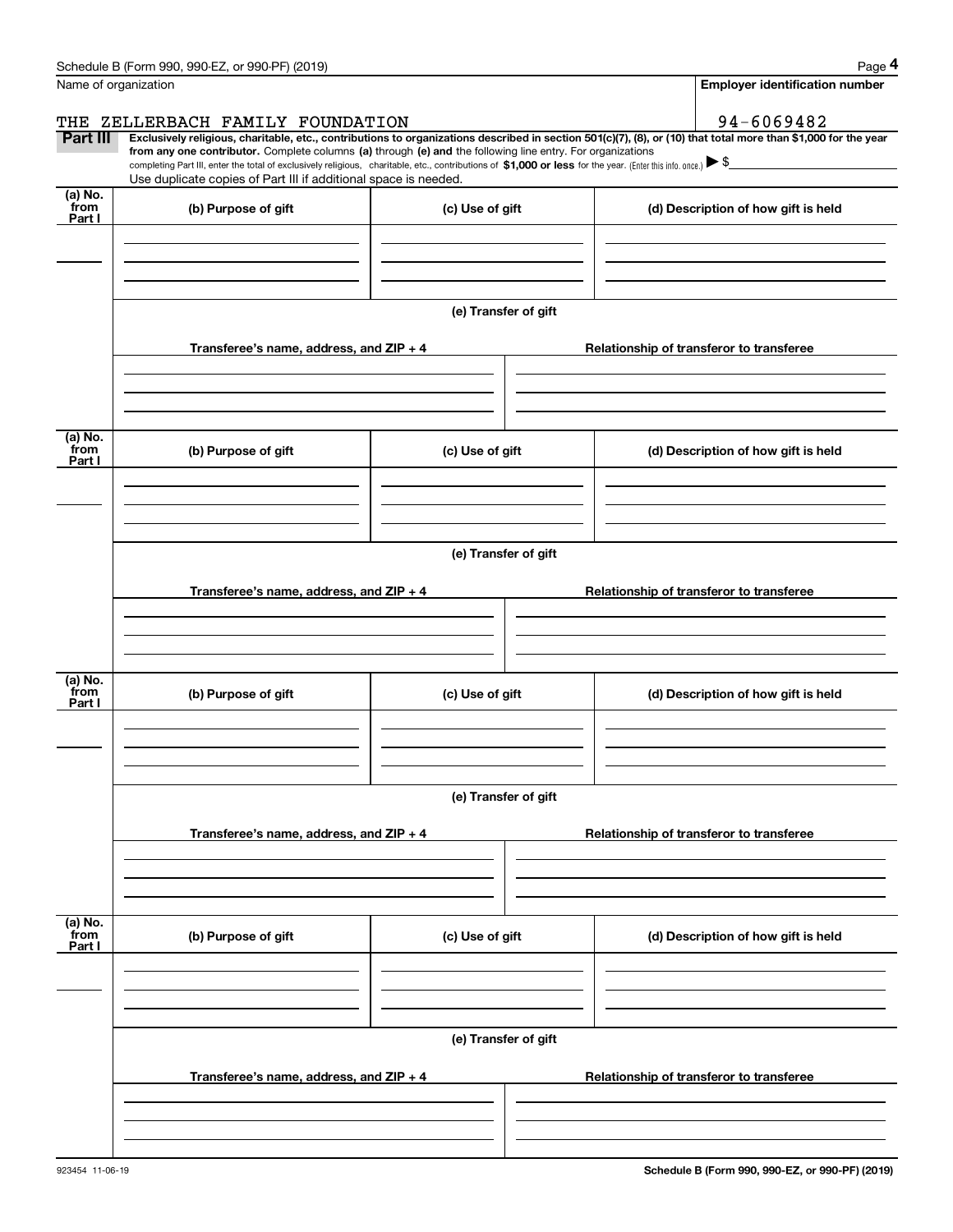|  | c |
|--|---|

|    | 1 Total tax (see instructions) manufacture and content to the set of the content of the set of the set of the set of the set of the set of the set of the set of the set of the set of the set of the set of the set of the se |          |                  |                | 1                       | 160,172.                       |
|----|--------------------------------------------------------------------------------------------------------------------------------------------------------------------------------------------------------------------------------|----------|------------------|----------------|-------------------------|--------------------------------|
|    |                                                                                                                                                                                                                                |          |                  |                |                         |                                |
|    | 2 a Personal holding company tax (Schedule PH (Form 1120), line 26) included on line 1<br><b>b</b> Look-back interest included on line 1 under section 460(b)(2) for completed long-term                                       |          |                  | 2a             |                         |                                |
|    | contracts or section 167(g) for depreciation under the income forecast method [111111111111111111111111111111                                                                                                                  |          |                  | 2 <sub>b</sub> |                         |                                |
|    |                                                                                                                                                                                                                                |          |                  |                |                         |                                |
|    |                                                                                                                                                                                                                                |          |                  | 2c             |                         |                                |
|    |                                                                                                                                                                                                                                |          |                  |                | 2d                      |                                |
|    | 3 Subtract line 2d from line 1. If the result is less than \$500, do not complete or file this form. The corporation                                                                                                           |          |                  |                |                         |                                |
|    | does not owe the penalty                                                                                                                                                                                                       |          |                  |                | 3                       | 160, 172.                      |
|    | Enter the tax shown on the corporation's 2018 income tax return. See instructions. Caution: If the tax is zero                                                                                                                 |          |                  |                |                         |                                |
|    |                                                                                                                                                                                                                                |          |                  |                | $\overline{\mathbf{4}}$ | 174,713.                       |
|    |                                                                                                                                                                                                                                |          |                  |                |                         |                                |
|    | 5 Required annual payment. Enter the smaller of line 3 or line 4. If the corporation is required to skip line 4,<br>enter the amount from line 3                                                                               |          |                  |                | 5                       | 160,172.                       |
|    | Reasons for Filing - Check the boxes below that apply. If any boxes are checked, the corporation must file Form 2220<br><b>Part II</b>                                                                                         |          |                  |                |                         |                                |
|    | even if it does not owe a penalty. See instructions.                                                                                                                                                                           |          |                  |                |                         |                                |
| 6  | The corporation is using the adjusted seasonal installment method.                                                                                                                                                             |          |                  |                |                         |                                |
| 7  | The corporation is using the annualized income installment method.                                                                                                                                                             |          |                  |                |                         |                                |
|    | The corporation is a "large corporation" figuring its first required installment based on the prior year's tax.                                                                                                                |          |                  |                |                         |                                |
|    | <b>Part III   Figuring the Underpayment</b>                                                                                                                                                                                    |          |                  |                |                         |                                |
|    |                                                                                                                                                                                                                                |          | (a)              | (b)            | (c)                     | (d)                            |
| 9  | Installment due dates. Enter in columns (a) through<br>(d) the 15th day of the 4th (Form 990-PF filers:                                                                                                                        |          |                  |                |                         |                                |
|    | Use 5th month), 6th, 9th, and 12th months of the                                                                                                                                                                               |          |                  |                |                         |                                |
|    |                                                                                                                                                                                                                                | 9        | 05/15/19         | 06/15/19       | 09/15/19                | 12/15/19                       |
|    | 10 Required installments. If the box on line 6 and/or line 7                                                                                                                                                                   |          |                  |                |                         |                                |
|    | above is checked, enter the amounts from Sch A, line 38. If                                                                                                                                                                    |          |                  |                |                         |                                |
|    | the box on line 8 (but not 6 or 7) is checked, see instructions                                                                                                                                                                |          |                  |                |                         |                                |
|    | for the amounts to enter. If none of these boxes are checked,                                                                                                                                                                  |          |                  |                |                         |                                |
|    | enter 25% (0.25) of line 5 above in each column<br>.                                                                                                                                                                           | 10       | 40,043.          | 40,043.        | 40,043.                 | 40,043.                        |
| 11 | Estimated tax paid or credited for each period. For                                                                                                                                                                            |          |                  |                |                         |                                |
|    | column (a) only, enter the amount from line 11 on line 15.                                                                                                                                                                     |          |                  |                |                         |                                |
|    | See instructions                                                                                                                                                                                                               | 11       |                  | 75,000.        | 50,000.                 | 50,000.                        |
|    | Complete lines 12 through 18 of one column                                                                                                                                                                                     |          |                  |                |                         |                                |
|    | before going to the next column.                                                                                                                                                                                               |          |                  |                |                         |                                |
|    | 12 Enter amount, if any, from line 18 of the preceding column                                                                                                                                                                  | 12       |                  | 75,000.        | 50,000.                 | 4,871.<br>$\overline{54,871.}$ |
|    |                                                                                                                                                                                                                                | 13       |                  | 40,043.        | 5,086.                  |                                |
|    | 14 Add amounts on lines 16 and 17 of the preceding column                                                                                                                                                                      | 14<br>15 | $\overline{0}$ . | 34,957.        | 44,914.                 | 54,871.                        |
|    | 15 Subtract line 14 from line 13. If zero or less, enter -0-                                                                                                                                                                   |          |                  |                |                         |                                |
|    | 16 If the amount on line 15 is zero, subtract line 13 from line<br>14. Otherwise, enter -0-                                                                                                                                    | 16       |                  | $0$ .          | 0.                      |                                |
|    | 17 Underpayment. If line 15 is less than or equal to line 10,                                                                                                                                                                  |          |                  |                |                         |                                |
|    | subtract line 15 from line 10. Then go to line 12 of the next                                                                                                                                                                  |          |                  |                |                         |                                |
|    | column. Otherwise, go to line 18                                                                                                                                                                                               | 17       | 40,043.          | 5,086.         |                         |                                |
|    | 18 Overpayment. If line 10 is less than line 15, subtract line 10                                                                                                                                                              |          |                  |                |                         |                                |
|    | from line 15. Then go to line 12 of the next column                                                                                                                                                                            | 18       |                  |                | 4,871.                  |                                |
|    | Go to Part IV on page 2 to figure the penalty. Do not go to Part IV if there are no entries on line 17 - no penalty is owed.                                                                                                   |          |                  |                |                         |                                |

FORM 990-PF

**| Attach to the corporation's tax return. | Go to www.irs.gov/Form2220 for instructions and the latest information.**

**Note:**Generally, the corporation is not required to file Form 2220 (see Part II below for exceptions) because the IRS will figure any penalty owed and bill the corporation. However, the corporation may still use Form 2220 to figure the penalty. If so, enter the amount from page 2, line 38, on the

estimated tax penalty line of the corporation's income tax return, but **do not** attach Form 2220.

**Employer identification number** THE ZELLERBACH FAMILY FOUNDATION | 94-6069482

912801 01-14-20

| Department of the Treasury      |
|---------------------------------|
| <b>Internal Revenue Service</b> |

**Part I** Required Annual Payment

Form**2220**

Name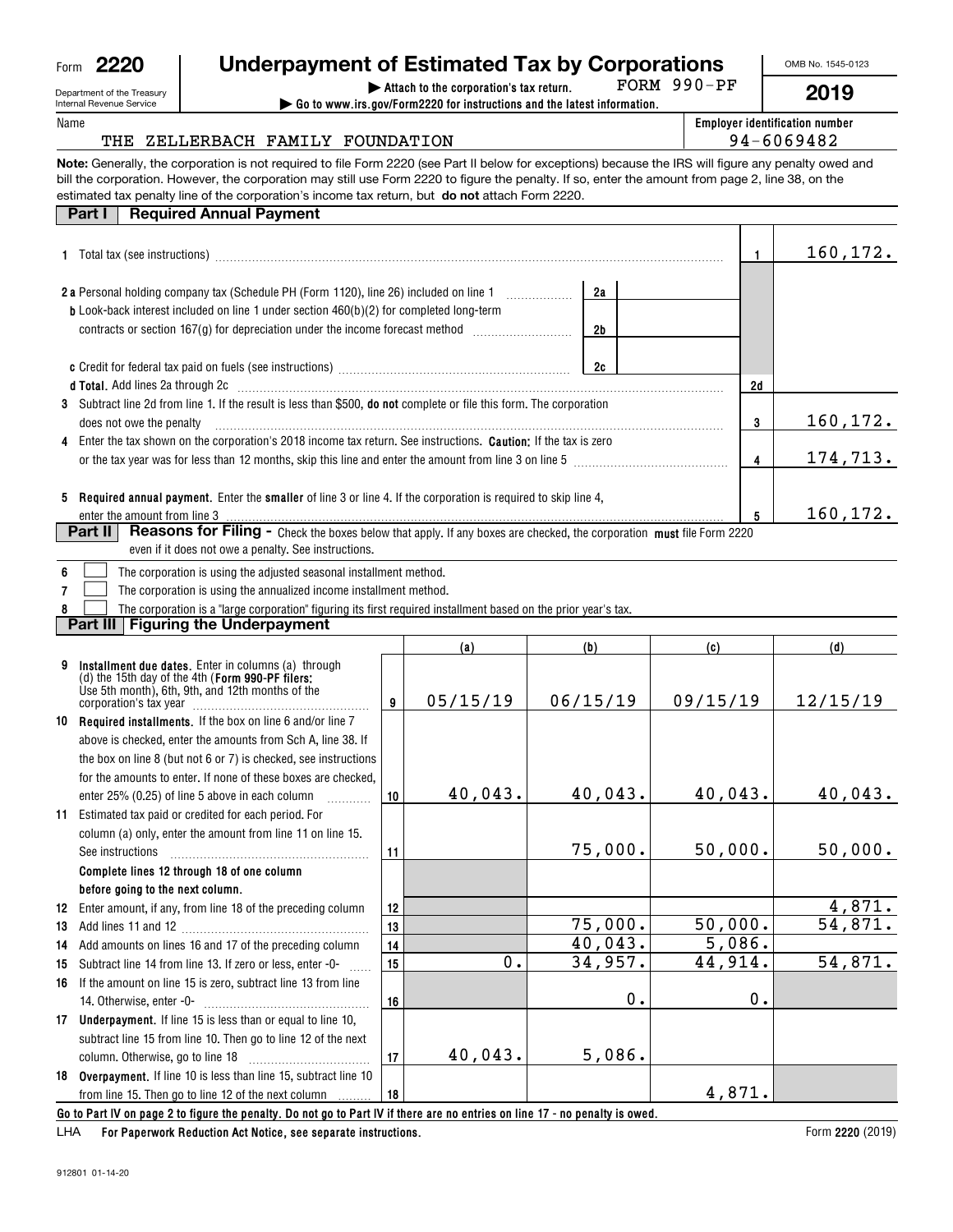### **Part IV Figuring the Penalty**

| 19 Enter the date of payment or the 15th day of the 4th month<br>after the close of the tax year, whichever is earlier.<br>(C corporations with tax years ending June 30<br>and S corporations: Use 3rd month instead of 4th month.<br>Form 990-PF and Form 990-T filers: Use 5th month<br>19<br>instead of 4th month.) See instructions<br>20 Number of days from due date of installment on line 9 to the<br>20<br>date shown on line 19<br>21<br>21 Number of days on line 20 after 4/15/2019 and before 7/1/2019<br>\$<br>\$<br>22<br>\$<br>\$<br>22 Underpayment on line 17 x Number of days on line 21 x 6% (0.06)<br>365<br>23<br>23 Number of days on line 20 after 06/30/2019 and before 10/1/2019<br>\$<br>\$<br>\$<br>24 Underpayment on line 17 x Number of days on line 23 x 5% (0.05)<br>24<br>-S<br>365<br>25<br>25 Number of days on line 20 after $9/30/2019$ and before $1/1/2020$<br>\$<br>\$<br>26<br>\$<br>-S<br>26 Underpayment on line 17 x Number of days on line 25 x 5% (0.05)<br>365<br>SEE<br>ATTACHED<br>WORKSHEET<br>27<br>27<br>Number of days on line 20 after 12/31/2019 and before 4/1/2020<br>\$<br>\$<br>28<br>\$<br>\$<br>28 Underpayment on line 17 x Number of days on line 27 x 5% (0.05)<br>366<br>29<br>29<br>Number of days on line 20 after 3/31/2020 and before 7/1/2020<br>\$<br>\$<br>30<br>\$<br>-S<br>30 Underpayment on line 17 x Number of days on line 29 x $*$ %<br>366<br>31<br>31 Number of days on line 20 after 6/30/2020 and before 10/1/2020<br>\$<br>\$<br>32<br>\$<br>\$<br>32 Underpayment on line 17 x Number of days on line 31 x *%<br>366<br>33<br>33 Number of days on line 20 after 9/30/2020 and before 1/1/2021<br>\$<br>\$<br>\$<br>34<br>  \$<br>34 Underpayment on line 17 x Number of days on line 33 x $*$ %<br>366<br>35 Number of days on line 20 after 12/31/2020 and before 3/16/2021<br>35<br>\$<br>$\frac{1}{2}$<br>\$<br>36<br>-\$<br><b>36</b> Underpayment on line 17 x Number of days on line 35 x $*$ %<br>.<br>365<br>\$<br>$\frac{1}{2}$<br>\$<br>37<br>\$<br>37 Add lines 22, 24, 26, 28, 30, 32, 34, and 36<br>38 Penalty. Add columns (a) through (d) of line 37. Enter the total here and on Form 1120, line 34; or the comparable<br>$38 \mid$ $\frac{6}{3}$ |                                   | (a) | (b) | (c) | (d)  |
|-----------------------------------------------------------------------------------------------------------------------------------------------------------------------------------------------------------------------------------------------------------------------------------------------------------------------------------------------------------------------------------------------------------------------------------------------------------------------------------------------------------------------------------------------------------------------------------------------------------------------------------------------------------------------------------------------------------------------------------------------------------------------------------------------------------------------------------------------------------------------------------------------------------------------------------------------------------------------------------------------------------------------------------------------------------------------------------------------------------------------------------------------------------------------------------------------------------------------------------------------------------------------------------------------------------------------------------------------------------------------------------------------------------------------------------------------------------------------------------------------------------------------------------------------------------------------------------------------------------------------------------------------------------------------------------------------------------------------------------------------------------------------------------------------------------------------------------------------------------------------------------------------------------------------------------------------------------------------------------------------------------------------------------------------------------------------------------------------------------------------------------------------------------------------------------------------------------------------------------------------------------|-----------------------------------|-----|-----|-----|------|
|                                                                                                                                                                                                                                                                                                                                                                                                                                                                                                                                                                                                                                                                                                                                                                                                                                                                                                                                                                                                                                                                                                                                                                                                                                                                                                                                                                                                                                                                                                                                                                                                                                                                                                                                                                                                                                                                                                                                                                                                                                                                                                                                                                                                                                                           |                                   |     |     |     |      |
|                                                                                                                                                                                                                                                                                                                                                                                                                                                                                                                                                                                                                                                                                                                                                                                                                                                                                                                                                                                                                                                                                                                                                                                                                                                                                                                                                                                                                                                                                                                                                                                                                                                                                                                                                                                                                                                                                                                                                                                                                                                                                                                                                                                                                                                           |                                   |     |     |     |      |
|                                                                                                                                                                                                                                                                                                                                                                                                                                                                                                                                                                                                                                                                                                                                                                                                                                                                                                                                                                                                                                                                                                                                                                                                                                                                                                                                                                                                                                                                                                                                                                                                                                                                                                                                                                                                                                                                                                                                                                                                                                                                                                                                                                                                                                                           |                                   |     |     |     |      |
|                                                                                                                                                                                                                                                                                                                                                                                                                                                                                                                                                                                                                                                                                                                                                                                                                                                                                                                                                                                                                                                                                                                                                                                                                                                                                                                                                                                                                                                                                                                                                                                                                                                                                                                                                                                                                                                                                                                                                                                                                                                                                                                                                                                                                                                           |                                   |     |     |     |      |
|                                                                                                                                                                                                                                                                                                                                                                                                                                                                                                                                                                                                                                                                                                                                                                                                                                                                                                                                                                                                                                                                                                                                                                                                                                                                                                                                                                                                                                                                                                                                                                                                                                                                                                                                                                                                                                                                                                                                                                                                                                                                                                                                                                                                                                                           |                                   |     |     |     |      |
|                                                                                                                                                                                                                                                                                                                                                                                                                                                                                                                                                                                                                                                                                                                                                                                                                                                                                                                                                                                                                                                                                                                                                                                                                                                                                                                                                                                                                                                                                                                                                                                                                                                                                                                                                                                                                                                                                                                                                                                                                                                                                                                                                                                                                                                           |                                   |     |     |     |      |
|                                                                                                                                                                                                                                                                                                                                                                                                                                                                                                                                                                                                                                                                                                                                                                                                                                                                                                                                                                                                                                                                                                                                                                                                                                                                                                                                                                                                                                                                                                                                                                                                                                                                                                                                                                                                                                                                                                                                                                                                                                                                                                                                                                                                                                                           |                                   |     |     |     |      |
|                                                                                                                                                                                                                                                                                                                                                                                                                                                                                                                                                                                                                                                                                                                                                                                                                                                                                                                                                                                                                                                                                                                                                                                                                                                                                                                                                                                                                                                                                                                                                                                                                                                                                                                                                                                                                                                                                                                                                                                                                                                                                                                                                                                                                                                           |                                   |     |     |     |      |
|                                                                                                                                                                                                                                                                                                                                                                                                                                                                                                                                                                                                                                                                                                                                                                                                                                                                                                                                                                                                                                                                                                                                                                                                                                                                                                                                                                                                                                                                                                                                                                                                                                                                                                                                                                                                                                                                                                                                                                                                                                                                                                                                                                                                                                                           |                                   |     |     |     |      |
|                                                                                                                                                                                                                                                                                                                                                                                                                                                                                                                                                                                                                                                                                                                                                                                                                                                                                                                                                                                                                                                                                                                                                                                                                                                                                                                                                                                                                                                                                                                                                                                                                                                                                                                                                                                                                                                                                                                                                                                                                                                                                                                                                                                                                                                           |                                   |     |     |     |      |
|                                                                                                                                                                                                                                                                                                                                                                                                                                                                                                                                                                                                                                                                                                                                                                                                                                                                                                                                                                                                                                                                                                                                                                                                                                                                                                                                                                                                                                                                                                                                                                                                                                                                                                                                                                                                                                                                                                                                                                                                                                                                                                                                                                                                                                                           |                                   |     |     |     |      |
|                                                                                                                                                                                                                                                                                                                                                                                                                                                                                                                                                                                                                                                                                                                                                                                                                                                                                                                                                                                                                                                                                                                                                                                                                                                                                                                                                                                                                                                                                                                                                                                                                                                                                                                                                                                                                                                                                                                                                                                                                                                                                                                                                                                                                                                           |                                   |     |     |     |      |
|                                                                                                                                                                                                                                                                                                                                                                                                                                                                                                                                                                                                                                                                                                                                                                                                                                                                                                                                                                                                                                                                                                                                                                                                                                                                                                                                                                                                                                                                                                                                                                                                                                                                                                                                                                                                                                                                                                                                                                                                                                                                                                                                                                                                                                                           |                                   |     |     |     |      |
|                                                                                                                                                                                                                                                                                                                                                                                                                                                                                                                                                                                                                                                                                                                                                                                                                                                                                                                                                                                                                                                                                                                                                                                                                                                                                                                                                                                                                                                                                                                                                                                                                                                                                                                                                                                                                                                                                                                                                                                                                                                                                                                                                                                                                                                           |                                   |     |     |     |      |
|                                                                                                                                                                                                                                                                                                                                                                                                                                                                                                                                                                                                                                                                                                                                                                                                                                                                                                                                                                                                                                                                                                                                                                                                                                                                                                                                                                                                                                                                                                                                                                                                                                                                                                                                                                                                                                                                                                                                                                                                                                                                                                                                                                                                                                                           |                                   |     |     |     |      |
|                                                                                                                                                                                                                                                                                                                                                                                                                                                                                                                                                                                                                                                                                                                                                                                                                                                                                                                                                                                                                                                                                                                                                                                                                                                                                                                                                                                                                                                                                                                                                                                                                                                                                                                                                                                                                                                                                                                                                                                                                                                                                                                                                                                                                                                           |                                   |     |     |     |      |
|                                                                                                                                                                                                                                                                                                                                                                                                                                                                                                                                                                                                                                                                                                                                                                                                                                                                                                                                                                                                                                                                                                                                                                                                                                                                                                                                                                                                                                                                                                                                                                                                                                                                                                                                                                                                                                                                                                                                                                                                                                                                                                                                                                                                                                                           |                                   |     |     |     |      |
|                                                                                                                                                                                                                                                                                                                                                                                                                                                                                                                                                                                                                                                                                                                                                                                                                                                                                                                                                                                                                                                                                                                                                                                                                                                                                                                                                                                                                                                                                                                                                                                                                                                                                                                                                                                                                                                                                                                                                                                                                                                                                                                                                                                                                                                           |                                   |     |     |     |      |
|                                                                                                                                                                                                                                                                                                                                                                                                                                                                                                                                                                                                                                                                                                                                                                                                                                                                                                                                                                                                                                                                                                                                                                                                                                                                                                                                                                                                                                                                                                                                                                                                                                                                                                                                                                                                                                                                                                                                                                                                                                                                                                                                                                                                                                                           |                                   |     |     |     |      |
|                                                                                                                                                                                                                                                                                                                                                                                                                                                                                                                                                                                                                                                                                                                                                                                                                                                                                                                                                                                                                                                                                                                                                                                                                                                                                                                                                                                                                                                                                                                                                                                                                                                                                                                                                                                                                                                                                                                                                                                                                                                                                                                                                                                                                                                           |                                   |     |     |     |      |
|                                                                                                                                                                                                                                                                                                                                                                                                                                                                                                                                                                                                                                                                                                                                                                                                                                                                                                                                                                                                                                                                                                                                                                                                                                                                                                                                                                                                                                                                                                                                                                                                                                                                                                                                                                                                                                                                                                                                                                                                                                                                                                                                                                                                                                                           |                                   |     |     |     |      |
|                                                                                                                                                                                                                                                                                                                                                                                                                                                                                                                                                                                                                                                                                                                                                                                                                                                                                                                                                                                                                                                                                                                                                                                                                                                                                                                                                                                                                                                                                                                                                                                                                                                                                                                                                                                                                                                                                                                                                                                                                                                                                                                                                                                                                                                           | line for other income tax returns |     |     |     | 271. |
| * Use the penalty interest rate for each calendar quarter, which the IRS will determine during the first month in the preceding quarter.                                                                                                                                                                                                                                                                                                                                                                                                                                                                                                                                                                                                                                                                                                                                                                                                                                                                                                                                                                                                                                                                                                                                                                                                                                                                                                                                                                                                                                                                                                                                                                                                                                                                                                                                                                                                                                                                                                                                                                                                                                                                                                                  |                                   |     |     |     |      |

information on the Internet, access the IRS website at **www.irs.gov**. You can also call 1-800-829-4933 to get interest rate information. \* Use the penalty interest rate for each calendar quarter, which the IRS will determine during the first month in the preceding quarter.<br>These rates are published quarterly in an IRS News Release and in a revenue ruling in

**2220**  Form (2019)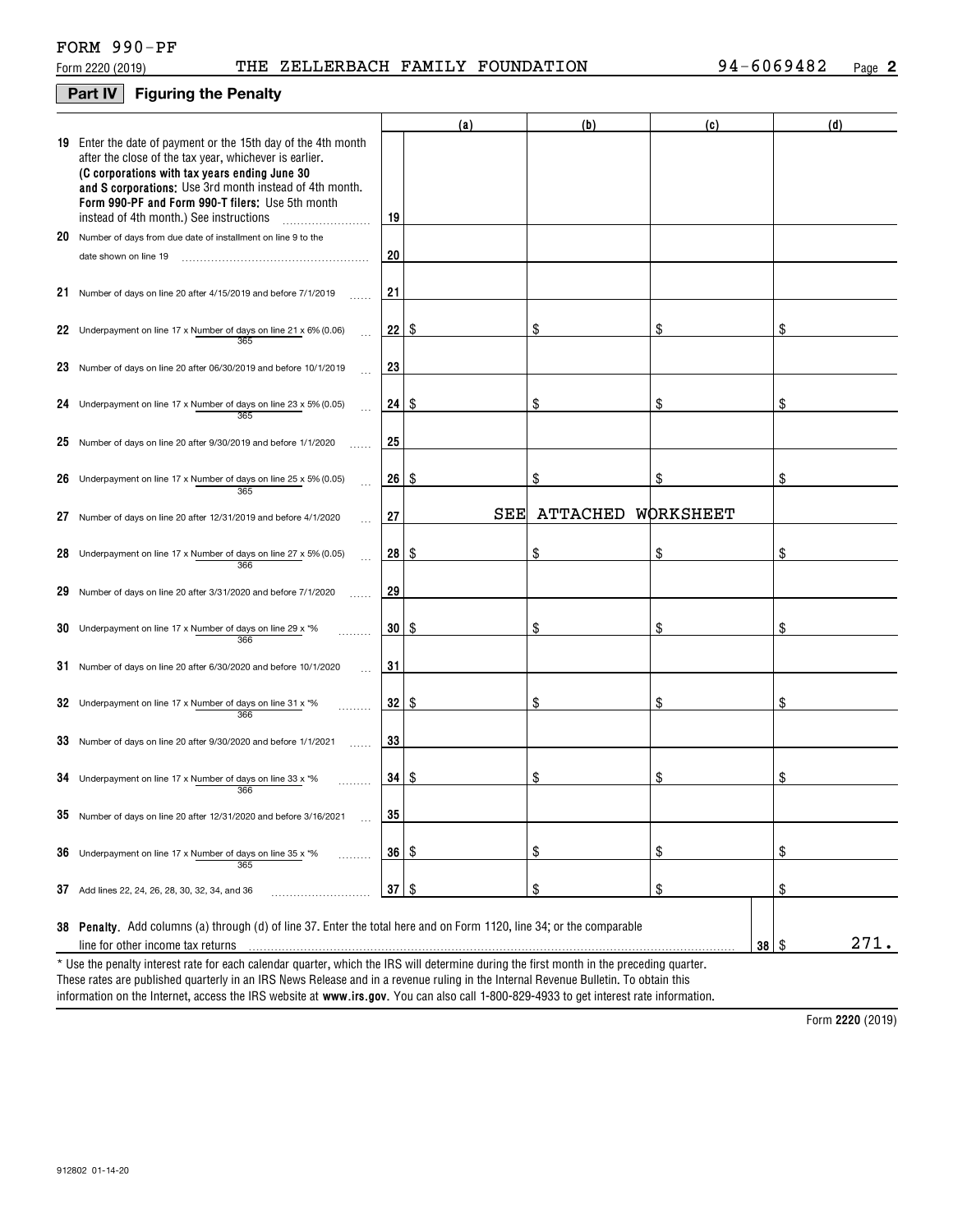#### **UNDERPAYMENT OF ESTIMATED TAX WORKSHEET** FORM 990-PF

| Name(s)                        |                                  |                                       |                                          | <b>Identifying Number</b>           |                |
|--------------------------------|----------------------------------|---------------------------------------|------------------------------------------|-------------------------------------|----------------|
|                                | THE ZELLERBACH FAMILY FOUNDATION |                                       |                                          |                                     | 94-6069482     |
| (A)<br>*Date                   | (B)<br>Amount                    | (C)<br>Adjusted<br><b>Balance Due</b> | (D)<br>Number Days<br><b>Balance Due</b> | (E)<br>Daily<br><b>Penalty Rate</b> | (F)<br>Penalty |
|                                |                                  |                                       |                                          |                                     |                |
|                                |                                  | -0-                                   |                                          |                                     |                |
| 05/15/19                       | 40,043.                          | 40,043.                               | 31                                       | .000164384                          | 204.           |
| 06/15/19                       | 40,043.                          | 80,086.                               |                                          |                                     |                |
| 06/15/19                       | $-75,000.$                       | 5,086.                                | 15                                       | .000164384                          | 13.            |
| 06/30/19                       | $0$ .                            | 5,086.                                | 77                                       | .000136986                          | 54.            |
| 09/15/19                       | 40,043.                          | 45,129.                               |                                          |                                     |                |
| 09/15/19                       | $-50,000.$                       | $-4,871.$                             |                                          |                                     |                |
| 12/15/19                       | 40,043.                          | 35,172.                               |                                          |                                     |                |
| 12/15/19                       | $-50,000.$                       | $-14,828.$                            |                                          |                                     |                |
| 12/31/19                       | $0$ .                            | $-14,828.$                            | 136                                      | .000136612                          |                |
|                                |                                  |                                       |                                          |                                     |                |
|                                |                                  |                                       |                                          |                                     |                |
|                                |                                  |                                       |                                          |                                     |                |
|                                |                                  |                                       |                                          |                                     |                |
|                                |                                  |                                       |                                          |                                     |                |
|                                |                                  |                                       |                                          |                                     |                |
|                                |                                  |                                       |                                          |                                     |                |
|                                |                                  |                                       |                                          |                                     |                |
|                                |                                  |                                       |                                          |                                     |                |
|                                |                                  |                                       |                                          |                                     |                |
|                                |                                  |                                       |                                          |                                     |                |
|                                |                                  |                                       |                                          |                                     |                |
| Penalty Due (Sum of Column F). |                                  |                                       |                                          |                                     | 271.           |

\* Date of estimated tax payment, withholding credit date or installment due date.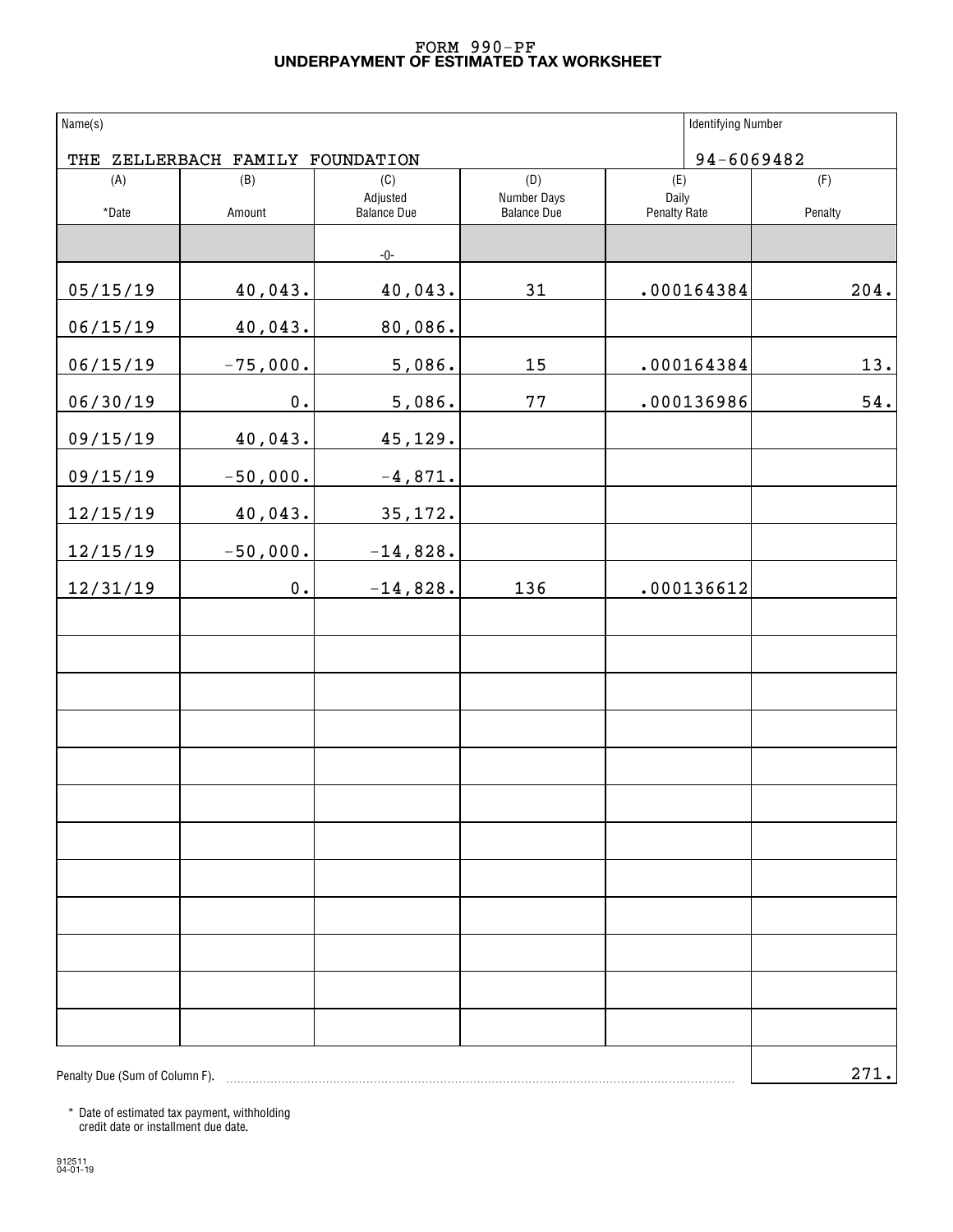| FORM 990-PF |                                                            | GAIN OR (LOSS) FROM SALE OF ASSETS |                                  |       |                           |             |                         | STATEMENT 1                 |
|-------------|------------------------------------------------------------|------------------------------------|----------------------------------|-------|---------------------------|-------------|-------------------------|-----------------------------|
|             | (A)<br>DESCRIPTION OF PROPERTY                             |                                    |                                  |       | MANNER<br>ACQUIRED        | <b>DATE</b> | ACQUIRED                | DATE SOLD                   |
|             | SEE ATTACHMENT C                                           |                                    |                                  |       | PURCHASED                 |             |                         |                             |
|             | (B)<br><b>GROSS</b><br>SALES PRICE                         | (C)<br>COST OR<br>OTHER BASIS      | (D)<br>EXPENSE OF<br>SALE        |       | (E)<br>DEPREC.            |             |                         | (F)<br>GAIN OR LOSS         |
|             | 12,467,949.                                                | 10,688,824.                        |                                  | 0.    |                           | 0.          |                         | 1,779,125.                  |
|             | (A)<br>DESCRIPTION OF PROPERTY                             |                                    |                                  |       | MANNER<br>ACQUIRED        | <b>DATE</b> | ACQUIRED                | DATE SOLD                   |
|             | SALE OF MAHOUT GLOBAL EMERGING MARKETS<br>LEADERS FUND K-1 |                                    |                                  |       | PURCHASED                 |             |                         |                             |
|             | (B)<br>GROSS<br>SALES PRICE                                | (C)<br>COST OR<br>OTHER BASIS      | (D)<br><b>EXPENSE OF</b><br>SALE |       | (E)<br>DEPREC.            |             |                         | (F)<br>GAIN OR LOSS         |
|             | 1,515,555.                                                 | 1,515,555.                         |                                  | 0.    |                           | 0.          |                         | 0.                          |
|             | (A)<br>DESCRIPTION OF PROPERTY                             |                                    |                                  |       | <b>MANNER</b><br>ACQUIRED |             | <b>DATE</b><br>ACQUIRED | DATE SOLD                   |
|             | SALE OF TARP OPPORTUNITIES FUND K-1                        |                                    |                                  |       | PURCHASED                 |             |                         |                             |
|             | (B)<br><b>GROSS</b><br>SALES PRICE                         | (C)<br>COST OR<br>OTHER BASIS      | (D)<br><b>EXPENSE OF</b><br>SALE |       | (E)                       |             |                         | (F)<br>DEPREC. GAIN OR LOSS |
|             | 1,254,175.                                                 | 1,254,175.                         |                                  | $0$ . |                           | 0.          |                         | 0.                          |
|             | (A)<br>DESCRIPTION OF PROPERTY                             |                                    |                                  |       | MANNER<br>ACQUIRED        | <b>DATE</b> | ACQUIRED                | DATE SOLD                   |
|             | WELLINGTON GLOBAL - REDEEMED SHARES                        |                                    |                                  |       | PURCHASED                 |             |                         |                             |
|             | (B)<br>GROSS<br>SALES PRICE                                | (C)<br>COST OR<br>OTHER BASIS      | (D)<br><b>EXPENSE OF</b><br>SALE |       | (E)<br>DEPREC.            |             |                         | (F)<br>GAIN OR LOSS         |
|             | 1,000,000.                                                 | 448,725.                           |                                  | 0.    |                           | 0.          |                         | 551,275.                    |

}}}}}}}}}}}}}}}}}}}}}}}}}}}}}}}} }}}}}}}}}}

~~~~~~~~~~~~~~~~~~~~~~~~~~~~~~~~~~~~~~~~~~~~~~~~~~~~~~~~~~~~~~~~~~~~~~~~~~~~~~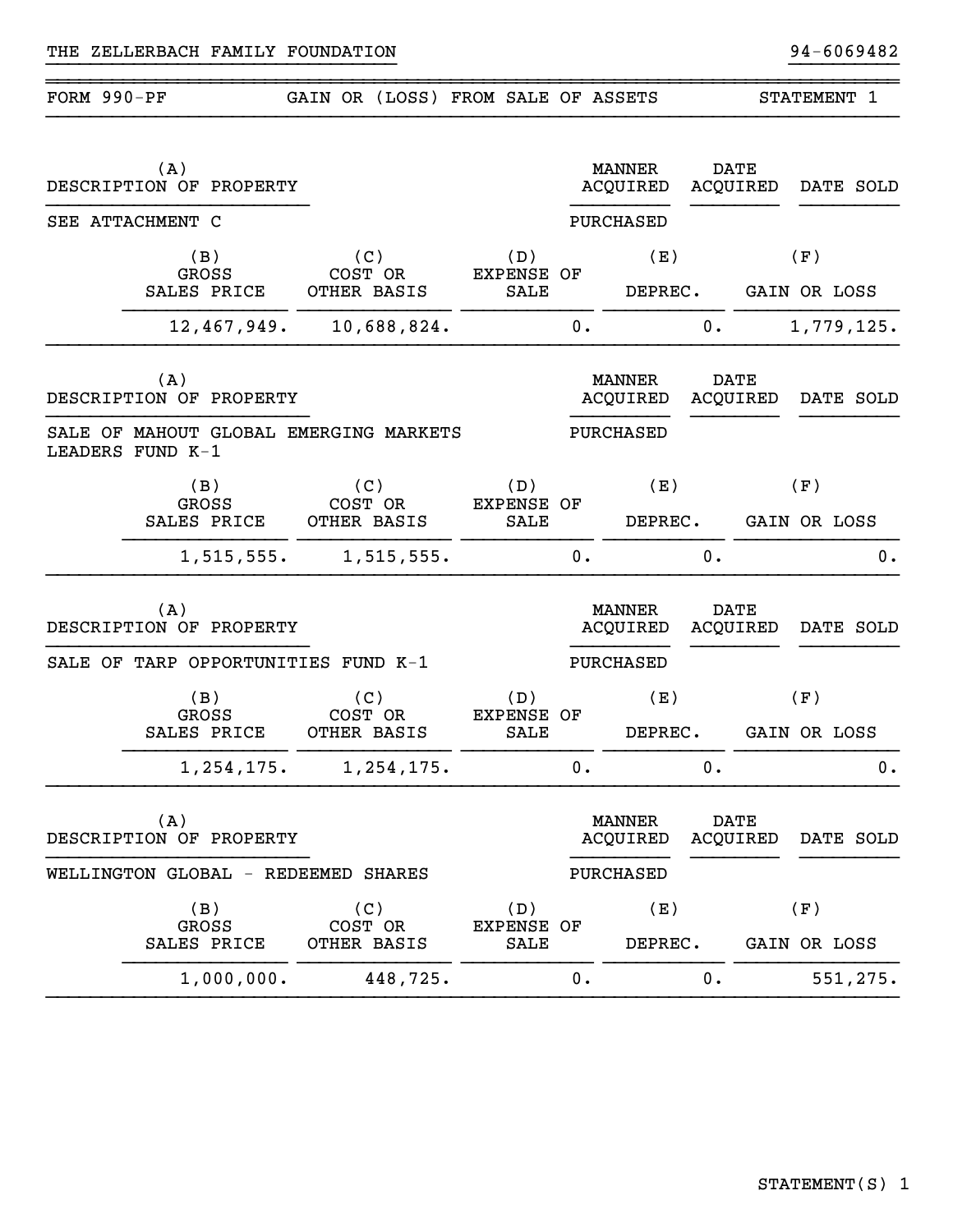#### }}}}}}}}}}}}}}}}}}}}}}}}}}}}}}}}THE ZELLERBACH FAMILY FOUNDATION 34-6069482

| (A)<br>DESCRIPTION OF PROPERTY     |                               |                           |    | MANNER<br>ACOUIRED |    | DATE<br>ACQUIRED | DATE SOLD           |         |
|------------------------------------|-------------------------------|---------------------------|----|--------------------|----|------------------|---------------------|---------|
| CITY OF LONDON - REDEEMED SHARES   |                               |                           |    | PURCHASED          |    |                  |                     |         |
| (B)<br><b>GROSS</b><br>SALES PRICE | (C)<br>COST OR<br>OTHER BASIS | (D)<br>EXPENSE OF<br>SALE |    | (E )<br>DEPREC.    |    |                  | (F)<br>GAIN OR LOSS |         |
| 300,000.                           | 227,900.                      |                           | 0. |                    | 0. |                  |                     | 72,100. |

}}}}}}}}}}

CAPITAL GAINS DIVIDENDS FROM PART IV 0.

TOTAL TO FORM 990-PF, PART I, LINE 6A

 $2,402,500.$ 

~~~~~~~~~~~~~~~~~~

| FORM $990-PF$                                                  |                        | DIVIDENDS AND INTEREST FROM SECURITIES |                                    |                                      | <b>STATEMENT</b><br>- 2       |
|----------------------------------------------------------------|------------------------|----------------------------------------|------------------------------------|--------------------------------------|-------------------------------|
| SOURCE                                                         | <b>GROSS</b><br>AMOUNT | CAPITAL<br>GAINS<br><b>DIVIDENDS</b>   | (A)<br><b>REVENUE</b><br>PER BOOKS | (B)<br>INVEST-<br>NET<br>MENT INCOME | (C)<br>ADJUSTED<br>NET INCOME |
| DIVIDEND AND<br>INTEREST INCOME<br>PARTNERSHIP<br>DIVIDEND AND | 301, 233.              | $0$ .                                  | 301, 233.                          | 287,674.                             |                               |
| INTEREST<br>INCOME                                             | 361, 154.              | 0.                                     | 361, 154.                          | 1,397,039.                           |                               |
| TO PART I, LINE 4                                              | 662,387.               | 0.                                     | 662,387.                           | 1,684,713.                           |                               |

~~~~~~~~~~~ ~~~~~~~~~~~ ~~~~~~~~~~~ ~~~~~~~~~~~ ~~~~~~~~~~~

| FORM 990-PF                           | OTHER INCOME                |                                   | STATEMENT 3                   |
|---------------------------------------|-----------------------------|-----------------------------------|-------------------------------|
| DESCRIPTION                           | (A)<br>REVENUE<br>PER BOOKS | (B)<br>NET INVEST-<br>MENT INCOME | (C)<br>ADJUSTED<br>NET INCOME |
| PARTNERSHIP INCOME                    | 1,367,662.                  | $-149,047$ .                      |                               |
| TOTAL TO FORM 990-PF, PART I, LINE 11 | 1,367,662.                  | $-149,047.$                       |                               |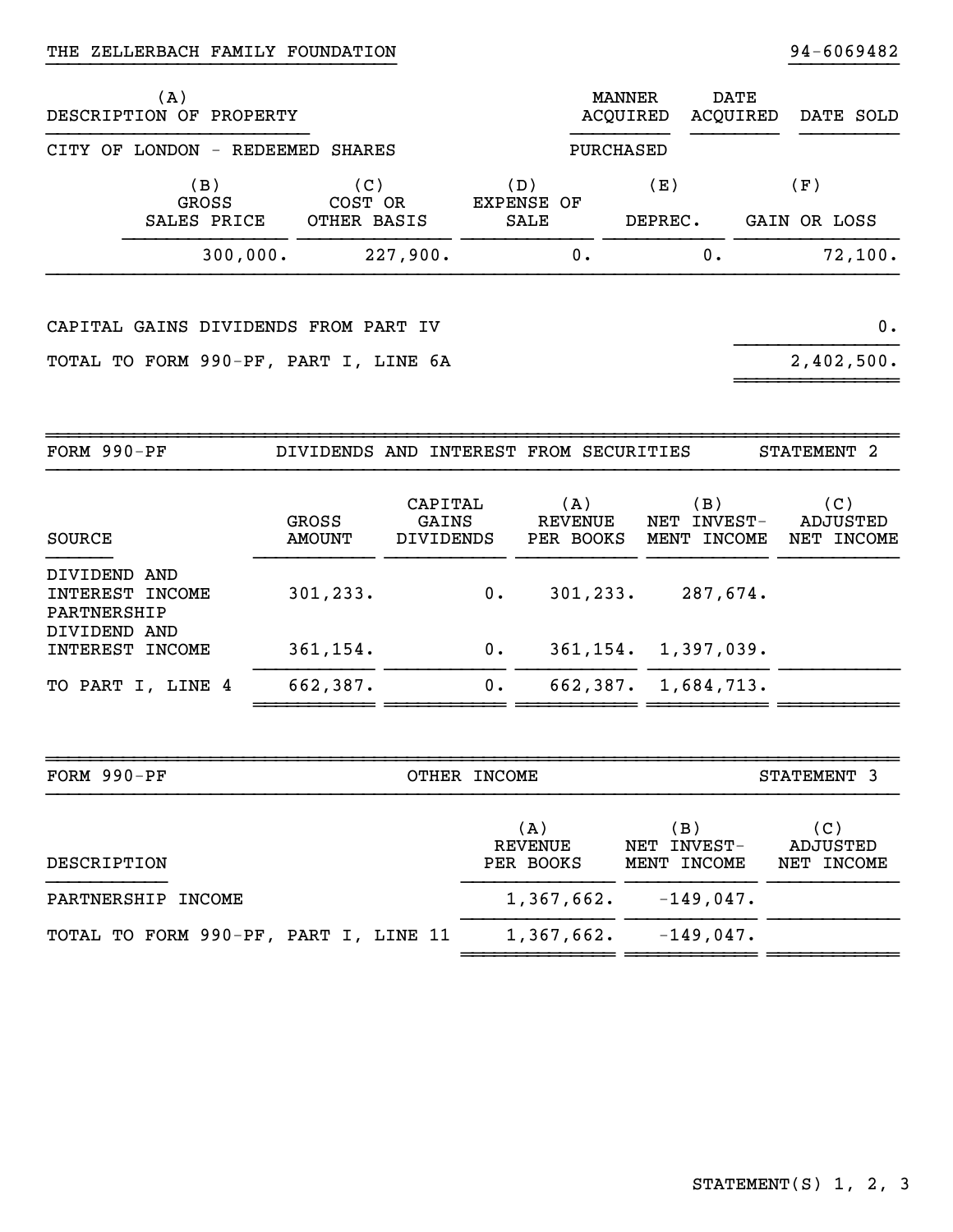~~~~~~~~~~~~~~~~~~~~~~~~~~~~~~~~~~~~~~~~~~~~~~~~~~~~~~~~~~~~~~~~~~~~~~~~~~~~~~

| FORM 990-PF                | LEGAL FEES                          |                                      | STATEMENT 4                   |                                             |  |
|----------------------------|-------------------------------------|--------------------------------------|-------------------------------|---------------------------------------------|--|
| DESCRIPTION                | (A)<br><b>EXPENSES</b><br>PER BOOKS | (B)<br>NET INVEST-<br>MENT INCOME    | (C)<br>ADJUSTED<br>NET INCOME | (D)<br><b>CHARITABLE</b><br><b>PURPOSES</b> |  |
| LEGAL FEE                  | 15,621.                             | 0.                                   |                               | 15,621.                                     |  |
| TO FM 990-PF, PG 1, LN 16A | 15,621.                             | 0.                                   |                               | 15,621.                                     |  |
|                            |                                     |                                      |                               |                                             |  |
|                            |                                     |                                      |                               |                                             |  |
| FORM 990-PF                | <b>ACCOUNTING FEES</b>              |                                      |                               | STATEMENT 5                                 |  |
| DESCRIPTION                | (A)<br><b>EXPENSES</b><br>PER BOOKS | (B)<br>NET<br>INVEST-<br>MENT INCOME | (C)<br>ADJUSTED<br>NET INCOME | (D)<br><b>CHARITABLE</b><br>PURPOSES        |  |
| <b>ACCOUNTING FEE</b>      | 55,187.                             | 19,315.                              |                               | 35,872.                                     |  |

}}}}}}}}}}}}}}}}}}}}}}}}}}}}}}}} }}}}}}}}}}

| FORM 990-PF                                                                               | OTHER PROFESSIONAL FEES                   | STATEMENT 6                          |                               |                                      |
|-------------------------------------------------------------------------------------------|-------------------------------------------|--------------------------------------|-------------------------------|--------------------------------------|
| DESCRIPTION                                                                               | (A)<br><b>EXPENSES</b><br>PER BOOKS       | (B)<br>INVEST-<br>NET<br>MENT INCOME | (C)<br>ADJUSTED<br>NET INCOME | (D)<br>CHARITABLE<br><b>PURPOSES</b> |
| INVESTMENT MANAGER FEES<br>INVESTMENT ADVISORY FEES<br>CONSULTING<br>COMMUNITY ART PANELS | 48,640.<br>202,045.<br>88,473.<br>11,000. | 166,602.<br>202,045.<br>7,500.<br>0. |                               | $0$ .<br>$0$ .<br>80,973.<br>11,000. |
| TO FORM 990-PF, PG 1, LN 16C                                                              | 350, 158.                                 | 376, 147.                            |                               | 91,973.                              |

~~~~~~~~~~~~ ~~~~~~~~~~~~ ~~~~~~~~~~~~ ~~~~~~~~~~~

| FORM 990-PF                                              | TAXES                               | STATEMENT 7                          |                               |                                      |
|----------------------------------------------------------|-------------------------------------|--------------------------------------|-------------------------------|--------------------------------------|
| DESCRIPTION                                              | (A)<br><b>EXPENSES</b><br>PER BOOKS | (B)<br>INVEST-<br>NET<br>MENT INCOME | (C)<br>ADJUSTED<br>NET INCOME | (D)<br>CHARITABLE<br><b>PURPOSES</b> |
| EXCISE TAX<br>PARTNERSHIP FOREIGN TAXES<br>PAYROLL TAXES | 235,938.<br>0.<br>66,285.           | 0.<br>98,815.<br>6,824.              |                               | 0.<br>0.<br>59,461.                  |
| TO FORM 990-PF, PG 1, LN 18                              | 302, 223.                           | 105,639.                             |                               | 59,461.                              |

~~~~~~~~~~~~~~~~~~~~~~~~~~~~~~~~~~~~~~~~~~~~~~~~~~~~~~~~~~~~~~~~~~~~~~~~~~~~~~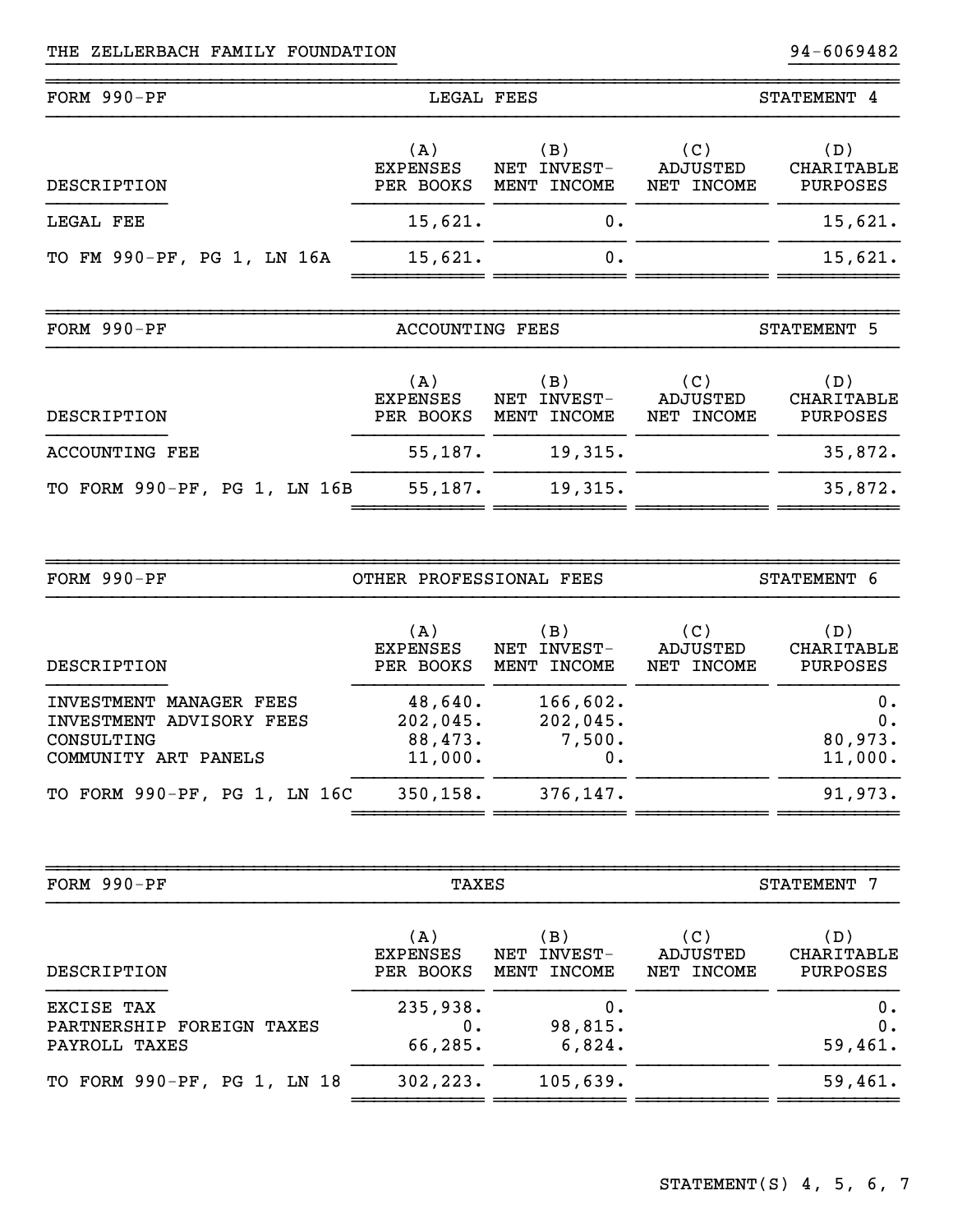| $FORM 990-PF$               | OTHER EXPENSES |             |            | STATEMENT 8 |  |  |
|-----------------------------|----------------|-------------|------------|-------------|--|--|
| DESCRIPTION                 | (A)            | (B)         | (C)        | (D)         |  |  |
|                             | EXPENSES       | NET INVEST- | ADJUSTED   | CHARITABLE  |  |  |
|                             | PER BOOKS      | MENT INCOME | NET INCOME | PURPOSES    |  |  |
| PROFESSIONAL DEVELOPMENT    | 15,550.        | 0.          |            | 15,550.     |  |  |
| SOFTWARE LICENSING FEES     | 25,683.        | 0.          |            | 25,683.     |  |  |
| <b>BUSINESS INSURANCE</b>   | 19,080.        | 1,964.      |            | 17,116.     |  |  |
| DUES AND MEMBERSHIPS        | 44,090.        | 0.          |            | 44,090.     |  |  |
| OFFICE EXPENSES             | 11, 255.       | 0.          |            | 11, 255.    |  |  |
| ANNUAL MEETING              | 13,772.        | 0.          |            | 13,772.     |  |  |
| <b>TELEPHONE</b>            | 14,740.        | 1,517.      |            | 13, 223.    |  |  |
| TO FORM 990-PF, PG 1, LN 23 | 144,170.       | 3,481.      |            | 140,689.    |  |  |

}}}}}}}}}}}}}}}}}}}}}}}}}}}}}}}} }}}}}}}}}}

| FORM $990-PF$ |                                                  |       |   |               |                | U.S. AND STATE/CITY GOVERNMENT OBLIGATIONS | STATEMENT 9                 |
|---------------|--------------------------------------------------|-------|---|---------------|----------------|--------------------------------------------|-----------------------------|
| DESCRIPTION   |                                                  |       |   | U.S.<br>GOV'T | OTHER<br>GOV'T | <b>BOOK VALUE</b>                          | <b>FAIR MARKET</b><br>VALUE |
|               | STATE STREET GOVERNMENT BONDS                    | INDEX | x |               |                | 13,416,350.                                | 13,416,350.                 |
|               | TOTAL U.S. GOVERNMENT OBLIGATIONS                |       |   |               |                | 13,416,350.                                | 13,416,350.                 |
|               | TOTAL STATE AND MUNICIPAL GOVERNMENT OBLIGATIONS |       |   |               |                |                                            |                             |
|               | TOTAL TO FORM 990-PF, PART II, LINE 10A          |       |   |               |                | 13,416,350.                                | 13,416,350.                 |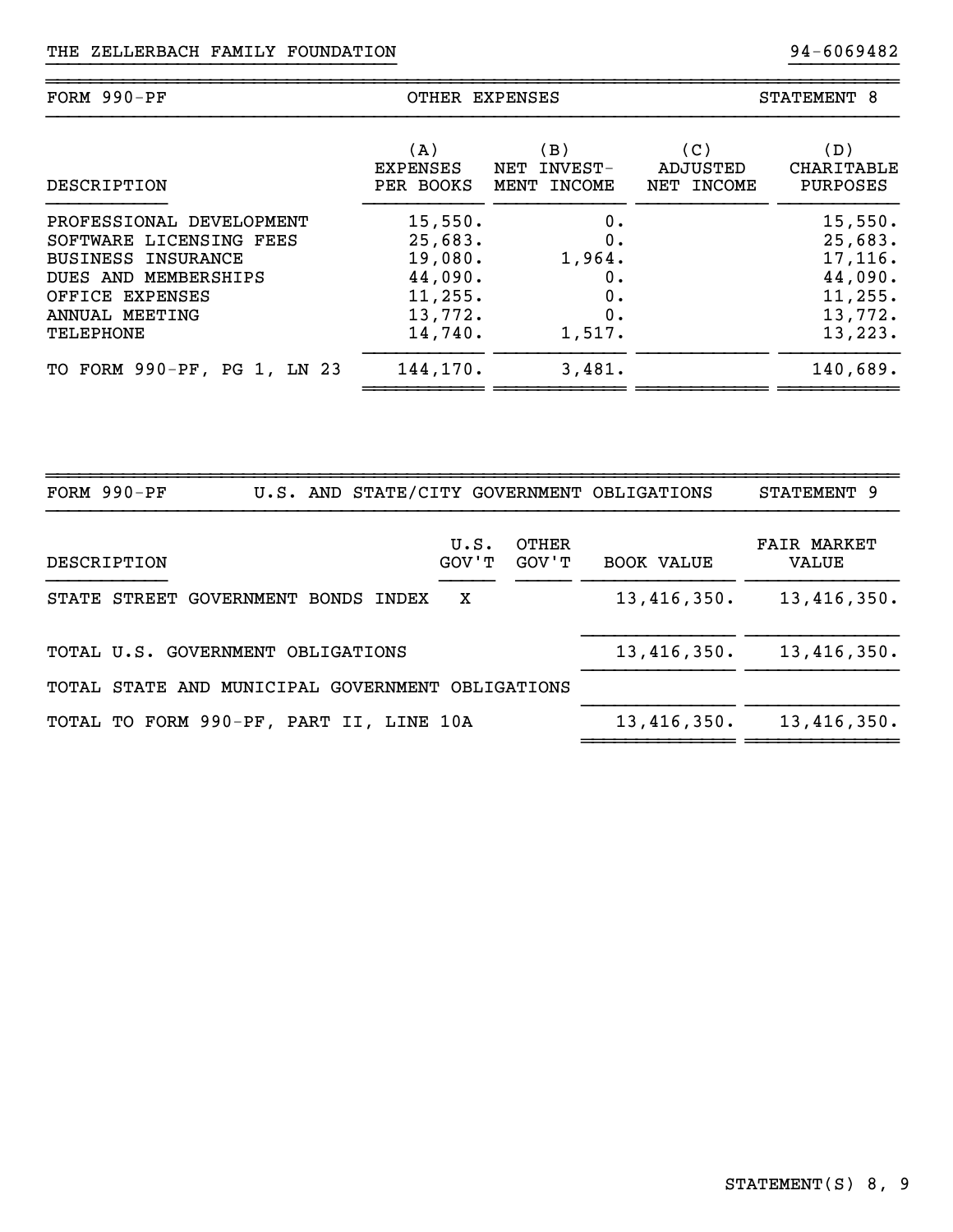#### ~~~~~~~~~~~~~~~~~~~~~~~~~~~~~~~~~~~~~~~~~~~~~~~~~~~~~~~~~~~~~~~~~~~~~~~~~~~~~~FORM 990-PF CORPORATE STOCK STATEMENT 10

}}}}}}}}}}}}}}}}}}}}}}}}}}}}}}}} }}}}}}}}}}

| DESCRIPTION                             | BOOK VALUE    | <b>FAIR MARKET</b><br>VALUE   |
|-----------------------------------------|---------------|-------------------------------|
| WELLINGTON-CAPITAL APPRECIATION         | 5,672,908.    | 5,672,908.                    |
| CEVIAN CAPITAL II FUND                  | 2,337,771.    | 2,337,771.                    |
| INVESTMENTS: ARROWSTREET                | 5,593,300.    | 5,593,300.                    |
| INVESTMENTS: HILLHOUSE GAOLING          |               | $3, 254, 666.$ $3, 254, 666.$ |
| VAN ECK INT INVESTORS GOLD FUND         | 1,457,904.    | 1,457,904.                    |
| TWO SIGMA                               | 5,172,984.    | 5,172,984.                    |
| VANGUARD REIT                           | 1,613,896.    | 1,613,896.                    |
| CITY OF LONDON EMERGING MARKETS         | 3,850,184.    | 3,850,184.                    |
| SIT DIVIDEND GROWTH FUND                |               | $3,836,414.$ $3,836,414.$     |
| SILCHESTER INTERNATION INVESTORS        | 12,428,645.   | 12,428,645.                   |
| RS GLOBAL NATURAL RESOURCES             | $1,028,596$ . | 1,028,596.                    |
| EDGBASTON ASIA EQUITY TRUST             | 2,223,827.    | 2,223,827.                    |
| MATTHEWS PACIFIC TIGER                  |               | 2,810,315. 2,810,315.         |
| HIGHCLERE INTERNATIONAL SMALLER CAP     |               | $1,874,128.$ $1,874,128.$     |
| INVESTMENTS: MELLON DYNAMIC US EQUITY   |               | $4,409,000.$ $4,409,000.$     |
| SNYDER CAPITAL                          | $5,474,480$ . | 5,474,480.                    |
| TOTAL TO FORM 990-PF, PART II, LINE 10B | 63,039,018.   | 63,039,018.                   |

| FORM 990-PF                             | CORPORATE BONDS | STATEMENT 11                                     |
|-----------------------------------------|-----------------|--------------------------------------------------|
| DESCRIPTION                             |                 | <b>FAIR MARKET</b><br><b>BOOK VALUE</b><br>VALUE |
| PIMCO - SHORT TERM                      |                 | 3,856,224.<br>3,856,224.                         |
| TOTAL TO FORM 990-PF, PART II, LINE 10C |                 | 3,856,224.<br>3,856,224.                         |
|                                         |                 |                                                  |

~~~~~~~~~~~~~~ ~~~~~~~~~~~~~~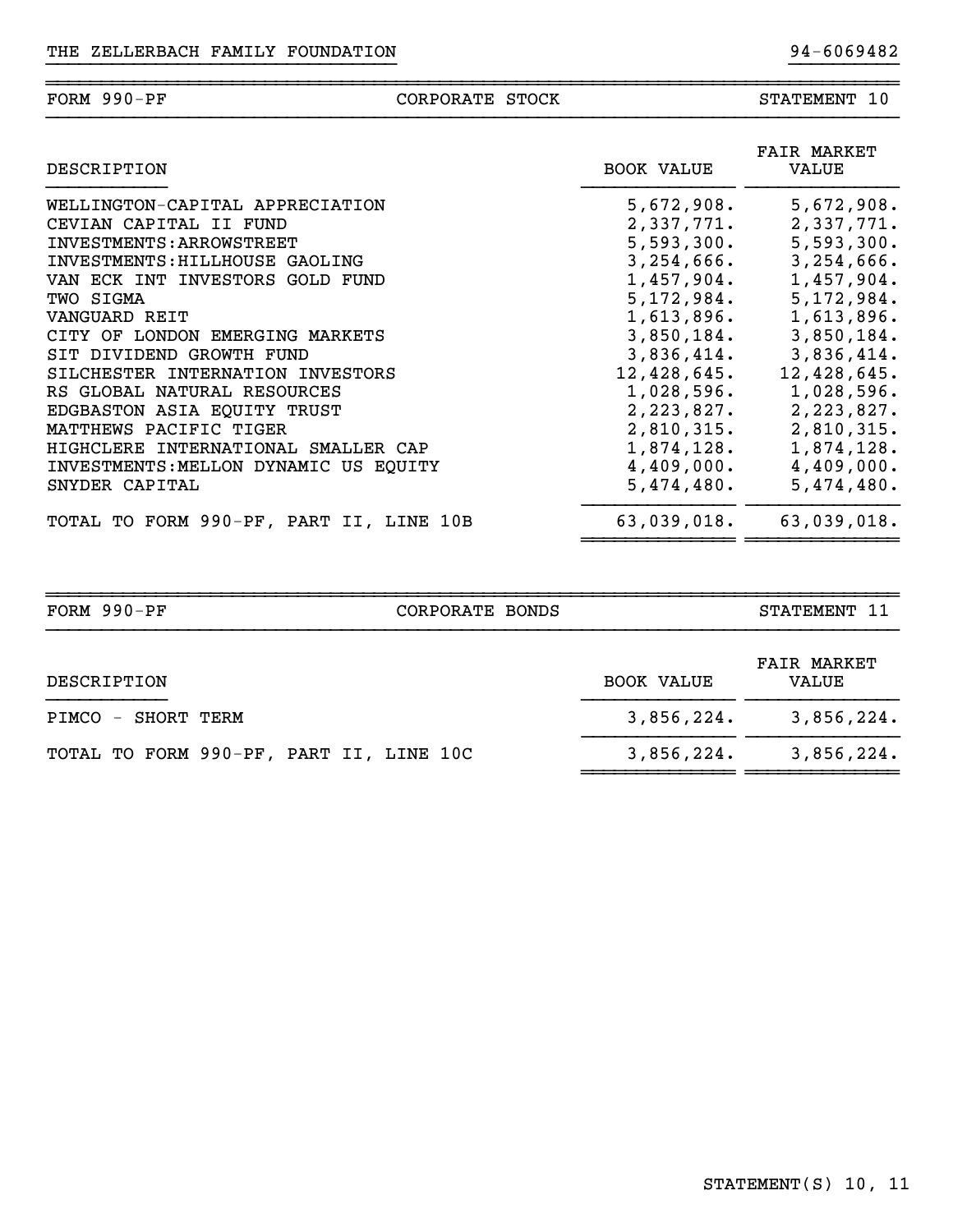## FORM 990-PF OTHER INVESTMENTS STATEMENT 12

}}}}}}}}}}}}}}}}}}}}}}}}}}}}}}}} }}}}}}}}}}

~~~~~~~~~~~~~~~~~~~~~~~~~~~~~~~~~~~~~~~~~~~~~~~~~~~~~~~~~~~~~~~~~~~~~~~~~~~~~~

| DESCRIPTION                        | VALUATION<br>METHOD | <b>BOOK VALUE</b> | <b>FAIR MARKET</b><br>VALUE |  |
|------------------------------------|---------------------|-------------------|-----------------------------|--|
| COMMONFUND VENTURE PARTNERS X      | FMV                 | 3,371,361.        | 3, 371, 361.                |  |
| COMMONFUND PRIVATE EQUITY PTRS VII | <b>FMV</b>          | 1,050,351.        | 1,050,351.                  |  |
| COMMONFUND PRIVATE EQUITY PTRS VI  | <b>FMV</b>          | 149,366.          | 149,366.                    |  |
| COMMONFUND PRIVATE EQUITY PTRS V   | <b>FMV</b>          | 25,592.           | 25,592.                     |  |
| COMMONFUND INTERNATIONAL VI        | <b>FMV</b>          | 449,052.          | 449,052.                    |  |
| COMMONFUND NATURAL RESOURCES VIII  | <b>FMV</b>          | 801,805.          | 801,805.                    |  |
| COMMONFUND NATURAL RESOURCES VII   | <b>FMV</b>          | 366,212.          | 366,212.                    |  |
| COMMONFUND NATURAL RESOURCES IX    | <b>FMV</b>          | 1,603,430.        | 1,603,430.                  |  |
| COMMONFUND VENTURE PARTNERS XI     | <b>FMV</b>          | 1,351,992.        | 1,351,992.                  |  |
| COMMONFUND NATURAL RESOURCES X     | <b>FMV</b>          | 1,329,337.        | 1,329,337.                  |  |
| COMMONFUND VENTURE PTRS VII        | <b>FMV</b>          | 377,026.          | 377,026.                    |  |
| COMMUNFUND VENTURE PARTNERS VI     | <b>FMV</b>          | 40,373.           | 40,373.                     |  |
| DAVIDSON KEMPNER INTERNATIONAL     | <b>FMV</b>          | 6, 166, 397.      | 6, 166, 397.                |  |
| ENDOWMENT PRIVATE EQUITY PTRS IV   | <b>FMV</b>          | 16,933.           | 16,933.                     |  |
| ENDOWMENT VENTURE PARTNERS V       | <b>FMV</b>          | 59,818.           | 59,818.                     |  |
| FORESTER DIVERSIFIED               | <b>FMV</b>          | 5, 198, 102.      | 5,198,102.                  |  |
| FORESTER OVERSEAS LTD              | <b>FMV</b>          | 6,987,317.        | 6,987,317.                  |  |
| GREENSPRING GLOBAL VIII            | <b>FMV</b>          | 1,326,163.        | 1,326,163.                  |  |
| COMMONFUND INTERNATIONAL V         | <b>FMV</b>          | 165,578.          | 165,578.                    |  |
| LEGACY VENTURES IV                 | <b>FMV</b>          | 774,732.          | 774,732.                    |  |
| COMMONFUND VENTURE PTRS VIII       | <b>FMV</b>          | 1,218,068.        | 1,218,068.                  |  |
| COMMONFUND CAPITAL VENTURE PTRS IX | <b>FMV</b>          | 1,712,434.        | 1,712,434.                  |  |
| TIFF REALTY & RESOURCES II         | <b>FMV</b>          | 534,124.          | 534,124.                    |  |
| ACCOLADE PARTNERS VI               | <b>FMV</b>          | 565,659.          | 565,659.                    |  |
| UNIVERSITY TECHNOLOGY VENTURES     | <b>FMV</b>          | 28, 333.          | 28,333.                     |  |
| VISION RIDGE SAF II                | <b>FMV</b>          | 134,670.          | 134,670.                    |  |
| MANGROVE PARTNERS FUND             | <b>FMV</b>          | 832,205.          | 832,205.                    |  |
| MAP 2004 LP                        | <b>FMV</b>          | 1,428,793.        | 1,428,793.                  |  |
| INVESTMENTS: CLEAR VENTURES II     | <b>FMV</b>          | 79,456.           | 79,456.                     |  |
| MAP 2012                           | <b>FMV</b>          | 1,415,849.        | 1,415,849.                  |  |
| INVESTMENTS: ACCOLADE PARTNERS VII | <b>FMV</b>          | 267,755.          | 267,755.                    |  |
| INVESTMENTS: GREENSPRING GLOBAL IX | <b>FMV</b>          | 716,887.          | 716,887.                    |  |
| OZ OVERSEAS FUND                   | FMV                 | 2,467.            | 2,467.                      |  |
| NORTHGATE VENTURE PARTNERS II      | <b>FMV</b>          | 451,619.          | 451,619.                    |  |
| VIA SEED TECHNOLOGY PARTNERS II    | <b>FMV</b>          | 1,322,849.        | 1,322,849.                  |  |
| LL CAPITAL II                      | FMV                 | 372, 314.         | 372, 314.                   |  |
| VIA SEED TECH PARTNERS III P       | FMV                 | 347, 297.         | 347,297.                    |  |
| TIFF MODERN VENTURE 1.0            | <b>FMV</b>          | 2,326,312.        | 2,326,312.                  |  |
| LEGACY VENTURES VI                 | <b>FMV</b>          | 1,911,173.        | 1,911,173.                  |  |
| VIA SEED TECH PARTNERS III E       | <b>FMV</b>          | 535,278.          | 535,278.                    |  |
| METROPOLITAN REAL ESTATE GLOBAL    | <b>FMV</b>          | 157,252.          | 157,252.                    |  |
| LL CAPITAL I                       | <b>FMV</b>          | 3,518,965.        | 3,518,965.                  |  |
| LEGACY VENTURES III                | <b>FMV</b>          | 344,371.          | 344,371.                    |  |
| LEGACY VENTURES V                  | FMV                 | 1,932,238.        | 1,932,238.                  |  |
| 57 STARS GLOBAL OPPORTUNITY 4      | FMV                 | 1,091,000.        | 1,091,000.                  |  |
| ACCOLADE PARTNERS IV               | FMV                 | 1,261,428.        | 1,261,428.                  |  |
| ACCOLADE PARTNERS V                | FMV                 | 1,419,439.        | 1,419,439.                  |  |
| BSP SPECIAL SITUATIONS             | FMV                 | 1,446,752.        | 1,446,752.                  |  |
| 57 STARS GLOBAL OPPORTUNITY 3      | FMV                 | 2, 147, 334.      | 2,147,334.                  |  |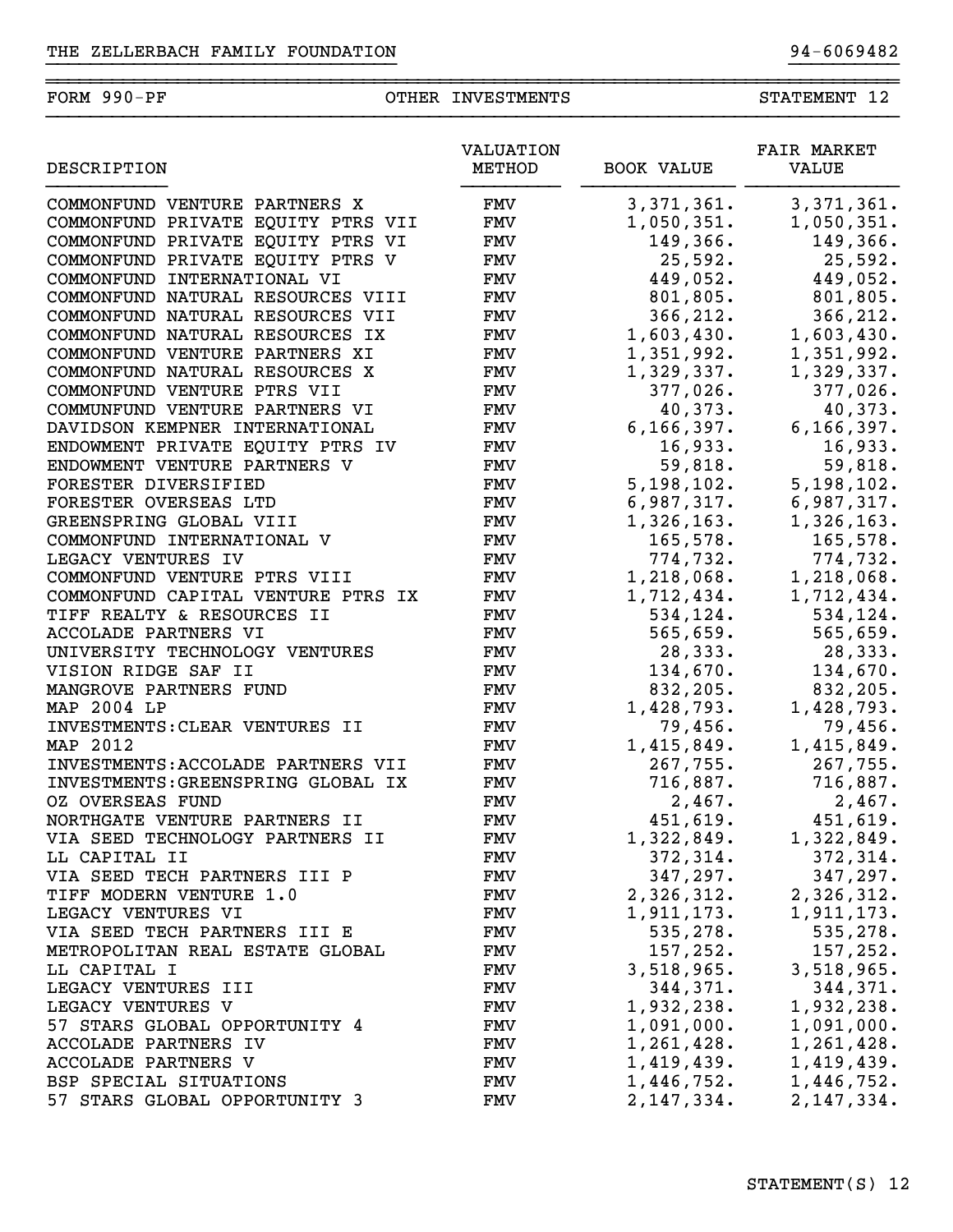|  | TOTAL TO FORM 990-PF, PART II, LINE 13 |  |  | 61,133,258. | 61,133,258. |
|--|----------------------------------------|--|--|-------------|-------------|
|  |                                        |  |  |             |             |

| 61, 133, 258. | 61, 133, 258. |
|---------------|---------------|
|               |               |

}}}}}}}}}}

| FORM 990-PF<br>OTHER LIABILITIES       |                        | STATEMENT 13            |
|----------------------------------------|------------------------|-------------------------|
| DESCRIPTION                            | BOY AMOUNT             | EOY AMOUNT              |
| DEFERRED TAXES<br>LEASE LIABILITY      | 346,335.<br>1,817,000. | 400, 335.<br>1,560,000. |
| TOTAL TO FORM 990-PF, PART II, LINE 22 | 2,163,335.             | 1,960,335.              |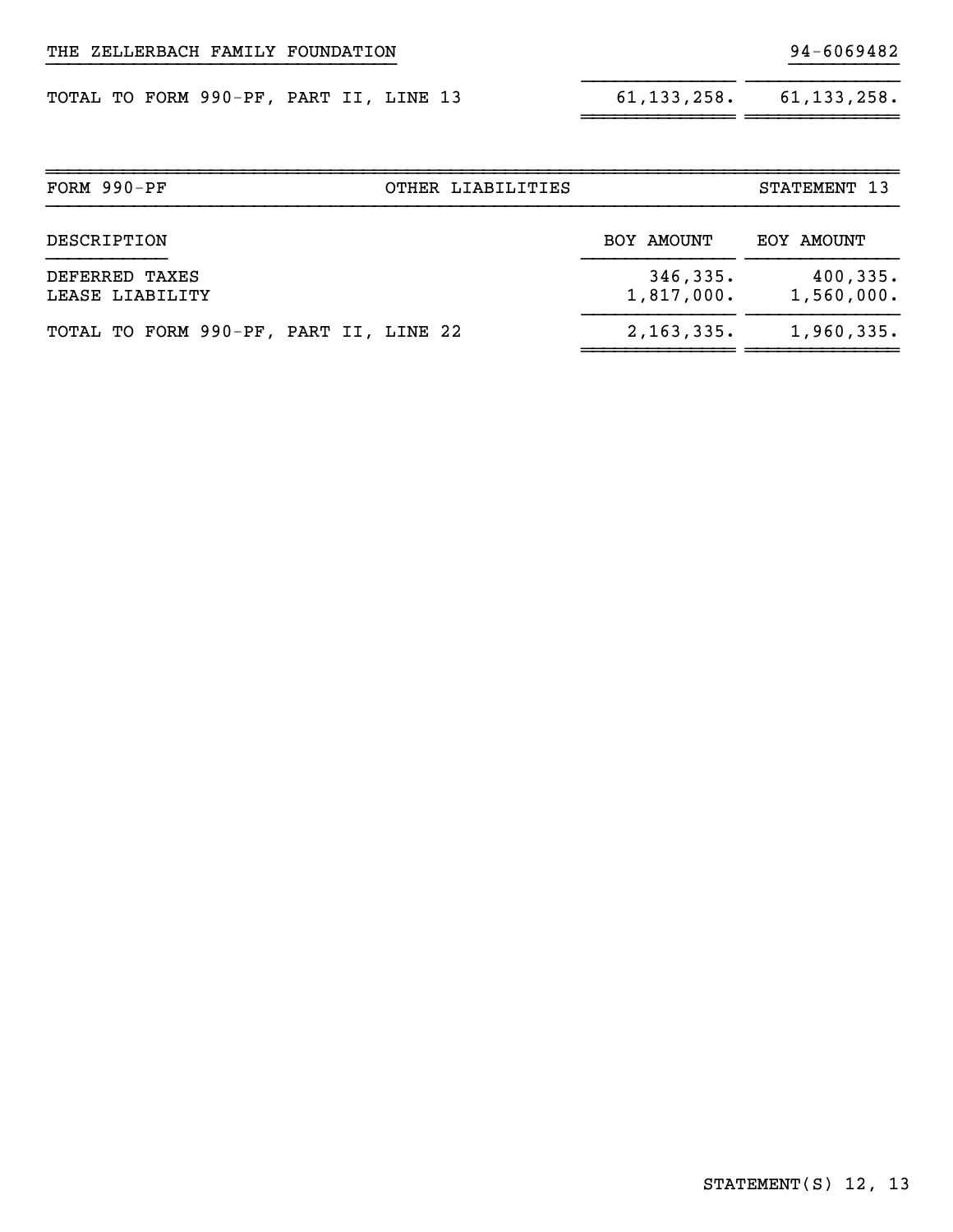## THE ZELLERBACH FAMILY FOUNDATION 34-6069482

#### ~~~~~~~~~~~~~~~~~~~~~~~~~~~~~~~~~~~~~~~~~~~~~~~~~~~~~~~~~~~~~~~~~~~~~~~~~~~~~~FORM 990-PF PART VIII - LIST OF OFFICERS, DIRECTORS STATEMENT 14 TRUSTEES AND FOUNDATION MANAGERS

}}}}}}}}}}}}}}}}}}}}}}}}}}}}}}}} }}}}}}}}}}

| NAME AND ADDRESS                                                                                      | TITLE AND COMPEN- BEN PLAN EXPENSE<br>AVRG HRS/WK SATION CONTRIB ACCOUNT |    | <b>EMPLOYEE</b> |                           |
|-------------------------------------------------------------------------------------------------------|--------------------------------------------------------------------------|----|-----------------|---------------------------|
| NANCY ZELLERBACH BOSCHWITZ VP & SECRETARY<br>455 MARKET STREET, SUITE 2200<br>SAN FRANCISCO, CA 94105 | 1.00                                                                     | 0. | 0.              | 0.                        |
| JEANETTE M. DUNCKEL<br>455 MARKET STREET, SUITE 2200<br>SAN FRANCISCO, CA 94105                       | DIRECTOR<br>1.00                                                         | 0. | 0.              | $\overline{\mathbf{0}}$ . |
| SUCHI SOMASEKAR<br>455 MARKET STREET, SUITE 2200<br>SAN FRANCISCO, CA 94105                           | DIRECTOR<br>1.00                                                         |    | 0.<br>0.        | $\overline{\mathbf{0}}$ . |
| MARY ANN MILIAS<br>455 MARKET STREET, SUITE 2200<br>SAN FRANCISCO, CA 94105                           | DIRECTOR<br>1.00                                                         | 0. | 0.              | 0.                        |
| STEPHEN SHAPIRO<br>455 MARKET STREET, SUITE 2200<br>SAN FRANCISCO, CA 94105                           | DIRECTOR<br>1.00                                                         |    | 0.<br>0.        | 0.                        |
| LISA STEINDLER<br>455 MARKET STREET, SUITE 2200<br>SAN FRANCISCO, CA 94105                            | DIRECTOR<br>1.00                                                         | 0. | 0.              | 0.                        |
| MILDRED THOMPSON<br>455 MARKET STREET, SUITE 2200<br>SAN FRANCISCO, CA 94105                          | DIRECTOR<br>1.00                                                         |    | 0.<br>0.        | $\overline{\mathbf{0}}$ . |
| JAMES W. HEAD<br>455 MARKET STREET, SUITE 2200<br>SAN FRANCISCO, CA 94105                             | <b>DIRECTOR</b><br>1.00                                                  | 0. | $0 \cdot$       | 0.                        |
| CHARLES R. ZELLERBACH<br>455 MARKET STREET, SUITE 2200<br>SAN FRANCISCO, CA 94105                     | <b>VP &amp; TREASURER</b><br>1.00                                        | 0. | 0.              | 0.                        |
| THOMAS H. ZELLERBACH<br>455 MARKET STREET, SUITE 2200<br>SAN FRANCISCO, CA 94105                      | <b>CHAIRMAN</b><br>5.00                                                  | 0. | $0$ .           | 0.                        |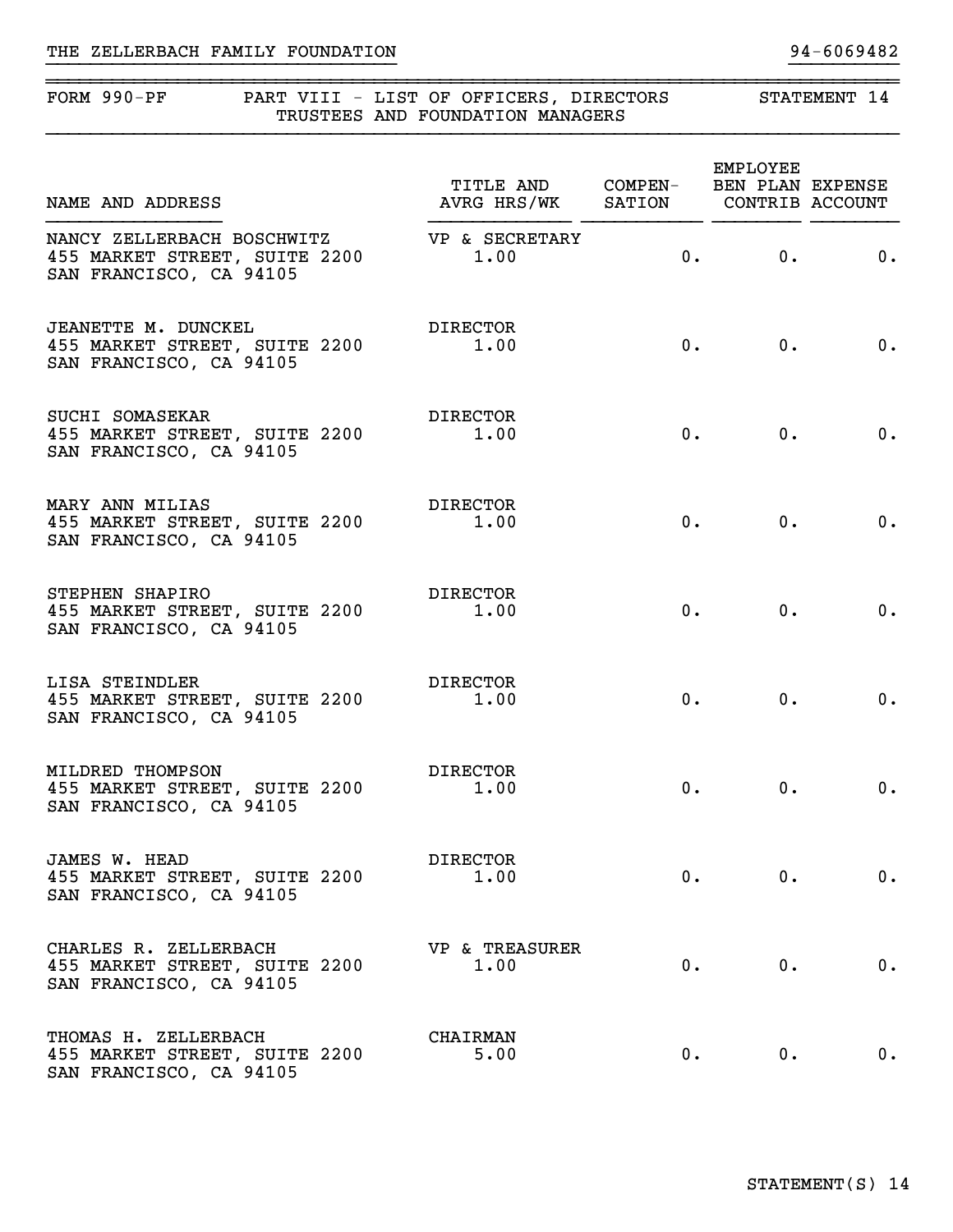| THE ZELLERBACH FAMILY FOUNDATION                                          |                             |                 | 94-6069482 |
|---------------------------------------------------------------------------|-----------------------------|-----------------|------------|
| ALLISON MAGEE<br>455 MARKET STREET, SUITE 2200<br>SAN FRANCISCO, CA 94105 | EXECUTIVE DIRECTOR<br>40.00 | 273,503.46,747. | $0$ .      |
| TOTALS INCLUDED ON 990-PF, PAGE 6, PART VIII                              |                             | 273,503.46,747. |            |

~~~~~~~~~~~ ~~~~~~~~ ~~~~~~~~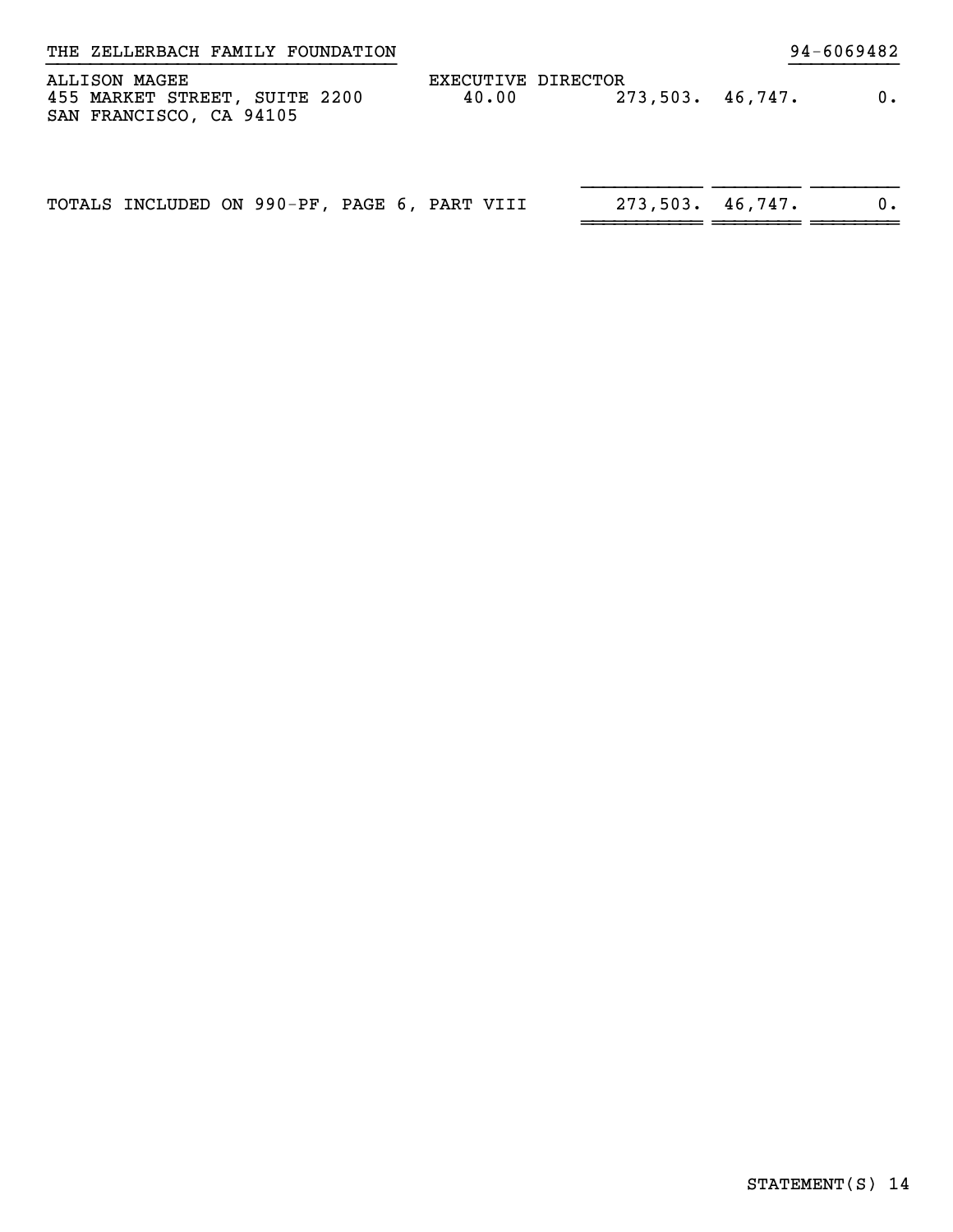}}}}}}}}}}}}}}}}}}}}}}}}}}}}}}}} }}}}}}}}}}

~~~~~~~~~~~~~~~~~~~~~~~~~~~~~~~~~~~~~~~~~~~~~~~~~~~~~~~~~~~~~~~~~~~~~~~~~~~~~~

PURSUANT TO IRC SECTION 4942(H)(2) AND IRC SECTION 53.4942(A)-3(D)(2), THE ZELLERBACH FAMILY FOUNDATION HEREBY ELECTS TO TREAT CURRENT YEAR QUALIFYING DISTRIBUTIONS OF \$150,000 AS BEING MADE OUT OF CORPUS TO SATISFY THE REQUIREMENTS OF IRC SECTION 4942(G)(3).

SIGNATURE OF OFFICER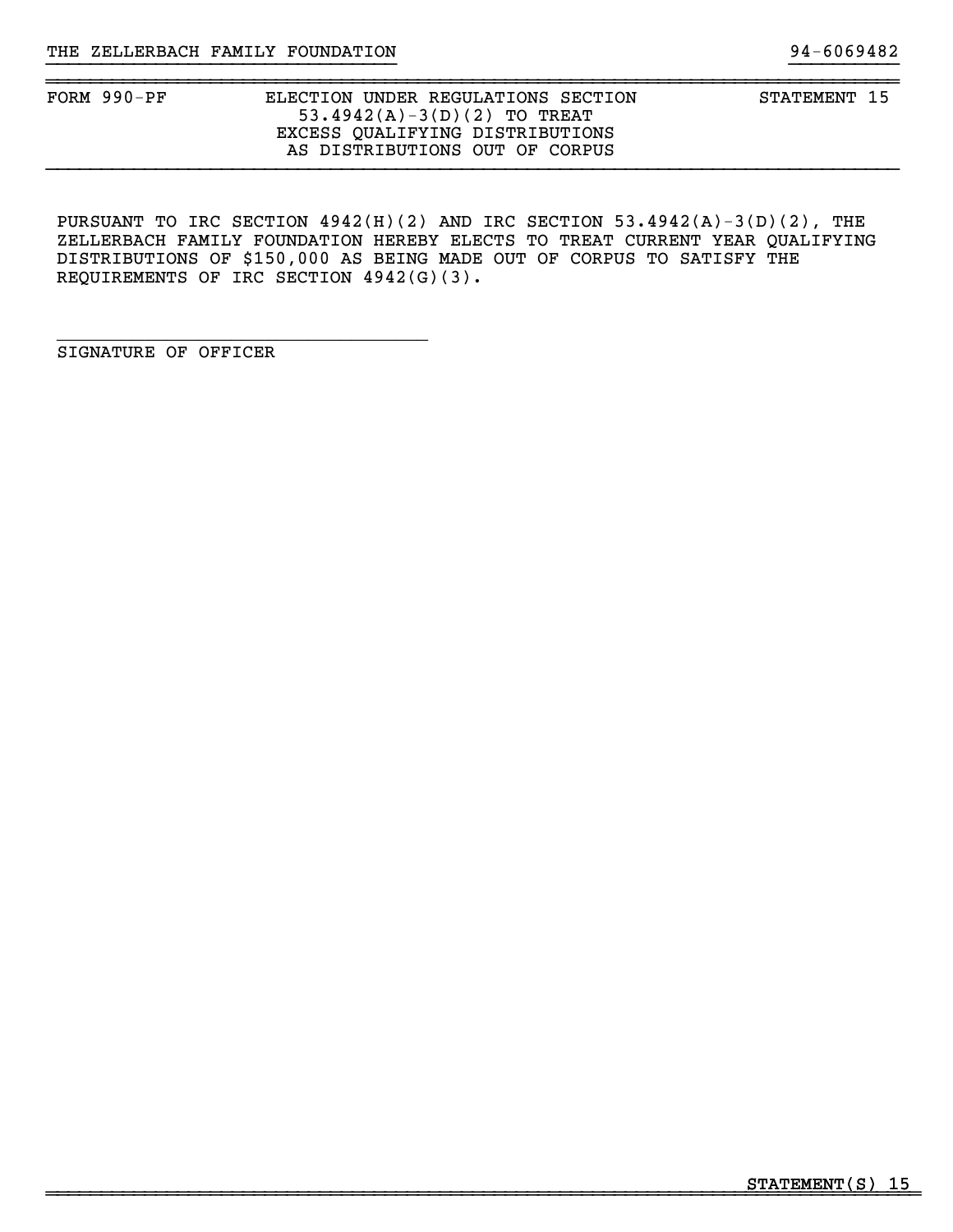FORM 990-PF GRANT APPLICATION SUBMISSION INFORMATION STATEMENT 16 PART XV, LINES 2A THROUGH 2D

#### NAME AND ADDRESS OF PERSON TO WHOM APPLICATIONS SHOULD BE SUBMITTED

}}}}}}}}}}}}}}}}}}}}}}}}}}}}}}}} }}}}}}}}}}

~~~~~~~~~~~~~~~~~~~~~~~~~~~~~~~~~~~~~~~~~~~~~~~~~~~~~~~~~~~~~~~~~~~~~~~~~~~~~~

COMMUNITY ARTS PROGRAM EXECUTIVE 455 MARKET STREET, SUITE 2200 SAN FRANCISCO, CA 94105

TELEPHONE NUMBER

415-421-2629

EMAIL ADDRESS

COMMUNITYARTS@ZFF.ORG

FORM AND CONTENT OF APPLICATIONS }}}}}}}}}}}}}}}}}}}}}}}}}}}}}}}}

APPLICATIONS MUST BE SUBMITTED ONLINE VIA OUR GRANTEE PORTAL AT HTTPS://ZELLERBACH.FLUXX.IO THE COMMUNITY ARTS APPLICATION REQUIREMENTS INCLUDE THE PROPOSED PROJECT DESCRIPTION AND FINANCIALS, BACKGROUND INFORMATION ON THE ARTS ORGANIZATION AND A RECENT WORK SAMPLE.

#### ANY SUBMISSION DEADLINES }}}}}}}}}}}}}}}}}}}}}}}}

THERE ARE FOUR SUBMISSION DEADLINES EACH YEAR, USUALLY IN MARCH, JUNE, SEPTEMBER AND DECEMBER.

RESTRICTIONS AND LIMITATIONS ON AWARDS

WITH THE EXCEPTION OF OUR COMMUNITY ARTS PROGRAM, THE FOUNDATION DOES NOT ACCEPT UNSOLICITED GRANT PROPOSALS. THE COMMUNITY ARTS PROGRAM SERVES ONLY NONPROFIT ARTS-SERVING ORGANIZATIONS LOCATED IN AND DOING THEIR WORK IN SAN FRANCISCO, CONTRA COSTA AND ALAMEDA COUNTIES. ACTIVITIES FUNDED CANNOT BE FUNDRAISERS OR BENEFITS, AND MUST BE OPEN TO THE GENERAL PUBLIC.

SEE HTTP://ZFF.ORG/APPLY/GUIDELINES FOR FURTHER INFORMATION.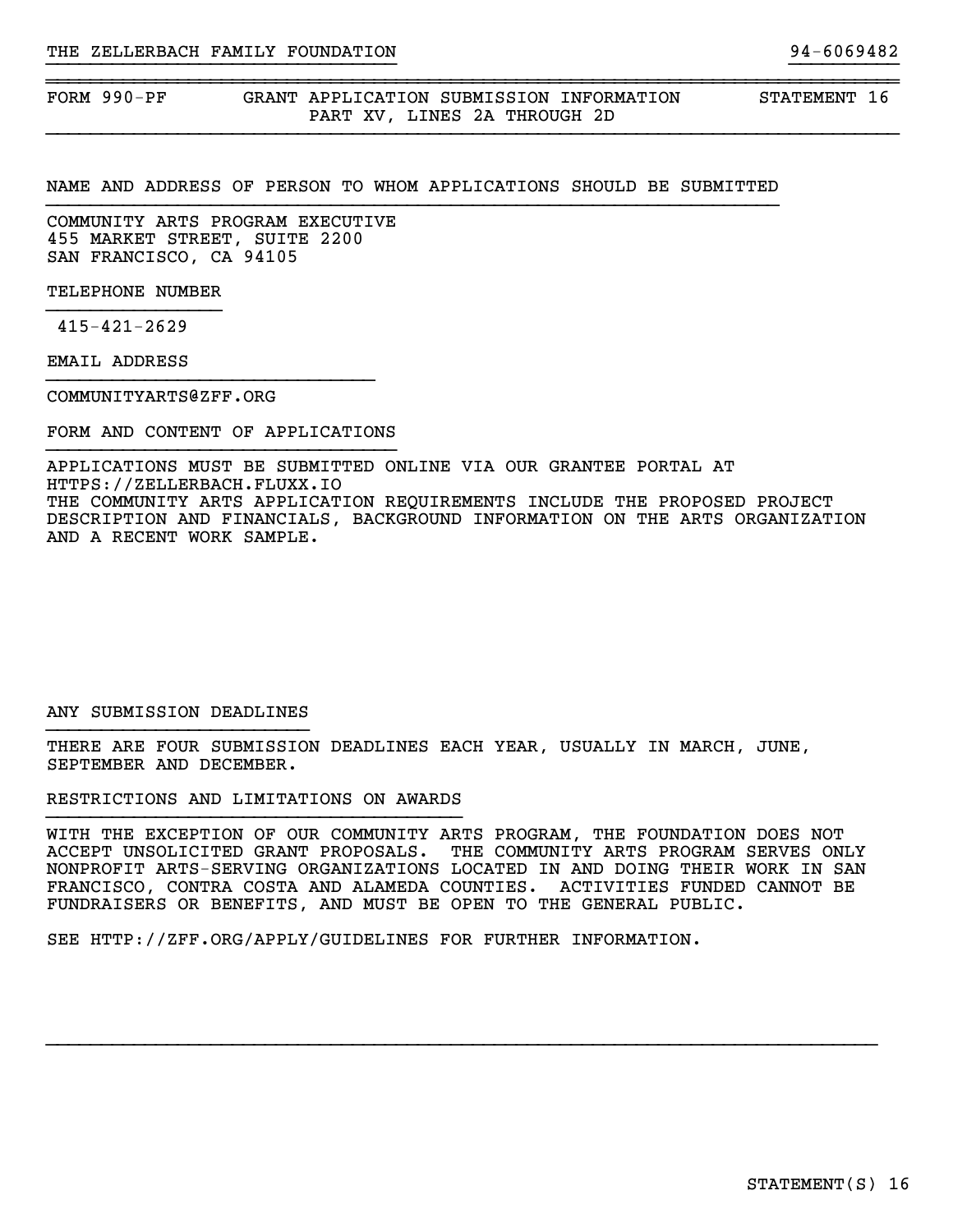## Zellerbach Family Foundation FEIN: 94-6069482 Form 990-PF Part XV, Line 3 - Grants Paid - Attachment A For the Year Ended 12/31/2019

**ATTACHMENT A**

| <b>Immigrants and Refugees</b><br>1951 Coffee Company<br>PC 501 (C) 3 To provide job training for living wagejobs in the gourmet coffee<br>\$45,000<br>sector to recently-arrived refugees and asylees who reside in<br>2407 Dana Street<br>Alameda, Contra Costa, and San Francisco Counties.<br>Berkeley, CA 94704<br>$PC$ 501 (C) 3 To support a program that addresses the information and safety<br>\$50,000<br>Advancing Justice-Asian Law Caucus<br>needs of Arab, Middle Eastern, Muslim, and South Asian<br>55 Columbus Ave.<br>San Francisco, CA 94111<br>immigrants in partnerships with state and local immigrants' rights<br>PC 501 (C) 3 To support an effort that aims to transform the nail salon industry<br>Asian Health Services<br>\$65,000<br>California Healthy Nail Salon Collaborative<br>818 Webster Street<br>in the Bay Area to one that achieves economic security for<br>Oakland, CA 94607<br>workers and ensures the sustainability of small, immigrant-run<br>Oakland, CA<br>PC 501 (C) 3 To support Strategic Communications and Community Outreach<br>\$40,000<br>California Immigrant Policy Center<br>that advance the well being and full inclusion of immigrants in<br>634 S. Spring St, Suite 600A<br>California.<br>Los Angeles, CA 90014<br>$PC$ 501 (C) 3 To support the provision of immigration legal services and<br>\$45,000<br>Canal Alliance<br>91 Larkspur Street<br>community education and outreach to immigrants and refugees<br>San Rafael, CA 94901<br>residing in Marin and other North Bay counties.<br>$PC$ 501 (C) 3 To support a new program that provides family-based<br>\$75,000<br>Catholic Charities of the Diocese of Santa<br>immigration legal services, citizenship test preparation, and<br>Rosa<br>987 Airway Court<br>community education and outreach to low-income immigrants in<br>northern Sonoma County.<br>Santa Rosa, CA 95402<br>Catholic Charities of the East Bay<br>$PC$ 501 (C) 3 To support the provision of family-based immigration legal<br>\$58,000<br>433 Jefferson Street<br>services to low-income immigrants and to unaccompanied<br>immigrant children who reside in Contra Costa County.<br>Oakland, CA 94607<br>PC 501 (C) 3 To support this organization that serves immigrant workers<br>\$50,000<br>Centro Laboral de Graton<br>2981 Bowen Street<br>residing in western Sonoma County.<br>Graton, CA 95444<br>\$95,000<br>Centro Legal de la Raza<br>PC 501 (C) 3 To support the Post Release Accompaniment Project at detention<br>3400 East 12th Street<br>facilities within San Francisco Immigration Court's jurisdiction and<br>other immigrant legal services in the Bay Area.<br>Oakland, CA 94601<br>PC 501 (C) 3 To support the Immigration and Citizenship Program for low-<br>\$35,000<br>Coastside Hope<br>income immigrants and refugees residing in the rural coastal<br>99 Avenue Alhambra<br>El Granada, CA 94018<br>communities of San Mateo County.<br>PC 501 (C) 3 To support the provision of immigrant legal services in the<br>\$35,000<br>Community Legal Services in East Palo Alto<br>1861 Bay Road<br>Bay Area.<br>East Palo Alto, CA 94303<br>$PC$ 501 (C) 3 To support an organization that provides a structured and<br>\$40,000<br>113 Escuela Street<br>dignified setting for immigrant workers in northern Santa Clara<br>County to find employment.<br>PC 501 (C) 3 To support a fair and complete Census 2020 count for the Bay<br>\$30,000<br>East Bay Community Foundation<br>200 Frank H. Ogawa Plaza<br>Area.<br>Oakland, CA 94612<br>$PC$ 501 (C) 3 To support this organization which provides essential support,<br>\$40,000<br>2362 Bancroft Way<br>legal services, and advocacy to low-income asylum seekers and<br>Berkeley, CA 94704<br>other immigrants.<br>PC 501 (C) 3 To support efforts to launch the Contra Costa Immigrant Rights<br>\$25,000<br>East Bay Alliance for a Sustainable Economy<br>360 14th Street, 4th Floor<br>Alliance, which will organize and support actions across the<br>Oakland, CA 94612<br>county.<br>$PC$ 501 (C) 3 To support a ten-county regional community Community<br>\$40,000<br><b>Immigrants Rising</b><br>Community Initiatives<br>Education and Outreach effort for undocumented young people<br>354 PIne St., Suite 700<br>San Francisco, CA 94104<br>as they pursue college, professional careers, and lawful<br>San Francisco, CA<br>PC 501 (C) 3 To support a scan of needs and capacity for immigrant legal<br>Grantmakers Concerned w Immigrants and<br>\$30,000<br>services in California with a specific focus on the Bay Area, Los<br>Refugees<br>Angeles, San Diego, the Central Valley and Orange County.<br>7151 Wilton Ave. #202<br>Sebastapol, CA 95472<br>\$16,000<br>To support the statewide California Immigrant Integration Initiativ<br>Immigrant Legal Resource Center<br>PC 501 (C) 3 To support Ready Bay Area's efforts to build the capacity of<br>\$20,000<br>1663 Mission St., Suite 602<br>immigrant-facing organizations to reach, screen and serve<br>immigrant communities in the region.<br>San Francisco, CA 94103<br>PC 501 (C) 3 To support a program that engages a network of Bay Area faith-<br>Interfaith Movement for Human Integrity<br>\$50,000<br>310 8th Street, Suite 310<br>based congregations in efforts to promote the fair treatment of<br>Oakland, CA 94607<br>immigrants in local communities.<br>PC 501 (C) 3 To support family-based immigration legal services and<br>\$185,000<br>1111 Market Street 4th Floor<br>community education and outreach to low-income immigrants<br>and refugees in San Mateo, Alameda, Sonoma, and Contra Costa<br>PC 501 (C) 3 To support the Family Resource Center at Oakland International<br>Internationals Network for Public Schools<br>\$40,000<br>50 Broadway, Suite 1601<br>High School which serves the school's recently-arrived immigrant<br>New York, NY 10004<br>students. | Grantee                                 | <b>Fiscal Sponsor</b> | <b>Status</b> | <b>Purpose of Grant</b> | Amount |
|-------------------------------------------------------------------------------------------------------------------------------------------------------------------------------------------------------------------------------------------------------------------------------------------------------------------------------------------------------------------------------------------------------------------------------------------------------------------------------------------------------------------------------------------------------------------------------------------------------------------------------------------------------------------------------------------------------------------------------------------------------------------------------------------------------------------------------------------------------------------------------------------------------------------------------------------------------------------------------------------------------------------------------------------------------------------------------------------------------------------------------------------------------------------------------------------------------------------------------------------------------------------------------------------------------------------------------------------------------------------------------------------------------------------------------------------------------------------------------------------------------------------------------------------------------------------------------------------------------------------------------------------------------------------------------------------------------------------------------------------------------------------------------------------------------------------------------------------------------------------------------------------------------------------------------------------------------------------------------------------------------------------------------------------------------------------------------------------------------------------------------------------------------------------------------------------------------------------------------------------------------------------------------------------------------------------------------------------------------------------------------------------------------------------------------------------------------------------------------------------------------------------------------------------------------------------------------------------------------------------------------------------------------------------------------------------------------------------------------------------------------------------------------------------------------------------------------------------------------------------------------------------------------------------------------------------------------------------------------------------------------------------------------------------------------------------------------------------------------------------------------------------------------------------------------------------------------------------------------------------------------------------------------------------------------------------------------------------------------------------------------------------------------------------------------------------------------------------------------------------------------------------------------------------------------------------------------------------------------------------------------------------------------------------------------------------------------------------------------------------------------------------------------------------------------------------------------------------------------------------------------------------------------------------------------------------------------------------------------------------------------------------------------------------------------------------------------------------------------------------------------------------------------------------------------------------------------------------------------------------------------------------------------------------------------------------------------------------------------------------------------------------------------------------------------------------------------------------------------------------------------------------------------------------------------------------------------------------------------------------------------------------------------------------------------------------------------------------------------------------------------------------------------------------------------------------------------------------------------------------------------------------------------------------------------------------------------------------------------------------------------------------------------------------------------------------------------------------------------------------------------------------------------------------------------------------------------------------------------------------------------------------------------------------------------------------------------------------------------------------------------------------------------------------------------------------------------------------------------------------------------------------------------------------------------------------------------------------------------------------------------------------------------------------------------------------------------------------------------------------------------------------------------------------------------------------------------------------------------------------------------------------------------------------------------------------------------------------------|-----------------------------------------|-----------------------|---------------|-------------------------|--------|
|                                                                                                                                                                                                                                                                                                                                                                                                                                                                                                                                                                                                                                                                                                                                                                                                                                                                                                                                                                                                                                                                                                                                                                                                                                                                                                                                                                                                                                                                                                                                                                                                                                                                                                                                                                                                                                                                                                                                                                                                                                                                                                                                                                                                                                                                                                                                                                                                                                                                                                                                                                                                                                                                                                                                                                                                                                                                                                                                                                                                                                                                                                                                                                                                                                                                                                                                                                                                                                                                                                                                                                                                                                                                                                                                                                                                                                                                                                                                                                                                                                                                                                                                                                                                                                                                                                                                                                                                                                                                                                                                                                                                                                                                                                                                                                                                                                                                                                                                                                                                                                                                                                                                                                                                                                                                                                                                                                                                                                                                                                                                                                                                                                                                                                                                                                                                                                                                                                                                                                         |                                         |                       |               |                         |        |
|                                                                                                                                                                                                                                                                                                                                                                                                                                                                                                                                                                                                                                                                                                                                                                                                                                                                                                                                                                                                                                                                                                                                                                                                                                                                                                                                                                                                                                                                                                                                                                                                                                                                                                                                                                                                                                                                                                                                                                                                                                                                                                                                                                                                                                                                                                                                                                                                                                                                                                                                                                                                                                                                                                                                                                                                                                                                                                                                                                                                                                                                                                                                                                                                                                                                                                                                                                                                                                                                                                                                                                                                                                                                                                                                                                                                                                                                                                                                                                                                                                                                                                                                                                                                                                                                                                                                                                                                                                                                                                                                                                                                                                                                                                                                                                                                                                                                                                                                                                                                                                                                                                                                                                                                                                                                                                                                                                                                                                                                                                                                                                                                                                                                                                                                                                                                                                                                                                                                                                         |                                         |                       |               |                         |        |
|                                                                                                                                                                                                                                                                                                                                                                                                                                                                                                                                                                                                                                                                                                                                                                                                                                                                                                                                                                                                                                                                                                                                                                                                                                                                                                                                                                                                                                                                                                                                                                                                                                                                                                                                                                                                                                                                                                                                                                                                                                                                                                                                                                                                                                                                                                                                                                                                                                                                                                                                                                                                                                                                                                                                                                                                                                                                                                                                                                                                                                                                                                                                                                                                                                                                                                                                                                                                                                                                                                                                                                                                                                                                                                                                                                                                                                                                                                                                                                                                                                                                                                                                                                                                                                                                                                                                                                                                                                                                                                                                                                                                                                                                                                                                                                                                                                                                                                                                                                                                                                                                                                                                                                                                                                                                                                                                                                                                                                                                                                                                                                                                                                                                                                                                                                                                                                                                                                                                                                         |                                         |                       |               |                         |        |
|                                                                                                                                                                                                                                                                                                                                                                                                                                                                                                                                                                                                                                                                                                                                                                                                                                                                                                                                                                                                                                                                                                                                                                                                                                                                                                                                                                                                                                                                                                                                                                                                                                                                                                                                                                                                                                                                                                                                                                                                                                                                                                                                                                                                                                                                                                                                                                                                                                                                                                                                                                                                                                                                                                                                                                                                                                                                                                                                                                                                                                                                                                                                                                                                                                                                                                                                                                                                                                                                                                                                                                                                                                                                                                                                                                                                                                                                                                                                                                                                                                                                                                                                                                                                                                                                                                                                                                                                                                                                                                                                                                                                                                                                                                                                                                                                                                                                                                                                                                                                                                                                                                                                                                                                                                                                                                                                                                                                                                                                                                                                                                                                                                                                                                                                                                                                                                                                                                                                                                         |                                         |                       |               |                         |        |
|                                                                                                                                                                                                                                                                                                                                                                                                                                                                                                                                                                                                                                                                                                                                                                                                                                                                                                                                                                                                                                                                                                                                                                                                                                                                                                                                                                                                                                                                                                                                                                                                                                                                                                                                                                                                                                                                                                                                                                                                                                                                                                                                                                                                                                                                                                                                                                                                                                                                                                                                                                                                                                                                                                                                                                                                                                                                                                                                                                                                                                                                                                                                                                                                                                                                                                                                                                                                                                                                                                                                                                                                                                                                                                                                                                                                                                                                                                                                                                                                                                                                                                                                                                                                                                                                                                                                                                                                                                                                                                                                                                                                                                                                                                                                                                                                                                                                                                                                                                                                                                                                                                                                                                                                                                                                                                                                                                                                                                                                                                                                                                                                                                                                                                                                                                                                                                                                                                                                                                         |                                         |                       |               |                         |        |
|                                                                                                                                                                                                                                                                                                                                                                                                                                                                                                                                                                                                                                                                                                                                                                                                                                                                                                                                                                                                                                                                                                                                                                                                                                                                                                                                                                                                                                                                                                                                                                                                                                                                                                                                                                                                                                                                                                                                                                                                                                                                                                                                                                                                                                                                                                                                                                                                                                                                                                                                                                                                                                                                                                                                                                                                                                                                                                                                                                                                                                                                                                                                                                                                                                                                                                                                                                                                                                                                                                                                                                                                                                                                                                                                                                                                                                                                                                                                                                                                                                                                                                                                                                                                                                                                                                                                                                                                                                                                                                                                                                                                                                                                                                                                                                                                                                                                                                                                                                                                                                                                                                                                                                                                                                                                                                                                                                                                                                                                                                                                                                                                                                                                                                                                                                                                                                                                                                                                                                         |                                         |                       |               |                         |        |
|                                                                                                                                                                                                                                                                                                                                                                                                                                                                                                                                                                                                                                                                                                                                                                                                                                                                                                                                                                                                                                                                                                                                                                                                                                                                                                                                                                                                                                                                                                                                                                                                                                                                                                                                                                                                                                                                                                                                                                                                                                                                                                                                                                                                                                                                                                                                                                                                                                                                                                                                                                                                                                                                                                                                                                                                                                                                                                                                                                                                                                                                                                                                                                                                                                                                                                                                                                                                                                                                                                                                                                                                                                                                                                                                                                                                                                                                                                                                                                                                                                                                                                                                                                                                                                                                                                                                                                                                                                                                                                                                                                                                                                                                                                                                                                                                                                                                                                                                                                                                                                                                                                                                                                                                                                                                                                                                                                                                                                                                                                                                                                                                                                                                                                                                                                                                                                                                                                                                                                         |                                         |                       |               |                         |        |
|                                                                                                                                                                                                                                                                                                                                                                                                                                                                                                                                                                                                                                                                                                                                                                                                                                                                                                                                                                                                                                                                                                                                                                                                                                                                                                                                                                                                                                                                                                                                                                                                                                                                                                                                                                                                                                                                                                                                                                                                                                                                                                                                                                                                                                                                                                                                                                                                                                                                                                                                                                                                                                                                                                                                                                                                                                                                                                                                                                                                                                                                                                                                                                                                                                                                                                                                                                                                                                                                                                                                                                                                                                                                                                                                                                                                                                                                                                                                                                                                                                                                                                                                                                                                                                                                                                                                                                                                                                                                                                                                                                                                                                                                                                                                                                                                                                                                                                                                                                                                                                                                                                                                                                                                                                                                                                                                                                                                                                                                                                                                                                                                                                                                                                                                                                                                                                                                                                                                                                         |                                         |                       |               |                         |        |
|                                                                                                                                                                                                                                                                                                                                                                                                                                                                                                                                                                                                                                                                                                                                                                                                                                                                                                                                                                                                                                                                                                                                                                                                                                                                                                                                                                                                                                                                                                                                                                                                                                                                                                                                                                                                                                                                                                                                                                                                                                                                                                                                                                                                                                                                                                                                                                                                                                                                                                                                                                                                                                                                                                                                                                                                                                                                                                                                                                                                                                                                                                                                                                                                                                                                                                                                                                                                                                                                                                                                                                                                                                                                                                                                                                                                                                                                                                                                                                                                                                                                                                                                                                                                                                                                                                                                                                                                                                                                                                                                                                                                                                                                                                                                                                                                                                                                                                                                                                                                                                                                                                                                                                                                                                                                                                                                                                                                                                                                                                                                                                                                                                                                                                                                                                                                                                                                                                                                                                         |                                         |                       |               |                         |        |
|                                                                                                                                                                                                                                                                                                                                                                                                                                                                                                                                                                                                                                                                                                                                                                                                                                                                                                                                                                                                                                                                                                                                                                                                                                                                                                                                                                                                                                                                                                                                                                                                                                                                                                                                                                                                                                                                                                                                                                                                                                                                                                                                                                                                                                                                                                                                                                                                                                                                                                                                                                                                                                                                                                                                                                                                                                                                                                                                                                                                                                                                                                                                                                                                                                                                                                                                                                                                                                                                                                                                                                                                                                                                                                                                                                                                                                                                                                                                                                                                                                                                                                                                                                                                                                                                                                                                                                                                                                                                                                                                                                                                                                                                                                                                                                                                                                                                                                                                                                                                                                                                                                                                                                                                                                                                                                                                                                                                                                                                                                                                                                                                                                                                                                                                                                                                                                                                                                                                                                         |                                         |                       |               |                         |        |
|                                                                                                                                                                                                                                                                                                                                                                                                                                                                                                                                                                                                                                                                                                                                                                                                                                                                                                                                                                                                                                                                                                                                                                                                                                                                                                                                                                                                                                                                                                                                                                                                                                                                                                                                                                                                                                                                                                                                                                                                                                                                                                                                                                                                                                                                                                                                                                                                                                                                                                                                                                                                                                                                                                                                                                                                                                                                                                                                                                                                                                                                                                                                                                                                                                                                                                                                                                                                                                                                                                                                                                                                                                                                                                                                                                                                                                                                                                                                                                                                                                                                                                                                                                                                                                                                                                                                                                                                                                                                                                                                                                                                                                                                                                                                                                                                                                                                                                                                                                                                                                                                                                                                                                                                                                                                                                                                                                                                                                                                                                                                                                                                                                                                                                                                                                                                                                                                                                                                                                         |                                         |                       |               |                         |        |
|                                                                                                                                                                                                                                                                                                                                                                                                                                                                                                                                                                                                                                                                                                                                                                                                                                                                                                                                                                                                                                                                                                                                                                                                                                                                                                                                                                                                                                                                                                                                                                                                                                                                                                                                                                                                                                                                                                                                                                                                                                                                                                                                                                                                                                                                                                                                                                                                                                                                                                                                                                                                                                                                                                                                                                                                                                                                                                                                                                                                                                                                                                                                                                                                                                                                                                                                                                                                                                                                                                                                                                                                                                                                                                                                                                                                                                                                                                                                                                                                                                                                                                                                                                                                                                                                                                                                                                                                                                                                                                                                                                                                                                                                                                                                                                                                                                                                                                                                                                                                                                                                                                                                                                                                                                                                                                                                                                                                                                                                                                                                                                                                                                                                                                                                                                                                                                                                                                                                                                         |                                         |                       |               |                         |        |
|                                                                                                                                                                                                                                                                                                                                                                                                                                                                                                                                                                                                                                                                                                                                                                                                                                                                                                                                                                                                                                                                                                                                                                                                                                                                                                                                                                                                                                                                                                                                                                                                                                                                                                                                                                                                                                                                                                                                                                                                                                                                                                                                                                                                                                                                                                                                                                                                                                                                                                                                                                                                                                                                                                                                                                                                                                                                                                                                                                                                                                                                                                                                                                                                                                                                                                                                                                                                                                                                                                                                                                                                                                                                                                                                                                                                                                                                                                                                                                                                                                                                                                                                                                                                                                                                                                                                                                                                                                                                                                                                                                                                                                                                                                                                                                                                                                                                                                                                                                                                                                                                                                                                                                                                                                                                                                                                                                                                                                                                                                                                                                                                                                                                                                                                                                                                                                                                                                                                                                         |                                         |                       |               |                         |        |
|                                                                                                                                                                                                                                                                                                                                                                                                                                                                                                                                                                                                                                                                                                                                                                                                                                                                                                                                                                                                                                                                                                                                                                                                                                                                                                                                                                                                                                                                                                                                                                                                                                                                                                                                                                                                                                                                                                                                                                                                                                                                                                                                                                                                                                                                                                                                                                                                                                                                                                                                                                                                                                                                                                                                                                                                                                                                                                                                                                                                                                                                                                                                                                                                                                                                                                                                                                                                                                                                                                                                                                                                                                                                                                                                                                                                                                                                                                                                                                                                                                                                                                                                                                                                                                                                                                                                                                                                                                                                                                                                                                                                                                                                                                                                                                                                                                                                                                                                                                                                                                                                                                                                                                                                                                                                                                                                                                                                                                                                                                                                                                                                                                                                                                                                                                                                                                                                                                                                                                         |                                         |                       |               |                         |        |
|                                                                                                                                                                                                                                                                                                                                                                                                                                                                                                                                                                                                                                                                                                                                                                                                                                                                                                                                                                                                                                                                                                                                                                                                                                                                                                                                                                                                                                                                                                                                                                                                                                                                                                                                                                                                                                                                                                                                                                                                                                                                                                                                                                                                                                                                                                                                                                                                                                                                                                                                                                                                                                                                                                                                                                                                                                                                                                                                                                                                                                                                                                                                                                                                                                                                                                                                                                                                                                                                                                                                                                                                                                                                                                                                                                                                                                                                                                                                                                                                                                                                                                                                                                                                                                                                                                                                                                                                                                                                                                                                                                                                                                                                                                                                                                                                                                                                                                                                                                                                                                                                                                                                                                                                                                                                                                                                                                                                                                                                                                                                                                                                                                                                                                                                                                                                                                                                                                                                                                         |                                         |                       |               |                         |        |
|                                                                                                                                                                                                                                                                                                                                                                                                                                                                                                                                                                                                                                                                                                                                                                                                                                                                                                                                                                                                                                                                                                                                                                                                                                                                                                                                                                                                                                                                                                                                                                                                                                                                                                                                                                                                                                                                                                                                                                                                                                                                                                                                                                                                                                                                                                                                                                                                                                                                                                                                                                                                                                                                                                                                                                                                                                                                                                                                                                                                                                                                                                                                                                                                                                                                                                                                                                                                                                                                                                                                                                                                                                                                                                                                                                                                                                                                                                                                                                                                                                                                                                                                                                                                                                                                                                                                                                                                                                                                                                                                                                                                                                                                                                                                                                                                                                                                                                                                                                                                                                                                                                                                                                                                                                                                                                                                                                                                                                                                                                                                                                                                                                                                                                                                                                                                                                                                                                                                                                         |                                         |                       |               |                         |        |
|                                                                                                                                                                                                                                                                                                                                                                                                                                                                                                                                                                                                                                                                                                                                                                                                                                                                                                                                                                                                                                                                                                                                                                                                                                                                                                                                                                                                                                                                                                                                                                                                                                                                                                                                                                                                                                                                                                                                                                                                                                                                                                                                                                                                                                                                                                                                                                                                                                                                                                                                                                                                                                                                                                                                                                                                                                                                                                                                                                                                                                                                                                                                                                                                                                                                                                                                                                                                                                                                                                                                                                                                                                                                                                                                                                                                                                                                                                                                                                                                                                                                                                                                                                                                                                                                                                                                                                                                                                                                                                                                                                                                                                                                                                                                                                                                                                                                                                                                                                                                                                                                                                                                                                                                                                                                                                                                                                                                                                                                                                                                                                                                                                                                                                                                                                                                                                                                                                                                                                         |                                         |                       |               |                         |        |
|                                                                                                                                                                                                                                                                                                                                                                                                                                                                                                                                                                                                                                                                                                                                                                                                                                                                                                                                                                                                                                                                                                                                                                                                                                                                                                                                                                                                                                                                                                                                                                                                                                                                                                                                                                                                                                                                                                                                                                                                                                                                                                                                                                                                                                                                                                                                                                                                                                                                                                                                                                                                                                                                                                                                                                                                                                                                                                                                                                                                                                                                                                                                                                                                                                                                                                                                                                                                                                                                                                                                                                                                                                                                                                                                                                                                                                                                                                                                                                                                                                                                                                                                                                                                                                                                                                                                                                                                                                                                                                                                                                                                                                                                                                                                                                                                                                                                                                                                                                                                                                                                                                                                                                                                                                                                                                                                                                                                                                                                                                                                                                                                                                                                                                                                                                                                                                                                                                                                                                         |                                         |                       |               |                         |        |
|                                                                                                                                                                                                                                                                                                                                                                                                                                                                                                                                                                                                                                                                                                                                                                                                                                                                                                                                                                                                                                                                                                                                                                                                                                                                                                                                                                                                                                                                                                                                                                                                                                                                                                                                                                                                                                                                                                                                                                                                                                                                                                                                                                                                                                                                                                                                                                                                                                                                                                                                                                                                                                                                                                                                                                                                                                                                                                                                                                                                                                                                                                                                                                                                                                                                                                                                                                                                                                                                                                                                                                                                                                                                                                                                                                                                                                                                                                                                                                                                                                                                                                                                                                                                                                                                                                                                                                                                                                                                                                                                                                                                                                                                                                                                                                                                                                                                                                                                                                                                                                                                                                                                                                                                                                                                                                                                                                                                                                                                                                                                                                                                                                                                                                                                                                                                                                                                                                                                                                         |                                         |                       |               |                         |        |
|                                                                                                                                                                                                                                                                                                                                                                                                                                                                                                                                                                                                                                                                                                                                                                                                                                                                                                                                                                                                                                                                                                                                                                                                                                                                                                                                                                                                                                                                                                                                                                                                                                                                                                                                                                                                                                                                                                                                                                                                                                                                                                                                                                                                                                                                                                                                                                                                                                                                                                                                                                                                                                                                                                                                                                                                                                                                                                                                                                                                                                                                                                                                                                                                                                                                                                                                                                                                                                                                                                                                                                                                                                                                                                                                                                                                                                                                                                                                                                                                                                                                                                                                                                                                                                                                                                                                                                                                                                                                                                                                                                                                                                                                                                                                                                                                                                                                                                                                                                                                                                                                                                                                                                                                                                                                                                                                                                                                                                                                                                                                                                                                                                                                                                                                                                                                                                                                                                                                                                         |                                         |                       |               |                         |        |
|                                                                                                                                                                                                                                                                                                                                                                                                                                                                                                                                                                                                                                                                                                                                                                                                                                                                                                                                                                                                                                                                                                                                                                                                                                                                                                                                                                                                                                                                                                                                                                                                                                                                                                                                                                                                                                                                                                                                                                                                                                                                                                                                                                                                                                                                                                                                                                                                                                                                                                                                                                                                                                                                                                                                                                                                                                                                                                                                                                                                                                                                                                                                                                                                                                                                                                                                                                                                                                                                                                                                                                                                                                                                                                                                                                                                                                                                                                                                                                                                                                                                                                                                                                                                                                                                                                                                                                                                                                                                                                                                                                                                                                                                                                                                                                                                                                                                                                                                                                                                                                                                                                                                                                                                                                                                                                                                                                                                                                                                                                                                                                                                                                                                                                                                                                                                                                                                                                                                                                         |                                         |                       |               |                         |        |
|                                                                                                                                                                                                                                                                                                                                                                                                                                                                                                                                                                                                                                                                                                                                                                                                                                                                                                                                                                                                                                                                                                                                                                                                                                                                                                                                                                                                                                                                                                                                                                                                                                                                                                                                                                                                                                                                                                                                                                                                                                                                                                                                                                                                                                                                                                                                                                                                                                                                                                                                                                                                                                                                                                                                                                                                                                                                                                                                                                                                                                                                                                                                                                                                                                                                                                                                                                                                                                                                                                                                                                                                                                                                                                                                                                                                                                                                                                                                                                                                                                                                                                                                                                                                                                                                                                                                                                                                                                                                                                                                                                                                                                                                                                                                                                                                                                                                                                                                                                                                                                                                                                                                                                                                                                                                                                                                                                                                                                                                                                                                                                                                                                                                                                                                                                                                                                                                                                                                                                         |                                         |                       |               |                         |        |
|                                                                                                                                                                                                                                                                                                                                                                                                                                                                                                                                                                                                                                                                                                                                                                                                                                                                                                                                                                                                                                                                                                                                                                                                                                                                                                                                                                                                                                                                                                                                                                                                                                                                                                                                                                                                                                                                                                                                                                                                                                                                                                                                                                                                                                                                                                                                                                                                                                                                                                                                                                                                                                                                                                                                                                                                                                                                                                                                                                                                                                                                                                                                                                                                                                                                                                                                                                                                                                                                                                                                                                                                                                                                                                                                                                                                                                                                                                                                                                                                                                                                                                                                                                                                                                                                                                                                                                                                                                                                                                                                                                                                                                                                                                                                                                                                                                                                                                                                                                                                                                                                                                                                                                                                                                                                                                                                                                                                                                                                                                                                                                                                                                                                                                                                                                                                                                                                                                                                                                         |                                         |                       |               |                         |        |
|                                                                                                                                                                                                                                                                                                                                                                                                                                                                                                                                                                                                                                                                                                                                                                                                                                                                                                                                                                                                                                                                                                                                                                                                                                                                                                                                                                                                                                                                                                                                                                                                                                                                                                                                                                                                                                                                                                                                                                                                                                                                                                                                                                                                                                                                                                                                                                                                                                                                                                                                                                                                                                                                                                                                                                                                                                                                                                                                                                                                                                                                                                                                                                                                                                                                                                                                                                                                                                                                                                                                                                                                                                                                                                                                                                                                                                                                                                                                                                                                                                                                                                                                                                                                                                                                                                                                                                                                                                                                                                                                                                                                                                                                                                                                                                                                                                                                                                                                                                                                                                                                                                                                                                                                                                                                                                                                                                                                                                                                                                                                                                                                                                                                                                                                                                                                                                                                                                                                                                         |                                         |                       |               |                         |        |
|                                                                                                                                                                                                                                                                                                                                                                                                                                                                                                                                                                                                                                                                                                                                                                                                                                                                                                                                                                                                                                                                                                                                                                                                                                                                                                                                                                                                                                                                                                                                                                                                                                                                                                                                                                                                                                                                                                                                                                                                                                                                                                                                                                                                                                                                                                                                                                                                                                                                                                                                                                                                                                                                                                                                                                                                                                                                                                                                                                                                                                                                                                                                                                                                                                                                                                                                                                                                                                                                                                                                                                                                                                                                                                                                                                                                                                                                                                                                                                                                                                                                                                                                                                                                                                                                                                                                                                                                                                                                                                                                                                                                                                                                                                                                                                                                                                                                                                                                                                                                                                                                                                                                                                                                                                                                                                                                                                                                                                                                                                                                                                                                                                                                                                                                                                                                                                                                                                                                                                         |                                         |                       |               |                         |        |
|                                                                                                                                                                                                                                                                                                                                                                                                                                                                                                                                                                                                                                                                                                                                                                                                                                                                                                                                                                                                                                                                                                                                                                                                                                                                                                                                                                                                                                                                                                                                                                                                                                                                                                                                                                                                                                                                                                                                                                                                                                                                                                                                                                                                                                                                                                                                                                                                                                                                                                                                                                                                                                                                                                                                                                                                                                                                                                                                                                                                                                                                                                                                                                                                                                                                                                                                                                                                                                                                                                                                                                                                                                                                                                                                                                                                                                                                                                                                                                                                                                                                                                                                                                                                                                                                                                                                                                                                                                                                                                                                                                                                                                                                                                                                                                                                                                                                                                                                                                                                                                                                                                                                                                                                                                                                                                                                                                                                                                                                                                                                                                                                                                                                                                                                                                                                                                                                                                                                                                         |                                         |                       |               |                         |        |
|                                                                                                                                                                                                                                                                                                                                                                                                                                                                                                                                                                                                                                                                                                                                                                                                                                                                                                                                                                                                                                                                                                                                                                                                                                                                                                                                                                                                                                                                                                                                                                                                                                                                                                                                                                                                                                                                                                                                                                                                                                                                                                                                                                                                                                                                                                                                                                                                                                                                                                                                                                                                                                                                                                                                                                                                                                                                                                                                                                                                                                                                                                                                                                                                                                                                                                                                                                                                                                                                                                                                                                                                                                                                                                                                                                                                                                                                                                                                                                                                                                                                                                                                                                                                                                                                                                                                                                                                                                                                                                                                                                                                                                                                                                                                                                                                                                                                                                                                                                                                                                                                                                                                                                                                                                                                                                                                                                                                                                                                                                                                                                                                                                                                                                                                                                                                                                                                                                                                                                         |                                         |                       |               |                         |        |
|                                                                                                                                                                                                                                                                                                                                                                                                                                                                                                                                                                                                                                                                                                                                                                                                                                                                                                                                                                                                                                                                                                                                                                                                                                                                                                                                                                                                                                                                                                                                                                                                                                                                                                                                                                                                                                                                                                                                                                                                                                                                                                                                                                                                                                                                                                                                                                                                                                                                                                                                                                                                                                                                                                                                                                                                                                                                                                                                                                                                                                                                                                                                                                                                                                                                                                                                                                                                                                                                                                                                                                                                                                                                                                                                                                                                                                                                                                                                                                                                                                                                                                                                                                                                                                                                                                                                                                                                                                                                                                                                                                                                                                                                                                                                                                                                                                                                                                                                                                                                                                                                                                                                                                                                                                                                                                                                                                                                                                                                                                                                                                                                                                                                                                                                                                                                                                                                                                                                                                         |                                         |                       |               |                         |        |
|                                                                                                                                                                                                                                                                                                                                                                                                                                                                                                                                                                                                                                                                                                                                                                                                                                                                                                                                                                                                                                                                                                                                                                                                                                                                                                                                                                                                                                                                                                                                                                                                                                                                                                                                                                                                                                                                                                                                                                                                                                                                                                                                                                                                                                                                                                                                                                                                                                                                                                                                                                                                                                                                                                                                                                                                                                                                                                                                                                                                                                                                                                                                                                                                                                                                                                                                                                                                                                                                                                                                                                                                                                                                                                                                                                                                                                                                                                                                                                                                                                                                                                                                                                                                                                                                                                                                                                                                                                                                                                                                                                                                                                                                                                                                                                                                                                                                                                                                                                                                                                                                                                                                                                                                                                                                                                                                                                                                                                                                                                                                                                                                                                                                                                                                                                                                                                                                                                                                                                         |                                         |                       |               |                         |        |
|                                                                                                                                                                                                                                                                                                                                                                                                                                                                                                                                                                                                                                                                                                                                                                                                                                                                                                                                                                                                                                                                                                                                                                                                                                                                                                                                                                                                                                                                                                                                                                                                                                                                                                                                                                                                                                                                                                                                                                                                                                                                                                                                                                                                                                                                                                                                                                                                                                                                                                                                                                                                                                                                                                                                                                                                                                                                                                                                                                                                                                                                                                                                                                                                                                                                                                                                                                                                                                                                                                                                                                                                                                                                                                                                                                                                                                                                                                                                                                                                                                                                                                                                                                                                                                                                                                                                                                                                                                                                                                                                                                                                                                                                                                                                                                                                                                                                                                                                                                                                                                                                                                                                                                                                                                                                                                                                                                                                                                                                                                                                                                                                                                                                                                                                                                                                                                                                                                                                                                         |                                         |                       |               |                         |        |
|                                                                                                                                                                                                                                                                                                                                                                                                                                                                                                                                                                                                                                                                                                                                                                                                                                                                                                                                                                                                                                                                                                                                                                                                                                                                                                                                                                                                                                                                                                                                                                                                                                                                                                                                                                                                                                                                                                                                                                                                                                                                                                                                                                                                                                                                                                                                                                                                                                                                                                                                                                                                                                                                                                                                                                                                                                                                                                                                                                                                                                                                                                                                                                                                                                                                                                                                                                                                                                                                                                                                                                                                                                                                                                                                                                                                                                                                                                                                                                                                                                                                                                                                                                                                                                                                                                                                                                                                                                                                                                                                                                                                                                                                                                                                                                                                                                                                                                                                                                                                                                                                                                                                                                                                                                                                                                                                                                                                                                                                                                                                                                                                                                                                                                                                                                                                                                                                                                                                                                         |                                         |                       |               |                         |        |
|                                                                                                                                                                                                                                                                                                                                                                                                                                                                                                                                                                                                                                                                                                                                                                                                                                                                                                                                                                                                                                                                                                                                                                                                                                                                                                                                                                                                                                                                                                                                                                                                                                                                                                                                                                                                                                                                                                                                                                                                                                                                                                                                                                                                                                                                                                                                                                                                                                                                                                                                                                                                                                                                                                                                                                                                                                                                                                                                                                                                                                                                                                                                                                                                                                                                                                                                                                                                                                                                                                                                                                                                                                                                                                                                                                                                                                                                                                                                                                                                                                                                                                                                                                                                                                                                                                                                                                                                                                                                                                                                                                                                                                                                                                                                                                                                                                                                                                                                                                                                                                                                                                                                                                                                                                                                                                                                                                                                                                                                                                                                                                                                                                                                                                                                                                                                                                                                                                                                                                         |                                         |                       |               |                         |        |
|                                                                                                                                                                                                                                                                                                                                                                                                                                                                                                                                                                                                                                                                                                                                                                                                                                                                                                                                                                                                                                                                                                                                                                                                                                                                                                                                                                                                                                                                                                                                                                                                                                                                                                                                                                                                                                                                                                                                                                                                                                                                                                                                                                                                                                                                                                                                                                                                                                                                                                                                                                                                                                                                                                                                                                                                                                                                                                                                                                                                                                                                                                                                                                                                                                                                                                                                                                                                                                                                                                                                                                                                                                                                                                                                                                                                                                                                                                                                                                                                                                                                                                                                                                                                                                                                                                                                                                                                                                                                                                                                                                                                                                                                                                                                                                                                                                                                                                                                                                                                                                                                                                                                                                                                                                                                                                                                                                                                                                                                                                                                                                                                                                                                                                                                                                                                                                                                                                                                                                         |                                         |                       |               |                         |        |
|                                                                                                                                                                                                                                                                                                                                                                                                                                                                                                                                                                                                                                                                                                                                                                                                                                                                                                                                                                                                                                                                                                                                                                                                                                                                                                                                                                                                                                                                                                                                                                                                                                                                                                                                                                                                                                                                                                                                                                                                                                                                                                                                                                                                                                                                                                                                                                                                                                                                                                                                                                                                                                                                                                                                                                                                                                                                                                                                                                                                                                                                                                                                                                                                                                                                                                                                                                                                                                                                                                                                                                                                                                                                                                                                                                                                                                                                                                                                                                                                                                                                                                                                                                                                                                                                                                                                                                                                                                                                                                                                                                                                                                                                                                                                                                                                                                                                                                                                                                                                                                                                                                                                                                                                                                                                                                                                                                                                                                                                                                                                                                                                                                                                                                                                                                                                                                                                                                                                                                         |                                         |                       |               |                         |        |
|                                                                                                                                                                                                                                                                                                                                                                                                                                                                                                                                                                                                                                                                                                                                                                                                                                                                                                                                                                                                                                                                                                                                                                                                                                                                                                                                                                                                                                                                                                                                                                                                                                                                                                                                                                                                                                                                                                                                                                                                                                                                                                                                                                                                                                                                                                                                                                                                                                                                                                                                                                                                                                                                                                                                                                                                                                                                                                                                                                                                                                                                                                                                                                                                                                                                                                                                                                                                                                                                                                                                                                                                                                                                                                                                                                                                                                                                                                                                                                                                                                                                                                                                                                                                                                                                                                                                                                                                                                                                                                                                                                                                                                                                                                                                                                                                                                                                                                                                                                                                                                                                                                                                                                                                                                                                                                                                                                                                                                                                                                                                                                                                                                                                                                                                                                                                                                                                                                                                                                         |                                         |                       |               |                         |        |
|                                                                                                                                                                                                                                                                                                                                                                                                                                                                                                                                                                                                                                                                                                                                                                                                                                                                                                                                                                                                                                                                                                                                                                                                                                                                                                                                                                                                                                                                                                                                                                                                                                                                                                                                                                                                                                                                                                                                                                                                                                                                                                                                                                                                                                                                                                                                                                                                                                                                                                                                                                                                                                                                                                                                                                                                                                                                                                                                                                                                                                                                                                                                                                                                                                                                                                                                                                                                                                                                                                                                                                                                                                                                                                                                                                                                                                                                                                                                                                                                                                                                                                                                                                                                                                                                                                                                                                                                                                                                                                                                                                                                                                                                                                                                                                                                                                                                                                                                                                                                                                                                                                                                                                                                                                                                                                                                                                                                                                                                                                                                                                                                                                                                                                                                                                                                                                                                                                                                                                         |                                         |                       |               |                         |        |
|                                                                                                                                                                                                                                                                                                                                                                                                                                                                                                                                                                                                                                                                                                                                                                                                                                                                                                                                                                                                                                                                                                                                                                                                                                                                                                                                                                                                                                                                                                                                                                                                                                                                                                                                                                                                                                                                                                                                                                                                                                                                                                                                                                                                                                                                                                                                                                                                                                                                                                                                                                                                                                                                                                                                                                                                                                                                                                                                                                                                                                                                                                                                                                                                                                                                                                                                                                                                                                                                                                                                                                                                                                                                                                                                                                                                                                                                                                                                                                                                                                                                                                                                                                                                                                                                                                                                                                                                                                                                                                                                                                                                                                                                                                                                                                                                                                                                                                                                                                                                                                                                                                                                                                                                                                                                                                                                                                                                                                                                                                                                                                                                                                                                                                                                                                                                                                                                                                                                                                         | Day Worker Center of Mountain View      |                       |               |                         |        |
|                                                                                                                                                                                                                                                                                                                                                                                                                                                                                                                                                                                                                                                                                                                                                                                                                                                                                                                                                                                                                                                                                                                                                                                                                                                                                                                                                                                                                                                                                                                                                                                                                                                                                                                                                                                                                                                                                                                                                                                                                                                                                                                                                                                                                                                                                                                                                                                                                                                                                                                                                                                                                                                                                                                                                                                                                                                                                                                                                                                                                                                                                                                                                                                                                                                                                                                                                                                                                                                                                                                                                                                                                                                                                                                                                                                                                                                                                                                                                                                                                                                                                                                                                                                                                                                                                                                                                                                                                                                                                                                                                                                                                                                                                                                                                                                                                                                                                                                                                                                                                                                                                                                                                                                                                                                                                                                                                                                                                                                                                                                                                                                                                                                                                                                                                                                                                                                                                                                                                                         |                                         |                       |               |                         |        |
|                                                                                                                                                                                                                                                                                                                                                                                                                                                                                                                                                                                                                                                                                                                                                                                                                                                                                                                                                                                                                                                                                                                                                                                                                                                                                                                                                                                                                                                                                                                                                                                                                                                                                                                                                                                                                                                                                                                                                                                                                                                                                                                                                                                                                                                                                                                                                                                                                                                                                                                                                                                                                                                                                                                                                                                                                                                                                                                                                                                                                                                                                                                                                                                                                                                                                                                                                                                                                                                                                                                                                                                                                                                                                                                                                                                                                                                                                                                                                                                                                                                                                                                                                                                                                                                                                                                                                                                                                                                                                                                                                                                                                                                                                                                                                                                                                                                                                                                                                                                                                                                                                                                                                                                                                                                                                                                                                                                                                                                                                                                                                                                                                                                                                                                                                                                                                                                                                                                                                                         | Mountain View, CA 94040                 |                       |               |                         |        |
|                                                                                                                                                                                                                                                                                                                                                                                                                                                                                                                                                                                                                                                                                                                                                                                                                                                                                                                                                                                                                                                                                                                                                                                                                                                                                                                                                                                                                                                                                                                                                                                                                                                                                                                                                                                                                                                                                                                                                                                                                                                                                                                                                                                                                                                                                                                                                                                                                                                                                                                                                                                                                                                                                                                                                                                                                                                                                                                                                                                                                                                                                                                                                                                                                                                                                                                                                                                                                                                                                                                                                                                                                                                                                                                                                                                                                                                                                                                                                                                                                                                                                                                                                                                                                                                                                                                                                                                                                                                                                                                                                                                                                                                                                                                                                                                                                                                                                                                                                                                                                                                                                                                                                                                                                                                                                                                                                                                                                                                                                                                                                                                                                                                                                                                                                                                                                                                                                                                                                                         |                                         |                       |               |                         |        |
|                                                                                                                                                                                                                                                                                                                                                                                                                                                                                                                                                                                                                                                                                                                                                                                                                                                                                                                                                                                                                                                                                                                                                                                                                                                                                                                                                                                                                                                                                                                                                                                                                                                                                                                                                                                                                                                                                                                                                                                                                                                                                                                                                                                                                                                                                                                                                                                                                                                                                                                                                                                                                                                                                                                                                                                                                                                                                                                                                                                                                                                                                                                                                                                                                                                                                                                                                                                                                                                                                                                                                                                                                                                                                                                                                                                                                                                                                                                                                                                                                                                                                                                                                                                                                                                                                                                                                                                                                                                                                                                                                                                                                                                                                                                                                                                                                                                                                                                                                                                                                                                                                                                                                                                                                                                                                                                                                                                                                                                                                                                                                                                                                                                                                                                                                                                                                                                                                                                                                                         |                                         |                       |               |                         |        |
|                                                                                                                                                                                                                                                                                                                                                                                                                                                                                                                                                                                                                                                                                                                                                                                                                                                                                                                                                                                                                                                                                                                                                                                                                                                                                                                                                                                                                                                                                                                                                                                                                                                                                                                                                                                                                                                                                                                                                                                                                                                                                                                                                                                                                                                                                                                                                                                                                                                                                                                                                                                                                                                                                                                                                                                                                                                                                                                                                                                                                                                                                                                                                                                                                                                                                                                                                                                                                                                                                                                                                                                                                                                                                                                                                                                                                                                                                                                                                                                                                                                                                                                                                                                                                                                                                                                                                                                                                                                                                                                                                                                                                                                                                                                                                                                                                                                                                                                                                                                                                                                                                                                                                                                                                                                                                                                                                                                                                                                                                                                                                                                                                                                                                                                                                                                                                                                                                                                                                                         |                                         |                       |               |                         |        |
|                                                                                                                                                                                                                                                                                                                                                                                                                                                                                                                                                                                                                                                                                                                                                                                                                                                                                                                                                                                                                                                                                                                                                                                                                                                                                                                                                                                                                                                                                                                                                                                                                                                                                                                                                                                                                                                                                                                                                                                                                                                                                                                                                                                                                                                                                                                                                                                                                                                                                                                                                                                                                                                                                                                                                                                                                                                                                                                                                                                                                                                                                                                                                                                                                                                                                                                                                                                                                                                                                                                                                                                                                                                                                                                                                                                                                                                                                                                                                                                                                                                                                                                                                                                                                                                                                                                                                                                                                                                                                                                                                                                                                                                                                                                                                                                                                                                                                                                                                                                                                                                                                                                                                                                                                                                                                                                                                                                                                                                                                                                                                                                                                                                                                                                                                                                                                                                                                                                                                                         | East Bay Sanctuary Covenant             |                       |               |                         |        |
|                                                                                                                                                                                                                                                                                                                                                                                                                                                                                                                                                                                                                                                                                                                                                                                                                                                                                                                                                                                                                                                                                                                                                                                                                                                                                                                                                                                                                                                                                                                                                                                                                                                                                                                                                                                                                                                                                                                                                                                                                                                                                                                                                                                                                                                                                                                                                                                                                                                                                                                                                                                                                                                                                                                                                                                                                                                                                                                                                                                                                                                                                                                                                                                                                                                                                                                                                                                                                                                                                                                                                                                                                                                                                                                                                                                                                                                                                                                                                                                                                                                                                                                                                                                                                                                                                                                                                                                                                                                                                                                                                                                                                                                                                                                                                                                                                                                                                                                                                                                                                                                                                                                                                                                                                                                                                                                                                                                                                                                                                                                                                                                                                                                                                                                                                                                                                                                                                                                                                                         |                                         |                       |               |                         |        |
|                                                                                                                                                                                                                                                                                                                                                                                                                                                                                                                                                                                                                                                                                                                                                                                                                                                                                                                                                                                                                                                                                                                                                                                                                                                                                                                                                                                                                                                                                                                                                                                                                                                                                                                                                                                                                                                                                                                                                                                                                                                                                                                                                                                                                                                                                                                                                                                                                                                                                                                                                                                                                                                                                                                                                                                                                                                                                                                                                                                                                                                                                                                                                                                                                                                                                                                                                                                                                                                                                                                                                                                                                                                                                                                                                                                                                                                                                                                                                                                                                                                                                                                                                                                                                                                                                                                                                                                                                                                                                                                                                                                                                                                                                                                                                                                                                                                                                                                                                                                                                                                                                                                                                                                                                                                                                                                                                                                                                                                                                                                                                                                                                                                                                                                                                                                                                                                                                                                                                                         |                                         |                       |               |                         |        |
|                                                                                                                                                                                                                                                                                                                                                                                                                                                                                                                                                                                                                                                                                                                                                                                                                                                                                                                                                                                                                                                                                                                                                                                                                                                                                                                                                                                                                                                                                                                                                                                                                                                                                                                                                                                                                                                                                                                                                                                                                                                                                                                                                                                                                                                                                                                                                                                                                                                                                                                                                                                                                                                                                                                                                                                                                                                                                                                                                                                                                                                                                                                                                                                                                                                                                                                                                                                                                                                                                                                                                                                                                                                                                                                                                                                                                                                                                                                                                                                                                                                                                                                                                                                                                                                                                                                                                                                                                                                                                                                                                                                                                                                                                                                                                                                                                                                                                                                                                                                                                                                                                                                                                                                                                                                                                                                                                                                                                                                                                                                                                                                                                                                                                                                                                                                                                                                                                                                                                                         |                                         |                       |               |                         |        |
|                                                                                                                                                                                                                                                                                                                                                                                                                                                                                                                                                                                                                                                                                                                                                                                                                                                                                                                                                                                                                                                                                                                                                                                                                                                                                                                                                                                                                                                                                                                                                                                                                                                                                                                                                                                                                                                                                                                                                                                                                                                                                                                                                                                                                                                                                                                                                                                                                                                                                                                                                                                                                                                                                                                                                                                                                                                                                                                                                                                                                                                                                                                                                                                                                                                                                                                                                                                                                                                                                                                                                                                                                                                                                                                                                                                                                                                                                                                                                                                                                                                                                                                                                                                                                                                                                                                                                                                                                                                                                                                                                                                                                                                                                                                                                                                                                                                                                                                                                                                                                                                                                                                                                                                                                                                                                                                                                                                                                                                                                                                                                                                                                                                                                                                                                                                                                                                                                                                                                                         |                                         |                       |               |                         |        |
|                                                                                                                                                                                                                                                                                                                                                                                                                                                                                                                                                                                                                                                                                                                                                                                                                                                                                                                                                                                                                                                                                                                                                                                                                                                                                                                                                                                                                                                                                                                                                                                                                                                                                                                                                                                                                                                                                                                                                                                                                                                                                                                                                                                                                                                                                                                                                                                                                                                                                                                                                                                                                                                                                                                                                                                                                                                                                                                                                                                                                                                                                                                                                                                                                                                                                                                                                                                                                                                                                                                                                                                                                                                                                                                                                                                                                                                                                                                                                                                                                                                                                                                                                                                                                                                                                                                                                                                                                                                                                                                                                                                                                                                                                                                                                                                                                                                                                                                                                                                                                                                                                                                                                                                                                                                                                                                                                                                                                                                                                                                                                                                                                                                                                                                                                                                                                                                                                                                                                                         |                                         |                       |               |                         |        |
|                                                                                                                                                                                                                                                                                                                                                                                                                                                                                                                                                                                                                                                                                                                                                                                                                                                                                                                                                                                                                                                                                                                                                                                                                                                                                                                                                                                                                                                                                                                                                                                                                                                                                                                                                                                                                                                                                                                                                                                                                                                                                                                                                                                                                                                                                                                                                                                                                                                                                                                                                                                                                                                                                                                                                                                                                                                                                                                                                                                                                                                                                                                                                                                                                                                                                                                                                                                                                                                                                                                                                                                                                                                                                                                                                                                                                                                                                                                                                                                                                                                                                                                                                                                                                                                                                                                                                                                                                                                                                                                                                                                                                                                                                                                                                                                                                                                                                                                                                                                                                                                                                                                                                                                                                                                                                                                                                                                                                                                                                                                                                                                                                                                                                                                                                                                                                                                                                                                                                                         |                                         |                       |               |                         |        |
|                                                                                                                                                                                                                                                                                                                                                                                                                                                                                                                                                                                                                                                                                                                                                                                                                                                                                                                                                                                                                                                                                                                                                                                                                                                                                                                                                                                                                                                                                                                                                                                                                                                                                                                                                                                                                                                                                                                                                                                                                                                                                                                                                                                                                                                                                                                                                                                                                                                                                                                                                                                                                                                                                                                                                                                                                                                                                                                                                                                                                                                                                                                                                                                                                                                                                                                                                                                                                                                                                                                                                                                                                                                                                                                                                                                                                                                                                                                                                                                                                                                                                                                                                                                                                                                                                                                                                                                                                                                                                                                                                                                                                                                                                                                                                                                                                                                                                                                                                                                                                                                                                                                                                                                                                                                                                                                                                                                                                                                                                                                                                                                                                                                                                                                                                                                                                                                                                                                                                                         |                                         |                       |               |                         |        |
|                                                                                                                                                                                                                                                                                                                                                                                                                                                                                                                                                                                                                                                                                                                                                                                                                                                                                                                                                                                                                                                                                                                                                                                                                                                                                                                                                                                                                                                                                                                                                                                                                                                                                                                                                                                                                                                                                                                                                                                                                                                                                                                                                                                                                                                                                                                                                                                                                                                                                                                                                                                                                                                                                                                                                                                                                                                                                                                                                                                                                                                                                                                                                                                                                                                                                                                                                                                                                                                                                                                                                                                                                                                                                                                                                                                                                                                                                                                                                                                                                                                                                                                                                                                                                                                                                                                                                                                                                                                                                                                                                                                                                                                                                                                                                                                                                                                                                                                                                                                                                                                                                                                                                                                                                                                                                                                                                                                                                                                                                                                                                                                                                                                                                                                                                                                                                                                                                                                                                                         |                                         |                       |               |                         |        |
|                                                                                                                                                                                                                                                                                                                                                                                                                                                                                                                                                                                                                                                                                                                                                                                                                                                                                                                                                                                                                                                                                                                                                                                                                                                                                                                                                                                                                                                                                                                                                                                                                                                                                                                                                                                                                                                                                                                                                                                                                                                                                                                                                                                                                                                                                                                                                                                                                                                                                                                                                                                                                                                                                                                                                                                                                                                                                                                                                                                                                                                                                                                                                                                                                                                                                                                                                                                                                                                                                                                                                                                                                                                                                                                                                                                                                                                                                                                                                                                                                                                                                                                                                                                                                                                                                                                                                                                                                                                                                                                                                                                                                                                                                                                                                                                                                                                                                                                                                                                                                                                                                                                                                                                                                                                                                                                                                                                                                                                                                                                                                                                                                                                                                                                                                                                                                                                                                                                                                                         |                                         |                       |               |                         |        |
|                                                                                                                                                                                                                                                                                                                                                                                                                                                                                                                                                                                                                                                                                                                                                                                                                                                                                                                                                                                                                                                                                                                                                                                                                                                                                                                                                                                                                                                                                                                                                                                                                                                                                                                                                                                                                                                                                                                                                                                                                                                                                                                                                                                                                                                                                                                                                                                                                                                                                                                                                                                                                                                                                                                                                                                                                                                                                                                                                                                                                                                                                                                                                                                                                                                                                                                                                                                                                                                                                                                                                                                                                                                                                                                                                                                                                                                                                                                                                                                                                                                                                                                                                                                                                                                                                                                                                                                                                                                                                                                                                                                                                                                                                                                                                                                                                                                                                                                                                                                                                                                                                                                                                                                                                                                                                                                                                                                                                                                                                                                                                                                                                                                                                                                                                                                                                                                                                                                                                                         |                                         |                       |               |                         |        |
|                                                                                                                                                                                                                                                                                                                                                                                                                                                                                                                                                                                                                                                                                                                                                                                                                                                                                                                                                                                                                                                                                                                                                                                                                                                                                                                                                                                                                                                                                                                                                                                                                                                                                                                                                                                                                                                                                                                                                                                                                                                                                                                                                                                                                                                                                                                                                                                                                                                                                                                                                                                                                                                                                                                                                                                                                                                                                                                                                                                                                                                                                                                                                                                                                                                                                                                                                                                                                                                                                                                                                                                                                                                                                                                                                                                                                                                                                                                                                                                                                                                                                                                                                                                                                                                                                                                                                                                                                                                                                                                                                                                                                                                                                                                                                                                                                                                                                                                                                                                                                                                                                                                                                                                                                                                                                                                                                                                                                                                                                                                                                                                                                                                                                                                                                                                                                                                                                                                                                                         |                                         |                       |               |                         |        |
|                                                                                                                                                                                                                                                                                                                                                                                                                                                                                                                                                                                                                                                                                                                                                                                                                                                                                                                                                                                                                                                                                                                                                                                                                                                                                                                                                                                                                                                                                                                                                                                                                                                                                                                                                                                                                                                                                                                                                                                                                                                                                                                                                                                                                                                                                                                                                                                                                                                                                                                                                                                                                                                                                                                                                                                                                                                                                                                                                                                                                                                                                                                                                                                                                                                                                                                                                                                                                                                                                                                                                                                                                                                                                                                                                                                                                                                                                                                                                                                                                                                                                                                                                                                                                                                                                                                                                                                                                                                                                                                                                                                                                                                                                                                                                                                                                                                                                                                                                                                                                                                                                                                                                                                                                                                                                                                                                                                                                                                                                                                                                                                                                                                                                                                                                                                                                                                                                                                                                                         |                                         |                       |               |                         |        |
|                                                                                                                                                                                                                                                                                                                                                                                                                                                                                                                                                                                                                                                                                                                                                                                                                                                                                                                                                                                                                                                                                                                                                                                                                                                                                                                                                                                                                                                                                                                                                                                                                                                                                                                                                                                                                                                                                                                                                                                                                                                                                                                                                                                                                                                                                                                                                                                                                                                                                                                                                                                                                                                                                                                                                                                                                                                                                                                                                                                                                                                                                                                                                                                                                                                                                                                                                                                                                                                                                                                                                                                                                                                                                                                                                                                                                                                                                                                                                                                                                                                                                                                                                                                                                                                                                                                                                                                                                                                                                                                                                                                                                                                                                                                                                                                                                                                                                                                                                                                                                                                                                                                                                                                                                                                                                                                                                                                                                                                                                                                                                                                                                                                                                                                                                                                                                                                                                                                                                                         |                                         |                       |               |                         |        |
|                                                                                                                                                                                                                                                                                                                                                                                                                                                                                                                                                                                                                                                                                                                                                                                                                                                                                                                                                                                                                                                                                                                                                                                                                                                                                                                                                                                                                                                                                                                                                                                                                                                                                                                                                                                                                                                                                                                                                                                                                                                                                                                                                                                                                                                                                                                                                                                                                                                                                                                                                                                                                                                                                                                                                                                                                                                                                                                                                                                                                                                                                                                                                                                                                                                                                                                                                                                                                                                                                                                                                                                                                                                                                                                                                                                                                                                                                                                                                                                                                                                                                                                                                                                                                                                                                                                                                                                                                                                                                                                                                                                                                                                                                                                                                                                                                                                                                                                                                                                                                                                                                                                                                                                                                                                                                                                                                                                                                                                                                                                                                                                                                                                                                                                                                                                                                                                                                                                                                                         |                                         |                       |               |                         |        |
|                                                                                                                                                                                                                                                                                                                                                                                                                                                                                                                                                                                                                                                                                                                                                                                                                                                                                                                                                                                                                                                                                                                                                                                                                                                                                                                                                                                                                                                                                                                                                                                                                                                                                                                                                                                                                                                                                                                                                                                                                                                                                                                                                                                                                                                                                                                                                                                                                                                                                                                                                                                                                                                                                                                                                                                                                                                                                                                                                                                                                                                                                                                                                                                                                                                                                                                                                                                                                                                                                                                                                                                                                                                                                                                                                                                                                                                                                                                                                                                                                                                                                                                                                                                                                                                                                                                                                                                                                                                                                                                                                                                                                                                                                                                                                                                                                                                                                                                                                                                                                                                                                                                                                                                                                                                                                                                                                                                                                                                                                                                                                                                                                                                                                                                                                                                                                                                                                                                                                                         |                                         |                       |               |                         |        |
|                                                                                                                                                                                                                                                                                                                                                                                                                                                                                                                                                                                                                                                                                                                                                                                                                                                                                                                                                                                                                                                                                                                                                                                                                                                                                                                                                                                                                                                                                                                                                                                                                                                                                                                                                                                                                                                                                                                                                                                                                                                                                                                                                                                                                                                                                                                                                                                                                                                                                                                                                                                                                                                                                                                                                                                                                                                                                                                                                                                                                                                                                                                                                                                                                                                                                                                                                                                                                                                                                                                                                                                                                                                                                                                                                                                                                                                                                                                                                                                                                                                                                                                                                                                                                                                                                                                                                                                                                                                                                                                                                                                                                                                                                                                                                                                                                                                                                                                                                                                                                                                                                                                                                                                                                                                                                                                                                                                                                                                                                                                                                                                                                                                                                                                                                                                                                                                                                                                                                                         |                                         |                       |               |                         |        |
|                                                                                                                                                                                                                                                                                                                                                                                                                                                                                                                                                                                                                                                                                                                                                                                                                                                                                                                                                                                                                                                                                                                                                                                                                                                                                                                                                                                                                                                                                                                                                                                                                                                                                                                                                                                                                                                                                                                                                                                                                                                                                                                                                                                                                                                                                                                                                                                                                                                                                                                                                                                                                                                                                                                                                                                                                                                                                                                                                                                                                                                                                                                                                                                                                                                                                                                                                                                                                                                                                                                                                                                                                                                                                                                                                                                                                                                                                                                                                                                                                                                                                                                                                                                                                                                                                                                                                                                                                                                                                                                                                                                                                                                                                                                                                                                                                                                                                                                                                                                                                                                                                                                                                                                                                                                                                                                                                                                                                                                                                                                                                                                                                                                                                                                                                                                                                                                                                                                                                                         |                                         |                       |               |                         |        |
|                                                                                                                                                                                                                                                                                                                                                                                                                                                                                                                                                                                                                                                                                                                                                                                                                                                                                                                                                                                                                                                                                                                                                                                                                                                                                                                                                                                                                                                                                                                                                                                                                                                                                                                                                                                                                                                                                                                                                                                                                                                                                                                                                                                                                                                                                                                                                                                                                                                                                                                                                                                                                                                                                                                                                                                                                                                                                                                                                                                                                                                                                                                                                                                                                                                                                                                                                                                                                                                                                                                                                                                                                                                                                                                                                                                                                                                                                                                                                                                                                                                                                                                                                                                                                                                                                                                                                                                                                                                                                                                                                                                                                                                                                                                                                                                                                                                                                                                                                                                                                                                                                                                                                                                                                                                                                                                                                                                                                                                                                                                                                                                                                                                                                                                                                                                                                                                                                                                                                                         |                                         |                       |               |                         |        |
|                                                                                                                                                                                                                                                                                                                                                                                                                                                                                                                                                                                                                                                                                                                                                                                                                                                                                                                                                                                                                                                                                                                                                                                                                                                                                                                                                                                                                                                                                                                                                                                                                                                                                                                                                                                                                                                                                                                                                                                                                                                                                                                                                                                                                                                                                                                                                                                                                                                                                                                                                                                                                                                                                                                                                                                                                                                                                                                                                                                                                                                                                                                                                                                                                                                                                                                                                                                                                                                                                                                                                                                                                                                                                                                                                                                                                                                                                                                                                                                                                                                                                                                                                                                                                                                                                                                                                                                                                                                                                                                                                                                                                                                                                                                                                                                                                                                                                                                                                                                                                                                                                                                                                                                                                                                                                                                                                                                                                                                                                                                                                                                                                                                                                                                                                                                                                                                                                                                                                                         |                                         |                       |               |                         |        |
|                                                                                                                                                                                                                                                                                                                                                                                                                                                                                                                                                                                                                                                                                                                                                                                                                                                                                                                                                                                                                                                                                                                                                                                                                                                                                                                                                                                                                                                                                                                                                                                                                                                                                                                                                                                                                                                                                                                                                                                                                                                                                                                                                                                                                                                                                                                                                                                                                                                                                                                                                                                                                                                                                                                                                                                                                                                                                                                                                                                                                                                                                                                                                                                                                                                                                                                                                                                                                                                                                                                                                                                                                                                                                                                                                                                                                                                                                                                                                                                                                                                                                                                                                                                                                                                                                                                                                                                                                                                                                                                                                                                                                                                                                                                                                                                                                                                                                                                                                                                                                                                                                                                                                                                                                                                                                                                                                                                                                                                                                                                                                                                                                                                                                                                                                                                                                                                                                                                                                                         | International Institute of the Bay Area |                       |               |                         |        |
|                                                                                                                                                                                                                                                                                                                                                                                                                                                                                                                                                                                                                                                                                                                                                                                                                                                                                                                                                                                                                                                                                                                                                                                                                                                                                                                                                                                                                                                                                                                                                                                                                                                                                                                                                                                                                                                                                                                                                                                                                                                                                                                                                                                                                                                                                                                                                                                                                                                                                                                                                                                                                                                                                                                                                                                                                                                                                                                                                                                                                                                                                                                                                                                                                                                                                                                                                                                                                                                                                                                                                                                                                                                                                                                                                                                                                                                                                                                                                                                                                                                                                                                                                                                                                                                                                                                                                                                                                                                                                                                                                                                                                                                                                                                                                                                                                                                                                                                                                                                                                                                                                                                                                                                                                                                                                                                                                                                                                                                                                                                                                                                                                                                                                                                                                                                                                                                                                                                                                                         |                                         |                       |               |                         |        |
|                                                                                                                                                                                                                                                                                                                                                                                                                                                                                                                                                                                                                                                                                                                                                                                                                                                                                                                                                                                                                                                                                                                                                                                                                                                                                                                                                                                                                                                                                                                                                                                                                                                                                                                                                                                                                                                                                                                                                                                                                                                                                                                                                                                                                                                                                                                                                                                                                                                                                                                                                                                                                                                                                                                                                                                                                                                                                                                                                                                                                                                                                                                                                                                                                                                                                                                                                                                                                                                                                                                                                                                                                                                                                                                                                                                                                                                                                                                                                                                                                                                                                                                                                                                                                                                                                                                                                                                                                                                                                                                                                                                                                                                                                                                                                                                                                                                                                                                                                                                                                                                                                                                                                                                                                                                                                                                                                                                                                                                                                                                                                                                                                                                                                                                                                                                                                                                                                                                                                                         | San Francisco, CA 94103                 |                       |               |                         |        |
|                                                                                                                                                                                                                                                                                                                                                                                                                                                                                                                                                                                                                                                                                                                                                                                                                                                                                                                                                                                                                                                                                                                                                                                                                                                                                                                                                                                                                                                                                                                                                                                                                                                                                                                                                                                                                                                                                                                                                                                                                                                                                                                                                                                                                                                                                                                                                                                                                                                                                                                                                                                                                                                                                                                                                                                                                                                                                                                                                                                                                                                                                                                                                                                                                                                                                                                                                                                                                                                                                                                                                                                                                                                                                                                                                                                                                                                                                                                                                                                                                                                                                                                                                                                                                                                                                                                                                                                                                                                                                                                                                                                                                                                                                                                                                                                                                                                                                                                                                                                                                                                                                                                                                                                                                                                                                                                                                                                                                                                                                                                                                                                                                                                                                                                                                                                                                                                                                                                                                                         |                                         |                       |               |                         |        |
|                                                                                                                                                                                                                                                                                                                                                                                                                                                                                                                                                                                                                                                                                                                                                                                                                                                                                                                                                                                                                                                                                                                                                                                                                                                                                                                                                                                                                                                                                                                                                                                                                                                                                                                                                                                                                                                                                                                                                                                                                                                                                                                                                                                                                                                                                                                                                                                                                                                                                                                                                                                                                                                                                                                                                                                                                                                                                                                                                                                                                                                                                                                                                                                                                                                                                                                                                                                                                                                                                                                                                                                                                                                                                                                                                                                                                                                                                                                                                                                                                                                                                                                                                                                                                                                                                                                                                                                                                                                                                                                                                                                                                                                                                                                                                                                                                                                                                                                                                                                                                                                                                                                                                                                                                                                                                                                                                                                                                                                                                                                                                                                                                                                                                                                                                                                                                                                                                                                                                                         |                                         |                       |               |                         |        |
|                                                                                                                                                                                                                                                                                                                                                                                                                                                                                                                                                                                                                                                                                                                                                                                                                                                                                                                                                                                                                                                                                                                                                                                                                                                                                                                                                                                                                                                                                                                                                                                                                                                                                                                                                                                                                                                                                                                                                                                                                                                                                                                                                                                                                                                                                                                                                                                                                                                                                                                                                                                                                                                                                                                                                                                                                                                                                                                                                                                                                                                                                                                                                                                                                                                                                                                                                                                                                                                                                                                                                                                                                                                                                                                                                                                                                                                                                                                                                                                                                                                                                                                                                                                                                                                                                                                                                                                                                                                                                                                                                                                                                                                                                                                                                                                                                                                                                                                                                                                                                                                                                                                                                                                                                                                                                                                                                                                                                                                                                                                                                                                                                                                                                                                                                                                                                                                                                                                                                                         |                                         |                       |               |                         |        |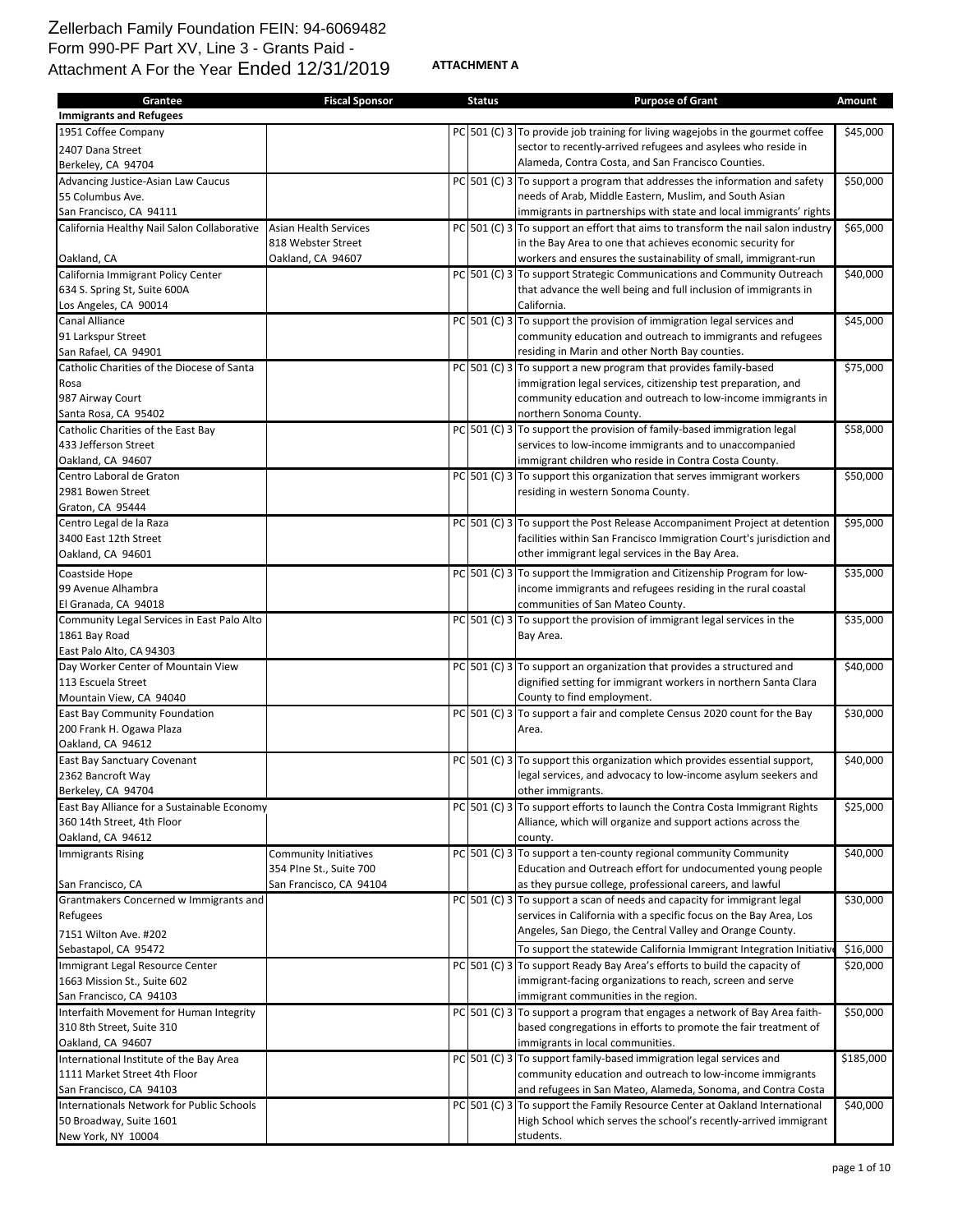| Grantee                                 | <b>Fiscal Sponsor</b> | <b>Status</b> | <b>Purpose of Grant</b>                                                         | Amount   |
|-----------------------------------------|-----------------------|---------------|---------------------------------------------------------------------------------|----------|
| Immigrants and Refugees (continued)     |                       |               |                                                                                 |          |
| Jewish Family & Community Services East |                       |               | PC 501 (C) 3 To support Afghan Refugee Resettlement Program for Afghan          | \$40,000 |
| Bay                                     |                       |               | refugees who served as translators for U.S. troops and had to flee              |          |
| 2484 Shattuck Avenue                    |                       |               | Afghanistan under threats from the Taliban.                                     |          |
| Berkeley, CA 94704                      |                       |               |                                                                                 |          |
| Justice & Diversity Center              |                       |               | PC 501 (C) 3 To support the Northern California Collaborative for Immigrant     | \$70,000 |
| The Bar Association of San Francisco    |                       |               | Justice and the Northern California Rapid Response and                          |          |
| 301 Battery Street, Third Floor         |                       |               | Immigrant Defense Network.                                                      |          |
| San Francisco, CA 94111                 |                       |               |                                                                                 |          |
| La Luz Center                           |                       |               | PC 501 (C) 3 To support Information & Referral Services that assist Sonoma      | \$35,000 |
| 17560 Greger Street                     |                       |               | Valley's highest need Latino residents.                                         |          |
| Sonoma, CA 95476                        |                       |               |                                                                                 |          |
| Legal Aid at Work                       |                       | PC 501 (C) 3  | To support a legal clinic that will utilize the mechanic's lien                 | \$87,900 |
| 180 Montgomery Street, Suite 600        |                       |               | process and popular education as a means of addressing the                      |          |
| San Francisco, CA 94104                 |                       |               | rampant wage theft experienced by immigrant workers in the                      |          |
| Legal Services for Children             |                       |               | PC 501 (C) 3 To support immigration legal services, information and referral to | \$55,000 |
| 1254 Market St., 3rd floor              |                       |               | immigrant youth in the Bay Area who have been detained by U.S.                  |          |
| San Francisco, CA 94102                 |                       |               | immigration authorities or are at risk of deportation.                          |          |
| Monument Impact                         |                       |               | PC 501 (C) 3 To support the Monument Impact Day Labor Center in Concord,        | \$40,000 |
| 1760 Clayton Rd.                        |                       |               | CA.                                                                             |          |
| Concord, CA 94520                       |                       |               |                                                                                 |          |
| Mujeres Unidas y Activas                |                       |               | PC 501 (C) 3 To support MUA's efforts to deepen engagement of Latina            | \$45,000 |
| 3543 18th St., #23                      |                       |               | immigrant women in Hayward and Fremont.                                         |          |
| San Francisco, CA 94110                 |                       |               |                                                                                 |          |
| National Immigration Forum              |                       |               | $PC$ 501 (C) 3 To support efforts to partner with employers to provide          | \$25,000 |
| 50 F Street NW, Suite 300               |                       |               | citizenship assistance to eligible employees in the East Bay                    |          |
| Washington, DC 20036                    |                       |               |                                                                                 |          |
| <b>Oasis Legal Services</b>             |                       |               | PC 501 (C) 3 To support provision of legal services for asylum seekers who are  | \$60,000 |
| 1330 Broadway, Suite 428                |                       |               | LGBTQIA+ and to provide training and mentorship to pro bono                     |          |
| Oakland, CA 94612                       |                       |               | attorneys and law students.                                                     |          |
| OneJustice                              |                       |               | PC 501 (C) 3 To support Rural Justice Initiative for low income Petaluma        | \$27,000 |
| 433 California Street, Suite 815        |                       |               | residents.                                                                      |          |
| San Francisco, CA 94104                 |                       |               |                                                                                 |          |
| Partnership for a New American Economy  |                       |               | PC 501 (C) 3 To support an in-depth research brief on immigrants'               | \$6,100  |
| PO Box 1510                             |                       |               | contributions in Contra Costa County                                            |          |
| New York, NY 10150                      |                       |               |                                                                                 |          |
| Partnerships for Trauma Recovery        |                       |               | PC 501 (C) 3 To support an organization that increases the access of refugee    | \$55,000 |
| 1936 University Ave., Suite 191         |                       |               | and asylee survivors of trauma to specialized, culturally                       |          |
| Berkeley, CA 94704                      |                       |               | competent psychotherapy.                                                        |          |
| Petaluma City Schools                   |                       | NC Govern-    | To support the McDowell Family Resource Center, which provides                  | \$55,000 |
| 421 S. McDowell Blvd.                   |                       | ment          | services for the successful integration of immigrant students and               |          |
| Petaluma, CA 94954                      |                       |               | families.                                                                       |          |
| Renaissance Entrepreneurship Center     |                       |               | PC 501 (C) 3 To support a program for Creating Economic Opportunity for Low     | \$45,000 |
| 275 5th Street                          |                       |               | Income Latina Immigrant Women in Contra Costa County.                           |          |
| San Francisco, CA 94103                 |                       |               |                                                                                 |          |
| <b>Tahirih Justice Center</b>           |                       |               | $PC$ 501 (C) 3 To support a program that provides legal services to immigrant   | \$40,000 |
| 6402 Arlington Blvd, Suite 300          |                       |               | women and children who are victims of violence.                                 |          |
| Falls Church, VA 22042                  |                       |               |                                                                                 |          |
| <b>UC Hastings Foundation</b>           |                       |               | PC 501 (C) 3 To support a technical assistance, trainings and a litigation      | \$25,000 |
| 200 McAllister Street                   |                       |               | strategy to safeguard asylum protections after the Matter of A-B-               |          |
| San Francisco, CA 94102                 |                       |               | ruling.                                                                         |          |

**Immigrants and Refugees sub-total \$1,820,000**

| Grantee                                | <b>Fiscal Sponsor</b> | <b>Status</b> | <b>Purpose of Grant</b>                                                      | Amount   |
|----------------------------------------|-----------------------|---------------|------------------------------------------------------------------------------|----------|
| <b>Improving Human Service Systems</b> |                       |               |                                                                              |          |
| A Better Way, Inc.                     |                       |               | PC 501 (C) 3 To provide support for the Parent and Caregiver Advisory Group  | \$25,000 |
| 3200 Adeline Street                    |                       |               | for Alameda County Children of Incarcerated Parents Partnership              |          |
| Berkeley, CA 94703                     |                       |               | (ACIPP).                                                                     |          |
| <b>Alliance for Girls</b>              |                       |               | PC 501 (C) 3 To support the development of a policy brief on girls' mental   | \$20,000 |
| 510 16th Street                        |                       |               | health in the Bay Area, in partnership with the California                   |          |
| Oakland, CA 94612                      |                       |               | Children's Trust.                                                            |          |
| <b>Alternative Family Services</b>     |                       |               | PC 501 (C) 3 To support AFS's efforts to modernize operations to comply with | \$50,000 |
| 1421 Guerneville Rd. #218              |                       |               | policy and practice changes resulting from Continuum of Care                 |          |
| Santa Rosa, CA 95403                   |                       |               | Reform and other related legislation.                                        |          |
| Bay Area Legal Aid                     |                       |               | PC 501 (C) 3 To support Technical Assistance for School Climate Reform in    | \$60,000 |
| 1735 Telegraph Avenue                  |                       |               | West Contra Costa Unified School District.                                   |          |
| Oakland, CA 94612                      |                       |               |                                                                              |          |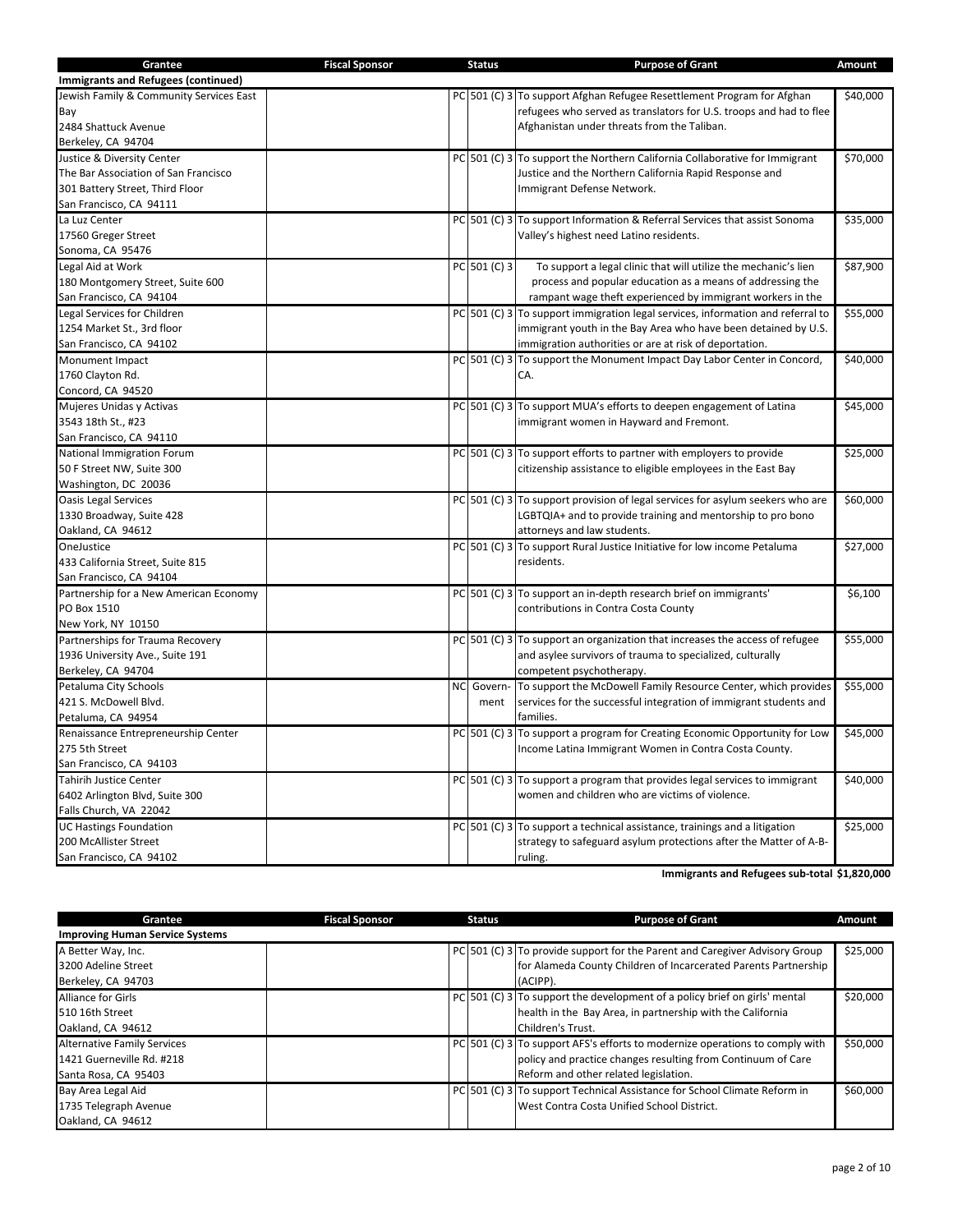| Grantee                                            | <b>Fiscal Sponsor</b>              | <b>Status</b> | <b>Purpose of Grant</b>                                                         | Amount    |
|----------------------------------------------------|------------------------------------|---------------|---------------------------------------------------------------------------------|-----------|
| <b>Improving Human Service Systems (continued)</b> |                                    |               |                                                                                 |           |
| One Day at a Time                                  | <b>Community Initiatives</b>       |               | $PC$ 501 (C) 3 To support the launch of a youth communications initiative that  | \$50,000  |
| 331 Pine St.                                       | 1000 Broadway, Suite 480           |               | amplifies the voices of a new generation coming of age in East                  |           |
| Brentwood, CA 94513                                | Oakland, CA 94607                  |               | Contra Costa County.                                                            |           |
| California Child Welfare Co-Investment             | <b>Community Initiatives</b>       |               | PC 501 (C) 3 To support the California Child Welfare Co-Investment              | \$30,000  |
| Partnership                                        | 1000 Broadway, Suite 480           |               | Partnership, a collaborative of public agency and private                       |           |
| Oakland, CA 94612                                  | Oakland, CA 94607                  |               | foundation investors in the child welfare system.                               |           |
| California Court Appointed Special                 |                                    |               | PC 501 (C) 3 To support Healthier Connections - Stronger Together, training to  | \$40,000  |
| <b>Advocate Association</b>                        |                                    |               | assist Bay Area CASA volunteers inaddressing the mental health                  |           |
| 663 13th Street, Suite 200                         |                                    |               | needs of dependent children and youth.                                          |           |
| Oakland, CA 94612                                  |                                    |               |                                                                                 |           |
| California Youth Connection                        |                                    |               | PC 501 (C) 3 To support more capacity at CYC, working to transform the foster   | \$125,000 |
| 1611 Telegraph Ave., Suite 1100                    |                                    |               | care system through legislative, policy, and practice change.                   |           |
| Oakland, CA 94612                                  |                                    |               | To support the transition of the Foster Youth Museum to an                      | \$25,000  |
|                                                    |                                    |               | independent, sustainable entity.                                                |           |
|                                                    |                                    |               |                                                                                 |           |
| <b>Children Now</b>                                |                                    |               | PC 501 (C) 3 To support ongoing efforts to bring together advocates and         | \$75,000  |
| 1404 Franklin Street, Suite 700                    |                                    |               | statewide leadership from behavioral health and child welfare to                |           |
| Oakland, CA 94612                                  |                                    |               | develop a coordinated, triaged response to foster youth in crisis.              |           |
| Coalition for California's Children                | New Venture Fund                   |               | $PC$ 501 (C) 3 To support a public/private coalition-building effort that can   | \$150,000 |
| 1450 Taylor Street #5                              | 1201 Connecticut Ave NW, Suite 300 |               | transform outcomes for children by leveraging behavioral health                 |           |
| San Francisco, CA 94133                            | Washington, DC 20036               |               | policy.                                                                         |           |
| <b>CURYJ</b>                                       |                                    |               | $PC$ 501 (C) 3 To provide general operating support to this young, growing      | \$50,000  |
| 490 Lake Park Avenue #16086                        |                                    |               | organization that aims to interrupt the cycles of violence and                  |           |
| Oakland, CA 94610                                  |                                    |               | poverty.                                                                        |           |
| <b>Community Works West</b>                        |                                    |               | $PC$ 501 (C) 3 To provide general operating support for an organization         | \$125,000 |
| 110 Broadway                                       |                                    |               | that engages youth and families impacted by incarceration.                      |           |
| Oakland, CA 94607                                  |                                    |               |                                                                                 |           |
| East Bay Agency for Children                       |                                    |               | PC 501 (C) 3 To support Trauma Transformed, a regional collaborative to         | \$50,000  |
| 303 Van Buren Avenue                               |                                    |               | transform overlapping systems that care for children and youth.                 |           |
| Oakland, CA 94610                                  |                                    |               |                                                                                 |           |
| East Bay Family Defenders                          |                                    |               | $PC$ 501 (C) 3 To support the implementation of a program that prevents foster  | \$75,000  |
| 101 Callan Avenue, Suite 210                       |                                    |               | care placement and promotes family reunification by providing                   |           |
| San Leandro, CA 94577                              |                                    |               | support to parents and caregivers facing child welfare                          |           |
| <b>Fostering Media Connections</b>                 |                                    |               | PC 501 (C) 3 To support the Youth Voice Integration Project for young people    | \$30,000  |
| 412 West 6th St., Suite 925                        |                                    |               | involved in the Bay Area child welfare and/or juvenile                          |           |
| Los Angeles, CA 90014                              |                                    |               | justice systems.                                                                |           |
| Fresh Lifelines for Youth                          |                                    |               | PC 501 (C) 3 To support Fresh Lifelines for Alameda Youth, legal education and  | \$50,000  |
| 568 Valley Way                                     |                                    |               | leadership training for at-risk youth.                                          |           |
| Milpitas, CA 95035                                 |                                    |               |                                                                                 |           |
|                                                    |                                    |               | PC 501 (C) 3 To support The Life Learning Academy Boarding School, a non-       |           |
| Life Learning Academy                              |                                    |               |                                                                                 | \$100,000 |
| 651 8th Street, Treasure Island                    |                                    |               | traditional charter high school that serves youth with histories of             |           |
| San Francisco, CA 94130                            |                                    |               | school failure.                                                                 |           |
| Urban Peace Movement                               | <b>Movement Strategy Center</b>    |               | PC 501 (C) 3 To support the general operations of Urban Peace Movement,         | \$20,000  |
| 610 16th Street                                    | 436 14th Street, 5th Floor         |               | empowering young people in Oakland through youth leadership                     |           |
| Oakland, CA 94612                                  | Oakland, CA 94612                  |               | development.                                                                    |           |
| National Center for Youth Law                      |                                    |               | PC 501 (C) 3 To support the Commercially Sexually Exploited Children (CSEC)     | \$45,000  |
| 405 14th Street, 15th Floor                        |                                    |               | <b>Action Project.</b>                                                          |           |
| Oakland, CA 94612                                  |                                    |               |                                                                                 |           |
| National Inst for Criminal Justice Reform          |                                    |               | $PC$ 501 (C) 3 To support a new program in which youth suspected of             | \$50,000  |
| 303 Hegenberger Road, Suite 301                    |                                    |               | delinquent behavior in Alameda County will be diverted from the                 |           |
| Oakland, CA 94621                                  |                                    |               | juvenile justice system to neighborhood councils.                               |           |
| <b>RYSE INC</b>                                    |                                    |               | PC 501 (C) 3 To support this organization, which provides culturally relevant,  | \$50,000  |
| 205 41st Street                                    |                                    |               | healing-centered policies, practices and investments.                           |           |
| Richmond, CA 94805                                 |                                    |               |                                                                                 |           |
| Safe & Sound                                       |                                    |               | PC 501 (C) 3 To support the general opeations of Safe & Sound, working with     | \$60,000  |
| 1757 Waller Street                                 |                                    |               | local partners to prevent family violence.                                      |           |
| San Francisco, CA 94117                            |                                    |               |                                                                                 |           |
| Sierra Health Foundation                           |                                    |               | PC 501 (C) 3 To support the participation of Bay Area organizations in the      | \$75,000  |
| Center for Health Program Management               |                                    |               | statewide Positive Youth Justice Initiative.                                    |           |
| 1321 Garden Hwy                                    |                                    |               |                                                                                 |           |
| Sacramento, CA 95833                               |                                    |               |                                                                                 |           |
| The Alliance for Children's Rights                 |                                    |               | $PC$ 501 (C) 3 To support a better understanding of how diverting children from | \$90,000  |
| 3333 Wilshire Blvd., Suite 550                     |                                    |               | formal foster care impacts their caregivers.                                    |           |
| Los Angeles, CA 90010                              |                                    |               |                                                                                 |           |
| University of Chicago                              |                                    |               | PC 501 (C) 3 To contribute to the completion of a statewide evaluation of the   | \$40,000  |
|                                                    |                                    |               | impact of the California Fostering Connections to Success Act (AB               |           |
| 1427 East 60th Street, Suite 120                   |                                    |               |                                                                                 |           |
| Chicago, IL 60637                                  |                                    |               | 12) on outcomes of foster youth as they transition to adulthood.                |           |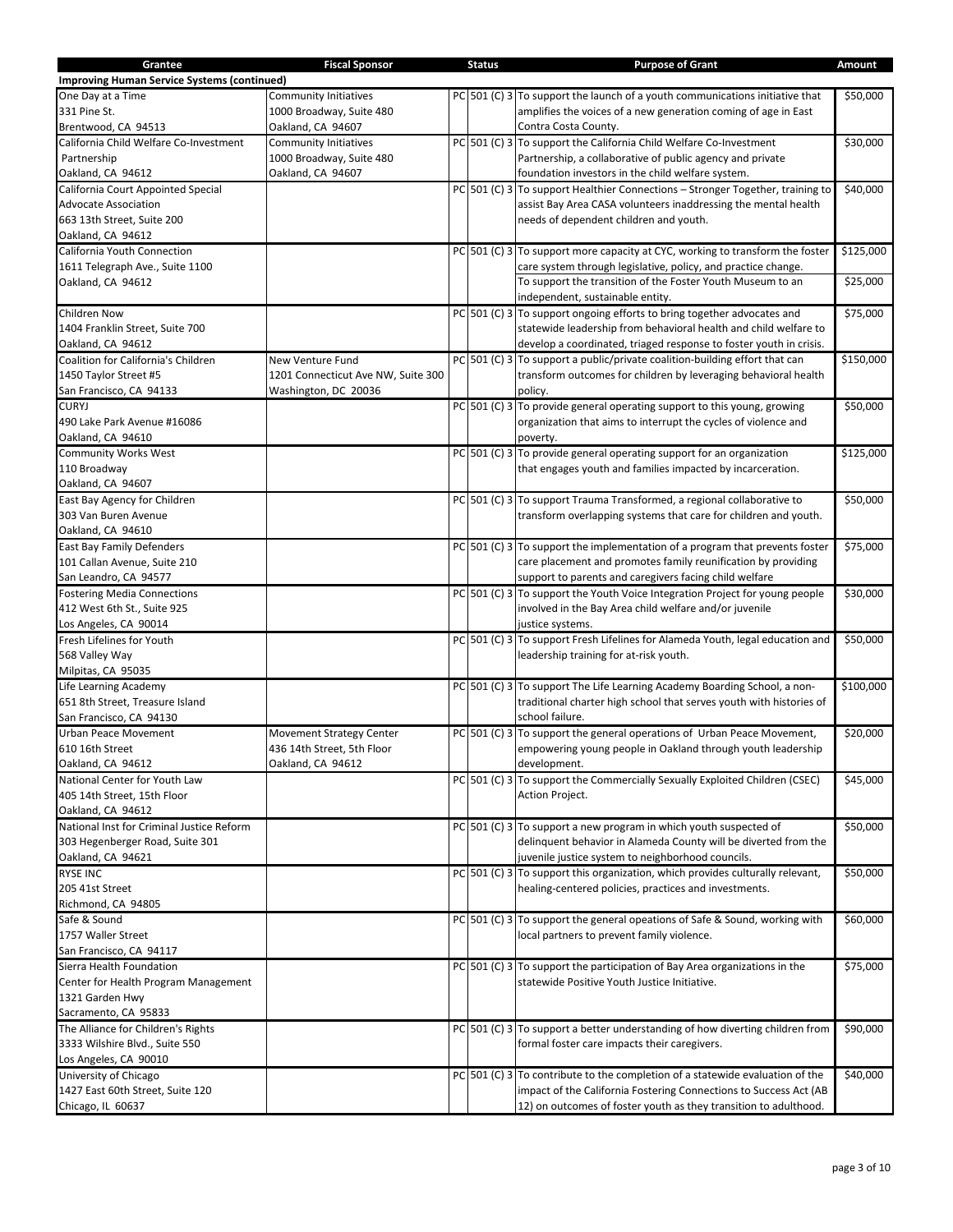| Grantee                                            | <b>Fiscal Sponsor</b> | <b>Status</b> | <b>Purpose of Grant</b>                                                        | Amount   |
|----------------------------------------------------|-----------------------|---------------|--------------------------------------------------------------------------------|----------|
| <b>Improving Human Service Systems (continued)</b> |                       |               |                                                                                |          |
| W. Haywood Burns Institute                         |                       |               | PC 501 (C) 3 To support a coalition of organizations to develop and implement  | \$53,000 |
| 475 14th Street, Suite 800                         |                       |               | a coordinated, strategic approach to juvenile justice reform and               |          |
| Oakland, CA 94612                                  |                       |               | reinvestment in Alameda County.                                                |          |
| WestCoast Children's Clinic                        |                       |               | $PC$ 501 (C) 3 To support the development of research on understanding         | \$20,000 |
| 3301 East 12th St., Suite 259                      |                       |               | children's mental health outcomes: Recommendations for                         |          |
| Oakland, CA 94601                                  |                       |               | measurement and accountability in a multi-system context.                      |          |
| Young Women's Freedom Center                       |                       |               | $PC$ 501 (C) 3 To provide general operating support for an organization        | \$25,000 |
| 832 Folsom St., Suite 700                          |                       |               | that builds a movement of formerly incarcerated and system                     |          |
| San Francisco, CA 94104                            |                       |               | involved young women.                                                          |          |
| <b>Youth Alive</b>                                 |                       |               | PC 501 (C) 3 To support a peer violence prevention program for high school     | \$25,000 |
| 3300 Elm Street                                    |                       |               | students from Oakland neighborhoods.                                           |          |
| Oakland, CA 94609                                  |                       |               |                                                                                |          |
| Youth Law Center                                   |                       |               | PC 501 (C) 3 To support a a legal advocacy project called Restoring Childhood. | \$75,000 |
| 832 Folsom St., Suite 700                          |                       |               | To support Legal Advocacy for Juvenile Justice Reform.                         | \$50,000 |
| San Francisco, CA 94104                            |                       |               |                                                                                |          |

**Improving Human Service Systems sub-total \$1,808,000**

| Grantee                                 | <b>Fiscal Sponsor</b>                | <b>Status</b> | <b>Purpose of Grant</b>                                                       | <b>Amount</b> |
|-----------------------------------------|--------------------------------------|---------------|-------------------------------------------------------------------------------|---------------|
| <b>Grant Support</b>                    |                                      |               |                                                                               |               |
| Alameda County Probation Department     |                                      |               | NC Govern- To support the Alameda County Juvenile Justice Forum designed      | \$10,000      |
| 1111 Jackson Street                     |                                      | ment          | to educate local stakeholders on innovative, evidence-based                   |               |
| Oakland, CA 94604                       |                                      |               | efforts to transform juvenile justice systems across the country.             |               |
| Alliance for Justice                    |                                      |               | PC 501 (C) 3 To support technical assistance and training for Bay Area non-   | \$25,000      |
| 11 Dupont Circle NW, Suite 500          |                                      |               | profit organizations.                                                         |               |
| Washington, DC 20036                    |                                      |               |                                                                               |               |
| Center on Juvenile and Criminal Justice |                                      |               | PC 501 (C) 3 To support a one day retreat hosted by the Juvenile Justice      | \$1,200       |
| 424 Gurerrero Street, Suite A           |                                      |               | Providers Association in San Francisco.                                       |               |
| San Francisco, CA 94110                 |                                      |               |                                                                               |               |
| <b>CompassPoint Nonprofit Services</b>  |                                      |               | PC 501 (C) 3 To support ZFF Grantees by underwriting the costs of Compass     | \$26,000      |
| 500 12th Street, Suite 320              |                                      |               | Point training and technical assistance workshops.                            |               |
| Oakland, CA 94607                       |                                      |               |                                                                               |               |
| San Francisco Botanical Garden Society  |                                      |               | PC 501 (C) 3 To support maintenance of the Jennie B. Zellerbach Garden at the | \$10,000      |
| 1199 9th Avenue                         |                                      |               | San Francisco Botanical Garden Society.                                       |               |
| San Francisco, CA 94122                 |                                      |               |                                                                               |               |
| Annenberg Center for the Performin Arts | Trustees, University of Pennsylvania |               | PC 501 (C) 3 To support the upgrade of lighting systems in the Harold L.      | \$50,000      |
| 3680 Walnute Street                     | 3451 Walnute Street                  |               | Zellerbach Theatre.                                                           |               |
| Philadelphia, PA 19104                  | Philadelphia, PA 19104               |               |                                                                               |               |

**Grant Support sub-total \$122,200**

| Grantee                                   | <b>Fiscal Sponsor</b> | <b>Status</b> |  | <b>Purpose of Grant</b>                                                    | Amount   |
|-------------------------------------------|-----------------------|---------------|--|----------------------------------------------------------------------------|----------|
| William J. Zellerbach Award               |                       |               |  |                                                                            |          |
| Bayview Hunters Point Center for Arts and |                       |               |  | PC 501 (C) 3 General support grant for the William J. Zellerbach Award for | \$50,000 |
| Technology (BAYCAT)                       |                       |               |  | Social Change.                                                             |          |
| 2415 3rd Street, Suite 230                |                       |               |  |                                                                            |          |
| San Francisco, CA 94107                   |                       |               |  |                                                                            |          |

| Grantee                                                                                | <b>Fiscal Sponsor</b> | <b>Status</b> | <b>Purpose of Grant</b>                                                                                                                                                                            | Amount   |
|----------------------------------------------------------------------------------------|-----------------------|---------------|----------------------------------------------------------------------------------------------------------------------------------------------------------------------------------------------------|----------|
| <b>Community Arts Support Grants</b>                                                   |                       |               |                                                                                                                                                                                                    |          |
| American Conservatory Theater<br>30 Grant Avenue, 7th Floor<br>San Francisco, CA 94108 |                       |               | PC 501 (C) 3 To support ArtShare, a community space-sharing initiative<br>designed to provide performance space in which artists and<br>organizations without a home can present thought-provoking | \$15,000 |
| Brava! for Women in the Arts<br>2781 24th street<br>San Francisco, CA 94110            |                       |               | PC 501 (C) 3 To support Brava Cabaret infrastructure, staffing and stability                                                                                                                       | \$15,000 |
| <b>Center for New Music</b><br>55 Taylor Street<br>San Francisco, CA 94102             |                       |               | PC 501 (C) 3 To support educational work, Implied Music "On Music", of<br>I musician Chris Houston.                                                                                                | \$7,500  |
| Chinese Culture Foundation<br>750 Kearny Street, 3rd Floor<br>San Francisco, CA 94108  |                       |               | PC 501 (C) 3 To support a three month residency program for Weston Teruya,<br>Artist.                                                                                                              | \$7,500  |
| <b>Community Music Center</b><br>544 Capp Street<br>San Francisco, CA 94110            |                       |               | PC 501 (C) 3 To support the general operations of the Community Music<br>Center.                                                                                                                   | \$10,000 |
| <b>CounterPulse</b><br>80 Turk St.<br>San Francisco, CA 94102                          |                       |               | PC 501 (C) 3 To support the Artist Residency and Commissioning Program<br>(ARC).                                                                                                                   | \$15,000 |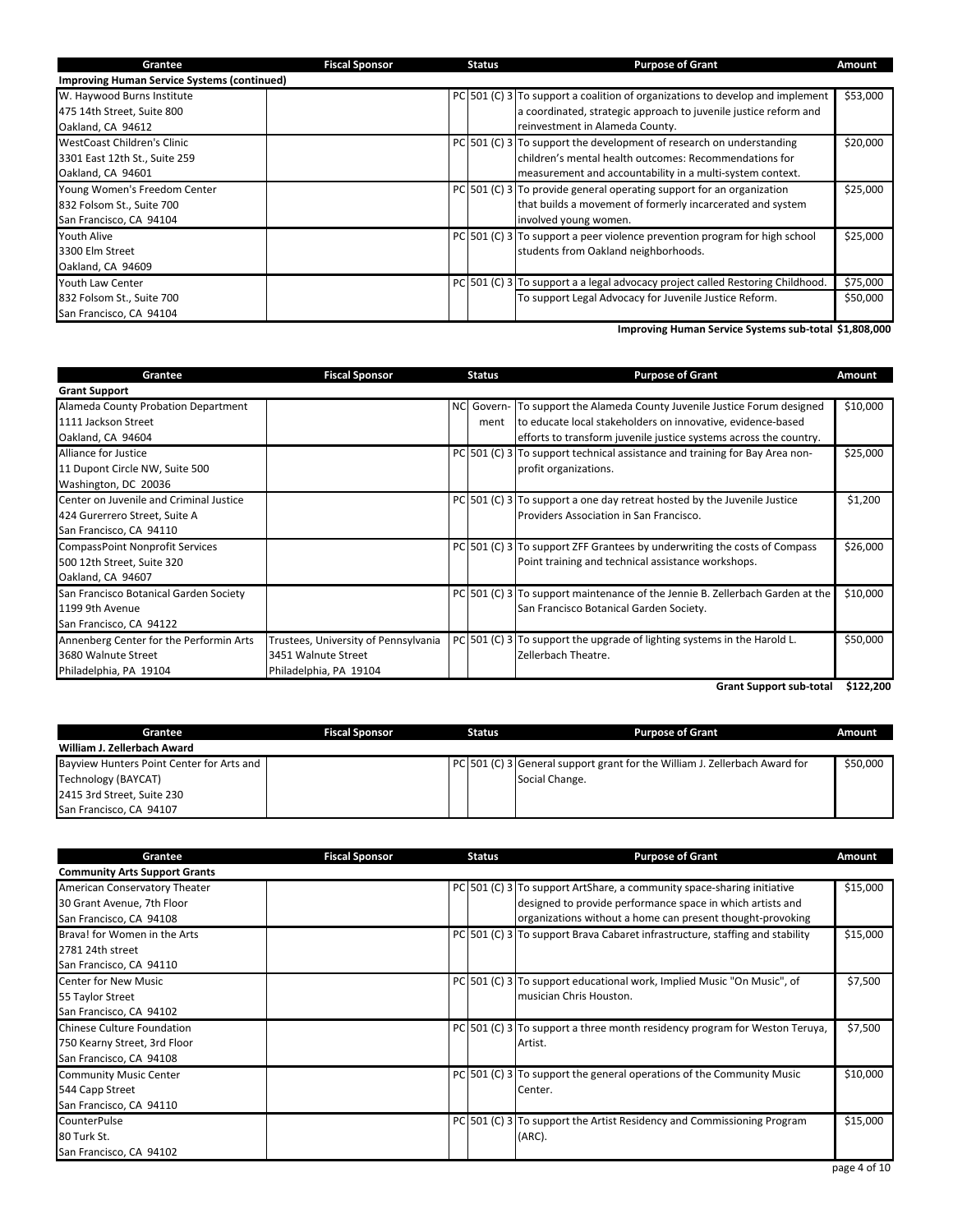| Grantee                                          | <b>Fiscal Sponsor</b> | <b>Status</b> | <b>Purpose of Grant</b>                                                          | Amount   |
|--------------------------------------------------|-----------------------|---------------|----------------------------------------------------------------------------------|----------|
| <b>Community Arts Support Grants (continued)</b> |                       |               |                                                                                  |          |
| Eastside Arts Alliance                           |                       |               | PC 501 (C) 3 To support the ESAA Arts Training Program.                          | \$20,000 |
| P O Box 17008                                    |                       |               |                                                                                  |          |
| Oakland, CA 94601                                |                       |               |                                                                                  |          |
| <b>Golden Thread Productions</b>                 |                       |               | PC 501 (C) 3 To support a workshop for Evren Odcikin's adaptation of TITUS       | \$7,500  |
| 1695 18th Street #C101 Annex                     |                       |               | ANDRONICUS.                                                                      |          |
| San Francisco, CA 94107                          |                       |               |                                                                                  |          |
| Hope Mohr Dance                                  |                       |               | PC 501 (C) 3 To support the production of "Signals from the West", a             | \$7,500  |
| P.O. Box 225237                                  |                       |               | multidisciplinary collaboration with the Merce Cunningham Trust.                 |          |
| San Francisco, CA 94122                          |                       |               |                                                                                  |          |
| Independent Arts and Media                       |                       |               | PC 501 (C) 3 To support the Dandelion Arts Finance Training Project.             | \$20,000 |
| P.O. Box 420442                                  |                       |               |                                                                                  |          |
| San Francisco, CA 94142                          |                       |               |                                                                                  |          |
| Joe Goode Performance Group                      |                       |               | PC 501 (C) 3 To support the Annex Co-Production residency program and the        | \$10,000 |
| 499 Alabama St. Suite 150                        |                       |               | Annex Festival + Convening.                                                      |          |
| San Francisco, CA 94110                          |                       |               |                                                                                  |          |
| Kearny Street Workshop, Inc.                     |                       |               | PC 501 (C) 3 To support the general operations of the Kearny Street              | \$5,000  |
| 1246 Folsom Street, Suite 100                    |                       |               | Workshop.                                                                        |          |
| San Francisco, CA 94103                          |                       |               |                                                                                  |          |
| Margaret Jenkins Dance Studio                    |                       |               | PC 501 (C) 3 To support the general operations of the Margaret Jenkins Dance     | \$7,500  |
| 507 Polk St., Suite 320                          |                       |               | Studio.                                                                          |          |
| San Francisco, CA 94102                          |                       |               |                                                                                  |          |
| QCC: The Center for LGBT Art & Culture           |                       |               | PC 501 (C) 3 To support the full-time staffing of an Executive Director for QCC. | \$15,000 |
| 762 Fulton Street                                |                       |               |                                                                                  |          |
| San Francisco, CA 94102                          |                       |               |                                                                                  |          |
| Ragged Wing Ensemble                             |                       |               | PC 501 (C) 3 To support the general operations of Ragged Wing Ensemble.          | \$15,000 |
| 1540 Broadway                                    |                       |               | To support the collaborative exploration of new models of arts                   | \$5,700  |
| Oakland, CA 94612                                |                       |               | organization structure                                                           |          |
| Fine Arts Museums of San Francisco               |                       |               | $PC$ 501 (C) 3 To support the general operations of the Fine Arts Museums.       | \$10,000 |
| 50 Hagiwara Tea Garden Drive                     |                       |               |                                                                                  |          |
| San Francisco, CA 94118                          |                       |               |                                                                                  |          |
| SAFE house for the Performing Arts               |                       |               | PC 501 (C) 3 To support SAFE house Arts programming.                             | \$10,000 |
| 1 Grove St.                                      |                       |               |                                                                                  |          |
| San Francisco, CA 94102                          |                       |               |                                                                                  |          |
| San Francisco Ballet Association                 |                       |               | PC 501 (C) 3 To support the general operations of the San Francisco Ballet.      | \$10,000 |
| 455 Franklin Street                              |                       |               |                                                                                  |          |
| San Francisco, CA 94102                          |                       |               |                                                                                  |          |
| San Francisco Opera Association                  |                       |               | PC 501 (C) 3 To support the general operations of the San Francisco Opera.       | \$10,000 |
| 301 Van Ness Avenue                              |                       |               |                                                                                  |          |
| San Francisco, CA 94102                          |                       |               |                                                                                  |          |
| San Francisco Symphony                           |                       |               | PC 501 (C) 3 To support the general operations of the San Francisco              | \$10,000 |
| 201 Van Ness Avenue                              |                       |               | Symphony.                                                                        |          |
| San Francisco, CA 94102                          |                       |               |                                                                                  |          |
| Shawl-Anderson Modern Dance Center               |                       |               | PC 501 (C) 3 To support "Borders, Spaces, and Brown-eyed Girls" by Davalos       | \$7,500  |
| 2704 Alcatraz Ave.                               |                       |               | Dance Company.                                                                   |          |
| Berkeley, CA 94705                               |                       |               |                                                                                  |          |
| The Lab SF                                       |                       |               | $PC$ 501 (C) 3 To support the general operations of The Lab SF.                  | \$15,000 |
| 2948 16th Street                                 |                       |               |                                                                                  |          |
| San Francisco, CA 94103                          |                       |               |                                                                                  |          |
| The Litquake Foundation                          |                       |               | $PC$ 501 (C) 3 To support the general operations of The Litquake Foundation.     | \$7,500  |
| 57 Post St., Suite 604                           |                       |               |                                                                                  |          |
| San Francisco, CA 94104                          |                       |               |                                                                                  |          |
| Theatre Bay Area                                 |                       |               | PC 501 (C) 3 To support facilitation of Equity, Diversity and Inculsion training | \$5,000  |
| 1119 Market St. floor 2                          |                       |               | for a cohort of Bay Area theater companies, and                                  |          |
| San Francisco, CA 94103                          |                       |               | subsequent dissemination of learnings.                                           |          |
| TheatreFirst                                     |                       |               | PC 501 (C) 3 To support "I Thought I Would Like it Here", a play by Jeffrey Lo.  | \$7,500  |
| 1301 Shattuck Avenue                             |                       |               |                                                                                  |          |
| Berkeley, CA 94709                               |                       |               |                                                                                  |          |
| Yerba Buena Center for the Arts                  |                       |               | PC 501 (C) 3 To support the Bay Area Voices Program, which subsidizes            | \$10,000 |
| 701 Mission Street                               |                       |               | performance costs of small-to mid-sized ZFF grantees presenting                  |          |
| San Francisco, CA 94103                          |                       |               | their work at the Yerba Buena Center for the Arts.                               |          |
| Z Space Studio                                   |                       |               | $PC$ 501 (C) 3 To subsidize space rental for Bay Area arts organizations to      | \$10,000 |
| 499 Alabama St. Suite 450                        |                       |               | perform.                                                                         |          |
| San Francisco, CA 94110                          |                       |               |                                                                                  |          |

**Community Arts Support Grants sub-total \$295,700**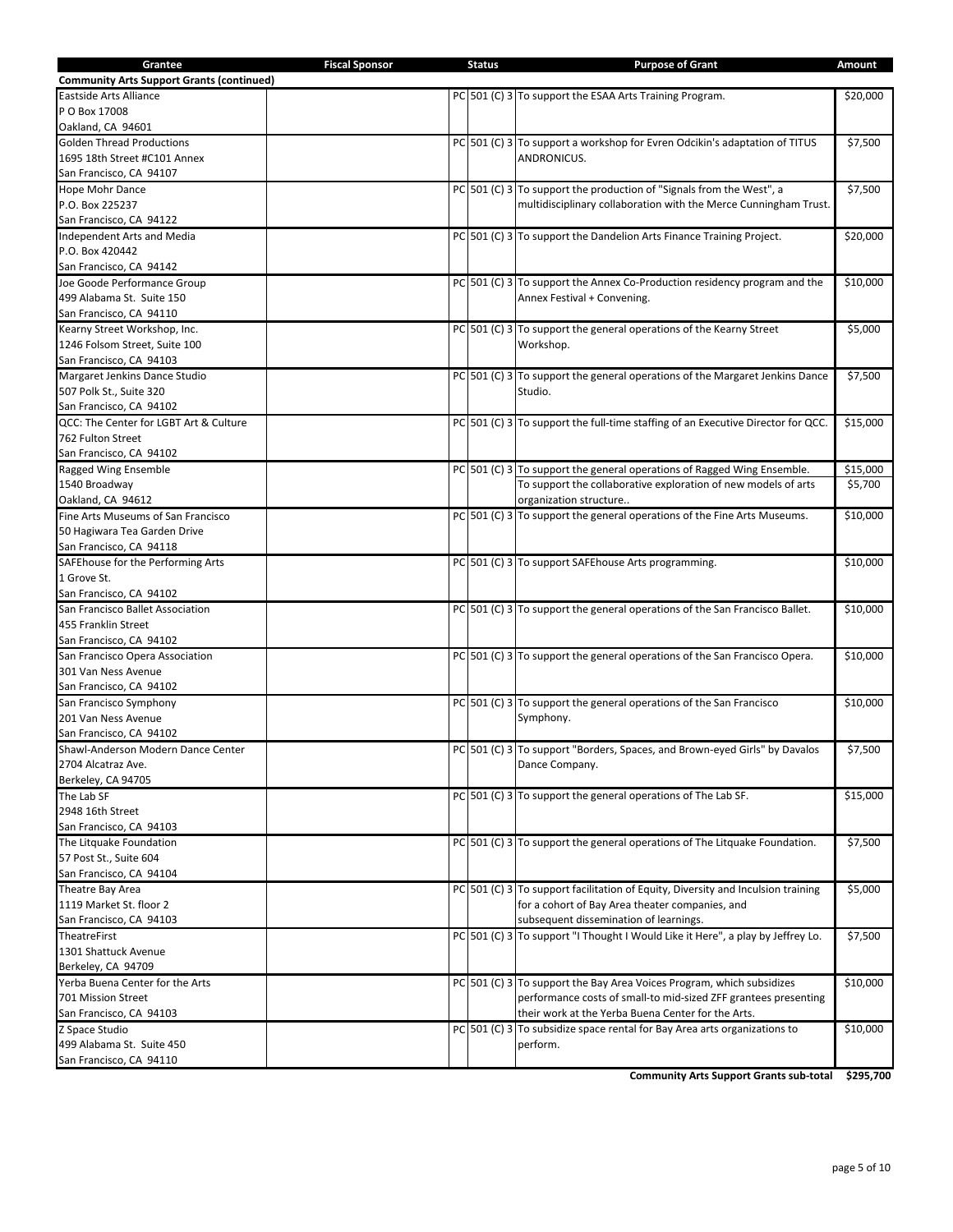| Grantee                                                      | <b>Fiscal Sponsor</b>                         | <b>Status</b> | <b>Purpose of Grant</b>                                                  | Amount   |
|--------------------------------------------------------------|-----------------------------------------------|---------------|--------------------------------------------------------------------------|----------|
| <b>Community Arts Project Grants</b>                         |                                               |               |                                                                          |          |
| Asian Pacific Islander Cultural Center                       | Asian Pacific Islander Cultural Center        |               | PC 501 (C) 3 Please Don't Die, Knock on Wood                             | \$5,000  |
| Lenora Lee Dance                                             | 934 Brannan Street                            |               | Dreams of Flight                                                         | \$10,000 |
|                                                              |                                               |               |                                                                          |          |
|                                                              | San Francisco, CA 94103                       |               |                                                                          |          |
| <b>Bard Music West</b>                                       | <b>Bard College</b>                           |               | PC 501 (C) 3 Bard Music West Plays: Games and Revolutions                | \$2,500  |
|                                                              | 30 Campus Road                                |               |                                                                          |          |
| San Francisco, CA 94122                                      | Annandale-on-Hudson, NY 12504                 |               |                                                                          |          |
| Brava! for Women in the Arts                                 | Brava! for Women in the Arts                  |               | PC 501 (C) 3 8th Annual San Francisco Son Jarocho Festival               | \$10,000 |
| Black Artists Contemporary Cultural Experie 2781 24th street |                                               |               | El Rio                                                                   | \$7,000  |
| La Mezcla                                                    | San Francisco, CA 94110                       |               | Pachuquismo                                                              | \$10,000 |
| San Francisco Electronic Music Festival                      | <b>Circuit Network</b>                        |               | PC 501 (C) 3 20th Annual San Francisco Electronic Music Festival         | \$4,000  |
|                                                              |                                               |               |                                                                          |          |
|                                                              | 499 Alabama St., Suite 203                    |               |                                                                          |          |
|                                                              | San Francisco, CA 94110                       |               |                                                                          |          |
| <b>CounterPulse</b>                                          | CounterPulse                                  |               | PC 501 (C) 3 Artist Residency & Commissioning Program 2019               | \$7,500  |
| Larry Arrington                                              | 80 Turk St.                                   |               | No Quarter                                                               | \$3,500  |
| mouth//full                                                  | San Francisco, CA 94102                       |               | mouth//full                                                              | \$4,000  |
| Nadhi Thekkek/Nava Dance Theatre                             |                                               |               | Broken Seeds Still Grow: Taking Root                                     | \$6,000  |
| Cultural Odyssey                                             | Cultural Odyssey                              |               | PC 501 (C) 3 PERFORMANCE MUSIC                                           | \$10,000 |
| AfroSolo Theatre Company                                     | 762 Fulton St., Suite 306                     |               | 25th Anniversary AfroSolo Arts Festival                                  | \$5,000  |
|                                                              |                                               |               |                                                                          |          |
|                                                              | San Francisco, CA 94102                       |               |                                                                          |          |
| <b>ALTERNATIVA</b>                                           | Dancers Group                                 |               | PC 501 (C) 3 FRESH Festival 2020 Performances                            | \$7,500  |
| Dohee Lee Puri Arts                                          | 44 Gough St., Suite 201                       |               | MU Fall Festival                                                         | \$5,000  |
| jFLACC!                                                      | San Francisco, CA 94103                       |               | Festival of Latin American Contemporary Choreographers                   | \$10,000 |
| Kiandanda Dance Theater                                      |                                               |               | Mbongui Square Festival                                                  | \$4,000  |
| Kristin Damrow & Company                                     |                                               |               | Acclimate                                                                | \$2,500  |
| <b>NAKA Dance Theater</b>                                    |                                               |               | <b>Dismantling Tactic 2</b>                                              | \$6,500  |
| San Francisco Internatl Hip Hop DanceFest                    |                                               |               | 21st Annual San Francisco International Hip Hop DanceFest                | \$5,000  |
| Sharp & Fine                                                 |                                               |               | Bon Odori (working title)                                                | \$5,000  |
| Surabhi Bharadwaj                                            |                                               |               | Aśrutam - the Unheard Voice of Devadasis                                 | \$6,300  |
|                                                              |                                               |               |                                                                          |          |
| Fua Dia Congo                                                | Dimensions Dance Theater, Inc.                |               | PC 501 (C) 3 MalongaFest 2019                                            | \$4,000  |
|                                                              | 1428 Alice St., Suite 308                     |               |                                                                          |          |
|                                                              | Oakland, CA 94612                             |               |                                                                          |          |
| Wooden Fish Ensemble                                         | Earplay                                       |               | PC 501 (C) 3 Strings Across Cultures                                     | \$1,500  |
|                                                              | 560 29th Street                               |               |                                                                          |          |
|                                                              | San Francisco, CA 94131                       |               |                                                                          |          |
| John Santos Sextet                                           | Eastside Arts Alliance                        |               | PC 501 (C) 3 Timba Roots: La Rumba y el Son                              | \$7,500  |
|                                                              | P O Box 17008                                 |               |                                                                          |          |
|                                                              |                                               |               |                                                                          |          |
|                                                              | Oakland, CA 94601                             |               |                                                                          |          |
| South of Market Community Action                             | Filipino American Development Fdtn            |               | PC 501 (C) 3 We Live Here                                                | \$3,000  |
| Network                                                      | 1010 Mission St., Suite B                     |               |                                                                          |          |
|                                                              | San Francisco, CA 94103                       |               |                                                                          |          |
| <b>Symmetry Theatre Company</b>                              | <b>Fractured Atlas</b>                        |               | PC 501 (C) 3 Bridge Across The Wall Theatre Festival 2019                | \$5,000  |
| <b>Those Women Productions</b>                               | 248 W 35th St, Floor 10                       |               | Witch Hunt                                                               | \$4,000  |
|                                                              | New York, NY 10001                            |               |                                                                          |          |
|                                                              |                                               |               | PC 501 (C) 3 2019 FRESH MEAT FESTIVAL of transgender & queer performance | \$9,000  |
| <b>Fresh Meat Productions</b>                                | <b>Fresh Meat Productions</b>                 |               |                                                                          |          |
| San Francisco Transgender Film Festival                      | 375 27th Street #A                            |               | 2019 San Francisco Transgender Film Festival                             | \$7,500  |
|                                                              | San Francisco, CA 94131                       |               |                                                                          |          |
| The Dynamic Miss Faye Carol                                  | <b>Healthy Black Families</b>                 |               | PC 501 (C) 3 Celebrating Berkeley's Black Musical Heritage               | \$2,500  |
|                                                              | 3356 Adeline Street                           |               |                                                                          |          |
|                                                              | Berkeley, CA 94703                            |               |                                                                          |          |
| Clarion Alley Mural Project                                  | Independent Arts and Media                    |               | PC 501 (C) 3 In Honor of                                                 | \$6,000  |
|                                                              | P.O. Box 420442                               |               |                                                                          |          |
|                                                              | San Francisco, CA 94142                       |               |                                                                          |          |
|                                                              |                                               |               |                                                                          |          |
| E4E Arts                                                     | Institute for Sustainable Economic            |               | PC 501 (C) 3 Diamond & Bullets                                           | \$6,000  |
|                                                              | <b>Educational &amp; Environmental Design</b> |               |                                                                          |          |
|                                                              | 1330 Broadway, Suite 300                      |               |                                                                          |          |
|                                                              | Oakland, CA 94612                             |               |                                                                          |          |
| <b>Intermusic SF</b>                                         | <b>Intermusic SF</b>                          |               | PC 501 (C) 3 SF Music Day 2019                                           | \$7,500  |
| <b>Ensemble for These Times</b>                              | 901 Mission Street Suite 306                  |               | Mothers & Daughters                                                      | \$1,500  |
| Frank Tusa Ensemble                                          | San Francisco, CA 94103                       |               | Frank Tusa Ensemble                                                      | \$3,000  |
| Jess Curtis/Gravity                                          | Jess Curtis/Gravity                           |               | $PC$ 501 (C) 3 (in)Visible                                               | \$6,000  |
| Jose Abad Performance Project                                | 849 Divisadero Ste 4                          |               | (Dis)Integration                                                         | \$2,000  |
|                                                              |                                               |               |                                                                          |          |
| Zulfikar Ali Bhutto Art                                      | San Francisco, CA 94117                       |               | Tomorrow We Inherit the Earth: The Queer Intifada                        | \$3,000  |
| Pan African Reunion                                          | Oakland Parks and Recreation Fdtn             |               | PC 501 (C) 3 Pan African Family Reunion                                  | \$4,000  |
|                                                              | PO Box 13267                                  |               |                                                                          |          |
|                                                              | Oakland, CA 94661                             |               |                                                                          |          |
| Wolfman Books / Wolfman New Life Fund                        | Philanthropic Ventures Foundation             |               | PC 501 (C) 3 New Life Quarterly                                          | \$5,000  |
|                                                              | 1222 Preservation Park Way                    |               |                                                                          |          |
|                                                              | Oakland, CA 94612                             |               |                                                                          |          |
|                                                              |                                               |               |                                                                          |          |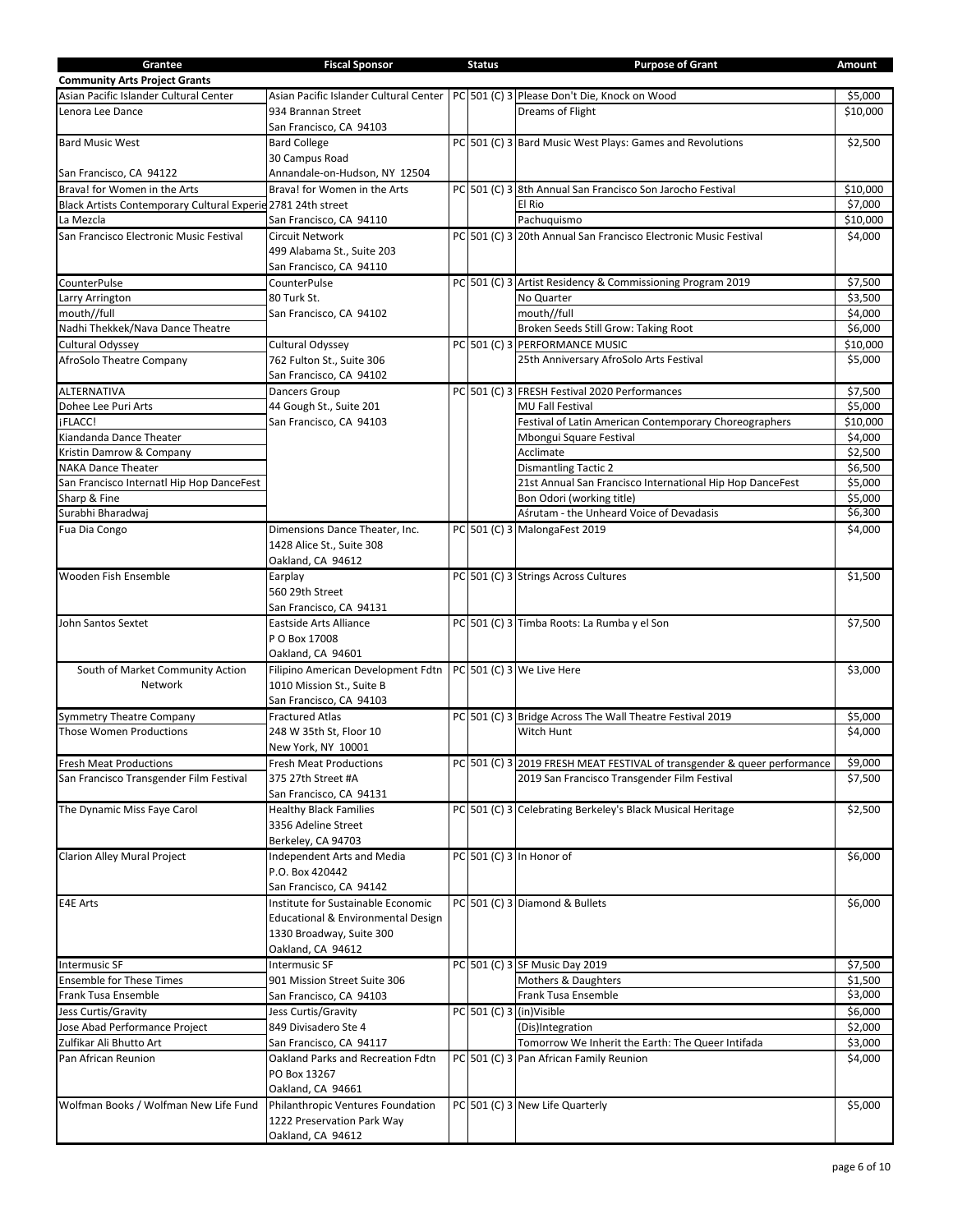| Grantee                                                 | <b>Fiscal Sponsor</b>          | <b>Status</b>       | <b>Purpose of Grant</b>                                                                          | Amount    |
|---------------------------------------------------------|--------------------------------|---------------------|--------------------------------------------------------------------------------------------------|-----------|
| <b>Community Arts Project Grants (continued)</b>        |                                |                     |                                                                                                  |           |
| <b>Alphabet Rockers</b>                                 | Intersection for the Arts      |                     | PC 501 (C) 3 "The Love" Live Performance                                                         | \$5,000   |
| Awesöme Orchestra Collective                            | 1448 Market St.                |                     | Awesöme Orchestra Collectives 2019 End of Year Concert                                           | \$2,000   |
| Book and Wheel Works                                    | San Francisco, CA 94102        |                     | Chispa                                                                                           | \$7,500   |
| <b>BoomShake Music</b>                                  |                                |                     | Agua Pa' The People                                                                              | \$3,000   |
| <b>Collective Action Studio</b>                         |                                |                     | Heroes of Unity                                                                                  | \$6,000   |
| <b>CTRL+SHFT Collective</b>                             |                                |                     | CTRL+SHFT Gallery                                                                                | \$4,000   |
| <b>Dancing Earth Creations</b>                          |                                |                     | Between Underground and Skyworld                                                                 | \$3,500   |
| Embodiment Project                                      |                                |                     | <b>Embodiment Project</b>                                                                        | \$8,000   |
| Queer Rebels Productions                                |                                |                     | 2019 Queer Rebels Fest                                                                           | \$5,000   |
| Red Poppy Art House                                     |                                |                     | Performing Arts Program                                                                          | \$5,000   |
| Taraneh Hemami Arts                                     |                                |                     | Once At Present; Bay Area Artists of the Iranian Diaspora                                        | \$10,000  |
| Timeless Infinite Light                                 |                                |                     | <b>RESCISSION</b>                                                                                | $-$2,000$ |
| <b>UnderCover Presents</b>                              |                                |                     | A Tribute to Tribe Called Quest's Midnight Marauders                                             | \$3,750   |
| Urban Jazz Dance                                        |                                |                     | The Seventh Annual Bay Area International Deaf Dance Festival                                    | \$10,000  |
| Write Now! SF Bay                                       |                                |                     | <b>Civil Liberties United</b>                                                                    | \$3,000   |
| <b>Epic Party Theatre</b>                               | PlayGround Inc                 |                     | PC 501 (C) 3 Love in the Time of Piñatas                                                         | \$2,800   |
|                                                         | 3286 Adeline Street #8         |                     |                                                                                                  |           |
|                                                         | Berkeley, CA 94703             |                     |                                                                                                  |           |
| Poetry Flash                                            | Poetry Flash                   |                     | PC 501 (C) 3 Literary Presenting and Publishing Project                                          | \$4,000   |
| Watershed Environmental Poetry Festival                 | 1450 Fourth Street #4          |                     | Watershed Environmental Poetry Festival                                                          | \$2,500   |
|                                                         |                                |                     |                                                                                                  |           |
| QCC: The Center for LGBT Art & Culture                  | Berkeley, CA 94710             |                     |                                                                                                  | \$7,500   |
|                                                         |                                |                     | QCC: The Center for LGBT Art & Culture PC 501 (C) 3 The 22nd Annual National Queer Arts Festival |           |
| Chrysalis Studio                                        | 762 Fulton Street              |                     | 2020 Queer Ancestors Project Exhibition Opening & Closing                                        | \$2,000   |
| Creative Labor                                          | San Francisco, CA 94102        |                     | 5th Annual Creative Labor Visual Arts Exhibit - Precarious Lives                                 | \$5,000   |
| Topsy-Turvy Queer Circus                                |                                |                     | The Festival of Infinite Imagination                                                             | \$2,500   |
| Jamil Hellu, Artist                                     | San Francisco Camerawork Inc.  |                     | PC 501 (C) 3 Jamil Hellu Solo Exhibition "HUES"                                                  | \$5,000   |
|                                                         | 1011 Market Street             |                     |                                                                                                  |           |
|                                                         | San Francisco, CA 94103        |                     |                                                                                                  |           |
| Type/Caste                                              | San Francisco Mime Troupe      |                     | PC 501 (C) 3 MANIFESTO                                                                           | \$4,000   |
|                                                         | 855 Treat Avenue               |                     |                                                                                                  |           |
|                                                         | San Francisco, CA 94110        |                     |                                                                                                  |           |
| Shawl-Anderson Modern Dance Center                      |                                |                     | Shawl-Anderson Modern Dance Cente PC 501 (C) 3 Queering Dance: An East Bay Festival              | \$7,750   |
| pateldanceworks                                         | 2704 Alcatraz Ave.             |                     | divisions the empire has sown                                                                    | \$1,500   |
|                                                         | Berkeley, CA 94705             |                     |                                                                                                  |           |
| <b>Peacock Rebellion</b>                                | Social Good Fund Inc.          |                     | PC 501 (C) 3 Magic Mirrors                                                                       | \$5,000   |
| The Umoja Festival                                      | P.O. Box 5473                  |                     | The Umoja Festival                                                                               | \$8,000   |
|                                                         | Richmond, CA 94801             |                     |                                                                                                  |           |
| SOMArts                                                 | <b>SOMArts</b>                 |                     | PC 501 (C) 3 SOMArts Día de los Muertos Exhibition 2019                                          | \$10,000  |
| ORO Arts Lab                                            | 934 Brannan Street             |                     | The Paymaster's Dream                                                                            | \$2,500   |
| Recoding CripTech                                       | San Francisco, CA 94103        |                     | Recoding CripTech                                                                                | \$8,000   |
| Sebastian Chang Chang Gurantz                           | StoryCenter                    |                     | PC 501 (C) 3 HOW to FALL in LOVE in A BROTHEL                                                    | \$3,750   |
|                                                         | 1250 Addison Street, Suite 103 |                     |                                                                                                  |           |
|                                                         | Berkeley, CA 94702             |                     |                                                                                                  |           |
| Arenas Dance Company                                    | The Dance Brigade              | PC 501 (C) 3 Eso sí |                                                                                                  | \$6,000   |
| The African & African American Performing 3316 24th St. |                                |                     | The Black Choreographers Festival: Here & Now (BCF) - 2020,                                      | \$8,000   |
| <b>Arts Coalition</b>                                   | San Francisco, CA 94110        |                     | New Voices/New Works.                                                                            |           |
| 3rd I South Asian Independent Film                      |                                |                     | PC 501 (C) 3 17th Annual San Francisco international South Asian Film Festival                   | \$4,000   |
| 992 Valencia Street                                     |                                |                     |                                                                                                  |           |
|                                                         |                                |                     |                                                                                                  |           |
| San Francisco, CA 94110<br>Ali Akbar College of Music   |                                |                     |                                                                                                  |           |
|                                                         |                                |                     | PC 501 (C) 3 10th Annual Birthday Tribute to Maestro Ali Akbar Khan                              | \$1,500   |
| 215 West End Avenue                                     |                                |                     |                                                                                                  |           |
| San Rafael, CA 94901                                    |                                |                     |                                                                                                  |           |
| <b>Alternative Theater Ensemble</b>                     |                                |                     | PC 501 (C) 3 CIRCULAR by Laura Shamas                                                            | \$4,000   |
| 1337 Fourth Street, Suite A                             |                                |                     |                                                                                                  |           |
| San Rafael, CA 94901                                    |                                |                     |                                                                                                  |           |
| American Indian Child Resource Center                   |                                |                     | PC 501 (C) 3 Sovereign Celebrations: A gathering by the community and for the                    | \$1,000   |
| 522 Grand Avenue                                        |                                |                     | community                                                                                        |           |
| Oakland, CA 94610                                       |                                |                     |                                                                                                  |           |
| Anne Bluethenthal and Dancers                           |                                |                     | PC 501 (C) 3 8th Annual Skywatchers Festival                                                     | \$7,500   |
| 3574 22nd Street                                        |                                |                     |                                                                                                  |           |
| San Francisco, CA 94114                                 |                                |                     |                                                                                                  |           |
| Art of the Matter                                       |                                |                     | PC 501 (C) 3 Studio 210 Summer Residency 2019                                                    | \$2,000   |
| 3288 21st Street #71                                    |                                |                     |                                                                                                  |           |
| San Francisco, CA 94110                                 |                                |                     |                                                                                                  |           |
| Ashkenaz Music & Dance Community Center                 |                                |                     | PC 501 (C) 3 We Dance Because                                                                    | \$3,000   |
| 1317 San Pablo Avenue                                   |                                |                     |                                                                                                  |           |
| Berkeley, CA 94702                                      |                                |                     |                                                                                                  |           |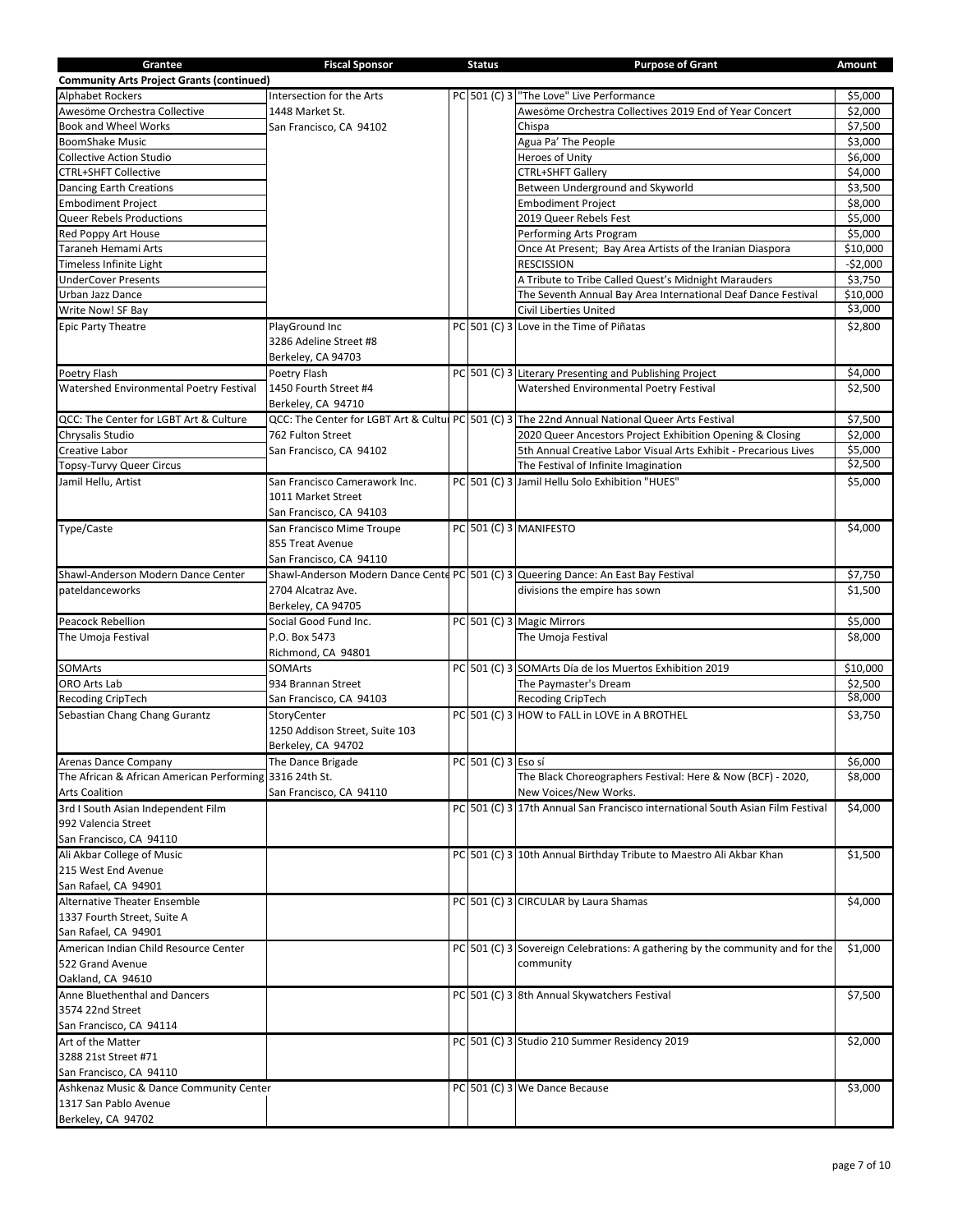| Grantee                                          | <b>Fiscal Sponsor</b> | <b>Status</b>         | <b>Purpose of Grant</b>                                                    | Amount   |
|--------------------------------------------------|-----------------------|-----------------------|----------------------------------------------------------------------------|----------|
| <b>Community Arts Project Grants (continued)</b> |                       |                       |                                                                            |          |
| Asian Improv Arts                                |                       |                       | PC 501 (C) 3 Asian Improv 2020 Commissioning and Presenting Project        | \$5,000  |
| 456 Montgomery Street #1350                      |                       |                       |                                                                            |          |
| San Francisco, CA 94104                          |                       |                       |                                                                            |          |
| Au Co Vietnamese Cultural Center                 |                       |                       | PC 501 (C) 3 Thi Ca & Su Viet 7                                            | \$5,000  |
| P.O. Box 347042                                  |                       |                       |                                                                            |          |
| San Francisco, CA 94134                          |                       |                       |                                                                            |          |
| <b>Bayview Opera House</b>                       |                       |                       | PC 501 (C) 3 Afro-Latinx Festival                                          | \$8,000  |
| 4705 Third Street                                |                       |                       |                                                                            |          |
| San Francisco, CA 94124                          |                       |                       |                                                                            |          |
|                                                  |                       |                       |                                                                            |          |
| <b>Black Joy Parade</b>                          |                       |                       | PC 501 (C) 3 Black Joy Parade                                              | \$2,000  |
| 1501 37th Avenue                                 |                       |                       |                                                                            |          |
| Oakland, CA 94601                                |                       |                       |                                                                            |          |
| Capoeira Arts Foundation                         |                       | PC 501 (C) 3 Gratidão |                                                                            | \$6,000  |
| 1901 San Pablo Avenue                            |                       |                       |                                                                            |          |
| Berkeley, CA 94702                               |                       |                       |                                                                            |          |
| Cartoon Art Museum of California                 |                       |                       | PC 501 (C) 3 Emerging Artist Showcase 2019-2020                            | \$2,500  |
| 275 5th Street, Suite 303                        |                       |                       |                                                                            |          |
| San Francisco, CA 94103                          |                       |                       |                                                                            |          |
| <b>Central Works</b>                             |                       |                       | PC 501 (C) 3 The Lady Matador's Hotel                                      | \$4,000  |
| 2315 Durant Avenue                               |                       |                       |                                                                            |          |
| Berkeley, CA 94704                               |                       |                       |                                                                            |          |
| Cheza Nami Foundation, Inc.                      |                       |                       | PC 501 (C) 3 8th Annual Taste of Africa Festival in the Heart of Livermore | \$2,000  |
| 2744 Vista Diablo Court                          |                       |                       |                                                                            |          |
| Pleasanton, CA 94566                             |                       |                       |                                                                            |          |
| Chinese Culture Foundation of SF                 |                       |                       | PC 501 (C) 3 Present Tense 2019: Task of Remembrance                       | \$5,000  |
| 750 Kearny Street, 3rd floor                     |                       |                       |                                                                            |          |
| San Francisco, CA 94108                          |                       |                       |                                                                            |          |
| Chitresh Das Institute                           |                       |                       | PC 501 (C) 3 Mantram                                                       | \$7,000  |
| 16 Havelock Street                               |                       |                       |                                                                            |          |
| San Francisco, CA 94112                          |                       |                       |                                                                            |          |
| Crowded Fire Theater Company                     |                       |                       | PC 501 (C) 3 Crowded Fire's West Coast Premiere of INKED BABY by Christina | \$5,000  |
| 1695 18th St., C101 Annex                        |                       |                       | Anderson                                                                   |          |
| San Francisco, CA 94107                          |                       |                       |                                                                            |          |
| CubaCaribe                                       |                       |                       |                                                                            | \$5,000  |
|                                                  |                       |                       | PC 501 (C) 3 15th Annual CubaCaribe Festival of Dance and Music            |          |
| 60 29th St., Suite 315                           |                       |                       |                                                                            |          |
| San Francisco, CA 94110                          |                       |                       |                                                                            |          |
| Cultura Y Arte Nativa De Las Americas            |                       |                       | PC 501 (C) 3 Carnaval San Francisco 2019                                   | \$10,000 |
| 1333 Florida Street                              |                       |                       |                                                                            |          |
| San Francisco, CA 94110                          |                       |                       |                                                                            |          |
| <b>Custom Made Theatre Company</b>               |                       |                       | PC 501 (C) 3 The Lady Scribblers (World Premiere co-pro with Those Women   | \$3,600  |
| 533 Sutter St.                                   |                       |                       | Productions)                                                               |          |
| San Francisco, CA 94102                          |                       |                       |                                                                            |          |
| Diamano Coura West African Dance Co              |                       |                       | PC 501 (C) 3 25th Annual Collage des Cultures Africaines                   | \$7,000  |
| 1428 Alice Street, #201                          |                       |                       |                                                                            |          |
| Oakland, CA 94612                                |                       |                       |                                                                            |          |
| Epiphany Productions Sonic Dance Theater         |                       |                       | PC 501 (C) 3 San Francisco Trolley Dances 2019                             | \$5,000  |
| 901 Mission St., Suite 306                       |                       |                       |                                                                            |          |
| San Francisco, CA 94103                          |                       |                       |                                                                            |          |
| <b>EXITHEATRE</b>                                |                       |                       | PC 501 (C) 3 2019 San Francisco Fringe Festival                            | \$4,000  |
| 156 Eddy St                                      |                       |                       |                                                                            |          |
| San Francisco, CA 94102                          |                       |                       |                                                                            |          |
| <b>Foglifter Press</b>                           |                       |                       | PC 501 (C) 3 Foglifter Journal & Release Party Reading                     | \$3,820  |
| 1200 Clay Street #4                              |                       |                       |                                                                            |          |
| San Francisco, CA 94108                          |                       |                       |                                                                            |          |
| Gamelan Sekar Jaya                               |                       |                       | PC 501 (C) 3 40 Years of Balinese Performing Arts in America               | \$5,000  |
| 3023 Shattuck Avenue                             |                       |                       |                                                                            |          |
|                                                  |                       |                       |                                                                            |          |
| Berkeley, CA 94705                               |                       |                       |                                                                            |          |
| Golden Gate Performing Arts                      |                       |                       | PC 501 (C) 3 San Francisco Gay Men's Chorus: "@QueerZ"                     | \$5,000  |
| 526 Castro Street                                |                       |                       |                                                                            |          |
| San Francisco, CA 94114                          |                       |                       |                                                                            |          |
| <b>Golden Thread Productions</b>                 |                       |                       | PC 501 (C) 3 Scenes from 71 Years                                          | \$10,000 |
| 1695 18th St. #C101 Annex                        |                       |                       |                                                                            |          |
| San Francisco, CA 94107                          |                       |                       |                                                                            |          |
| Gritty City Repertory Youth Theatre              |                       |                       | PC 501 (C) 3 The Taming of the Shrew                                       | \$5,000  |
| 1540 Broadway                                    |                       |                       |                                                                            |          |
| Oakland, CA 94612                                |                       |                       |                                                                            |          |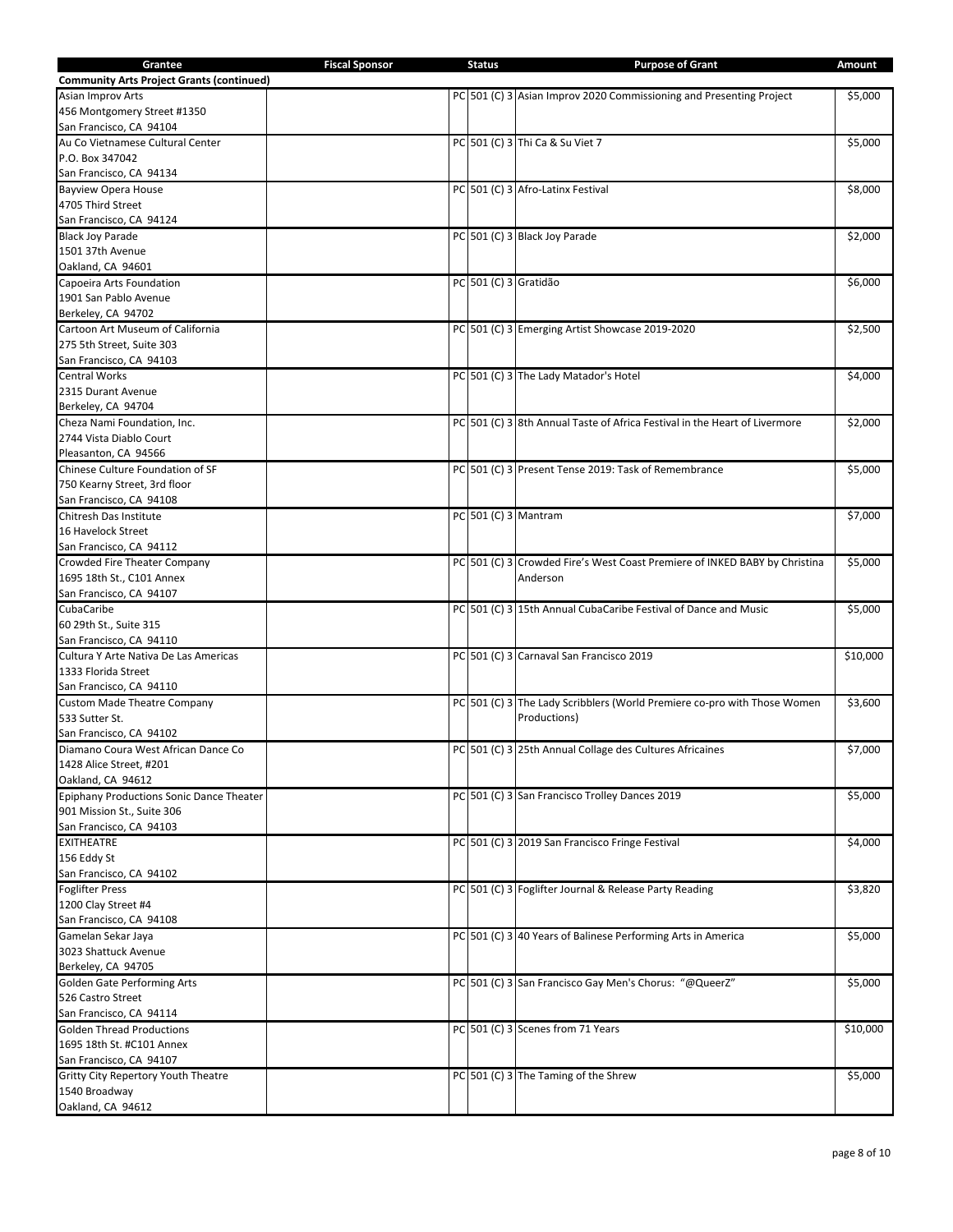| Grantee                                          | <b>Fiscal Sponsor</b> | <b>Status</b> | <b>Purpose of Grant</b>                                                      | Amount  |
|--------------------------------------------------|-----------------------|---------------|------------------------------------------------------------------------------|---------|
| <b>Community Arts Project Grants (continued)</b> |                       |               |                                                                              |         |
| Kala Art Institute                               |                       |               | PC 501 (C) 3 Kala Art Institute's Artists' Annual: Fresh Work exhibition     | 55,000  |
| 1060 Heinz Avenue                                |                       |               |                                                                              |         |
| Berkeley, CA 94710                               |                       |               |                                                                              |         |
| Kitka, Inc.                                      |                       |               | PC 501 (C) 3 Wintersongs 2019: Weathering the Storm                          | \$3,000 |
|                                                  |                       |               |                                                                              |         |
| 1201 Martin Luther King Jr. Way Ste 103          |                       |               |                                                                              |         |
| Oakland, CA 94612                                |                       |               |                                                                              |         |
| Kulintang Arts Inc.                              |                       |               | PC 501 (C) 3 In the Belly of the Eagle: Man@ng is Deity                      | \$7,500 |
| 1010 Mission Street                              |                       |               |                                                                              |         |
| San Francisco, CA 94103                          |                       |               |                                                                              |         |
| Living Jazz                                      |                       |               | PC 501 (C) 3 A Change is Gonna Come, the 18th Annual Musical Tribute         | \$6,500 |
| 1728 San Pablo Avenue                            |                       |               | Honoring Dr. Martin Luther King, Jr.                                         |         |
| Oakland, CA 94612                                |                       |               |                                                                              |         |
| Los Cenzontles Mexican Arts Center               |                       |               | PC 501 (C) 3 Noche Cultural                                                  | \$7,500 |
| 13108 San Pablo Avenue                           |                       |               |                                                                              |         |
| San Pablo, CA 94805                              |                       |               |                                                                              |         |
| Mission Cultural Center For Latino Arts          |                       |               | PC 501 (C) 3 MCCLA Carnaval 2018: Sazón de Alma                              | \$3,000 |
| 2868 Mission St.                                 |                       |               |                                                                              |         |
| San Francisco, CA 94110                          |                       |               |                                                                              |         |
| Museum of the African Diaspora                   |                       |               | PC 501 (C) 3 MoAD Symposium 2020                                             | \$1,500 |
| 685 Mission Street                               |                       |               |                                                                              |         |
|                                                  |                       |               |                                                                              |         |
| San Francisco, CA 94105                          |                       |               |                                                                              |         |
| Noorani Dance                                    |                       |               | PC 501 (C) 3 The Forgotten Empress                                           | \$4,000 |
| 56 Lorelei Lane                                  |                       |               |                                                                              |         |
| Menlo Park, CA 94025                             |                       |               |                                                                              |         |
| Oakland Interfaith Gospel Choir Inc              |                       |               | PC 501 (C) 3 Annual Free Spring Concert                                      | \$4,000 |
| 655 13th St., Suite 301                          |                       |               |                                                                              |         |
| Oakland, CA 94612                                |                       |               |                                                                              |         |
| Oakland Symphony                                 |                       |               | PC 501 (C) 3 Violins of Hope Concert and Related Outreach/Education          | \$6,000 |
| 1440 Broadway Suite 405                          |                       |               | Programs                                                                     |         |
| Oakland, CA 94612                                |                       |               |                                                                              |         |
| <b>Other Minds</b>                               |                       |               | PC 501 (C) 3 Other Minds Festival 25                                         | \$3,500 |
| 55 Taylor Street                                 |                       |               |                                                                              |         |
| San Francisco, CA 94102                          |                       |               |                                                                              |         |
| <b>Outsound Presents</b>                         |                       |               |                                                                              | \$3,000 |
|                                                  |                       |               | PC 501 (C) 3 The 18th Annual Outsound New Music Summit                       |         |
| 755 O'Farrell St. Apt. 51                        |                       |               |                                                                              |         |
| San Francisco, CA 94109                          |                       |               |                                                                              |         |
| <b>Playwrights Foundation</b>                    |                       |               | PC 501 (C) 3 42nd Annual Bay Area Playwrights Festival of Contemporary Plays | \$7,000 |
| 1616 16th St. #350                               |                       |               |                                                                              |         |
| San Francisco, CA 94103                          |                       |               |                                                                              |         |
| Pro Arts Inc.                                    |                       |               | PC 501 (C) 3 Gallery exhibitions & Pro Arts @ the commons program            | \$7,500 |
| 150 Frank H Ogawa Plaza                          |                       |               |                                                                              |         |
| Oakland, CA 94612                                |                       |               |                                                                              |         |
| <b>PUSH Dance Company</b>                        |                       |               | PC 501 (C) 3 Mothership III                                                  | \$5,500 |
| 179 Oak St. Suite J                              |                       |               |                                                                              |         |
| San Francisco, CA 94102                          |                       |               |                                                                              |         |
| <b>RADAR Productions</b>                         |                       |               | PC 501 (C) 3 RADAR Get Lit                                                   | \$2,500 |
| 1391 20th Ave #1                                 |                       |               |                                                                              |         |
| San Francisco, CA 94122                          |                       |               |                                                                              |         |
|                                                  |                       |               |                                                                              |         |
| Ragged Wing Ensemble                             |                       |               | PC 501 (C) 3 The Art of Leaving                                              | \$8,000 |
| 1540 Broadway                                    |                       |               |                                                                              |         |
| Oakland, CA 94612                                |                       |               |                                                                              |         |
| RAWDANCE                                         |                       |               | PC 501 (C) 3 Triple Take                                                     | \$3,250 |
| 105 Sanchez Street                               |                       |               |                                                                              |         |
| San Francisco, CA 94114                          |                       |               |                                                                              |         |
| <b>Rhythmix Cultural Works</b>                   |                       |               | PC 501 (C) 3 Rhythmix Island Arts Concert Series: Celebrating Immigration &  | \$3,000 |
| 2513 Blanding Ave                                |                       |               | Diversity                                                                    |         |
| Alameda, CA 94501                                |                       |               |                                                                              |         |
| Richmond Main Street Initiative                  |                       |               | PC 501 (C) 3 2019 Spirit & Soul Festival                                     | \$3,000 |
| 1015 Nevin Ave, Suite 105                        |                       |               |                                                                              |         |
| Richmond, CA 94806                               |                       |               |                                                                              |         |
| <b>Root Division</b>                             |                       |               | PC 501 (C) 3 Second Saturday Exhibition Series                               | \$7,000 |
| 1131 Mission Street                              |                       |               |                                                                              |         |
| San Francisco, CA 94103                          |                       |               |                                                                              |         |
|                                                  |                       |               |                                                                              |         |
| San Francisco Bay Area Theatre Company           |                       |               | PC 501 (C) 3 Death and the Artist                                            | \$2,500 |
| 147 Judson Ave.                                  |                       |               |                                                                              |         |
| San Francisco, CA 94112                          |                       |               |                                                                              |         |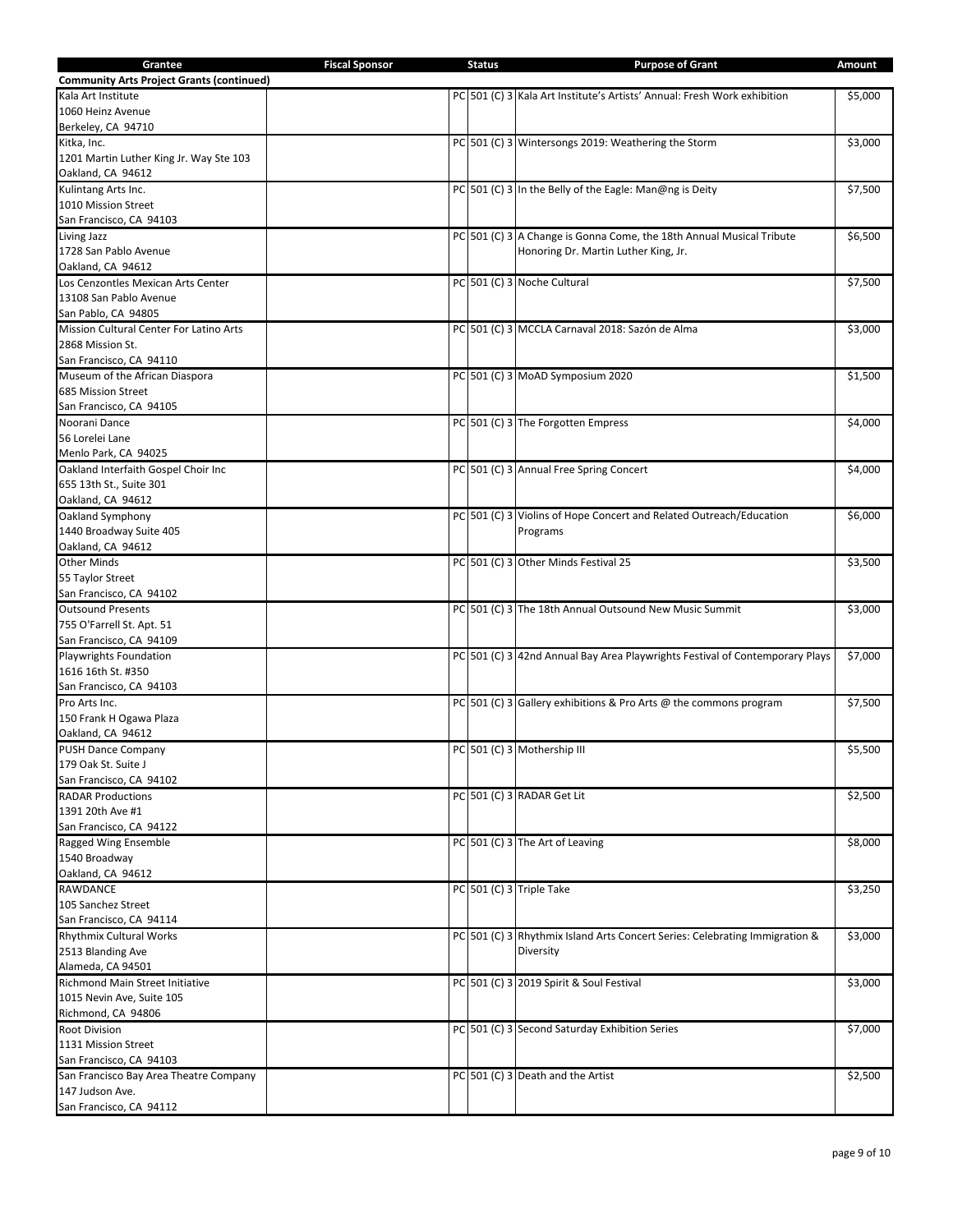| Grantee                                                | <b>Fiscal Sponsor</b> | <b>Status</b>      | <b>Purpose of Grant</b>                                                     | Amount    |
|--------------------------------------------------------|-----------------------|--------------------|-----------------------------------------------------------------------------|-----------|
| <b>Community Arts Project Grants (continued)</b>       |                       |                    |                                                                             |           |
| San Francisco Center for the Book                      |                       |                    | PC 501 (C) 3 Calligraphies in Conversation                                  | \$5,000   |
| 375 Rhode Island Street                                |                       |                    |                                                                             |           |
| San Francisco, CA 94103                                |                       |                    |                                                                             |           |
| San Francisco Mime Troupe                              |                       |                    | PC 501 (C) 3 Treasure Island (working title)                                | \$5,000   |
| 855 Treat Avenue                                       |                       |                    |                                                                             |           |
| San Francisco, CA 94110                                |                       |                    |                                                                             |           |
| San Francisco Youth Theatre                            |                       |                    | PC 501 (C) 3 The Afterlife" by Gary Soto                                    | \$5,800   |
| 1446 Market Street                                     |                       |                    |                                                                             |           |
| San Francisco, CA 94102                                |                       |                    |                                                                             |           |
| Lorraine Hansberry Theatre                             |                       |                    | PC 501 (C) 3 Single Black Female by Lisa B. Thompson                        | \$7,500   |
| 762 Fulton Street, Suite 204                           |                       |                    |                                                                             |           |
| San Francisco, CA 94115                                |                       |                    |                                                                             |           |
| <b>Shotgun Players</b>                                 |                       |                    | PC 501 (C) 3 Queering Dance: An East Bay Festival                           | \$7,000   |
| 1901 Ashby Ave.                                        |                       |                    |                                                                             |           |
| Berkeley, CA 94703                                     |                       |                    |                                                                             |           |
| Southern Exposure                                      |                       |                    | PC 501 (C) 3 Solidarity Struggle Victory                                    | \$7,000   |
| 3030 20th Street                                       |                       |                    |                                                                             |           |
| San Francisco, CA 94110                                |                       |                    |                                                                             |           |
| Spanish Speaking Unity Council of Alameda County, Inc. |                       |                    | PC 501 (C) 3 Remembering Ancestors in the Here and Now at the Fruitvale Dia | \$5,000   |
| 1900 Fruitvale Ave., Suite 2A                          |                       |                    | de los Muertos Festival                                                     |           |
| Oakland, CA 94601                                      |                       |                    |                                                                             |           |
| The Lobster Theater Project                            |                       |                    | PC 501 (C) 3 Killing My Lobster Presents: Model Minority Report             | \$2,500   |
| 2101 Folsom St.                                        |                       |                    |                                                                             |           |
| San Francisco, CA 94110                                |                       |                    |                                                                             |           |
| The Lower Bottom Playaz                                |                       | PC 501 (C) 3 HERE! |                                                                             | \$6,000   |
| 1540 Broadway St.                                      |                       |                    |                                                                             |           |
| Oakland, CA 94612                                      |                       |                    |                                                                             |           |
|                                                        |                       |                    | PC 501 (C) 3 2019-2020 Sandbox Series of World Premieres                    | \$5,000   |
| The San Francisco Playhouse                            |                       |                    |                                                                             |           |
| 450 Post Street                                        |                       |                    |                                                                             |           |
| San Francisco, CA 94102                                |                       |                    | PC 501 (C) 3 The Light: An Anthology of Ghost Stories Made New              |           |
| TheatreFirst<br>1301 Shattuck Avenue                   |                       |                    |                                                                             | \$8,000   |
| Berkeley, CA 94709                                     |                       |                    |                                                                             |           |
|                                                        |                       |                    |                                                                             | \$6,000   |
| Three Girls Theatre Company Inc.                       |                       |                    | PC 501 (C) 3 Hindsight is 2020: Reimagining Women's History                 |           |
| 1034 Kearny Street                                     |                       |                    |                                                                             |           |
| San Francisco, CA 94133                                |                       |                    |                                                                             |           |
| <b>Ubuntu Theater Project</b>                          |                       |                    | PC 501 (C) 3 Mahabharata                                                    | \$5,000   |
| 1433 12 Avenue                                         |                       |                    |                                                                             |           |
| Oakland, CA 94606                                      |                       |                    |                                                                             |           |
| Virago Theatre Company                                 |                       |                    | PC 501 (C) 3 RESCISSION                                                     | $-$2,500$ |
| 7221 Waldo Avenue                                      |                       |                    |                                                                             |           |
| El Cerrito, CA 94530                                   |                       |                    |                                                                             |           |
| West Edge Opera                                        |                       |                    | PC 501 (C) 3 Snapshot                                                       | \$2,000   |
| 1700 Shattuck Ave. #312                                |                       |                    |                                                                             |           |
| Berkeley, CA 94709                                     |                       |                    |                                                                             |           |
| Women's Audio Mission                                  |                       |                    | PC 501 (C) 3 Local Sirens: Women in Music Concert Series                    | \$7,500   |
| 542-544 Natoma Street #C1                              |                       |                    |                                                                             |           |
| San Francisco, CA 94103                                |                       |                    |                                                                             |           |
| World Arts West                                        |                       |                    | PC 501 (C) 3 2019 San Francisco Ethnic Dance Festival                       | \$5,000   |
| 2 Marina Blvd.                                         |                       |                    |                                                                             |           |
| San Francisco, CA 94123                                |                       |                    |                                                                             |           |
| Yerba Buena Arts & Events                              |                       |                    | PC 501 (C) 3 Yerba Buena Gardens Festival 2019                              | \$5,000   |
| 760 Howard Street                                      |                       |                    |                                                                             |           |
| San Francisco, CA 94103                                |                       |                    |                                                                             |           |
| Youth Speaks Inc                                       |                       |                    | PC 501 (C) 3 Life is Living                                                 | \$7,000   |
| 1663 Mission St. Suite 604                             |                       |                    |                                                                             |           |
| San Francisco, CA 94103                                |                       |                    |                                                                             |           |
| Zaccho SF                                              |                       |                    | PC 501 (C) 3 Between me and the other world                                 | \$10,000  |
| 1777 Yosemite Ave. #330                                |                       |                    |                                                                             |           |
| San Francisco, CA 94124                                |                       |                    |                                                                             |           |
| Zawaya                                                 |                       |                    | PC 501 (C) 3 No Ban, No War, No Wall -- Resist All!                         | \$5,000   |
| 311 - 41st Avenue                                      |                       |                    |                                                                             |           |
| San Mateo, CA 94403                                    |                       |                    |                                                                             |           |

**Community Arts sub-total \$749,320**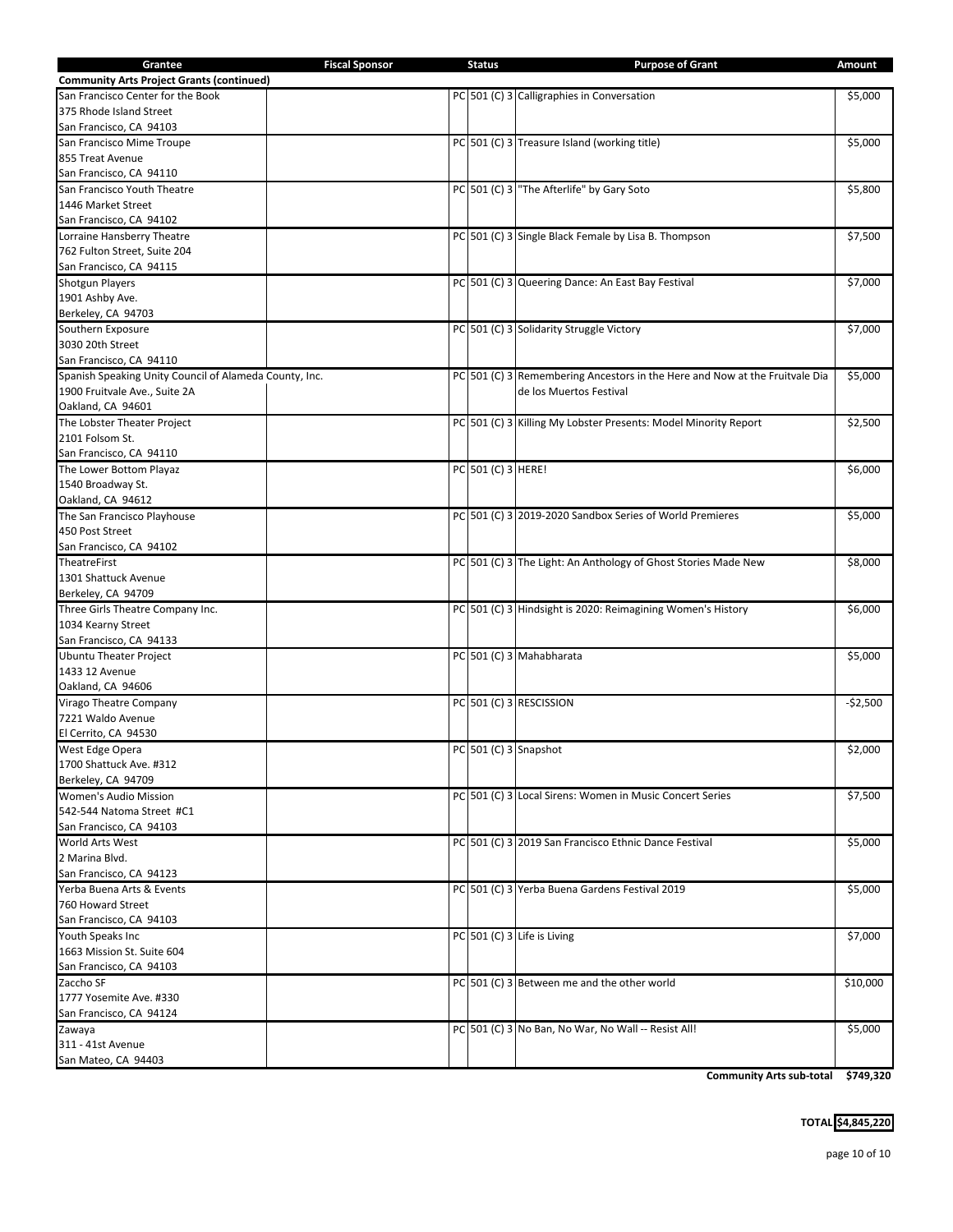The Zellerbach Family Foundation FEIN: 94‐6069482 Form 990 PF Part XV, Line 3 ‐ Grants Approved ‐ Attachment B For the Year Ended 12/31/2018

#### SCHEDULE OF GRANTS APPROVED AND UNPAID IN 2019

| <b>Grantee Fiscal Agent</b>                                                                                      | <b>Status</b> | <b>Purpose of Grant</b>                                    |    | Approved<br><b>Unpaid</b> |  |
|------------------------------------------------------------------------------------------------------------------|---------------|------------------------------------------------------------|----|---------------------------|--|
| University of Chicago<br>5235 S. Harper Ct.<br>Chicago, IL 60615                                                 | 501 $(C)(3)$  | CalYouth Study                                             | \$ | 60,000                    |  |
| Regents, University of CA at Berkeley<br>2195 Hearst Avenue<br>Berkeley, CA 94720                                | 501 $(C)(3)$  | Repairs and Renovations at Zellerbach Hall                 | \$ | 100,000                   |  |
| Regents, University of CA at Berkeley<br>2195 Hearst Avenue<br>Berkeley, CA 94720                                | 501 $(C)(3)$  | Cal Performances Operating Support                         | \$ | 60,000                    |  |
| Safe & Sound<br>1757 Waller Street<br>San Francisco, CA 94117                                                    | 501 $(C)(3)$  | <b>General Operating Support</b>                           | \$ | 60,000                    |  |
| Safe House for the Performing Arts<br>1 Grove Street<br>San Francisco, CA 94102                                  | 501 $(C)(3)$  | <b>Arts Program</b>                                        | \$ | 10,000                    |  |
| Trustees, University of Pennsylvania<br>3451 Walnut St., Rm. P-221 Franklin Bldg.<br>Philadelphia, PA 19104-6205 | 501 $(C)(3)$  | Upgrading the Lighting in the Harold L. Zellerbach Theatre | \$ | 100,000                   |  |
| Youth Law Center<br>832 Folsom Street, #700<br>San Francisco, CA 94104                                           | 501 $(C)(3)$  | Legal Advocacy for Juvenile Justice Reform                 | \$ | 100,000                   |  |
| Young Women's Freedom Center<br>832 Folsom Street, suite 700<br>San Francisco, CA 94107                          | 501 $(C)(3)$  | <b>General Operating Support</b>                           | \$ | 25,000                    |  |